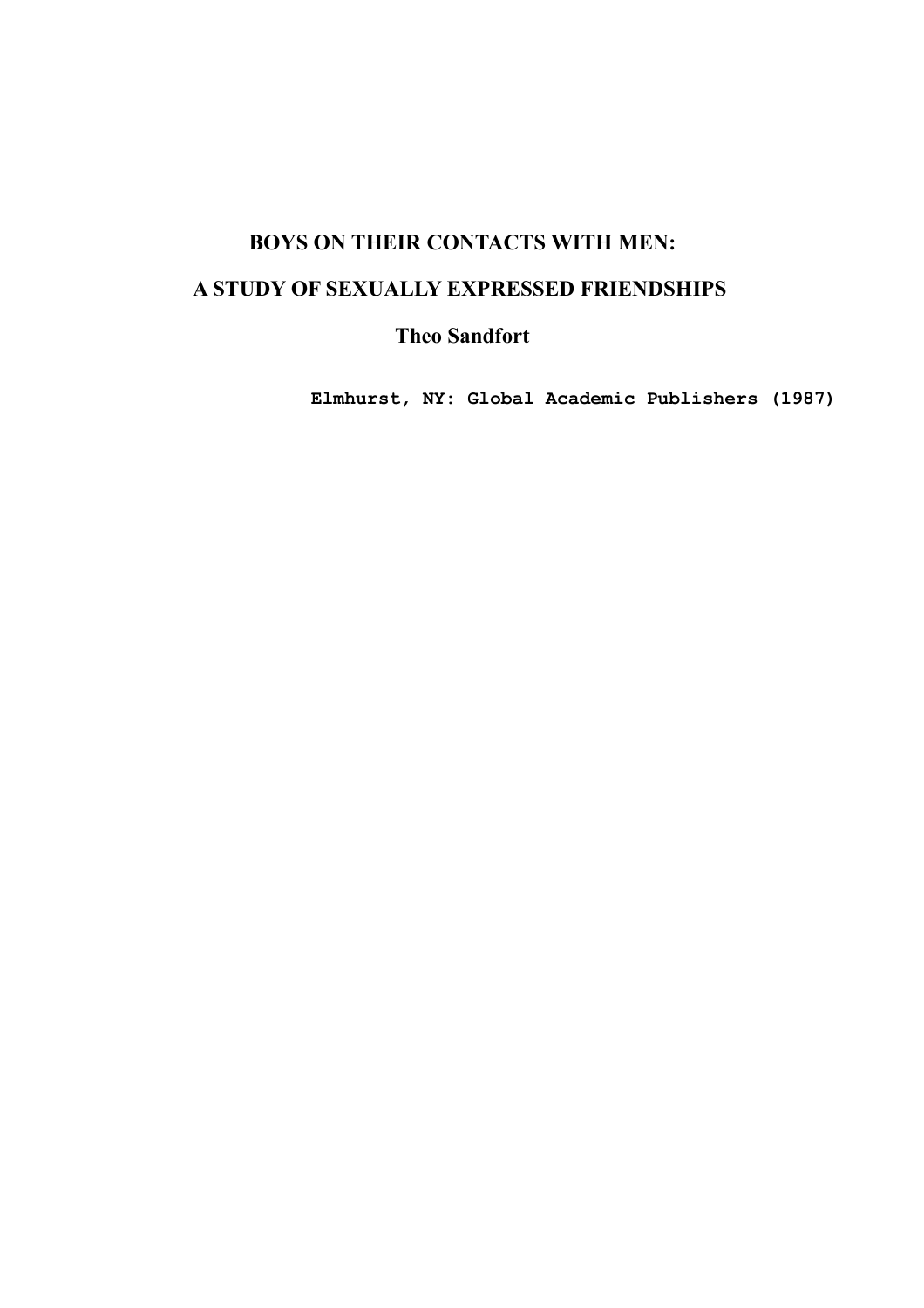# **FOREWARD TO THE DUTCH EDITION**

In this book boys themselves tell about their friendships with men, friendships within which sexual contacts occur.

Our society's perception of sex between children and adults is changing. While the late 1970s saw quite a bit of positive discussion about pedophilia, now all sex between children and grown-ups seems to be associated with "abuse".

We will touch on the history and manifestations of this shift in public opinion in the course of our introduction. At the same time we will define a few concepts which are necessary to the understanding of our work, and finally we will give a short description of how our investigation was carried out.

The second, and major, part of the book is devoted to the research itself and what emerged from it. Here we will describe the many different aspects of the man-boy friendships and the sexual contacts which occurred within them.

In the final section we will point out some of the limitations of this project, the most important being that the experiences of these particular 25 boys cannot be considered representative of all sexual relations which occur between men and boys. Sexual abuse lies quite outside the area of this investigation. Finally we will comment on the significance of what these boys have reported for Dutch penal legislation, and we will preface this discussion with a summary of what recently has been written and said about those sections of our Penal Code bearing on the ages of sexual consent.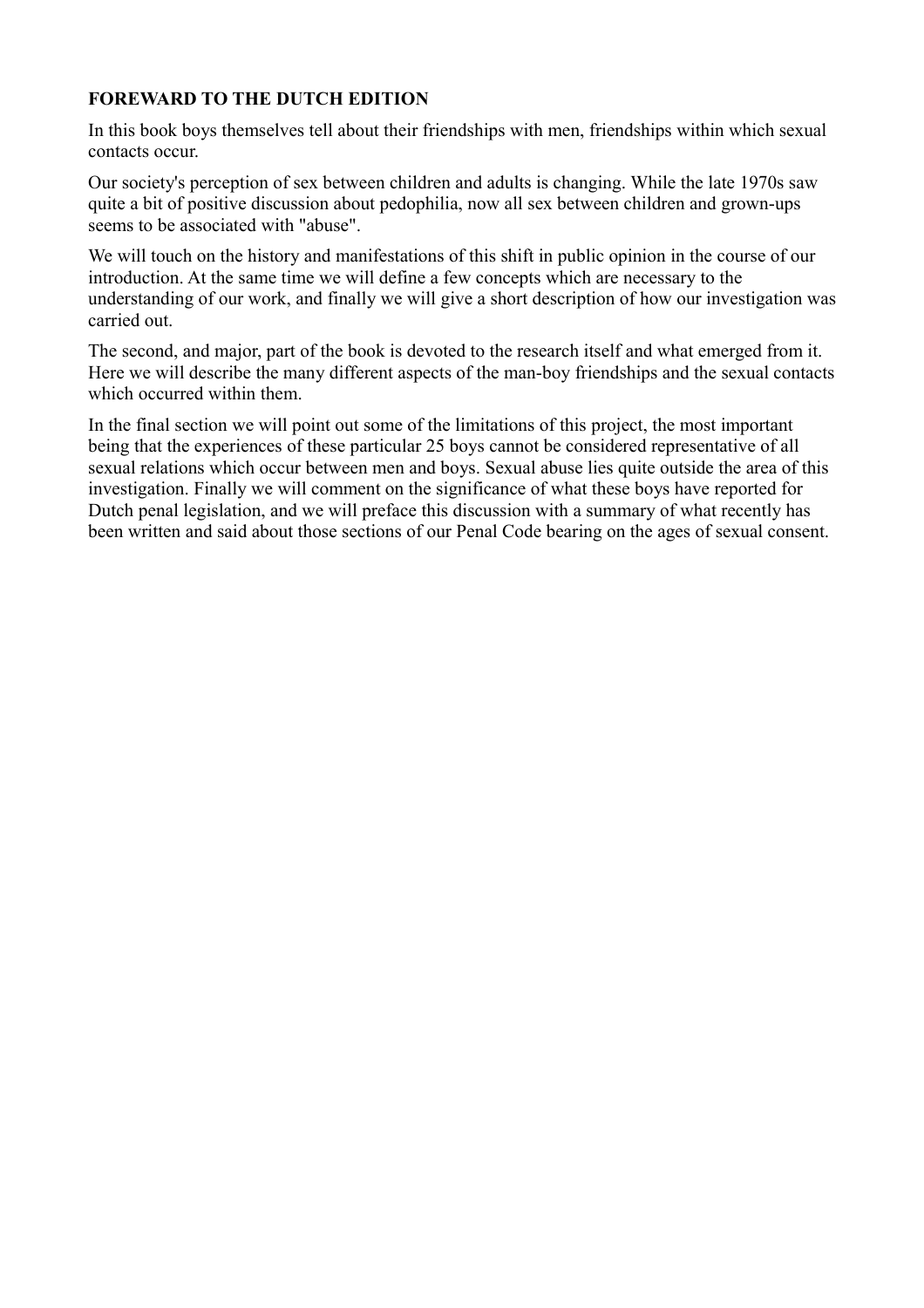# **INTRODUCTION**

## **John Money, Ph.D.**

For those born and educated after the year 2000, we will be their history, and they will be mystified by our self-imposed, moralistic ignorance of the principles of sexual and erotic development in childhood. We who are today presiding over the demise of the twentieth century are defiantly proud of our ability to deny that sexual health has a developmental history that, like every other aspect of healthy functioning in adolescence and maturity, begins in childhood. We safeguard ourselves against evidence to the contrary by failing to fund basic pediatric sexological research, and by repudiating the findings of those who fund themselves.

In all of Europe and America, as well as everywhere else in the world, there exists no specialty division, clinic, or service dedicated to pediatric sexological health and pathology. Nor does there exist an ephebiatric (adolescent) clinic for teenaged sexual health and its maintenance; and there is also no completely comprehensive Department or Institute of Sexual Medicine and Research in any medical school.

The importance of the juvenile years in laying the developmental foundations of sexual health in maturity has been demonstrated in experimental studies of subhuman primates. If rhesus monkeys are reared in social isolation, they are deprived of normal age-mate play, which in the critical years of their early childhood, includes sexual rehearsal play. The outcome of this early deprivation is that they are permanently sexually impaired. When they reach adulthood they are unable to position themselves in mating, even with a gentle and cooperative partner, and they do not reproduce their kind.

To the extent that one can conjecture from one species to another, this finding would appear to have profound implications for the significance of juvenile sexual rehearsal play in the development of sexual health in our own children. It might very well be that deprivation of playful sexual rehearsal is the origin of a high proportion of the sexual syndromes of human adolescence and adulthood. it surely should be self-evident that we need a basic science of pediatric sexology, so as to have the actual data on which to base a sound policy of rearing children to be sexually healthy. There is, for example, a need for more data on the effects of age matching and age discrepancy in sexual rehearsal play. Most adults enjoy cuddling and caressing children, and children respond, reciprocally. Most adults however, do not respond to this type of intimacy by getting sexually and erotically aroused. Indeed, they may be quite incapable of arousal by someone too young. For them there is no overlap between parental love and sexual love.

Exactly the opposite is true in the case of adolescents and adults, male or female, heterosexual, bisexual or homosexual, who have the sexological syndrome of pedophilia. In the adulthood of the true pedophile, parental love is hybridized, so to speak, with sexual love. The adult pedophile continues to have the erotosexual status of a juvenile and is attracted toward, and attractive to juveniles. Likewise, the true ephebophile has an adolescent erotosexual status and is attracted toward, and attractive to teenagers. Conversely, juveniles and teenagers are attracted to the way their older lovers treat them as equals.

Pedophilia and ephebophilia are no more a matter of voluntary choice than are left-handedness or color blindness. There is no known method of treatment by which they may be effectively and permanently altered, suppressed, or replaced. Punishment is useless. There is no satisfactory hypothesis, evolutionary or otherwise, as to why they exist in nature's overall scheme of things. One must simply accept the fact that they do exist, and then, with optimum enlightenment, formulate a policy of what to do about it.

Herein lies the significance of Theo Sandfort's book. The most important thing about it, first and foremost, is that it exists as a source of information relevant to a vexacious and disputed issue in pediatric and ephebiatric sexological ethics. No matter that it may constitute only one wall of an unfinished edifice: its great scientific merit is that it does constitute that one wall on and around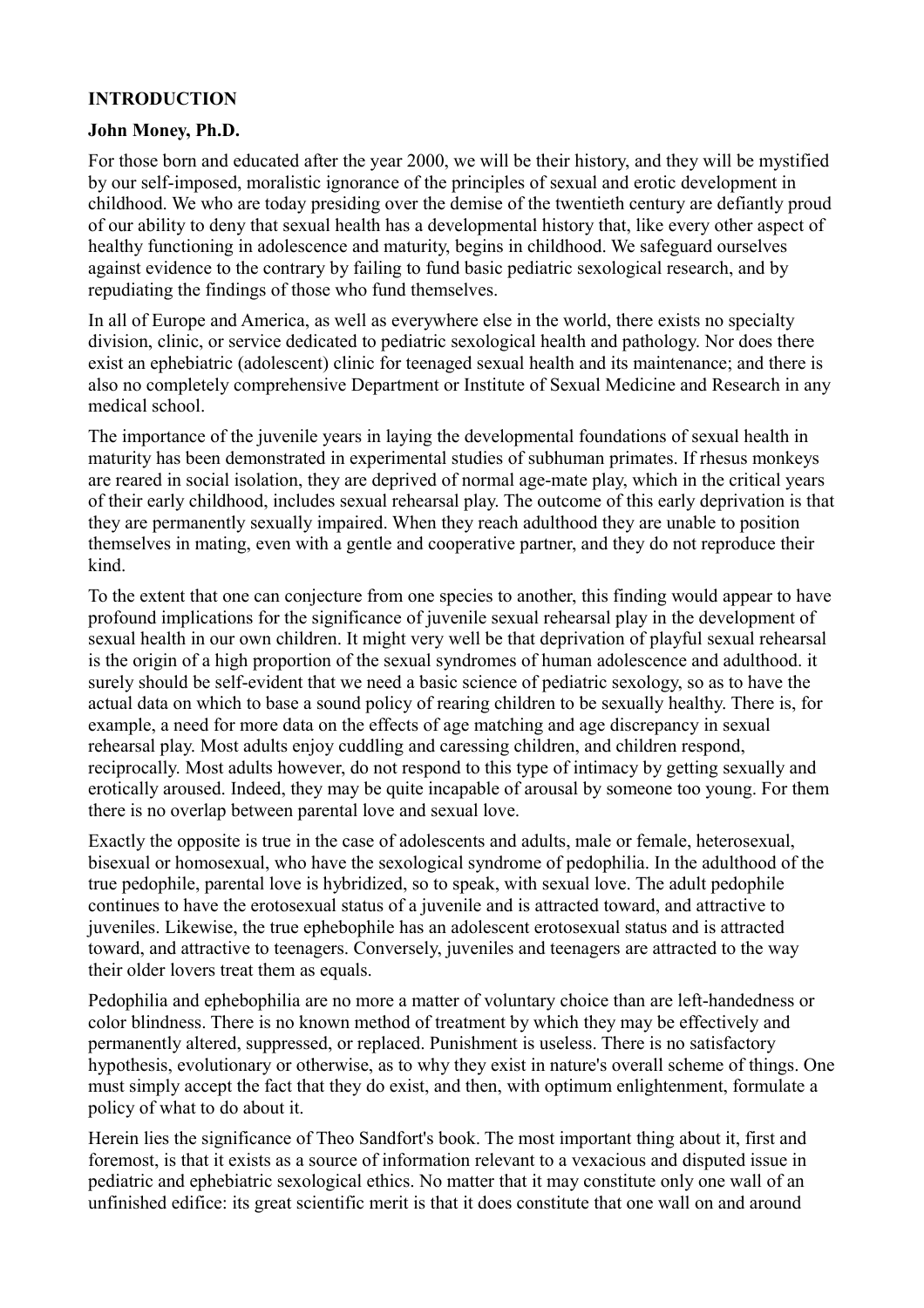which more may be built. It is a very important book, and a very positive one.

The timeliness of Dr. Sandfort's book is that its findings predate the appearance of a new variable, one that will influence all of human sexological research henceforth, namely the epidemic spread of AIDS. It is a book that catches a moment in history which will never be repeated, certainly not until a method of prevention is found. It provides sexological science and policy with information of great pertinence in helping to shape the future wisely. The way this information will be used in public policy regarding the sexual rights of children will be subject to widespread dispute. There is no arguing, however, that the information does exist, and that it is factually and accurately recorded. It makes Boys on their Contacts with Men: a Study of Sexually Expressed Friendships a very valuable book. It is must reading for all those interested in the development of sexuality in childhood.

*Dr. John Money is director of the Psychohormonal Research Unit of the Johns Hopkins University School of Medicine at the Johns Hopkins Hospital, Baltimore where he is Professor of Medical Psychology and Professor of Pediatrics, Emeritus. He is author of a great many professional papers and several books intendedfor the general reader, including the recent "Lovemaps."*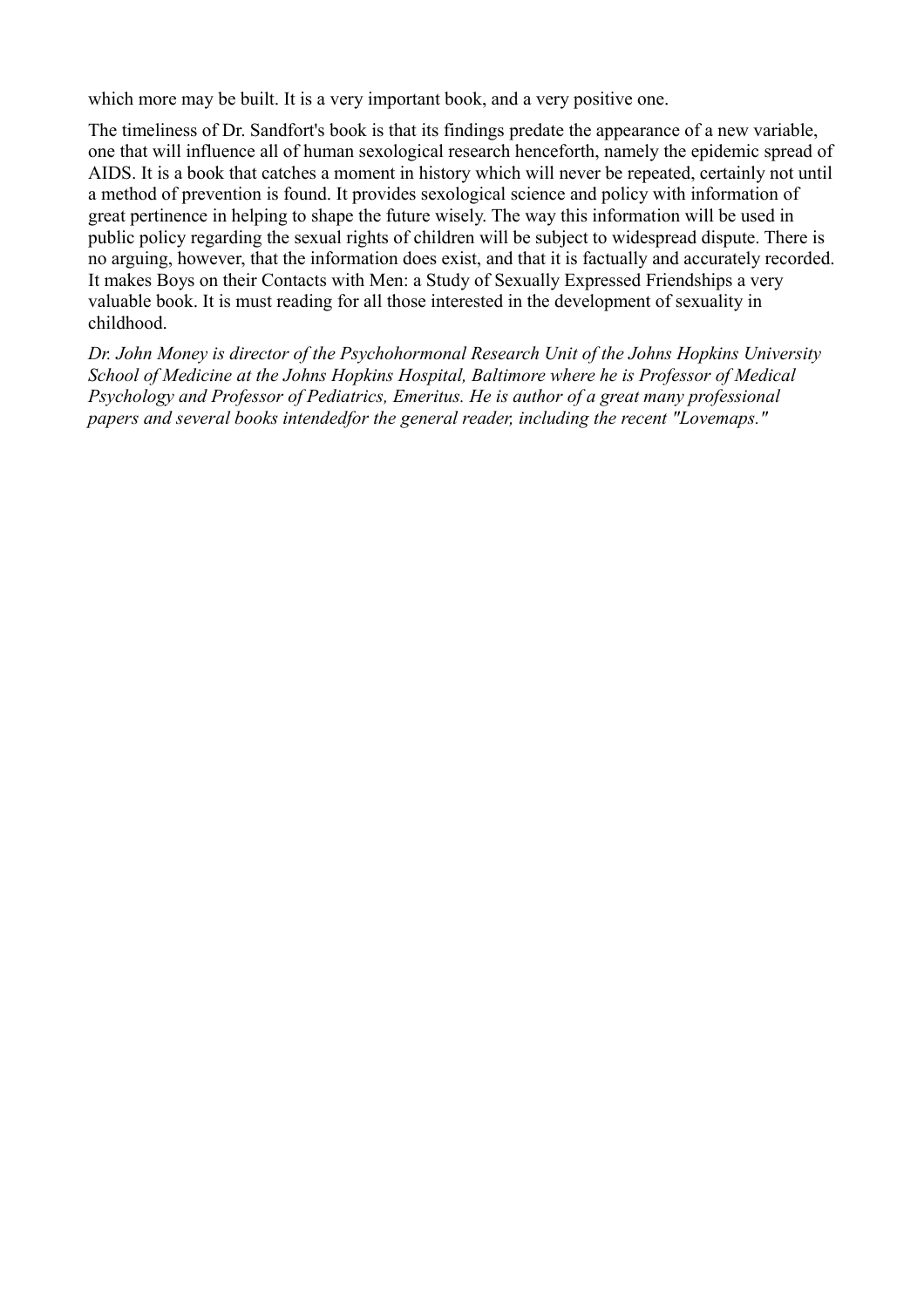### **PUBLISHER'S INTRODUCTION**

#### **Global Academic Publishers**

In 1979 the Netherlands Institute for Socio-Sexological Research published a 260 page report called *Pedosexual Contacts and Pedophile Relationships* by a young doctoral candidate at the Catholic University of Nijmegen named Theo Sandfort. Two-thirds of the book was devoted to a very thorough examination of such professional literature as then existed on man-child sex. The last 100 pages, however, recorded the responses of a number of contemporary Dutch pedophiles to such questions as what they did sexually with boys, the relational aspects of their friendships with boys, how their contacts with boys came about. It was the first of a series of book-length professional papers Sandfort wrote about his research into intergenerational sex and it established him at once in Holland as a man to watch.

Two years later the State University, Utrecht published his best-known report, *The Sexual Aspects of Pedophile Relations*. Sandfort had in the meantime studied the "experiential world" of 25 boys who were currently involved in sexual relationships with men, relationships which, unlike most man-boy contacts discussed in the literature, had not suffered any serious disruption from angry parents, police, etc. The research was carefully structured to determine as accurately as possible how the friendships and the sex fitted into the overall day-to-day life of the boys. The "research question" which Sandfort posed before designing the investigation was whether *some* boys in *some* pedosexual relationships could positively experience their sexual contacts. The answer in the case of all but one of these 25 boys was a very emphatic Yes. The report was full of tables and statistics, but also quotes from taped interviews. A few months later an English-language edition came out that had a limited circulation in England and America.

The response of the American psychological and psychiatric professions to Sandfort's work was interesting. At first it was largely ignored; later a few negative reviews appeared. David Mrazek, a Denver pediatric psychiatrist, elected not to discuss the research itself with any seriousness but in *Contemporary Psychology* (Vol.30, No.1, 1985), the book review journal of the American Psychological Association, restricted himself to moral condemnation: Sandfort should never have investigated this phenomenon because in doing so he was "rationalizing" a "criminal activity" (an extraordinary position for a scientist to take about sexological research); Sandfort did not discuss the possibility that these "illegal sexual contacts might result in the boys developing a sexual deviation"; the report was tainted because, among other things, it "militantly avoided" the "usual, labels of victims and perpetrators" and substituted the "offensive" terms younger and older partners; finally the whole investigation was suspect because it was "in part being sponsored by an organized group of pedophiles", a statement which must have greatly surprised the Dutch government which had provided all but a miniscule part of the funding! In short, one expected Sandfort's 25 boys to perish in a rain of fire along with their adult partners--and Sandfort himself be turned into a pillar of salt for watching.

Like Mrazek, David Finkelhor has built his public reputation around the burgeoning "child sexabuse" issue; two years before the Sandfort study was translated into English, Finkelhor had published his book *Sexually Victimized Children*. Nucleus of it was a study, by questionnaire, of 630 female and 266 male college students who had had sexual experiences during childhood. In his questionnaire Finkelhor avoided the "usual labels" (whether militantly or not we are not told) but since they pepper virtually every page of the book itself (together, strangely enough, with the "offensive" labels younger and older partners) he obviously judged such emotionally loaded terminology compatible with objective reporting. Also, curiously, he deliberately skewed his sample so that, after the age of 12, only non-consensual (i.e. forced or coerced) sex contacts were included, thus from the outset ensuring that a negative picture of these activities would emerge.

In the October 1984 issue of *Forum* Magazine Finkelhor wrote that Sandfort's study deserved its obscurity because the sample of 25 boys was non-representative; the boys were not being honest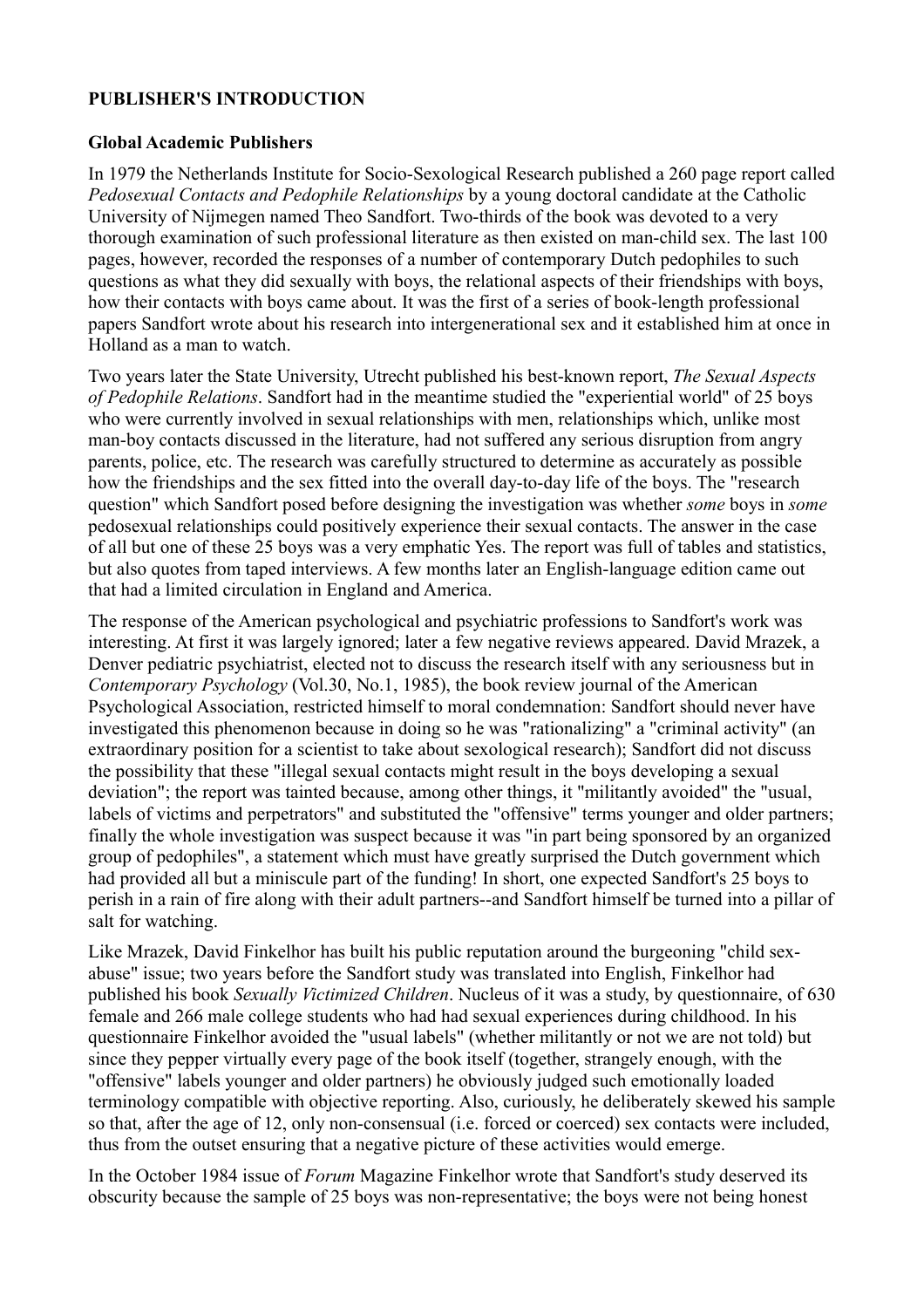with the researcher; his own research showed that "most kids react negatively" to sexual encounters with adults (actually Finkelhor's own research, despite its near-fatal skew, showed that less than 40% of his males who, as boys, had had encounters with older males thought of them as traumatic experiences!); finally no boy can really give consent to having sex with an adult because of the inherent asymmetry of power, an assertion which American commentators are fond of making and which lands them deep in semantic and politico-philosophical quicksand.

Masters, Johnson & Kolodny (the first two wrote the sexological best-seller *Human Sexual Response*) didn't seem to have been very well acquainted with Sandfort's work, yet felt free to criticize it in the second edition of their 1985 college textbook *Human Sexuality* after only reading a short popular article by Sandfort in *Alternative Lifestyles*. Starting with the premise that adult-child sexual relations are "inherently abusive, exploitative", the authors then went on to say that Dr. Sandfort interviewed his boys in the presence of the pedophile "without any apparent regard for the fact that the adult's presence would have almost assuredly prevented the boy from voicing complaints about the way he was treated because of fear of punishment." As Sandfort makes abundantly clear in all of his professional reports, none of the boys were interviewed in the presence of the pedophile. Masters, Johnson & Kolodny also suspected that the boys "were so intimidated by the pedophile that they were afraid to say anything against him." Nothing could be further from the truth, as the reader will soon see when he turns to the text of this book itself.

Sandfort's work, then, seemed to have touched a sensitive nerve in America. It challenged some rather basic premises upon which a number of well publicized careers had been built. If his work could not be totally ignored, it least it could be misrepresented and morally condemned in professional circles.

One psychologist of note who recognized the importance of Sandfort's research and was brave enough to support it was Dr. John Money of the Johns Hopkins Hospital in Baltimore. He called Sandfort's book "one of the most valuable works of research scholarship on the topic of pedophilia that has ever appeared in print." Another positive mention of Sandfort's work was in *Deviant Behavior*, where Charles H. McCaghy (1983) of Bowling Green State University found in it evidence that "today's boldest sex research is occurring outside the United States," and "we are fortunate that we can rely on Sandfort, and others I hope, to capably explore this new frontier...."

In his introduction to this volume, Dr. Money observes that Sandfort's study was conducted before AIDS had become recognized as a serious medical problem. It is a curious fact that even now seven or eight years later, despite the tragic number of adult AIDS victims, children and young adolescents seem to have been largely unaffected, except through transfusions of contaminated blood, sharing of hypodermic needles or by being born of an infected mother. A few adolescent male prostitutes in the West have developed the sickness, and there was one newspaper report in England last year of a boy who was allegedly repeatedly raped by an infected step-father supposedly coming down with the disease.

A number of explanations for this have been offered: it might be that not many boys in this age group are having sex with infected persons; or many boys really are infected but, due to the long incubation period of the disease and the natural resilience of youth, this is not yet apparent. Neither of these suggestions is very convincing: every North American and European study shows that a large percentage of boys between 11 and 16 are very sexually active. And, considering the widespread nature of the disease and the fact that symptoms can develop fairly soon after infection, one would expect to see a statistically significant number of boys in this age group who had clearly caught AIDS by having sex with another male. Yet we don't.

Perhaps Sandfort's study suggests a better reason. We do know that the virus is best transmitted through anal intercourse. Blood and sperm (and perhaps anal mucus) are the most effective carriers. Although the virus has also been found in saliva and tear, the concentrations are reported to be very low: the disease does not seem to be spread through a sneeze, for example, as is the common cold.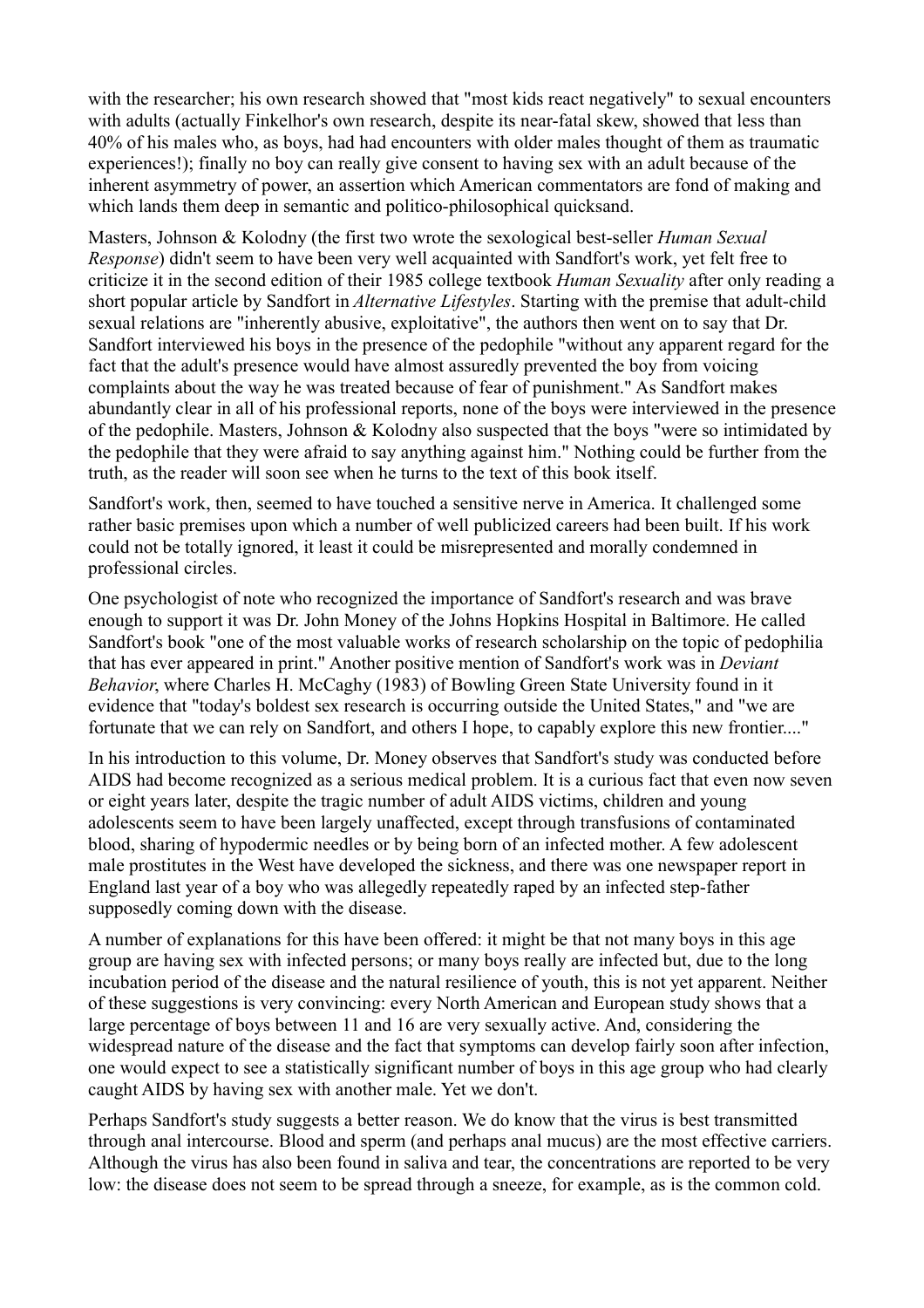When we look at the sexual acts in which Sandfort's 25 boys participated, the most frequent was mutual masturbation (now making a kind of moral come-back in gay circles as "safe sex"); the second most common act was the man performing fellatio on the boy, followed by the boy performing fellatio on the man (but in no case taking the man's sperm in his mouth); anal intercourse was very rare and when it did occur it was often done on a kind of experimental basis.

Sandfort warns his readers against generalizing too much from his study, but if this kind of "limited" sexual behavior characterizes most pedosexual contacts (and other independent research suggests it does), then it might well be that the absence of sexually acquired AIDS cases in the very young really does mean that the chance of a boy catching the disease through the kind of sexual activities he is likely to engage in with men is small.

Even so, as Dr. Money points out, the virus does exist and as with every sexually active person it must be faced by men and boys in their sexual relations. It would be interesting to know whether man-boy couples today like the 25 which Dr. Sandfort studied have altered their sexual behavior in response to this threat. One notes that at the November 1986 North American Man/Boy Love Association (NAMBLA) conference in Los Angeles one of the important speakers was the local AIDS task force coordinator who advised participants on safe sex practices.

In 1982 the "second half" of the Sandfort study appeared in The Netherlands in report form, coauthored by Marianne Hoogma, devoted in large part to the actual experiences of the boys as revealed in their interview tapes. Last year (1986), with the Dutch legislature actively considering a revision of age of consent laws, Dr. Sandfort summarized both of these reports and, with a strong emphasis upon the words of the boys themselves rather than scientific methodology, published a paperback book aimed at the general reader. It is this book, translated and with a few supplementary interviews and tables, which appears here.

Lately Sandfort has been busy researching and publishing on different but related matters: how teachers deal with erotic attraction between themselves and their pupils; how older adolescents who before their 16th birthday had had sexual contacts with adults now view these contacts. He is a frequent guest on the various radio talk shows and is co-editor of the monthly magazine of the Netherlands Society for Sexual Reform.

It might be helpful now, in order to understand better the social and political background against which this investigation was undertaken, to discuss a few characteristics of Dutch society which set it apart from that of its neighbors, and especially the English-speaking world.

Holland is a small country; few foreigners ever learn to speak Nederlands, the language of both The Netherlands and half of Belgium, yet a short afternoon's drive from virtually anywhere in the country will take a Dutchman into either French or German speaking territory, and an 8-hour ferry crossing will bring him to England. His television set receives two commercial English, one French-Belgian and three German channels, and if he lives in any of the larger cities, his cable-TV brings him two BBC channels as well. All foreign programs on Dutch TV are transmitted in their original languages with subtitles in Nederlands (a practice followed in the movie houses, too). Thus every Dutch child grows up with the sounds of English, French and German in his ears, and schools are dedicated to making him proficient in the major European languages.

The reverse, however, is not true. The Nederlands linguistic boundary acts as a kind of one-way filter: people in Holland know a great deal about their neighbors from firsthand sources, but their neighbors know very much less about them and especially their public life. Thus Dr. Sandfort's book will give the English and American reader a rare opportunity to see how this highly intelligent and educated society has gone about dealing with a well-publicized and socially problematic phenomenon. Crucial here is the famed Dutch tolerance.

From earliest times, and until World War Two, Holland was racially fairly homogeneous. It was not,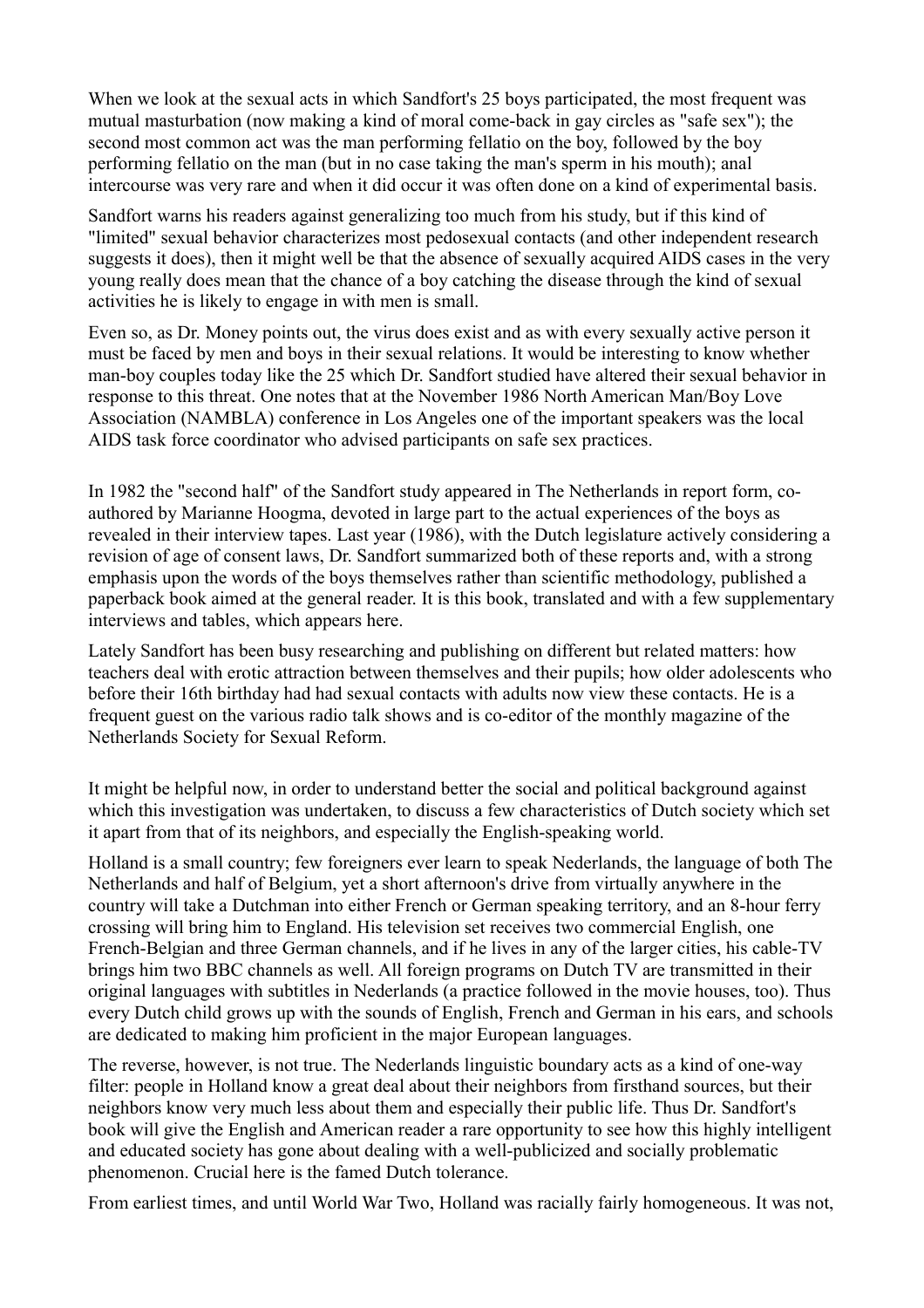however, at all homogeneous socially or in religion. Catholic and the various protestant groups lived largely independent existences, as did the small but lively Jewish enclaves in the cities. Each had its own buildings of worship, customs, political parties, societies-even, later in Dutch history, its own labor unions.

Yet the exploitation of a land lying largely below sea level and whose only natural resources were its soil and the mouth of Europe's most important river required a great deal of cooperation: swamps and lakes had to be drained, canals built, rainwater lifted to the sea. For this work the kind of individualistic initiative which went into the settlement of North America would have been inappropriate. With the large-scale cooperative ventures of the pre-industrial era came the realization that for the common good it was better to work with people you differed from than to try to destroy them. While in Germany and France Catholics and Protestants butchered each other for decades with unbridled enthusiasm (and both, in times of hunger and plague, turned upon the Jews), their Dutch brothers managed to live peaceably side by side and work together effectively enough to turn what must originally have been one of the most unpromising pieces of European real estate into an agricultural cornucopia studded with populous and prosperous cities. Overseas, the Dutch became formidable traders. Tolerance, a tendency to be fair, to examine as many facets of an issue as possible, not to give in to hysteria, stereotype the Dutch character, along with a kind of stubborn streak and an intense dislike of being forced to do something which one is not convinced is right.

Dutch politics are markedly different from English or American politics. Campaigning is comparatively low-key and is carried out mainly in the press and by means of informal TV interviews. There is no such thing as a politician "running for office"--one votes in Holland for a political party (which may even in itself be a coalition of smaller political parties). Each party has a "slate" of legislators listed in an order of preference determined by the party itself, and as many of these candidates take parliamentary seats in The Hague as the party is successful in winning votes. The kind of cut-throat, personal mud-throwing campaigns which characterize the English and American political scene are unknown in The Netherlands. The result is that the political parties can put into the legislature more able (as opposed to charismatic) people who simply get on with their work without expending their energies on campaign rhetoric and looking over their shoulders to see who is trying to ignite a scandal around their personal lives. Party leaders and cabinet members do most of the campaigning and bear most of the burden of interacting with the media; legislators spend most of their time on legislative tasks.

Tolerance and fairness, too, have had their effect upon the media. In the English-speaking world the much abused principle of "freedom of the press" frustrates efforts to limit reportorial irresponsibility and the senseless destruction of personal reputations and private lives. In Holland the media, while it can, and does, report criminal procedures, feels that it is neither socially necessary nor desirable to publish the names, addresses or photos of the people involved--or, for that matter, of any private citizen in any connection without his specific written permission. Thus the Dutch press is mercifully free of the kind of police-blotter reporting and incitement of neighbors against accused persons which make the American and especially the English newspapers so unpleasant. This same lower level of sensational reporting means that potentially emotive issues like man-boy sexual contacts are treated with a fairness rare in most other Western lands.

That Holland largely lacks a "scandal press" is probably in large part due to the fact that the Dutch population tends to be rather matter-of-fact about all the natural functions. This has its unattractive sides: dog feces, for example, are allowed to accumulate on the sidewalks of Dutch cities without anyone thinking it much of a problem; intensive animal husbandry has resulted in large-scale use of natural fertilizers on the fields and everyone is accustomed to their persistent and penetrating smells. On the other hand, Holland has the lowest rate of (undesired) teenage pregnancies in the west; masturbation is pretty much a guilt-free activity among the young; boys and girls in late adolescence not uncommonly live together without opposition of parents and community. In late winter 1987 a Dutch television program designed for and produced by children had two little boys announcing they were going to talk about penises, whereupon they exposed their organs to the TV-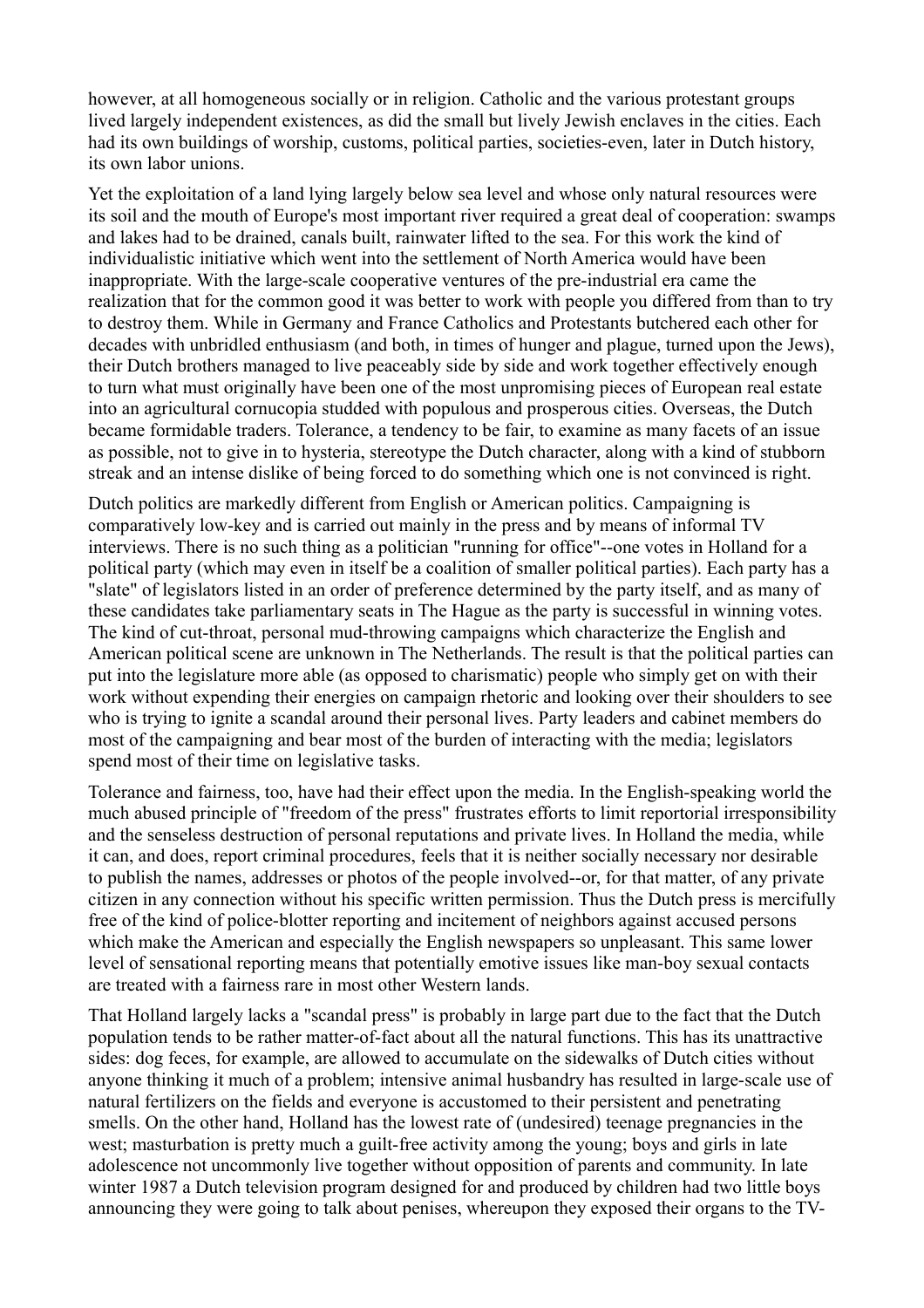cameras and played with them, describing the various genital parts and discussing what they obviously considered very important possessions. The show was aired without causing a ripple of reaction, or even comment.

There is, of course, crime, and since sex involving children under the age of 16 is illegal, statutory sex offenses come regularly into the Dutch courts. They are not, however, tried before an elected judge and jury drawn from the community as in the English-speaking "common law" countries, but before three appointed judges. The public prosecutor (attorney for the State or District Attorney) is also appointed and perceives his duty not as getting convictions at any cost but as serving the best interests of everybody--the state and the accused. Dutch criminal trials tend to be short and undramatic and relatively untraumatizing to the defendant.

A large number of Dutch people in public life have been in prison. Unlike America and England and the other English-speaking nations, The Netherlands suffered occupation during World War Two and many future Dutch leaders were locked up by the Germans for one reason of another. It is easier for a body of legislators and jurists who have never been incarcerated to prescribe long prison sentences and remain indifferent to inhumane conditions in institutions than for people who know about prisons from first-hand experience and can identify with the inmates. In Holland sentences are short (a rule of thumb is that a Dutch sentence will be in months what an English or American sentence will be in years) and prisons reasonably humane. Raping and sexual coercion of the young, the good-looking, the timid, the "child-abuser" and the homosexual by the more powerful inmates is an established (but seldom admitted) fact of US prison life; even murders and suicides in American penal institutions rarely come into public consciousness through the media. In The Netherlands physical and sexual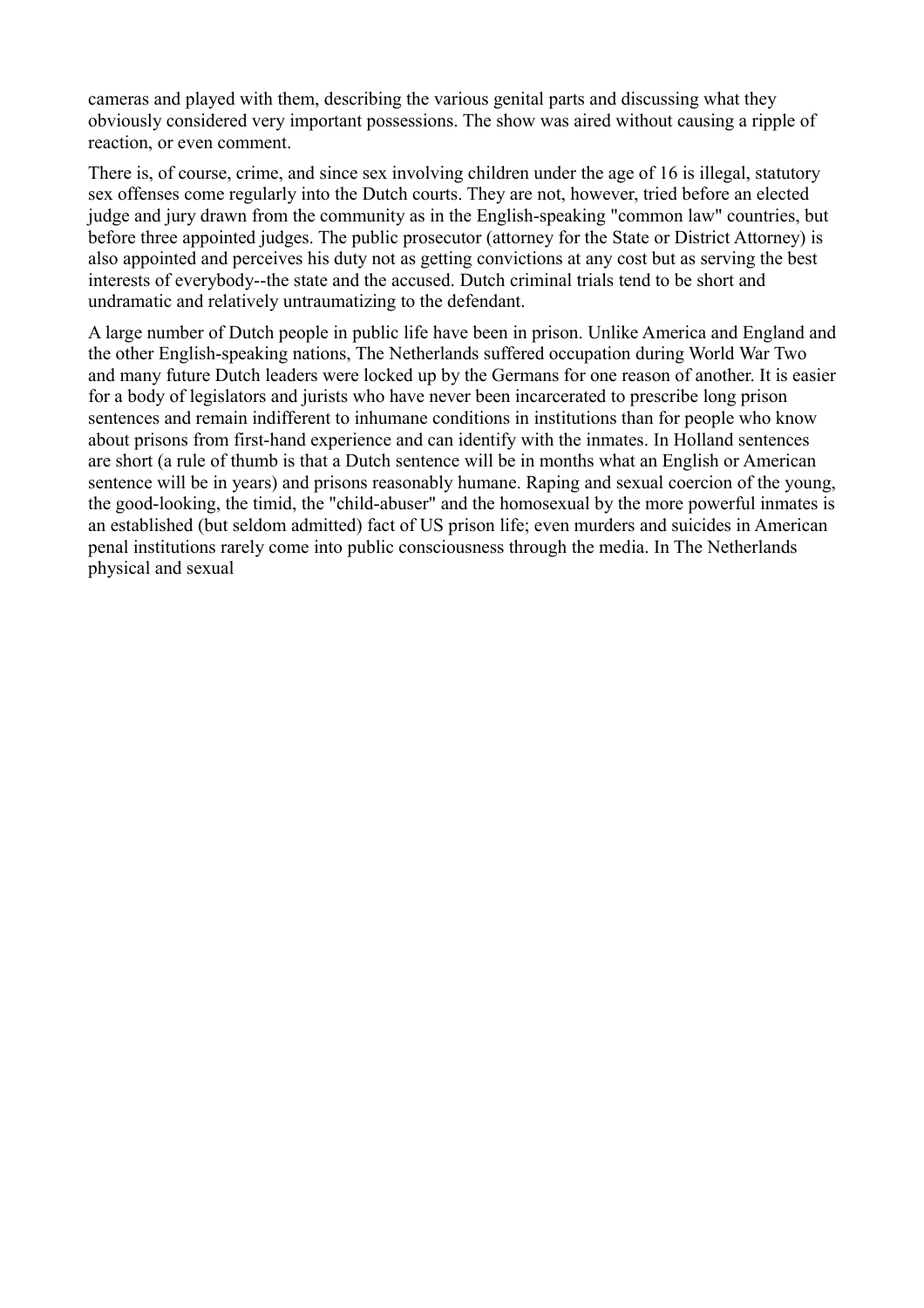# **1. CHANGING ATTENTION TO AND EVALUATION OF SEXUALITY**

# **Introduction**

Our society's vision of sex and sexuality is rather unstable. For a decade or so it can be rather supple, generally approving, and then, only a little later, everything sexual is seen as troublesome or problematic. This is especially true of sexual contacts between adults and minors.

Toward the end of the 1970s many Dutch newspapers, news and family magazines carried relatively positive articles about "pedophilia"--positive in the sense that an attempt was made in them to understand how both partners involved in pedophile relationships felt. At the same time, however, they invariably stressed the adverse judgement of society at large. During those years even incest received attention which was not altogether critical: in 1969 the magazine of the national homophile organization COC<sup>1</sup> carried an article entitled *Why not go to bed with your son?* (Andriesse 1969).

Thus far, the 1980s have been quite different. Now it is incest which first springs to people's minds when they think of sex between adults and children--and only its negative side, for that is all that is reported in the media: incest always equals abuse. The more horror stories told by "victims" the better, it seems. Child pornography, incest, sexual abuse, daughter raping-these have become the key media buzzwords.

A good example can be seen in how the media have handled the subject of child pornography. In November 1984 a complaint emanating from The United States reached us that The Netherlands was one of the largest producers and distributors of "kiddie porn". The accusation was made by Defense for Children International at a US Senate committee hearing, and it stated, among other things, that there were public auctions in Amsterdam where children were sold for the production of child pornography. Also the *Spartacus Gay Guide*, an 800-plus page annual publication printed in The Netherlands and full of information for homosexuals on where they can find other gay people throughout the world, was called "the leading magazine in this field". The real villains were the pedophiles. According to United States Customs, 85% of child pornography imported into America came from Holland and Denmark.

All of this made front-page news in our papers. The accusations were reported as if they were fact. For one whole month the leading newspapers carried stories on this almost every day. It soon appeared that part at least of the charges were nothing more than rumor and speculation. But was Amsterdam or was Amsterdam not the center of kiddie porn production? Yertrouwensarts<sup>2</sup> Koers was sure it was. He reproached the Justice Department for being lax in its battle against child pornography: "Justice is deaf and blind," he said. The Minister of Justice said that there was no indication that much child pornography was produced in The Netherlands. Koers was unable to come up with any convincing evidence to the contrary.

Even though the accusations soon became less strident, they had already had their influence upon public opinion. People thought the wild stories must have had some basis in fact: where there is smoke there will likely be fire.

One tangible result of all the excitement was the legal prohibition of the production and distribution of child pornography. In the emotional atmosphere that prevailed at this time, it was easy to rush a repressive bill through the legislature. As Slagter (1985) commented, the new law really ought to have been given more thoughtful consideration.

The American accusation was not an isolated phenomenon. It was born out of a religious/ethical revival movement in North America which has attracted a great deal of attention. It holds that the traditional family must be restored to its dominating position of honor and young people should be protected through censorship of books and pictures from everything that might corrupt them. Abortion is unacceptable and homosexuality can only be viewed as a sickness which is not without many social dangers. The actual "victims" of child pornography, then, were not the only concerns of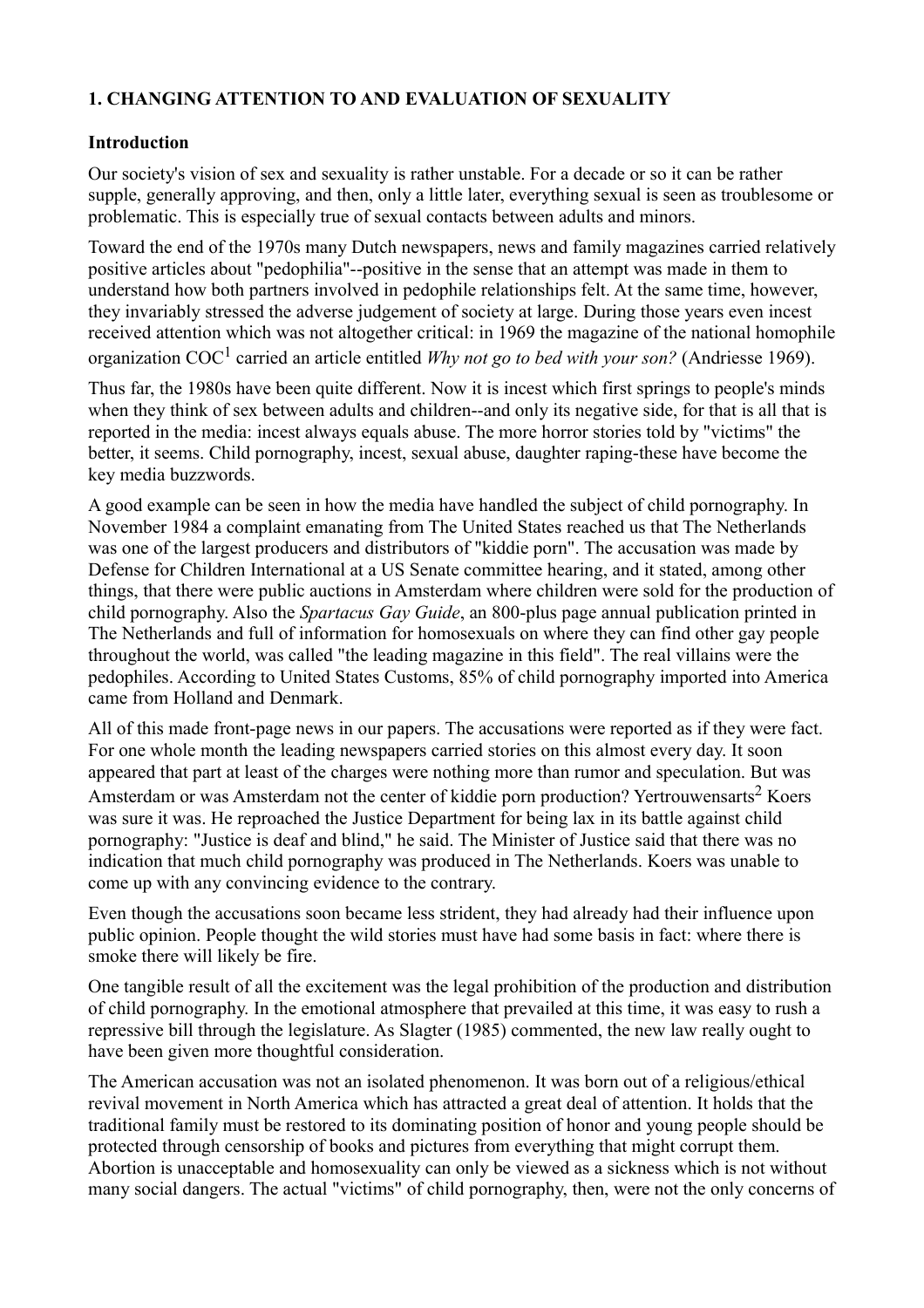United States religious fundametalists and social workers. Perhaps the American accusations would have received less attention from the Dutch press if it had understood their origins.

That realization came later. In *Vrij Nederland*<sup>3</sup> (22 December, 1984) Frits Abrahams criticized our acceptance of these charges and the alarm they elicited: "In feminist circles it was quickly realized how one could use 'kiddie porn' as a means of sneaking discussion of adult pornography in by the back door. 'Shameful the way (Minister of Justice) Korthals Altes treated Koers!' I heard Hanneke Groenteman say on her radio women's forum. In the same program she called upon an indignant professor to act as witness for the prosecution describing Sodom and Gomorrah unfolding before his eyes. To the careful listener the man a little later discredited his own account when, leading into another subject, he admitted he was a Catholic 'with a strong feeling that traditional moral standards must be maintained.' And so children continue to be abused--not so much by the pornographer from whom only 10-year-old material can be discovered, as by the vertrouwensartsen wanting to save their jobs, the feminists who wish to get rid of pornography and the Catholics who are still harassed by their compulsion 'to maintain traditional moral standards'."

As for the truth behind the American accusations, an ad hoc committee formed by the Ministry of Justice to study them reported a year and a half later that there was simply no evidence whatever that children were being abused in our country for the commercial production of child pornography (Report of the ad hoc committee on child pornography, 1986).

When the American charges were made, child pornography was already a common topic of conversation here, stimulated by an Amsterdam vice squad raid on the city's porno shops. The police confiscated, among other things, postcards of naked children. After the American accusations were made society took all of this a great deal more seriously. The rapt attention this received is probably symptomatic of a new spirit of the times.

# **Changed Spirit of the Times**

The so-called sexual revolution was a phenomenon of the late 1960s. Influenced by the democratization process, a great deal of stress was then placed upon human self-fulfillment, and the positive view of pedophilia at the end of the 1970s can be seen as a by-product. Why, it was then asked, should pedophiles,just as other humans with deviant sexual preferences, not have the right to express their sexual desires? The real culprit was the social system which stood in the way of sexual fulfillment. Children, too, had to suffer under social repression. Marcuse the philosopher was an important source of such ideas.

During the last ten years people have come to perceive sexuality otherwise. It has been a time, as we all know, of worsening world economy, and when this happens the moral climate of the West tends to become conservative. Then, too, ideas about sexuality have been strongly altered by the feminist movement. Women came to realize that the sexual revolution had a predominatly male outlook, one which had brought them precious little. Issues such as assault, rape, sexual harassment at work, sexual abuse and incest, where for the most part women and girls were the victims, seemed to be swept under the carpet. Pornography, which could be obtained ever more freely and in greater abundance after the 'revolution', was seen as the great male fantasy, the acting out of which was rape.

# **Another Enemy**

Along with the exposure of these misconceptions came another view of just where the guilt lay. It was no longer just society, capitalism or "the system", as it used to be called, but also the man which stood in the way of true sexual liberation. It wasn't the relationship between individual and state, rather it was the man/woman relationship which was important. Interpersonal relations were increasingly viewed from the perspective of power.

According to this theory, it was not a particular group of men who abused women and girls. The supposed suppression of sexuality was actually the result of the way all men had learned to practice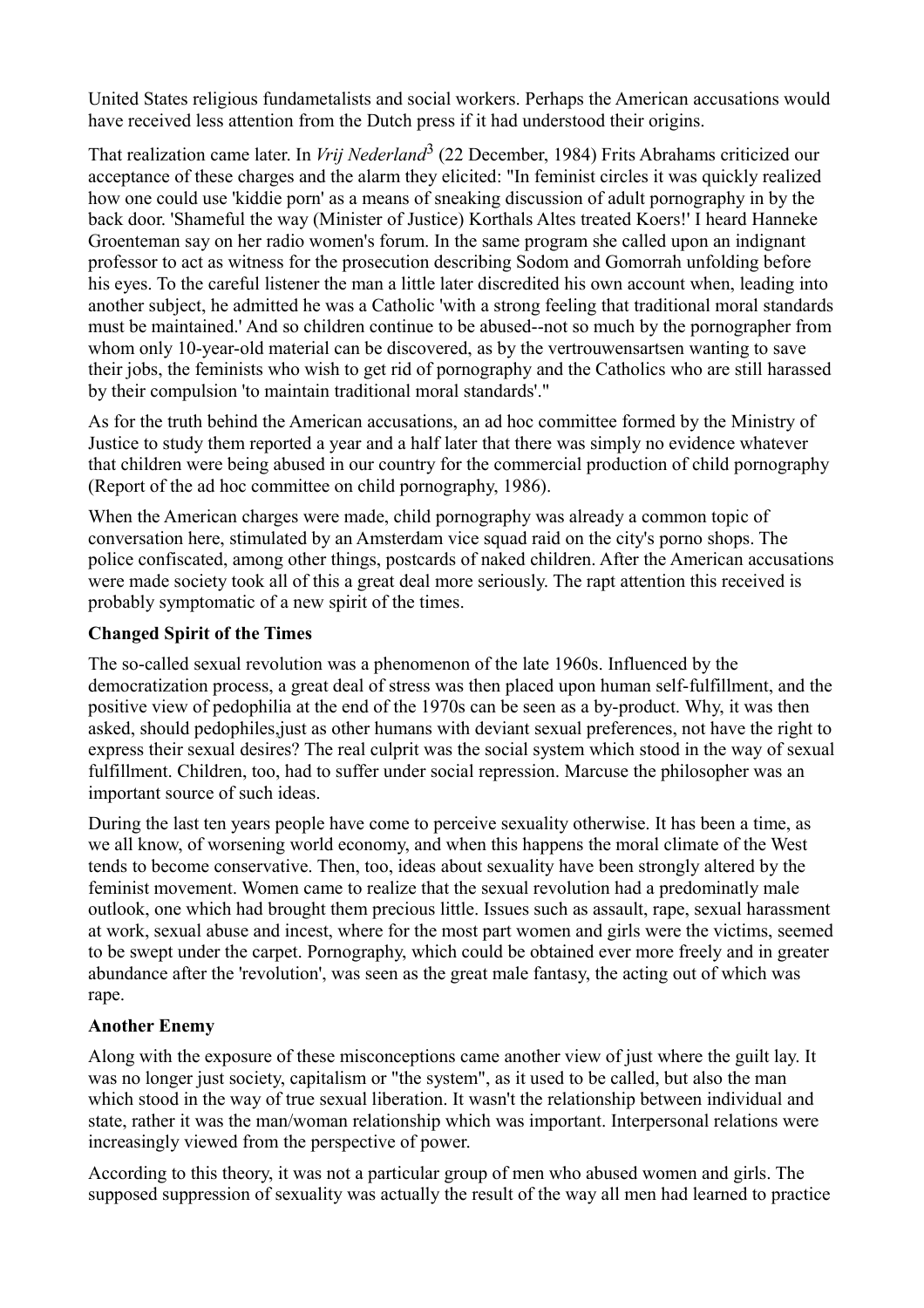sex. Self-interest and a collective unconscious humiliation of women were basic (Vennix 1981). Thus, as a result of his sex role, every man was a potential rapist, "a potential committer of incest, a potential child hater, a porno-addict and a latent sadistic homosexual". (Van Naerssen 1986, page 5) These weren't just ideas, they were presented as scientific fact. What the promulgators of this theory have in common with respect to their view of male consciousness was, according to Van Naerssen (1986, 5): "total contempt for every form of empiricism but the uncritical application of such global methodological criteria as might establish they are always right. Their premise that the power positions of men and women are different, that men often abuse their position of advantage, especially in sex and often unpleasantly, is, it seems to me, irrefutable."

A good example of this attack upon male sexuality is the title (but not so much the contents) of a book which appeared at the end of 1985: *Sex with a Man: Is it Possible?* (De Bruijn, 1985). Written by a woman, it was not intended for male homosexual readers but for that majority of women who seek intimacies with men (Is this not in itself a bit contemptuous, too?). But the altered perception of sexuality, especially male sexuality, affected men as well. Perhaps this was an important force behind the so-called "men's movement" which sprang up modelling itself upon the feminist impulse. But feminist ideas have influenced the way in which men think about themselves. The most extreme example I have seen is in Bruinsma (1984, page 114), who wrote about the "existential guilt feelings of being a man."

# **Pedophilia Condemned**

Pedophilia also came to be viewed differently, in part, at least, because it is almost exclusively the male pedophile who is visible. Pedophilia is generally thought of as a male phenomenon. Even more important, pedophile contacts are perceived to involve partners of unequal power positions.

*Power*, then, is the most important dimension in which relations now seem to be measured. There is great concern over the person of least power. Thus attention is drawn to power *imbalance*, which is equated with *misuse* of power, and that, of course, is seen with especial clarity to characterize pedophile relations. The Melai Commission<sup>4</sup> which made proposals for changes in the Penal Code relating to morality matters, accepted this reasoning without further comment. The beneficial aspects which might attach to inequality, such as the possibility of identifying with another person, were denied. One of the unfortunate consequences of our contemporary preoccupation with power imbalance is that it tends to give birth to suspicions which blight spontaneous social intercourse between children and adults--and this affects more than just pedophiles(Sandfort 1984).

It is incoirect, of course, to speak about "the" women's movement because there are many divisions within it. Recently there have developed currents of more positive thought about the lust element of sexuality, currents which seek to cherish rather than distrust it (Rubin 1984). But the movement as a whole remains hostile to pedophilia (Schillemans 1983; Pedofilie 1980).

These developments have also influenced people's thinking about the desirability of "decriminalization" in the law. In the early 70s a great majority of rather influential people were in favor of it. Then the question was whether the law might be standing in the way of personal fulfillment; now the matter is approached strictly from the point of view of whether or not our laws give potential "victims" adequate protection from abuse.

# **Sex is No Longer Fun**

We have seen that new spirit of the times expresses itself among other ways in the manner in which sex is viewed. At the end of the '60s it was sometimes difficult to find a judge who would hand down a prison sentence for crimes of incest, according to a telephone conversation I had with a family social worker. The bench was afraid of being charged with moral bias. In the middle of the '8Os, however, newspapers came to recognize the news value of rape, incest and such matters. People now show a lively interest in the length of the sentence which the accused receives. Only the negative aspects of sex come into the news. It sometimes appears that the "experts" who are able to come up with the greatest number of "victims" can count on receiving the most attention from the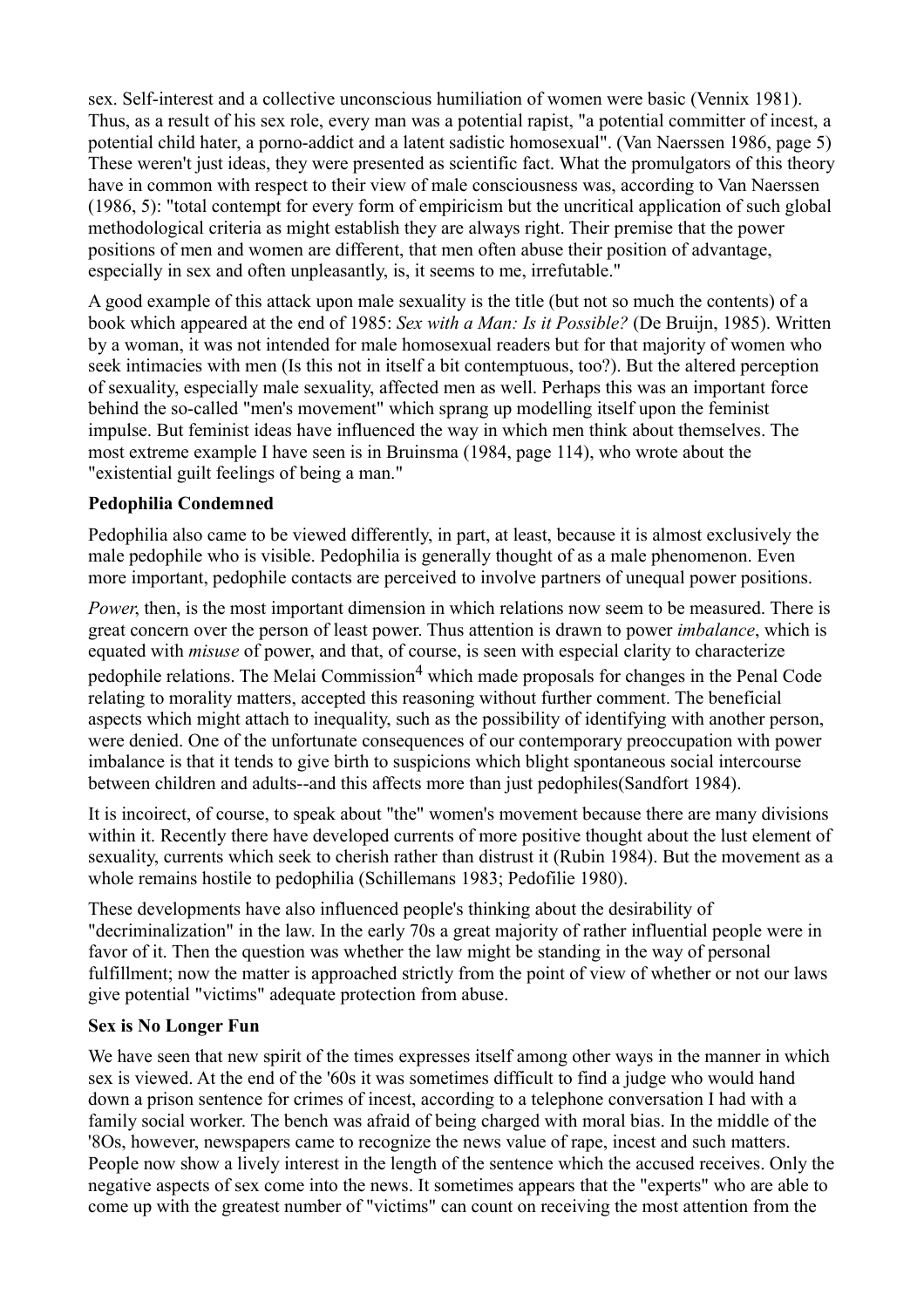media.

No more does sex seem to have the promise for us it did at the end of the 1960s. Perhaps that promise was too extravagant. In any case, sex is no longer associated with adventure, pleasurable excitement and ecstasy; rather with anxiety, disturbance, pain and danger. Sexuality in general has become an alarming force. The "discovery" of AIDS has only aggravated the situation.

The change in thinking is also visible in our government. Among other things, it has fostered a program of combatting sexual violence against women and girls to which it was easy to give a kind of automatic, unthinking support. One of the people who didn't was Labor Party congressman Roethof. On one day set aside for the study of moral legislation (1 February 1985), he commented that in this policy sex is viewed as a threat. According to him the State was reverting to its old role of moral dictator--and a feminist one at that. Looking for authority to the women's emancipation movement, the vision of one small section of society is allowed to be our moral determinant. "I can see that if we follow along this path much farther we will find ourselves enforcing through the law the 'behavior standards' of Bishop Gijssen<sup>5</sup>," he added.

# **Vulnerable Victims?**

So sex is now associated more with danger than with adventure. Has this influenced the way people think about themselves and relate to others?

If man is a potential rapist, then there is really only one role for the woman to play: the (potential) victim. That is not necessarily without its pleasures. However serious sexual abuse and its consequences may be, the victim knows exactly where he/she stands: it is a "safe" role. The domain of sex, with all its pitfalls and pains, does not have to be entered. There is no alternative within it which might show the woman how she could come to grips with her sexual life. Thus the above mentioned book by De Bruijn (1985) was an exception: it told women what they might gain from sex and how they could go about gaining it.

This one-sided emphasis upon danger makes sex an ambivalent area for young people as well. Should you really start doing it, when you consider all the terrible things that might happen to you? Sex education texts have come more and more to emphasize protection. Children are perceived as vulnerable. And so the old ideals of the early 70s are being submerged. Then the emphasis was upon fulfillment, exploration and adventure. Anti-authoritarian upbringing, in which freedom for the child was an essential element, was perhaps not often rigorously practiced, but it stood as an ideal nevertheless. In those days people were more involved in the bringing up of their children than now because they thought that through their offspring they could build a new and better society. Sexual education, too, was influenced more by the ideals of freedom (De Bruijn & Fabery de Jonge 1971).

Undeniably, children have the right to protection from sexual abuse. But the question is how can they best be protected? The supposed vulnerability of children can act in their upbringing as a selffulfilling prophecy. In order to protect children more, they come less in contact with all the problems inherent in life. Thus they tend not to find solutions for themselves, which in turn makes them all the more vulnerable. Block (1984) demonstrated how this operates in an inquiry into of differences between how boys and girls are raised. Because girls are more strongly protected and controlled they are more dependent and less able to take decisive action.

Effective protection would seem to lie in an open sexual upbringing in which children, without being left entirely to their own resources, can come into contact with sex. If we want children to regard sex as something in which they ought to find a great deal of pleasure it cannot always be presented as a threat from the outside world.

# **Children Themselves Talk About It**

As so often happens in matters which concern children, the children themselves are seldom allowed to comment. This book is an exception; the boys tell in it what they think and feel about the friendships they enjoy with men. Within these friendships they have sexual contacts which they find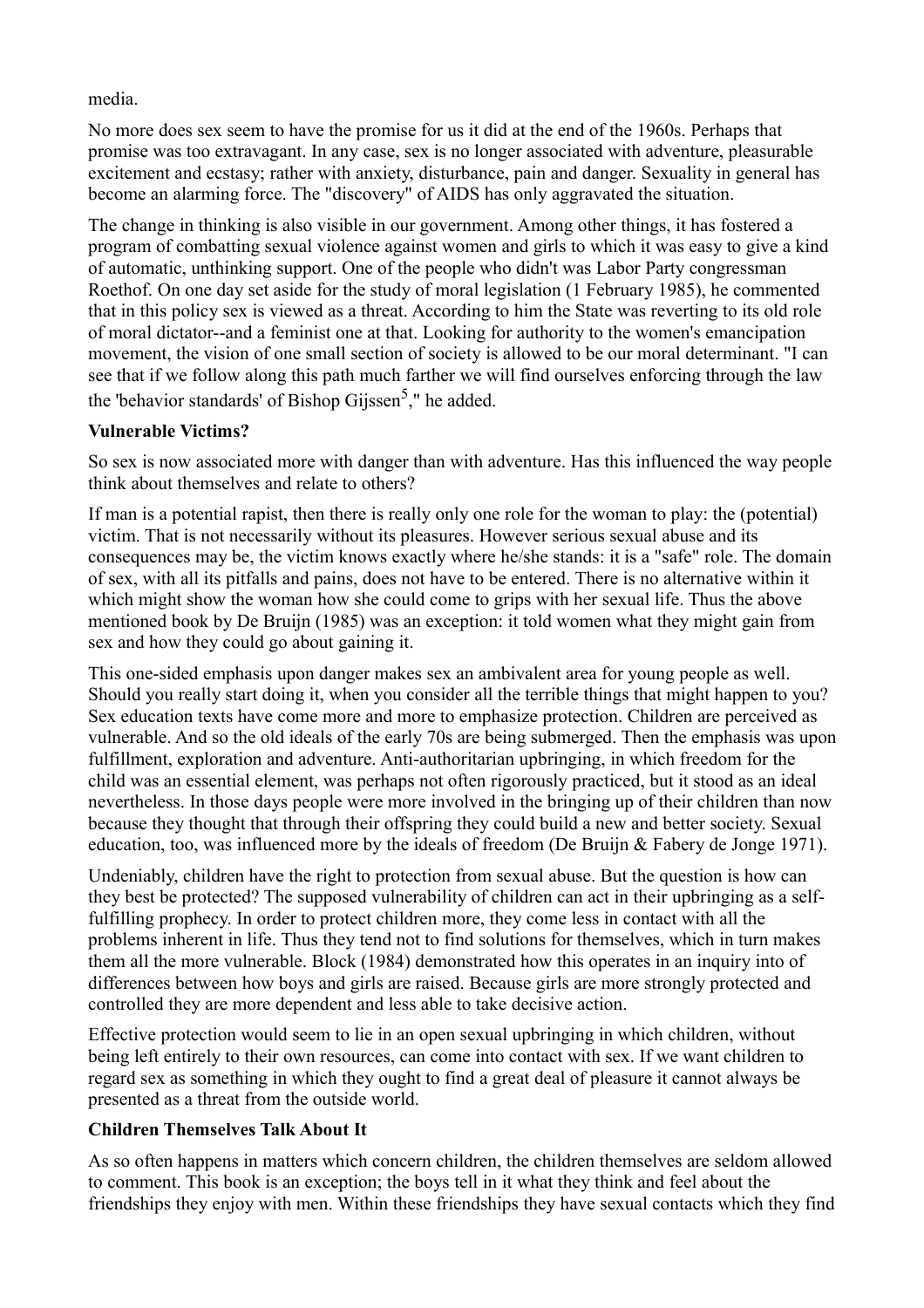pleasurable. It is by no means our intent to deny the existence of real sexual abuse, or to minimize it; it is the purpose of this book to show that sexual relations with adults can be also experienced by boys in a different way.

1. The COC was founded during the 1930s and went underground during the Nazi occupation (when it was responsible for saving many homosexuals from the German death camps). The COC emerged after the war to become the most important force in the Dutch gay liberation movement. Except for a brief period during the early 1970s, it has been sympathetic to intergenerational contacts. (See Sandfort 1987 in press.)

2. In Holland a "vertrouwensarts" is a confidential doctor employed by the government to whom a child can go if he wishes to complain about any kind of abuse.

3. A weekly Dutch national newspaper of wide circulation which carries thoughtful articles on international but mainly domestic news. It has a somewhat left, non-religious, humanistic slant. 4. An expert commission composed of psychiatrists, jurists and social workers appointed during the 1970s by the Minister of Justice to make recommendations for reform of those sections of the Penal Code dealing with sexual acts. It's report was delayed for fifteen years and finally appeared in l983--see discussions in the last section of this book.

5. Bishop Gijssen of Roermond is an extremely conservative Catholic who has become one of the most controversial ecclesiastical figures in The Netherlands. Strongly backed by the Pope, he would seem to have only slight support in the Catholic south of the Netherlands. Three years ago there was an open rebellion against him by the priests of the area.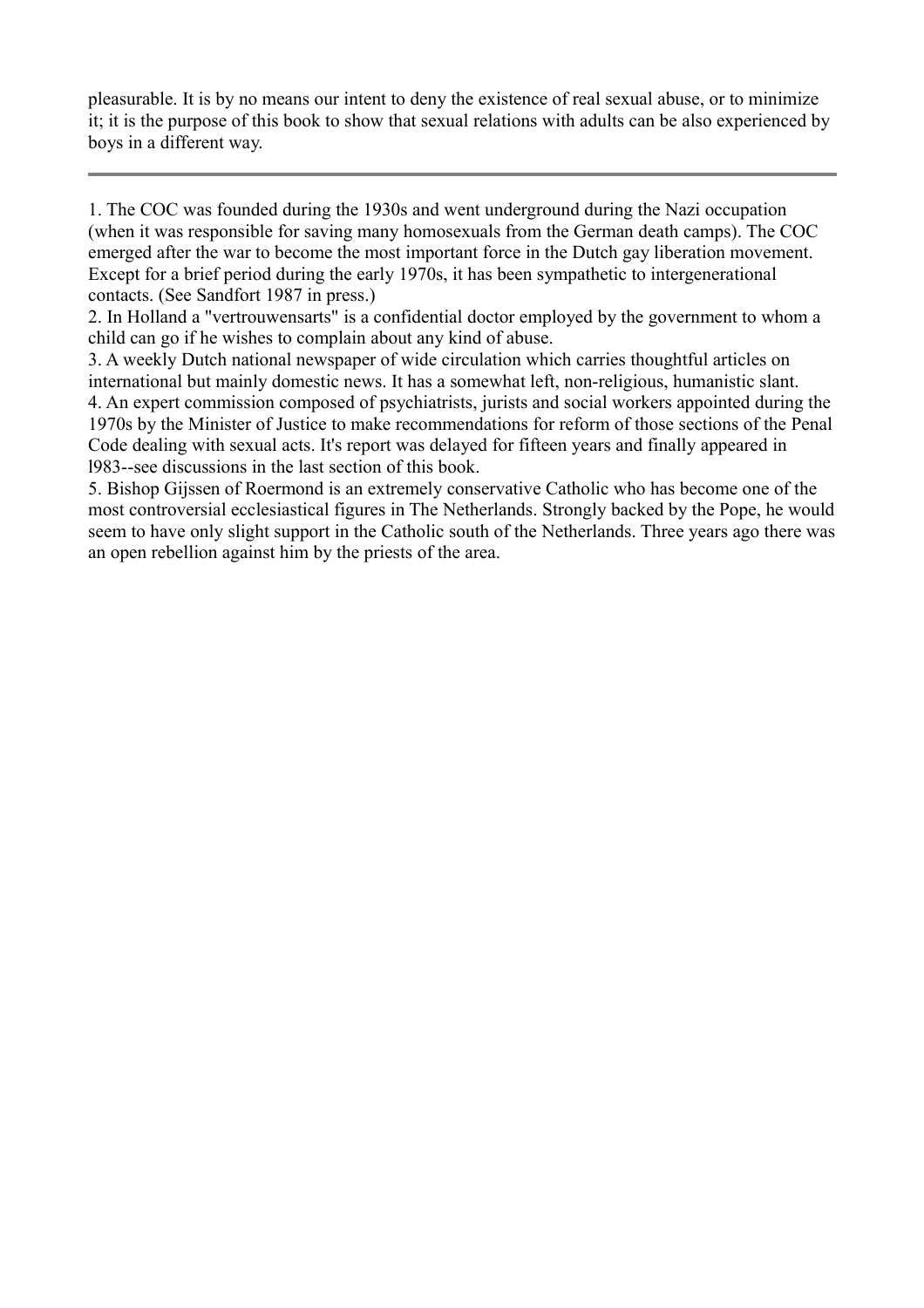# **2. THE FRIENDSHIP AND SEX: WHAT THE BOYS SAID The Beginning of the Friendship**

PEOPLE COME TO KNOW one another in different ways, just as there are different kinds of friendships, and that is also true of the pedophile relationships described in this book.

There is, however, one important difference between friendships among adults and friendships between adults and children. Adults are pretty much free to choose what other adults they wish to have as friends. This is not true of friendships between adults and children. There is really only one socially acceptable form for association between children and adults: the pedagogic relationship (Maasen 1983). Adults, then, are parents or teachers of children; seldom are they simply friends. Except within the pedagogic context, children, just as adults, are expected to associate only with others in their own age bracket. Our society recognizes no form for a pure friendship, free of pedagogic intent, between adult and child. Non-pedagogic friendships, then, are socially unacceptable.

Nevertheless the boys and men described here were able to carry on their friendships. Clearly the disapproving attitude of society influenced the quality of their relationships and the manner in which they proceeded.

But how do children and adults get in contact with each other outside of the pedagogic context? A number of stereotypic notions exist, held even by researchers. Often people cannot imagine what adults would be looking for in associating with children, especially if a sexual element is present. It is thought that adults are only after the satisfaction of their own lusts. Supposedly the only way an adult can make contact with a child is by bribing him with money, candy or gifts (Burgess & Holmstrom 1975; Peters 1976; Weeks 1976). Virkkunen (1975, page 177) wrote that "usually this bribery was carried out so that the offender enticed the victim, by giving candy or money, to his abode or some remote place. In many cases this bribery had been carried on already for a long time before the situation had started to gain sexual color. Often, the offenders gave the victims presents, too, so that they would not mention the matter to their parents."

How did it actually happen in the case of these 25 boys? Some met their older partners through a brother or one of their age-mates who also visited the older partner. Sometimes the introduction came through another pedophile who was a friend of the man or lived in the same home. In some cases the contact was made through the parents. In others the men and boys met on the street or at swimming pools. The boys' stories show that reality is more complex than the stereotypic notions people have about the "child-abuser". It seems, too, that the boys themselves often took some initiative toward establishing the relationships.

It was not explicitly asked who had taken the initiative for the first meeting, but some information did emerge from the interviews. Often the first contact came about more or less accidentally. Subsequently meetings could come about on the initiative of the adult, for example by inviting the boy to drop by at his home. Other boys seem to have sought further contact with the men on their own initiative, in some cases only after a fair amount of difficulty.

The friendships sometimes started with the first meeting. In most cases it took a little longer and really began only after a subsequent encounter, or the friendship developed slowly as its nature changed. In one case there was a period during which the two partners did not see one another for a rather long time.

The boys themselves told about how they came to know their older partners as follows:

René (12): 1 got to know Robert (42) one real cold Sunday morning when I went to his home to meet a man I'd known for six years, also a pedophile, who'd just got out of prison: When I got there the man wasn't at home but was supposed to be back in a half hour, and Robert said, "Come on inside. You look like you're freezing." So I started coming more and more often, and then one day Robert said, "Wouldn't it be nice to start something together?"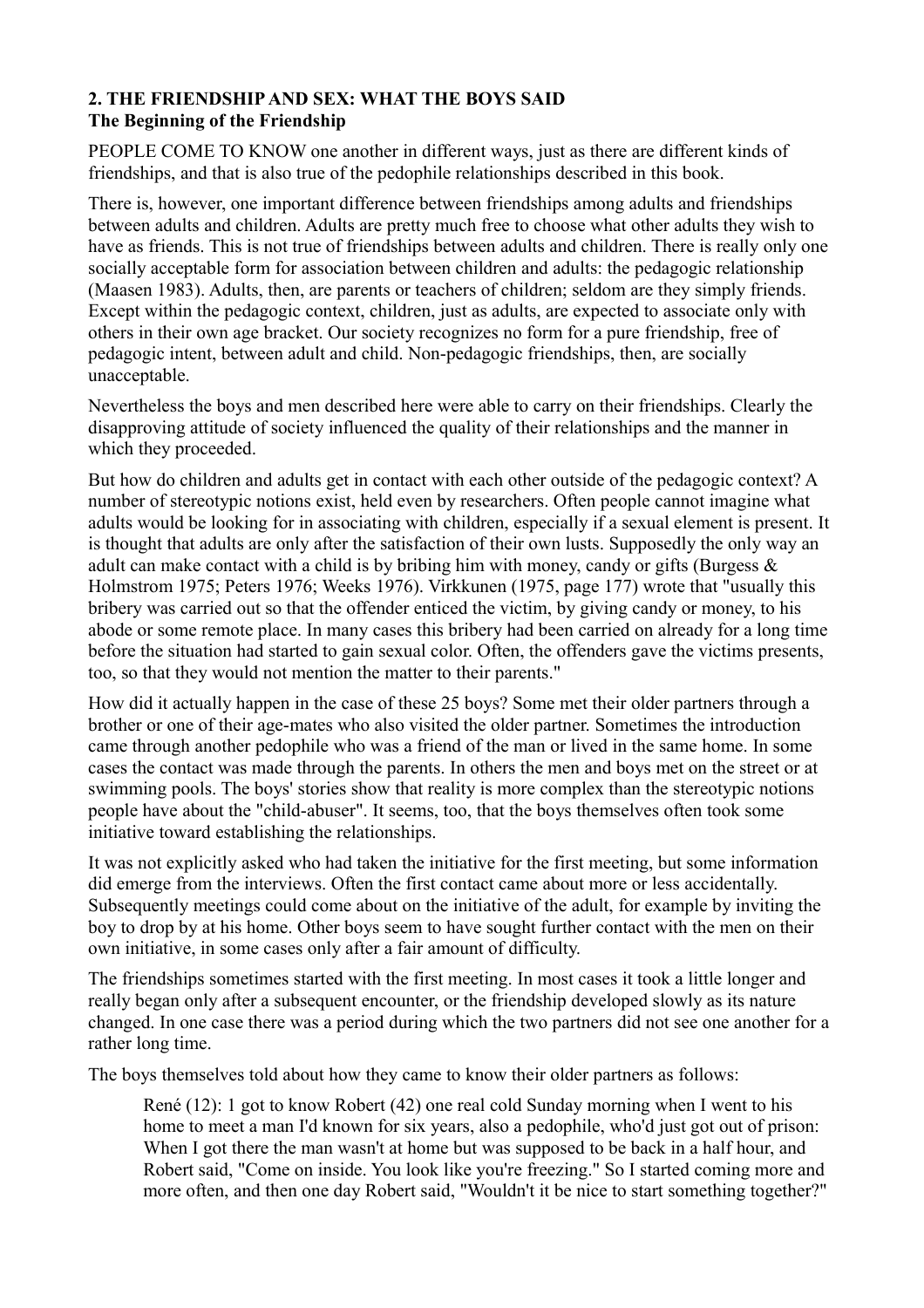*And what did you say then?*

Sure, I'll see. If they think it's okay at home, then it would be fine.

Hans (13), too, met Frank (66) through another pedophile:

Wim (also a pedophile - T.S.) who already knew Frank invited him to his home one time. I got to know Frank through Wim.

*Can you tell me how it happened?*

Well, he asked me if I could make a birdhouse for him and... I don't remember exactly how I was able to start living with him, but that's when the special bond between us began.

Theo and Simon also got to know their older partners through another pedophile; they found their new acquaintances more pleasant than the old.

Theo (13): When I was over visiting Richard (another pedophile-- T.S.) I met Bert (35) and liked him.

*And then you started yourself to go to Bert?*

No, Richard had told me, "You can visit Bert now and then too, if you want." And then I slept once with Bert and liked it a whole lot, and so I stuck with Bert; it's a lot nicer than with Richard.

Simon (12): 1 got to know Ed (32) at a community center through Ton.

*Who is Ton?*

Uh, Ton is also a pedophile that I first used to go to. He was a sort of Dracula--he sucked everyone in, and after he'd once done it he turned you loose a little later.

*Did he do that to you?*

Yes, he sure did!

*How did you get to know Ed?*

I went one day with Ton to a community center and there I saw Ed. It was all over with Ton by then so I started coming more and more to Ed at the center. So, it just got better and better, and that's how I got to know him.

Other boys met the older partner through their age-mates, brothers or a sister. The mother of Lex (13) quickly discovered that the so-called school friend Bennie was in reality Richard (31):

I had two friends and they came here a lot: Rutger and Gertje. One time Gertje invited me to go with them. And then Richard explained everything, I mean all about pedophilia. The next time I asked my mother, "Mom, can I go over to Bennie's to eat?" My mother said, "Who's that?" I said, "A school friend." And so I was able to go over and eat. Then during vacation I asked, "May I go to Bennie's to sleep?" But my mother had already caught on. I think Rutger had let it slip out, but that didn't matter. She just started explaining things, because she'd read an article on pedophilia in *Panorama* [Panorama is a weekly national Dutch magazine with many color pictures and somewhat simplistic text. There are usually articles about various aspects of sexuality, which is generally viewed in all its manifestations rather positively. Although obviously written for the less well-educated public, it is not to be compared with the so-called "gutter" journals of England.] or something. So she told me, "Get Richard on the telephone." And I did, over at the Chinese restaurant because our telephone wasn't yet connected. And so I was able to spend the weekend with him.

*Was that soon after you got to know him?*

It was two weeks later, I think.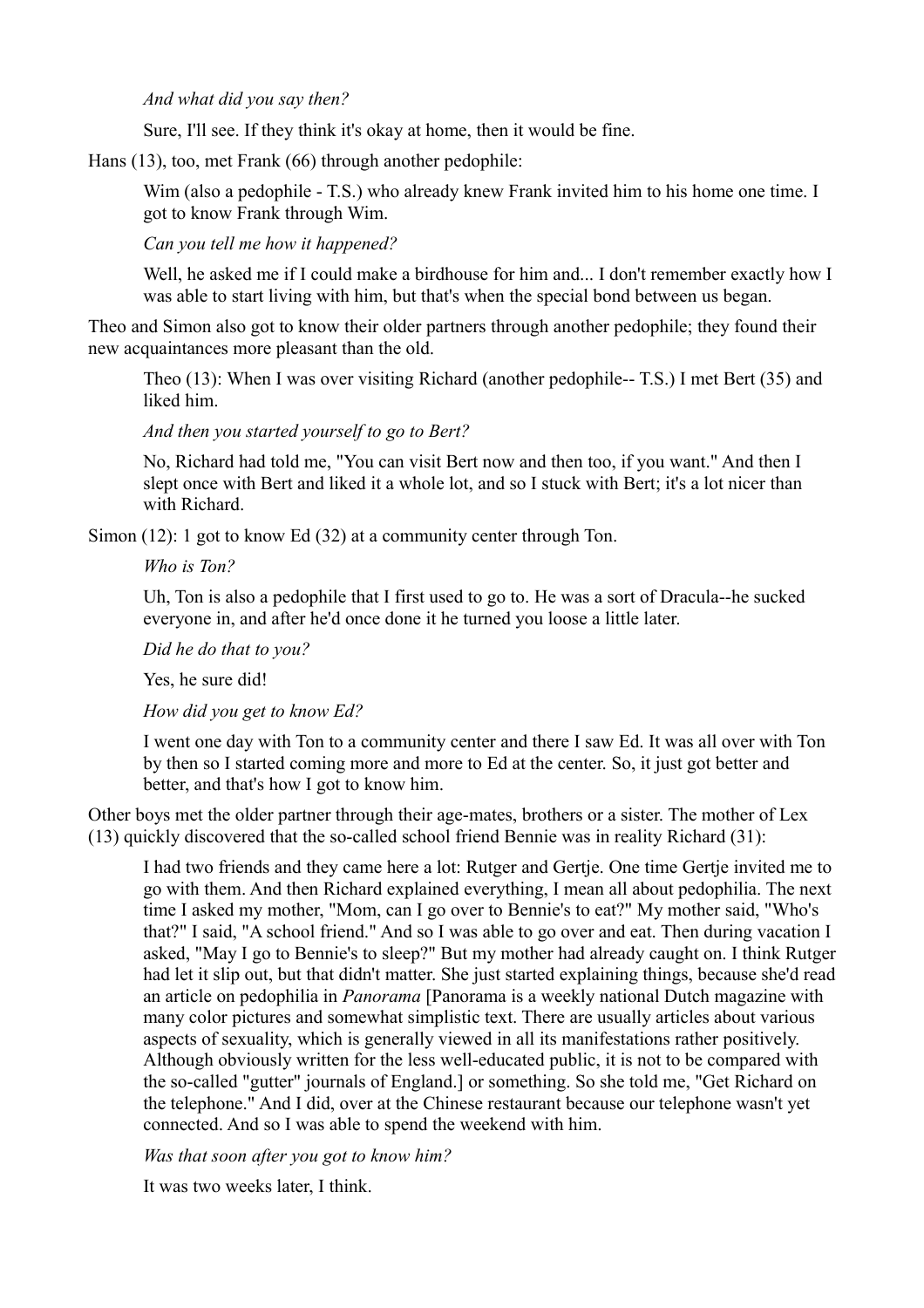Harrie (16): I met Pieter (39) through Gerrit who was in the same class with me. He said, "I'll show you a really beautiful bike." Well, he got on behind me on my bike and we started off toward where Pieter lived. Then Gerrit said, "That's where it is, by the bridge." I got to the bridge but there was no bike. He said, "No, two hundred meters further," and so we drew even closer to Pieter. Suddenly Gerrit said, "It's in front of the door of a man I know." But it wasn't there either, because it was the midday break, and that's how I ended up coming inside here (in Pieter's home - T.S.). So that's how I got to know him. After school was out in the afternoon we returned to Pieter's. We could go get some French fries, he said. Then we started to play poker, and Gerrit suggested we make it strip-poker--you know, every time you lost you had to take off one piece of clothing. After a while I was completely naked. I was embarrassed all to hell. Not Gerrit, though--he'd known Pieter by then a year or two. So that's the way it began.

Jos (13): I met Bas (35) at the swimming pool. My brother already knew him, and so did my sister, who used to go there and play tag. So one day I went with my sister to swim and I saw Bas. And he invited us home and we just said sure. So after I'd come by the pool a few times he said, "Drop by some time." But I didn't know exactly where he lived, so I didn't see him for a while. Then it was winter and we went skating and I saw him, and he said, "Drop by some time." I said, "Where do you live?" And so I started coming here a lot.

Rob (12): Yeah, it's a long story. My brother used to go to Chris (38) and one day they came together to our home. I thought Chris was a good looking guy, a nice guy, with that crazy beard of his. So I went to Chris's a couple of times and liked it. I came back a second time, and a third time, and I kept on coming. Of course there was a big fight between me and my brother, over who got to stay here and who had to go. Because I didn't want my brother around when I was here-I didn't want that at all. I told Chris over and over again: "I don't want him around; I want you all to myself sometimes."

*After you saw Chris thatfirst time at your home, did you decide yourself to go to him or did Chris ask you to come visit?*

No, I came here absolutely on my own accord.

Two contacts came about because the mothers of the boys were active in the Dutch Society for Sexual Reform NVSH. Jan (11) knew Sander (41) from the age of six:

*Can you still remember when you got to know Sander?*

Jan (11): On the couch at home. He asked me to sit on his lap, and then I felt him start to rub my back, and that felt so nice, and still does!

Erik (10) met Edward (57) through a course his mother was giving to NVSH members:

They gave part of the course in a youth hostel, I think. Uh, I don't know, but they must have been talking about pedophilia or something. And I was there. And so, of course, were a whole lot of pedophiles, and so was Edward. He was very nice, and he had brought a car race game with him.

After Bart (14) and Albert (4 1) met at a family gathering they had a great deal of difficulty getting into contact with each other again:

On my birthday my real father told me that Albert had called up to congratulate me. After that he sent one letter to my mother. Of course I had thought a lot about him, but, well, I knew nothing much about him, only his first name. So I got hold of his letter. My mother had let it lie around thinking, yes, well have to call him up sometime. But you know how that goes. So one day I thought,'I'm not going to put up with this any longer,'and I sneaked the letter out of the desk and got the address and telephone number off it and put it back. Then I bought a stamp and wrote a couple of pages. When I was riding back home I thought, 'This is the first step.'l wanted to have that contact. I wanted it so badly, but from his side I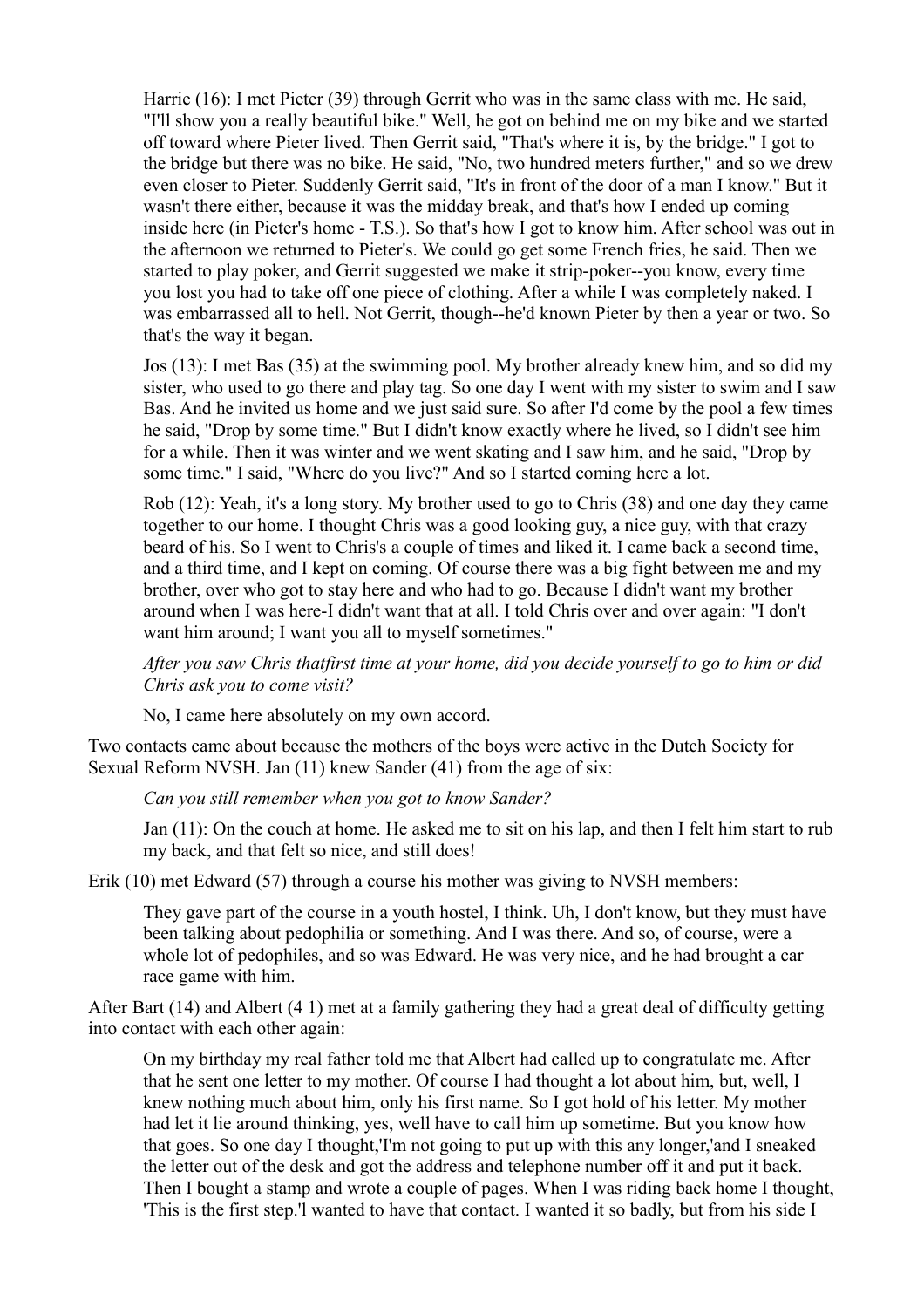heard nothing more, and he expected we'd keep in contact, and, well, delays can be dangerous. So I thought, 'Okay, III do itV Then he sent a letter back and telephoned. The first time he came to our home and talked with my parents for an hour and a half, and I was there too. My parents of course wanted to know who I was going to go to stay with.

Kees (15) got to know Max (47) when the latter visited their home as a social worker. Further contacts came about through his younger brother and sister:

It was at our home. My mother brought him back because he did something in the social service. That's where she got to know him. Then my youngest brother and sister visited him and told me about it. Max dropped by again and asked if I could come to his home, too.

Ton (14) met Fred (33) at a school camp:

Yes, about four years ago, when our school went on a camp and Fred was one of the leaders. He did all the organizing for our group. And of course everyone had to tell where he lived. So he said, "Oh, I live right near there," and I said, "Then you'll have to come and visit." And that's how it started. After that I dropped by every day and we'd go to the movies or something.

Gerrit (16) had a great deal of trouble finding Barend (39) after their first meeting:

My brother and I had been swimming in the pond. My brother was nine and was already smoking, and so was I, and then Barend arrived driving a red Citroen 'ugly duckling' and stopped in the parking lot. So I told my brother, "Ask that man for a cigarette, because he's smoking." My brother went up to him and said, "Can you tell me what time it is?" "Fivethirty." "Could you also give me a cigarette?" Barend said, "How old are you?" "I'm fourteen," said my brother. Well, after a lot of wheedling my brother got a cigarette, and 1, too, and then we started walking along with him. No... my brother didn't get a cigarette, but I did because I was older. So, we started walking with him and sat down beside the water and started talking. He said he had a boat and asked us if we'd like to go sailing with him some time. So we did go out on his boat once, together with my parents. My father liked Barend a lot, thought he was real sophisticated and so forth. And after that I didn't see Barend for half a year.

### *How did you come to see him again after half a year?*

Well, it was vacation and I had nothing to do, so one day I said to my friend. "Let's get our bikes and take a ride I know about this boat we can go out on." When we finally got to the dock, Barend's boat was there but he wasn't. Then I asked the barkeeper in the cafe that was there if he knew Barend's address. Well he didn't know it, nor his telephone number. So we looked in the telephone book but that was no good. A few days later I went with another friend, also on our bikes, and then we did run into Barend. He'd just started cleaning up his boat, so we pitched in and helped him. Then my friend had to go home, but he got a flat tire on the way. So Barend put the bike in the back of his car and we rode with him to his house. Well, after that I went more and more often to his boat, and a few times after our first meeting he came to my house to pick me up. After that he began dropping by fairly often, sometimes even to eat. So from then on I really started going with him.

John (13) met Marcel (45) on a vacation.

It was at a vacation park. I was there with my parents. Well, it was pretty boring, but then I met Marcel--he was there with a young boyfriend. We ended up hitting it off. Because, at first I thought, what's going on? I don't even know him. The first night I slept over at Marcel's. It was a lot nicer there. I saw how they got along with each other. My brother was also with me. After that we were able to $\sim$  sleep with Marcel for the rest of the week. And then everything went so well that Marcel looked us up after we got home.

Finally, Thijs (10) met Joop (26) on the street: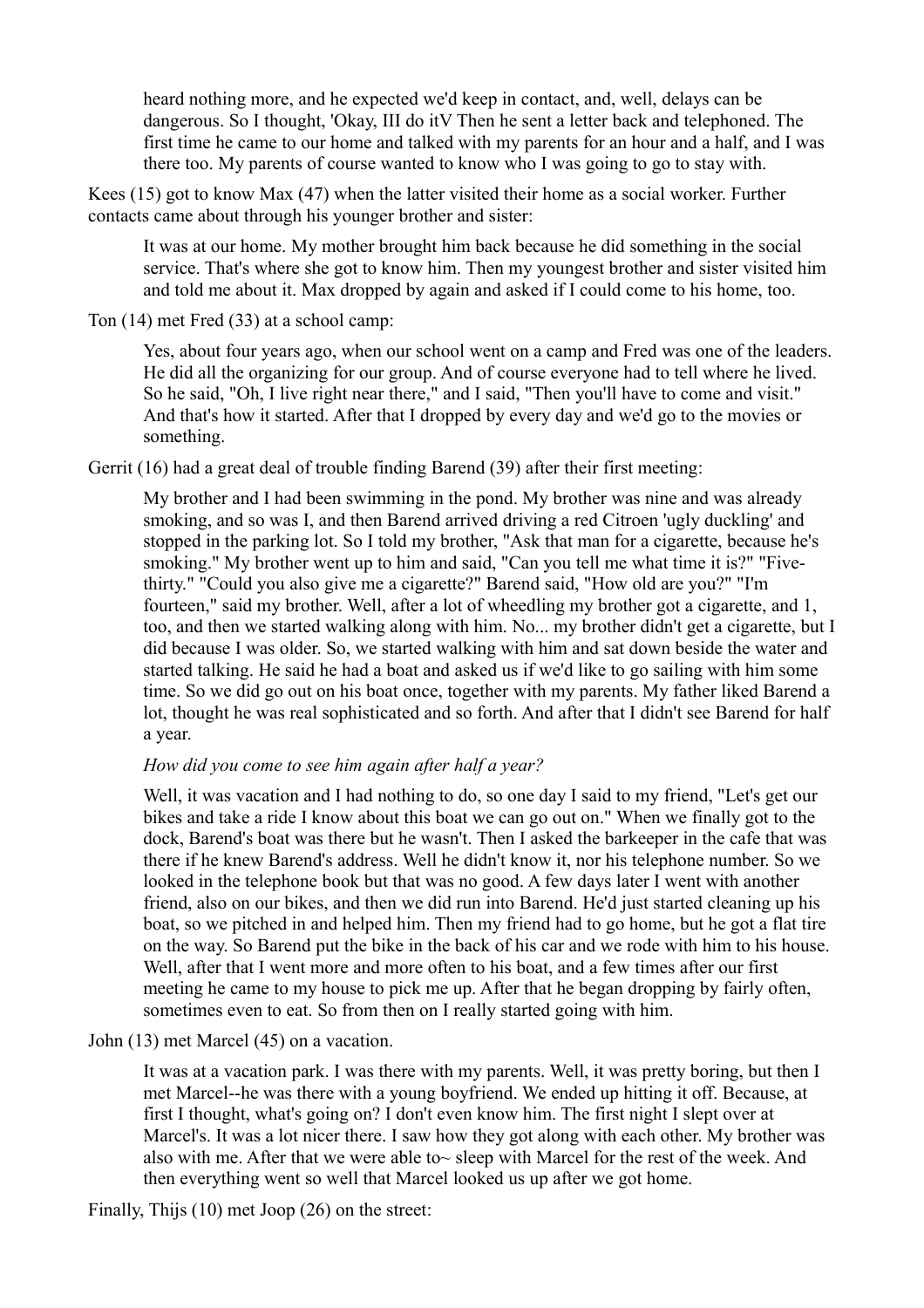I was going to play football with my friends. I was riding a bike and the chain came off, and then Joop said, "Here, I'll put it on." I could have done that myself, but Joop wanted to do it so I let him. Then he asked, "Would you like to come inside?" So I went in, and after that I played football with him more and more often.

The men and boys met each other in different situations and in many different ways. Often it was the man who, after the first meeting, took the initiative toward the next contact, as in inviting the boy to come and visit him. With a number of boys it is clear that they themselves tried to meet the man again in order to start a relationship. In this sense we can say that the boys did take an initiative in their friendships with the adults. It was not necessarily a sexual initiative, however. To what extent was it sex they wanted? Why did these boys establish friendships with men?

# **Pedophile friendships**

WHY DO BOYS seek contact with adults and why do they keep on going around with them? In some of the interviews with the boys the reasons came out spontaneously, for example in response to the questions, "Who do you get along with well?", "What do you do a lot?" and "What do you enjoy a lot?" In other cases the interviewer broached the subject.

What the boys said in this connection tells us a great deal about the importance of the relationship to them and their motives for going on with it. The boys found sex a pleasurable aspect of their friendship, but it certainly does not seem to have been their most important reason for maintaining it-this is sharp contrast to the assumption of many people that pedophile relationships are exclusively sexual.

The following material will illustrate the range of motives boys can have. A motive given by one boy can also be present in other boys who don't mention it. Above all different motives in varying degrees of importance can be simultaneously present. The sequence in which motives are listed below has no bearing upon their relative importance in the lives of the boys.

# **Doing things together...**

ONE OF THE REASONS the boys maintained their relationship with their adult friends was so they could do things together (Bernard 1975; Brongersma 1975). Some had the same hobbies, others enjoyed playing sports, such as football and swimming. They played games, went to the movies or on vacation together.

Peter (14): Yes, I'm always playing games, especially evenings and mornings. Monopoly, dice, checkers, we play them a lot. Otherwise we'd have to go to bed real early, and we don't want to do that at all. I'm now in junior high technical school, so I have a lot of days off. And then I go right over to him and stay, mostly, to and through the evening.

# *Is Karel (30) free all the time, too?*

Yes, and that's why everything goes so good with us.

Simon (12): Well, Maarten (32) is a good friend of mine. I go to the movies with him a lot; in any case we do a lot of nice things together. Sometimes if I'm alone at home I'll think I'll just call Maarten--maybe he's home and he can come over. Every so often somebody's dropped in when I was calling him, so it wasn't necessary anymore, but he still comes.

Thijs (10): Mostly I go to Joop (26) and play with him. Sometimes a lot of boys and girls come by. Every Saturday with french fries and stuff. And I come every Saturday, too. But I come all the time when nobody else is there. If nobody else is allowed to come, I can still come. That's natural, because I've known him so long.

Martin (12): 1 think dancing at Frits' (26) is nice. I enjoy that a whole lot.

Jan (11): If I'm bored I often go to Sander (41). Play pinball machines, look at videos, play football. I go skating with him a lot; Sander and I have many hobbies together.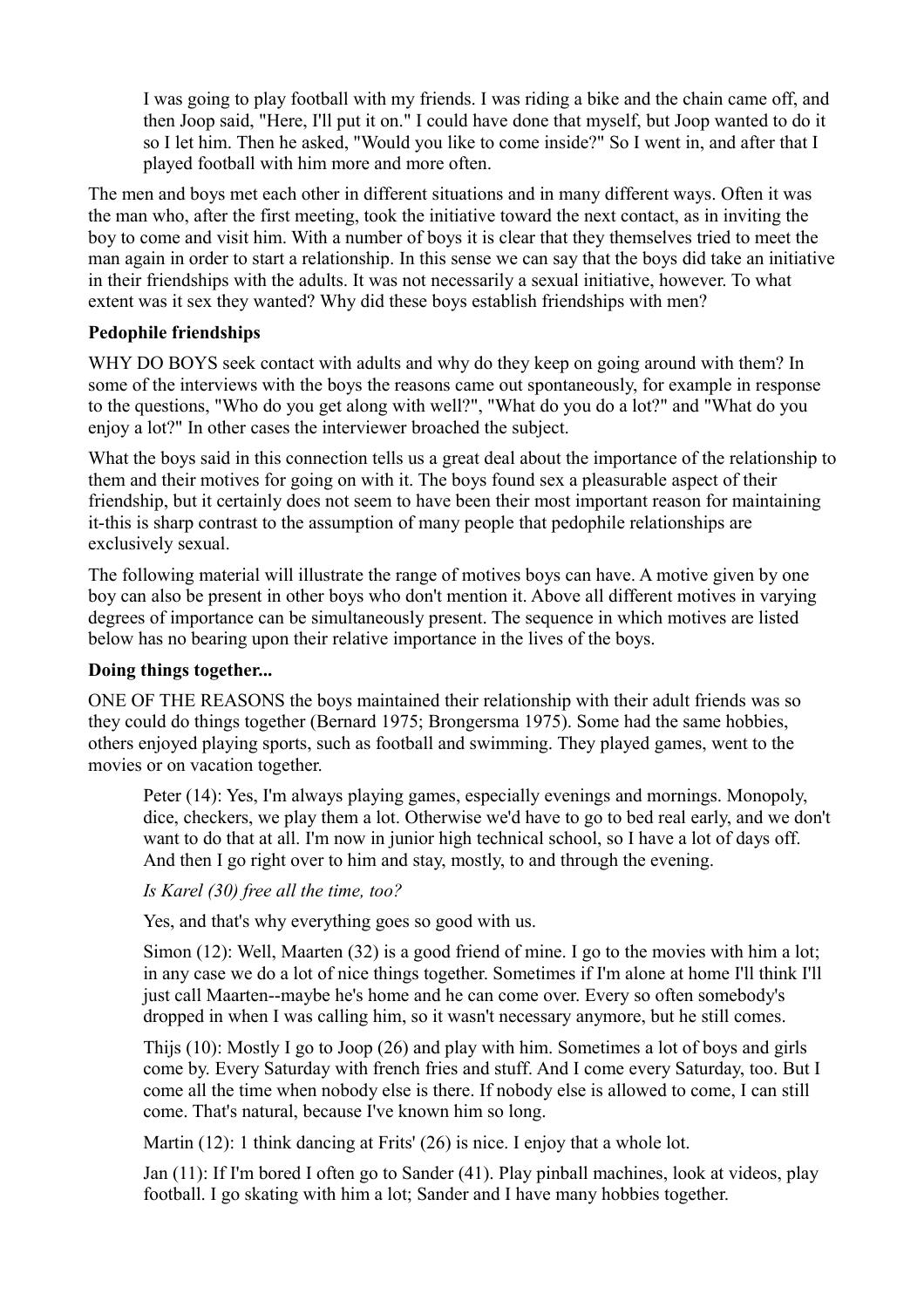The things which they do with the older partner were apparently easier for the boys to single out and verbalize than deeper motives. The shared activities for a few boys were a kind of play and relaxation. They could also be a way to get attention from the adult. Lex discussed the advantages of a pedophile relationship over the situation at home. At home he had to share parental attention with his brothers. He answered the question about whom he got along well with as follows:

We go out a lot, we also go swimming a lot. We just do everything together.  $(...)$  I also often do the cooking here, make macaroni or french fries. Sometimes we go to the movies, or to a nature park. When Richard says, "Tomorrow we'll go to the movies," I'm real glad. I think about it all the time. Or when we go to the amusement park or to Slagharen Stables.

*You're pretty lucky, eh?*

Yeah, that only happens if you go around with a pedophile, or you're the only child at home, of course.

The boys took great pleasure in the activities they shared with their partners. It is no wonder, then, that trust, loyalty and friendship existed between them. The atmosphere in the older partner's home also attracted the boys. They described it as friendly and relaxed, "different" and fun. This atmosphere was mentioned by some of the boys as the reason why they liked to be with the older partner. They felt at ease at the older partner's home. They were also attracted by the greater freedom they had there to make their own decisions. They were given more responsibility in what they did and allowed to be done. Some of the boys said they felt much freer with the older partner than they did at home:

Willem (13): At home you can't do as much as you can here at Roel's (29). Like smokingthey don't let me smoke at home. Here I can do just about everything.

Harrie (16): At Peter's (39) it is nice and relaxed, a completely different atmosphere than at home. At Peter's you can at least do what you want. You try that at home and you get your mother on your back. Like tuning up your motor scooter. Peter doesn't know what tuning up is. And sometimes when I'm at Peter's we go out and bring back some french fries; you can never do that at home. There are seven of us in the family, so you just can't do that sort of thing.

René (12): Robert (42) likes a lot more things. I've a lot more freedom here than at home.

For some boys a pedophile relationship can be a means of getting free of the restrictive climate at home (Plummer 1981; Straver 1973).

# **To be able to really talk...**

THE BOYS' MOTIVES, of course, were tied to the personality of the older partner. They appraised him in different ways. For many he was someone with whom they could talk everything over. For Paul (14) that was the most important reason why he got along so well with Ruud (27). When Theo and John were asked why they got along so well with their older partners they answered:

Theo (13): Well, he understands kids better, boys bet- er. My mother does too, and my father. But I think he does even more.

John (13): We trust each other completely. We tell each other everything. If one of us has a problem he comes out with it and we talk it over. He says, "I'm not the kind of guy that holds everything in and worries about it; I have to say what's on my mind." So I always tell him my worries too.

Rob (12) likewise said he talked over all of his problems with Chris (39). He went on:

I think it's great that I can always come back here to Chris. If I get mad I can go out and slam the door. But then I can always return five minutes later. Chris forgets bad things quicker than my mother.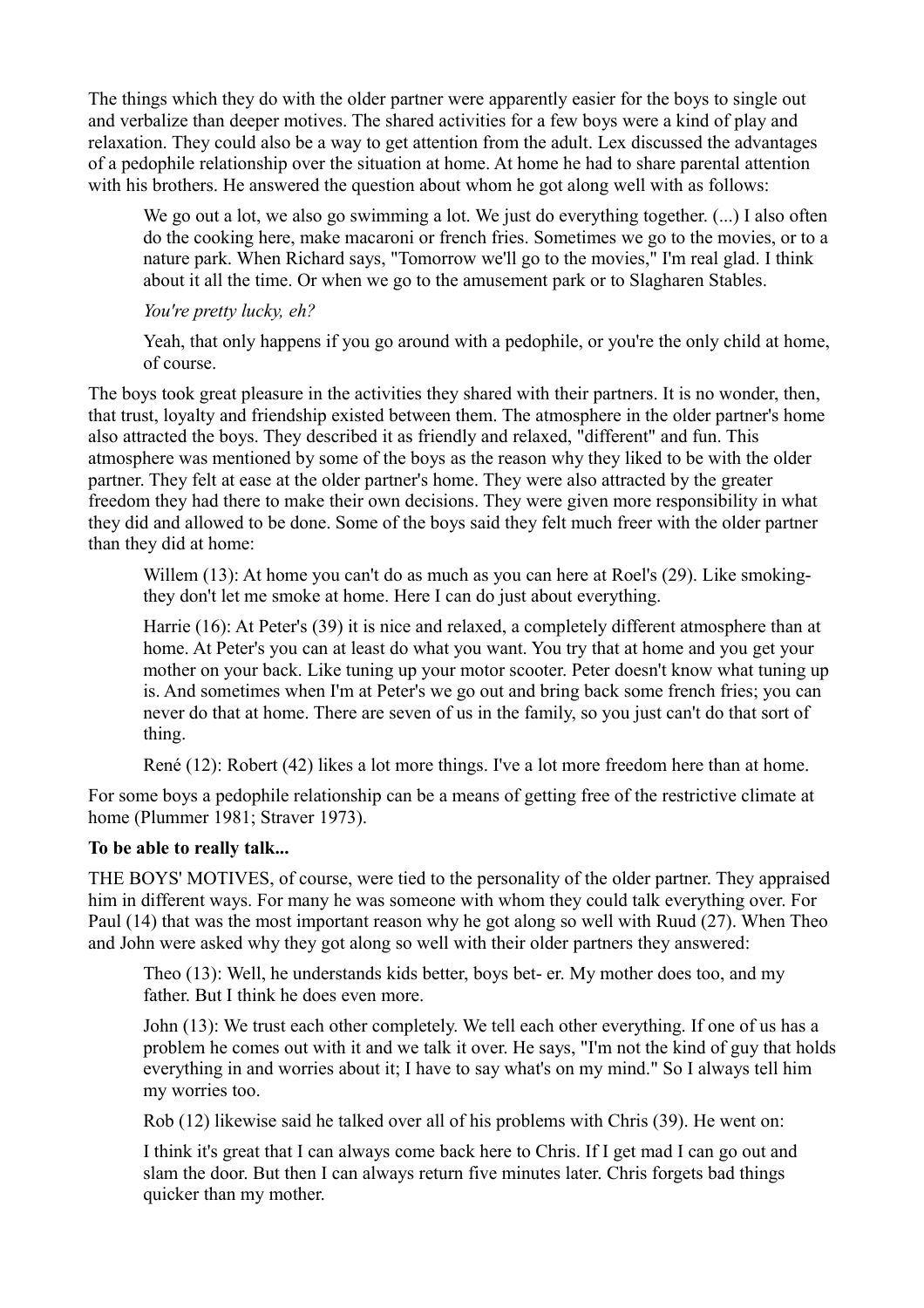Kees (15) said about Max (57):

Well, I've known him for five years. I come by fairly often, on Mondays and Wednesdays. I can really talk with him. Not long ago something happened in my boarding school that got me upset. I ran away. That night around eleven o'clock I talked with Max. I called up the group leader, so they wouldn't think I wasjust wandering around all night. Max finally persuaded me to go back the next day.

A few other answers to the question of why the boys got on so well with their older partners:

Wouter (12): I feel at home at Gerard's (42). 1 can hide from my dad. I get a lot of support. And if I'm unhappy he understands why I'm unhappy. He is a wonderful guy, and you can do anything with him if (*Laughs*) you don't go too far. He is considerate of me, and I'm considerate of him.

Ben (10): I think it's wonderful to sleep together. Then I don't have to lie in bed alone. Sometimes I'm a little bit scared to go to sleep if I've seen a movie.

In these answers, which are typical of many others, the older partner emerged as someone with whom the boys could talk freely and with whom they could discuss their problems. He was someone who they felt understood them, whom they trusted and in whom they recognized themselves. Some of the boys got help from their older partners to find solutions to their problems at home and elsewhere.

# **Learning about things...**

THE OLDER PARTNER can also be someone from whom the boys learned things. Rob (12), for example, said that Chris (38) filled him in about sex. His mother never could have told him about that, he said. Chris also explained his parents having sexual relations and the problems they had been experiencing.

Walter (15): Steven (35) is avery fine guy. It's nice to go to Steven's. Just hanging around the neighborhood is not so nice. I come here for good company. Steven talks about important things, something that never happens at home. Get some experience, learn to get along with people, that's what's important to me. When you really like one another sex is very nice.

Gerrit (16): When I'm with Barend (39) 1 very often get the chance to develop myself. Like with drawing-I get a lot of pleasure out of that. Barend helps me when I've made a sketch. He tells me what isn't right in it. (...) I think it's really wonderful to come to Barend. He thinks somewhat along the same lines as me. I've learned a whole lot from him, but it's not like, "You must do this, you can't do that." He's explained a great deal about how society works, and if I don't agree with some point of his I canjust come out and say so. So he hasn't influenced me, but he has helped me to start thinking along these lines. When you realize there are two sides to something then you have to start thinking about it. Eventually you will figure out what's right and what's wrong.

Erik (10): Edward (57) is very nice and he has good ideas. He also helps me a lot with these ideas.

# **Attention...**

WHAT THE DIFFERENT aspects thus far examined all have in common is that they are ways in which attention is shown.Not every boy is able to make that distinction and verbalize it. Attention from the older partner emerges as an important motive for the boys to maintain their relationships. That can also be seen in the Self-examination procedure when the behavior of the older toward the younger partner is examined. *Giving attention* was what, according to the boys, most typified the older partner's behavior.

The attention to the boys was often physically expressed. Peter (14), for example, said he liked it that Karel (30) cuddled with him so much. This is especially important because in our culture boys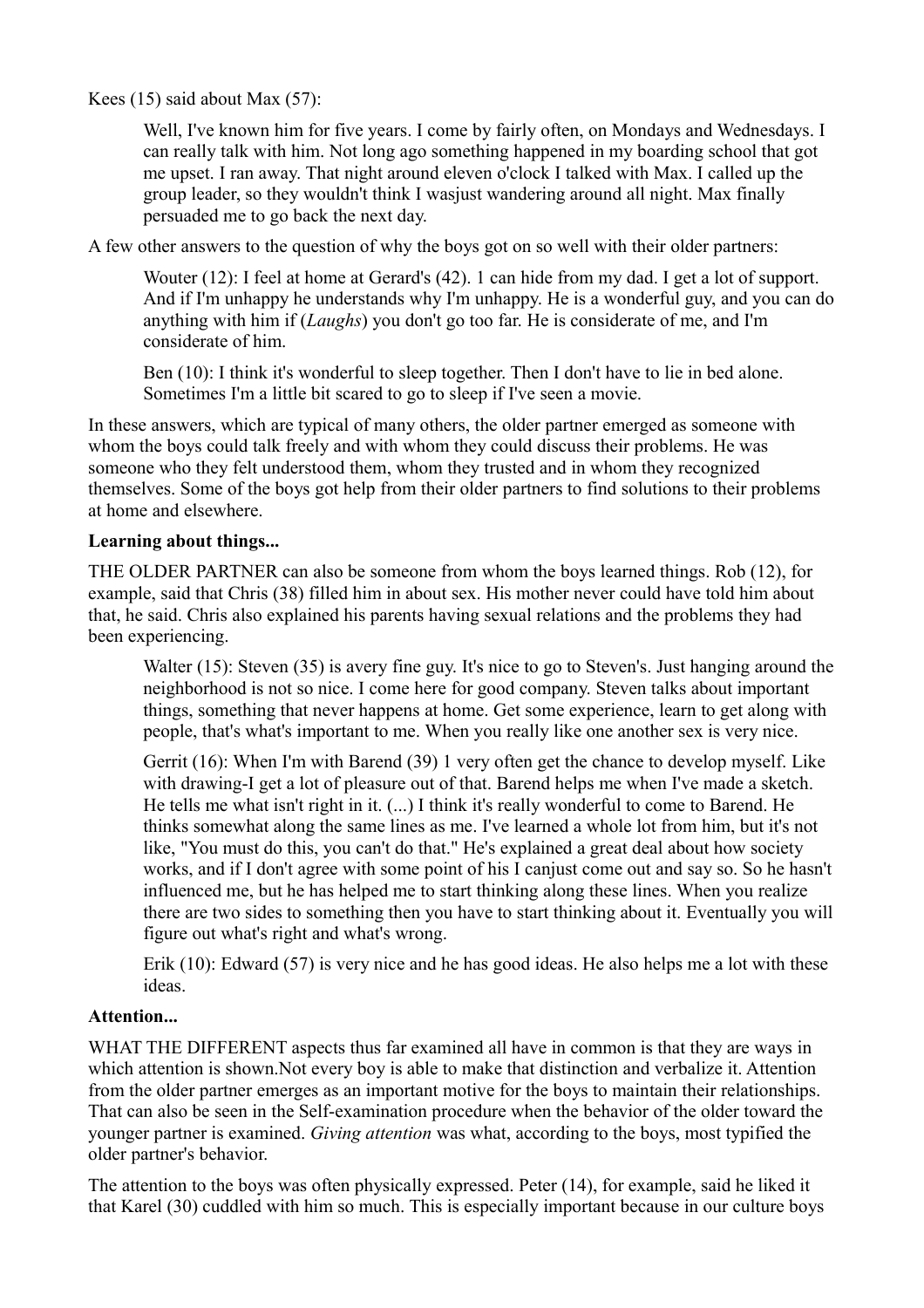in the age bracket of these 25 youngsters are usually not cuddled by their parents. Rossman (1976) said in this connection that it is understandable that boys, then, seek out others for attention and affection. The need for affection and attention has been cited by a number of writers as a motive for children to seek pedosexual contacts (Bender & Blau 1937; Brand & Tisza 1977; Burton 1968; Ingram 1979; Weeks 1976). This motive has been linked by them to a problematic family background and emotional neglect. It is questionable whether the neglect discovered by clinical and juridical investigations can be generalized to all pedosexual contacts (O'Carroll 1980). In so far as it does not concern single sexual contacts but rather children in pedophile relationships, it would seem that this supposition, on the basis of the work of Landis (1956) and Virkkunen (1973), is in part true.

In the present investigation, we did not explicitly ask about the home environment. Nor was the group chosen to be representative. Still, there is more to be said about this matter. Most of the boys felt that their home situation was good. But along with the boys who had good relationships with their parents there were also boys who had overall negative feelings about their homes.

The parents of Rob (12) had been quarrelling a great deal and had just decided at the time of the investigation to seek divorce. Rob reproached his father for being irresponsible and for never having cared for him and his brother:

Probably they're going to get divorced; well, it's up to them, it's their business. It doesn't bother me. I just want my father out, but my mother will take care of that. Okay, I know he can't get along in society, but he's had time--18 years--and I think that should be enough. In 18 years he's refused to learn Dutch. He could do it all right, but he won't. So, okay, you might say he's never been a father to me. Once he asked me, "How late do you go to bed?" and I answered, "You know real good when I'm supposed to go to bed." The next time I'm looking at TV and then I start off to bed and he says, "Stay here and watch the film." I can't really dislike him a whole lot, but I do a little.

René (12) also disliked his father:

That dislike is just getting bigger. He always says, "If you don't do that, you know what you're going to get." I think that's because he's getting busier and busier. And he snaps at us if he's got nothing else to do. He says really hateful things. Sometimes then I think about running away.

# *Do you say that sometimes you want to run away?*

No, then I'd get sent to my room for a month. Maybe it can be arranged so I go live with another family. If necessary without Robert (42), but it's getting unbearable at home.

*Do you expect it would be better if you went to stay with another family?*

Yes, it would be a little better. There can't be any families worse than ours.

Kees (15): I don't like my mother, because every day I have a run-in with her. Since my father's death she's had a boyfriend, and I dislike him, too. But now that I'm in a boarding school it's a little better, partly because I don't see her every day. But since she worked to get me into boarding school she tries to boss me around, and I won't put up with that. The fights got so bad that my mother's boyfriend hit me on the head with a breadboard. My mother did nothing to stop it, only said, "You had it coming." I went with a bloody head to the telephone to call up my guardian, and he took me to the doctor. At the hospital I had to have seven stitches in my head. The next day I went myself to the police station and lodged a complaint against that man.

The majority of the boys, however, had pleasant relations with their parents. Their homes were positive factors in their experiential worlds. That emerged, among other places, in the "value areas" formulated by the boys in their interviews. Many of the boys named their fathers and mothers as people with whom they could get along well with: "My parents who are very nice and have a lot of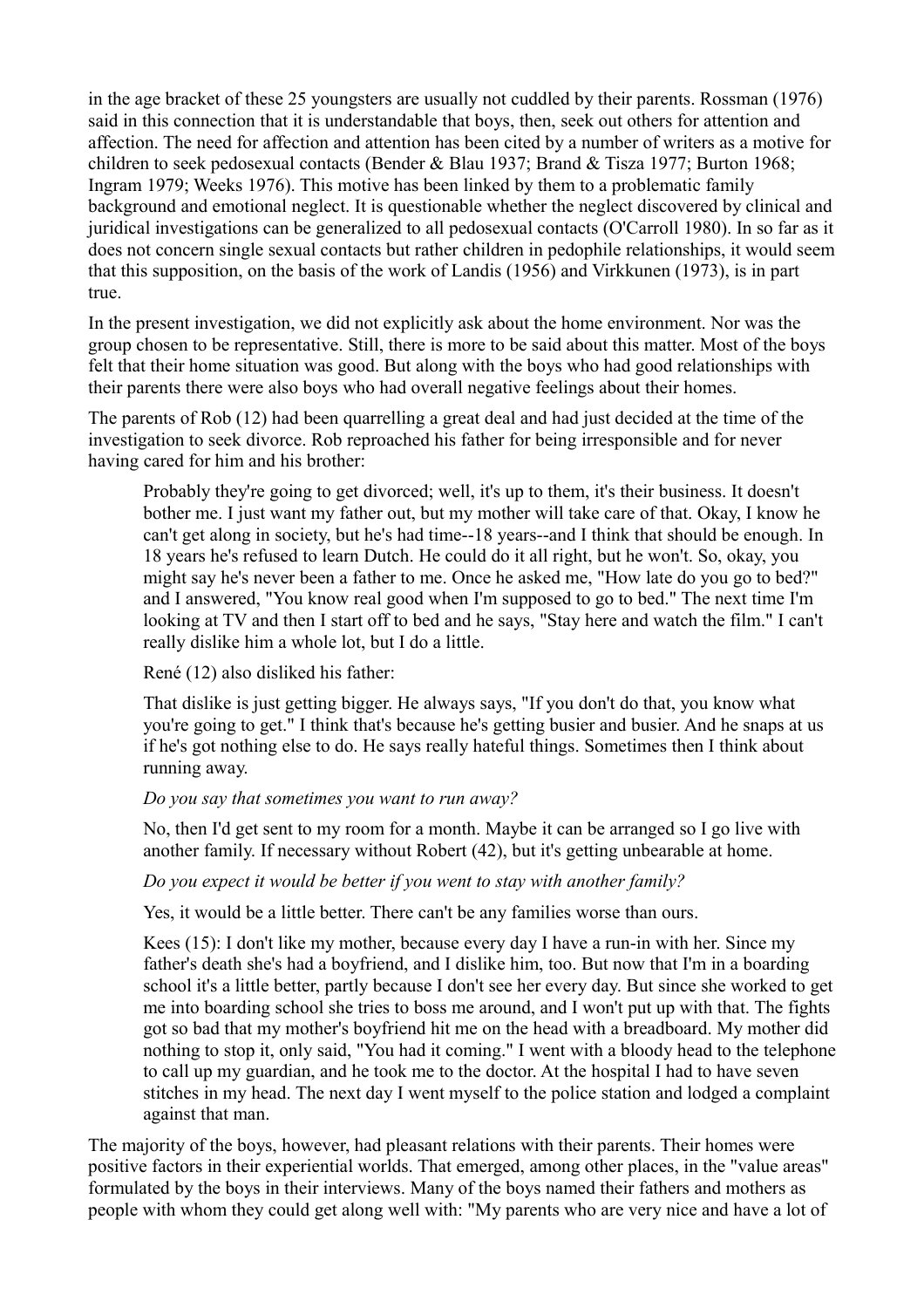nice ideas;" "Parents, because you can always tell them your problems;" "My mother when she is in a good mood;" "My foster father who I can really talk to;" or "My family when everyone's in a good I mood".

In an earlier research project (Sandfort 1980) it was discovered that a pedophile relationship can have a beneficial influence on a formerly negative appreciation of the home environment. In any case it is incorrect to suppose that all children who enter into pedophile relationships are from problem families. Likewise, when children find the affectionate elements in the friendship are important, it does not necessarily indicate affective neglect and problems with the parents.

From the statements of the boys one can conclude that the pedophile relationship sometimes serves a number of material and mental needs which are not fully, or only intermittently, fulfilled by the boys' families without the boys actually feeling that they do not like their homes. In such relationships the dependence of the younger partner is greater. As a result a strong interpersonal bond can develop between I the two.

Sometimes this is used as a criticism of pedophile relationships. It is assumed that children ought to be able to find within the family and from their own mothers and fathers everything that they need. Quite aside from whether such a situation is desirable or not, one has to recognize that divorced parents and unwed mothers, too, have children. Other parents appear not to be able, or willing, to satisfy this requirement. It can be expected that as the bonds of the nuclear family are weakened, children will be quicker to form emotional ties with other adults. For such children a pedophile relationship can be a welcome supplement.

We were unable to discern significant negative factors in the home environments of a number of the boys, and where this was true a higher percentage of the parents were aware of the sexual aspect of their son's relationship, which thus became more integrated into the boy's home life. For these children the pedophile relationship apparently did not serve such an important function; it rather had a kind of "surplus" significance. The younger partner came into contact with things which he didn't at home and which made the friendship valuable for him. The employment level of the men who were interviewed was on the whole higher than that of the boy's parents. For those children, then, the relationship offered an opportunity to step out of the bounds of their own social class.

# **Friendship**

ATTRACTION, FRIENDSHIP and love, finally, made up another group of motives toward maintaining the relationships. In almost every interview there were indications that the boys personally felt attracted to their older friends. Friendship was repeatedly mentioned; it also arose in the formulation of certain value areas, such as, My friendship with Fred," "Frank, with whom I have a special tie." A few boys used the word "love" to describe their feelings for the older partner. Bart (14) said:

My contact with Albert (46), thus my relationship that I find extremely important. We send each other letters, cards, packages and so on. I think that if you go to bed with someone, if you love someone, then you naturally do things together. I can't understand how boys can just see someone and jump into bed with him and then go away. I come for the pleasure of his company, too. If somehow I got in an accident and got castrated, to give a crazy example, I'd still come because it's so nice to be with him. I feel just wonderful with Albert: here is someone who really cares about me; he knows me and I know him; we have no secrets from each other. I really wouldn't want to be without it.

Feelings of attraction and intimacy were also mentioned by the boys when they talked about the pleasurable sides of the sexual contact they had with the older partner. Although most of the boys felt emotionally attracted to their older partners, and although they all had sex with them, it wasn't so much a matter of feeling physical attraction. Sexual attraction, in the sense that the older partner was for them an object of lust feelings, appears not to have been the basis upon which they maintained the sexual contact. This is in conformity with the heterosexual orientation which most of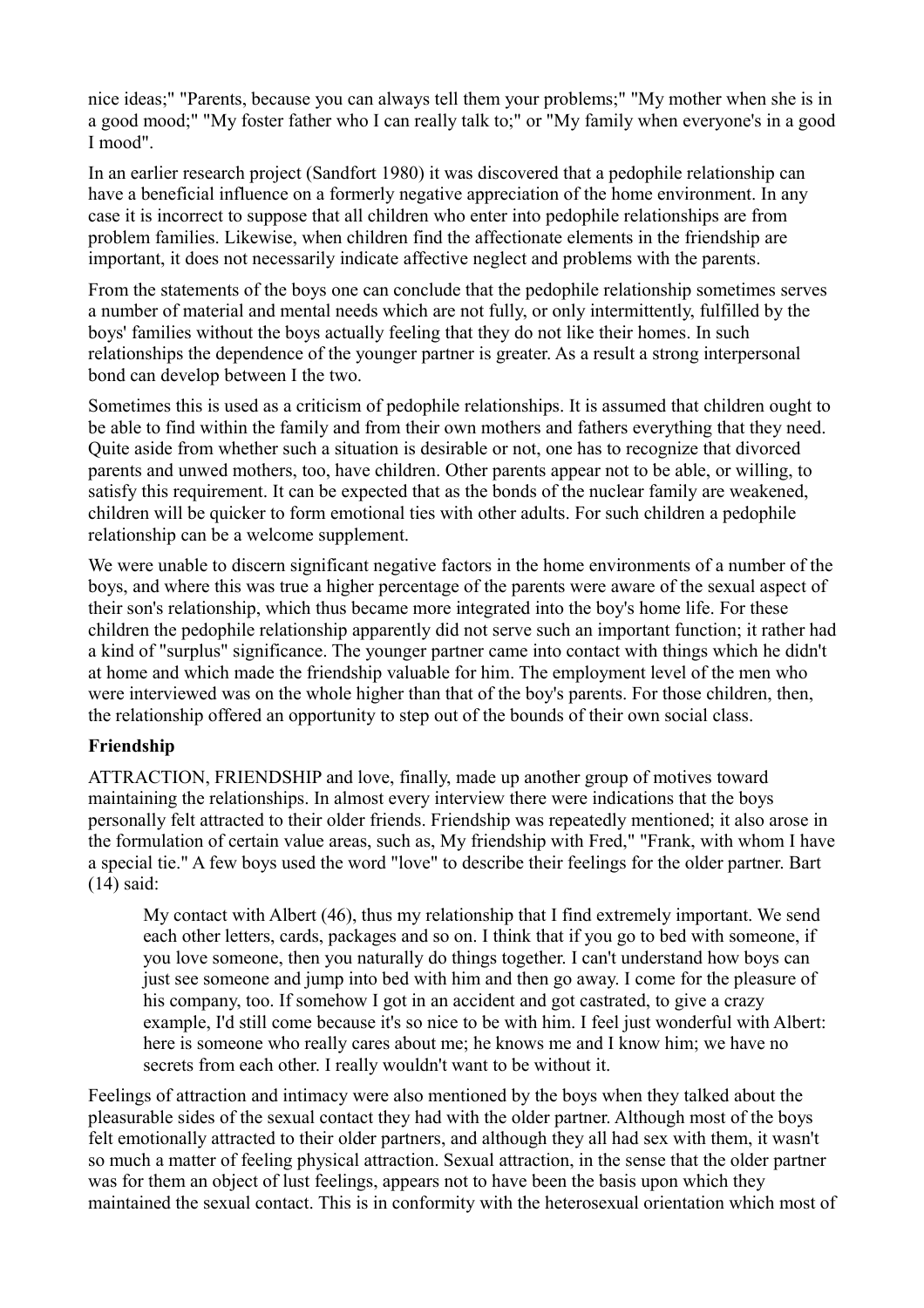the boys at some point in the interview revealed.

# **Status, prestige, material motives...**

THIS SURVEY OF motives makes it clear that a pedophile relationship is not simply a matter of sex. In their relationships with their older partners the boys got affection, love, attention, friendship, freedom and support. They shared all sorts of activities, such as playing games or going to the movies. A number of the boys testified to the fact that they learned a great deal from their older friends. The motives of the boys, in fact, seem very much like those which Foa and Foa (1974) listed for all human beings who seek personal relations with each other: love, affection, (mutual) performing of services, exchange of information. Two motives in the classification of Foa and Foa did not come up in what the boys told: materialistic advantage, and status and prestige. The fact that these motives were not mentioned does not necessarily mean they were completely absent. In the first place, the study was not constructed systematically to lay bare the boys' motives. In the second place, not every motive which influences one's behavior is conscious or can be articulated by one.

Material motivation is often, in the literature, attributed to children who "allow" adults to have sex with them. According to Weeks (1976), sex is performed in exchange for money or other goods. Rasmussen (1937, cited by Burton 1968), also said that many children are enticed by money, candy or little gifts. While this sort of thing undoubtedly occurs in some cases, the question arises as to how often it does in many other pedosexual contacts. Rossman (1976) looks at this material motive from another angle. He says that boys of 12 to 16 may well claim they only do it for gifts or money, but that they might well be kidding themselves and others--into thinking they aren't really after affection and enjoyment of sex.

Likewise, one hears nothing about status and prestige from the boys. A number of authors see this as an important reason for children to have pedophile relationships. Bender & Blau (1937) suggested that the children they studied had an abnormal interest in and need for adult attention. According to them, the child gets a certain satisfaction from taking part in the adult world. Possibly, too, it gives him a feeling of importance. Lafon (cited by Burton 1968) thinks that the contact makes it possible for the child to assume an adult personality and take part in adult activities. And Finch (1973) adds that when a child discovers that sex with adults gives him a new kind of status and a sense of being loved, he will happily respond to contact opportunities or even initiate them himself.

The motives listed by Foa & Foa (1974) were applied to relations between adults, but they appear again with the boys in this investigation. The possibility cannot be dismissed that motives for maintaining a relationship change during the course of personal development. That appears, for example, in some research carried out by La Gaipa (1980) wherein children had to say what they thought was important in the ideal friendship or association. For children up to the age of 12, being thought nice, doing things together, sincerity, being helped, admired and accepted scored very high. As the child grew older there was a shift from egocentric to non-egocentric reasons for carrying on a friendship, and from concrete to abstract ways of expressing it.

Thus a 9-year-old described to them the ideal friend: "Someone to play with and have fun with, someone who likes you and you can share things with. No fighting or rough games. And respect for each other." A 13-year-old said, "They must like you and be nice to you, tell you their problems and play games with you. Someone you can really talk to and be with all the time. If you don't have good friends life is boring." 15- and 16-year-olds have a more realistic view of friendship: "Good friends are essential, because you have to have someone who knows you better than you do yourself. When you need a friend he doesn't have to be always at your beck and call, because that isn't always possible." (page 37)

# **The Importance of the Relationship**

THE MANY REASONS the boys had for maintaining their pedophile relations suggest that the older partner and their mutual friendships were of great importance to the boys. But was that really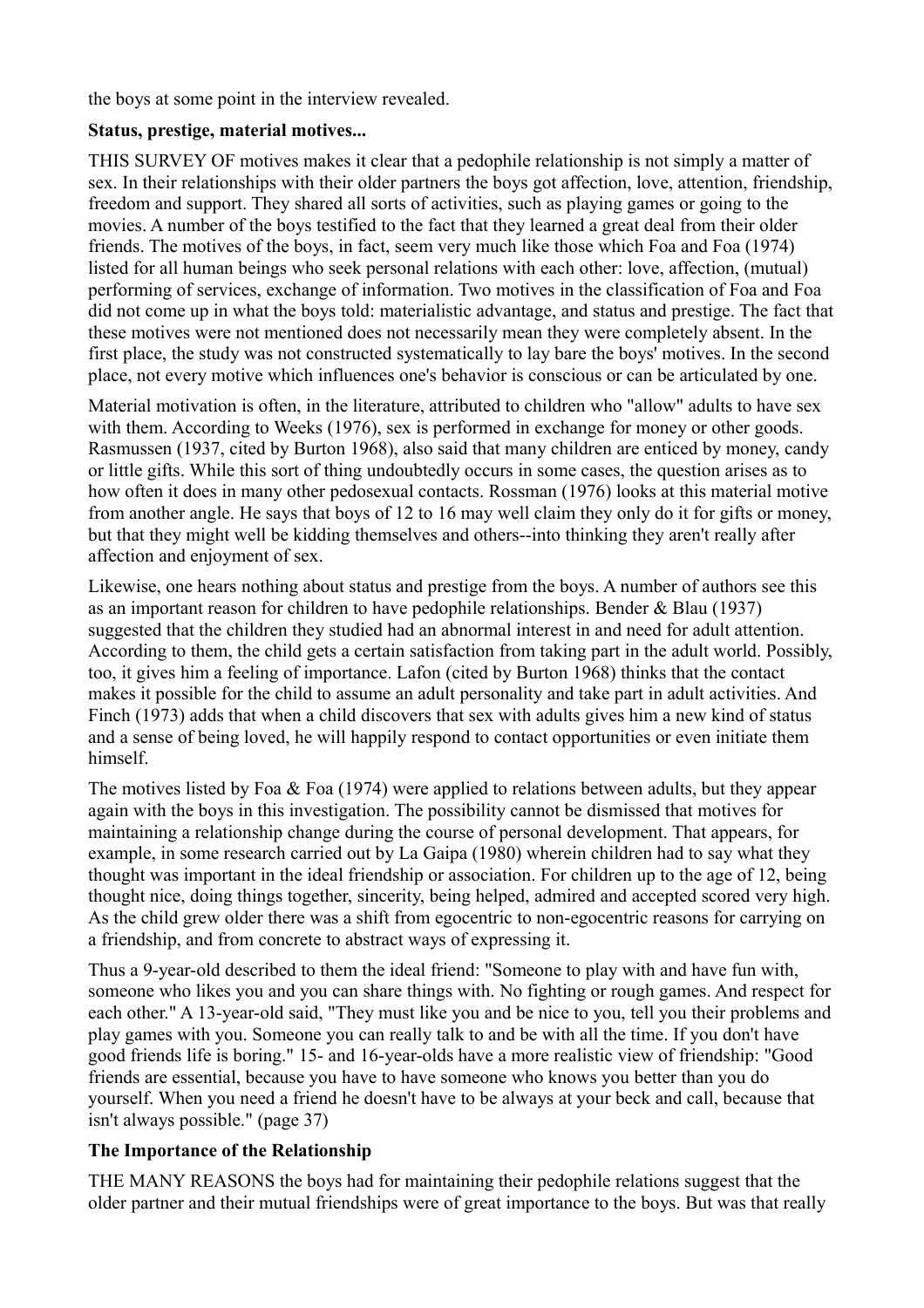true of all the relationships? The data assembled through the Self Confrontation method shed some light on this question. The older partner was, for all of the boys, one person for whom they had many positive and few negative feelings. For each of them there were people in their surroundings for whom they had less pleasant and more unpleasant feelings, people with whom they could not get along with as well or whom they disliked. About half of the boys judged their older partners to be the most pleasant person they knew; with eleven boys, however, their parents were the most important.

As well as the qualitative importance of the older partners, one can also examine how the boys evaluated them relative to others they knew. For ten boys their older friends were the most important persons in their surroundings. The remaining fifteen boys found others more important: in some cases friends of their own age but more often their mothers and fathers. The boys who rated their parents emotionally more important saw their older partners relatively infrequently while at the same time they had a daily (and positively experienced) relationship with their parents. Even for these boys, however, the older partner was far from being unimportant.

Five of the boys were very much involved with the older partner, and at the same time the older partner was extremely important in determining their boys' sense of well-being (a high G-Index; see appendix 1). Thus the older partner and the pedophile relationship formed an important structural element in their experiential world. If the relationship for one reason or another were to be terminated it would have rather far-reaching negative consequences for these five boys (Sandfort 1980). With the other twenty boys the relationship with the man was of distinctly less importance. What the older partner meant to the younger in their friendship was very different.

# **Sex in Pedophile Relationships**

SEX IS NOT THE most important reason boys have pedophile relationships with men, but it may very well be the chief reason problems over them arise. The tendency of sex to bedazzle is sometimes so great that it is difficult to see that there are many other aspects of such friendships. Some of the older partners in this investigation said that for them sex was not the most important element in their relationships. They pointed to the importance to them of simply being with children. Of course that can be dismissed as simple self-justification or a sales pitch. But the same theme emerged from the interviews with the boys: pedophile relationships have many other facets than just sex.

Yet in this book we will concentrate upon this sexual aspect. It is not our purpose to be voyeuristic or provide sensual thrills for our readers. Divergent and sometimes strange ideas persist about sexual relations between children and adults. The statements of these 25 boys give a somewhat subtler and more realistic picture of pedophile relations. But, as we have many times emphasized, what these boys said is not to be construed as typifying all pedophile contacts.

# **The First Sexual Contact**

THE FRIENDSHIPS HERE studied were sexually expressed, although this is not always the case with pedophile relationships in general. Sex can be introduced at different times in a relationship. What these men and boys separately told the interviewer are in almost complete agreement. In about one-third of the cases sex took place at the first meeting. In nine cases that happened in a subsequent meeting shortly after the first; in the remaining eight sex first took place after a month or more, when the boys had been coming more often or their contacts with the older partner became more frequent.

The way the boys described the first sexual contact might suggest that sex was abruptly introduced into the relationship. That is not necessarily the case, neither as the boys experienced it nor in reality. Pedophiles say that first there is a kind of physical contact which could not really be called "sexual" yet (Sandfort 1979). Sex then can simply come about by taking one step further. Also adults often draw a firm line between non-sexual and sexual behavior. Such a boundary is often not recognized by, especially younger, children. For them sex is not a separate behavioral domain.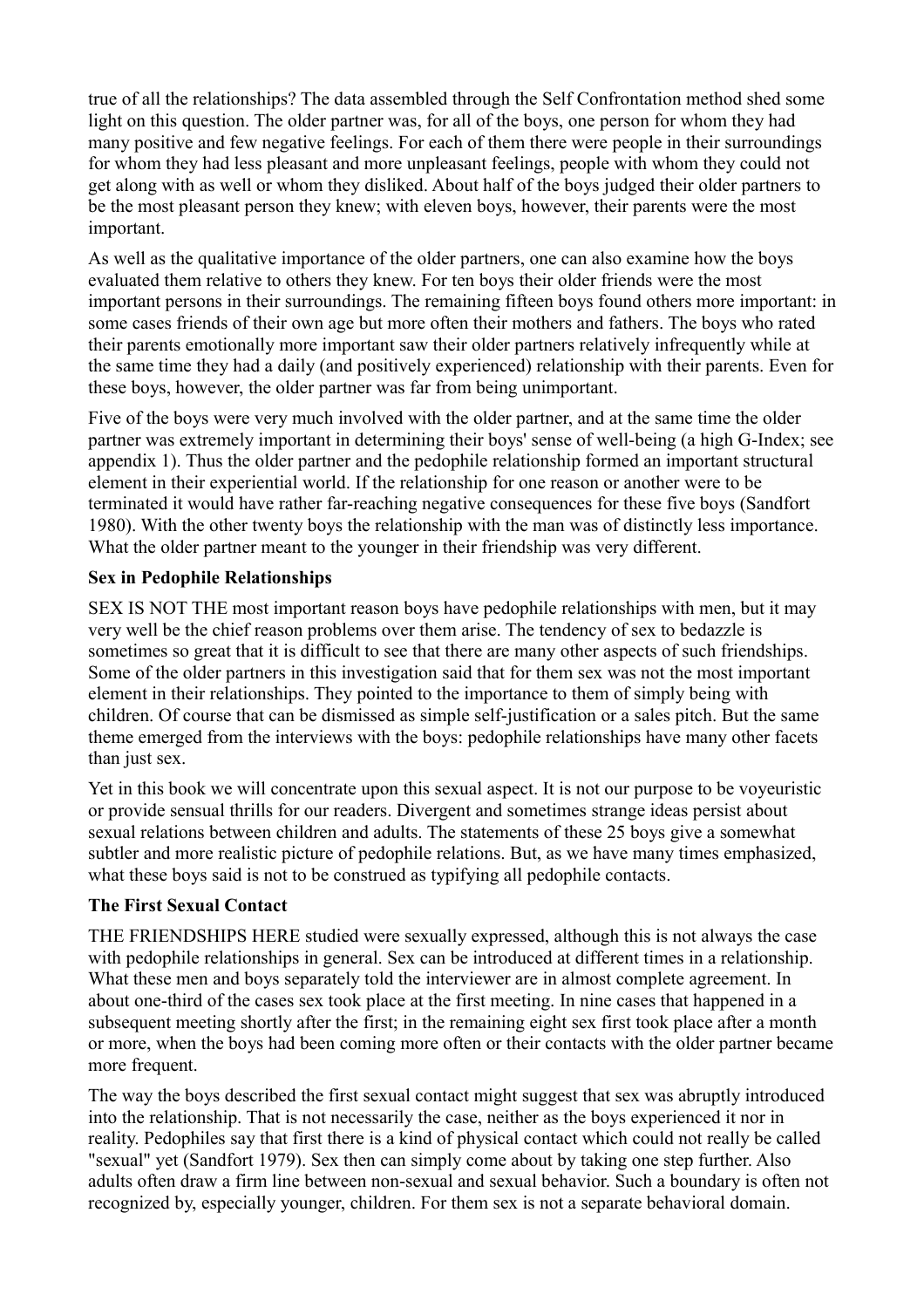Sometimes it is said that pedophile relationships are characterized by the gradual introduction of sex. While Bernard (1975) spoke about a gradual development of intimacy, Schuijer (1978), for example, referred to "the physical intimacy which flowed from out of the relationship". This concept hardly holds for the eight boys studied here who had sex with their older partners the first time they met. On the basis of this investigation one cannot say how often this occurs in other pedophile relationships; there can be little doubt, however, that similar cases do exist. Perhaps this concept of the gradual introduction of sex has been nourished by the desire to make pedophilia understandable and acceptable. Sex is generally approved of only in an affectionate relationship; thus it shouldn't take place the moment two people meet. It might, however, be better not to keep insisting upon this idea because however nicely it paints the pedophile relationship, it gives a distorted picture of its sexual aspect.

As for who took the initiative toward the first sexual contact, the men and boys didn't always give the same answer. Now, initiative is not always a one-sided affair; often a sexual contact comes about by "exchanging signals back and forth". In almost half of the cases, according to the boys, it was the man who took the initiative. Five of the boys no longer remembered. In four cases the boys said they themselves took the initiative; according to two boys the initiative was mutual, and three said it came from a third party. The following illustrate how these contacts came about:

The first contact between Chris (38) and Rob (12) occurred when Chris took photos of Rob. Chris said he thought Rob was nice looking and asked him if he could make "half-naked" shots of him, at which point Rob spontaneously got undressed. After that they started to make love: Chris began caressing Rob who, according to Rob himself, responded sexually. Rob was an "explosively sexual" boy, according to Chris. Rob's version:

## *Can you recall when you and Chris had sex for the first time?*

Uh, a week or so after I met him. Then we had contact with each other--I mean sexual--uh, well not really, because I didn't know anything about it then, so...

## *What do you mean?*

I'd had no education about it or anything.

### *Oh, you knew nothing about sex?*

Nothing at all at first. Then I slowly got the hang of it, got to know how my own feelings worked, and I liked that a lot.

### *Can you still remember what happened that first time?*

Yeah, I think so. We'd been making photos. Now, let's see, I think I went and lay down on the bed--that's how it began, I think. And then he started to explain things to me.

### *What things?*

Uh, how can I say it... how you really got to jerk off and other things like that.

*And those were things you didn't know about?*

No, not yet.

*And then you immediately got into a sort of demonstration?*

You could put it that way.

*Can you say now who started the sex?*

Uh, I think he did, because I knew nothing about it. So it was him. Not because I didn't want it but just because I didn't have the faintest idea about any of that.

*So you'd never had any sex with anybody else?*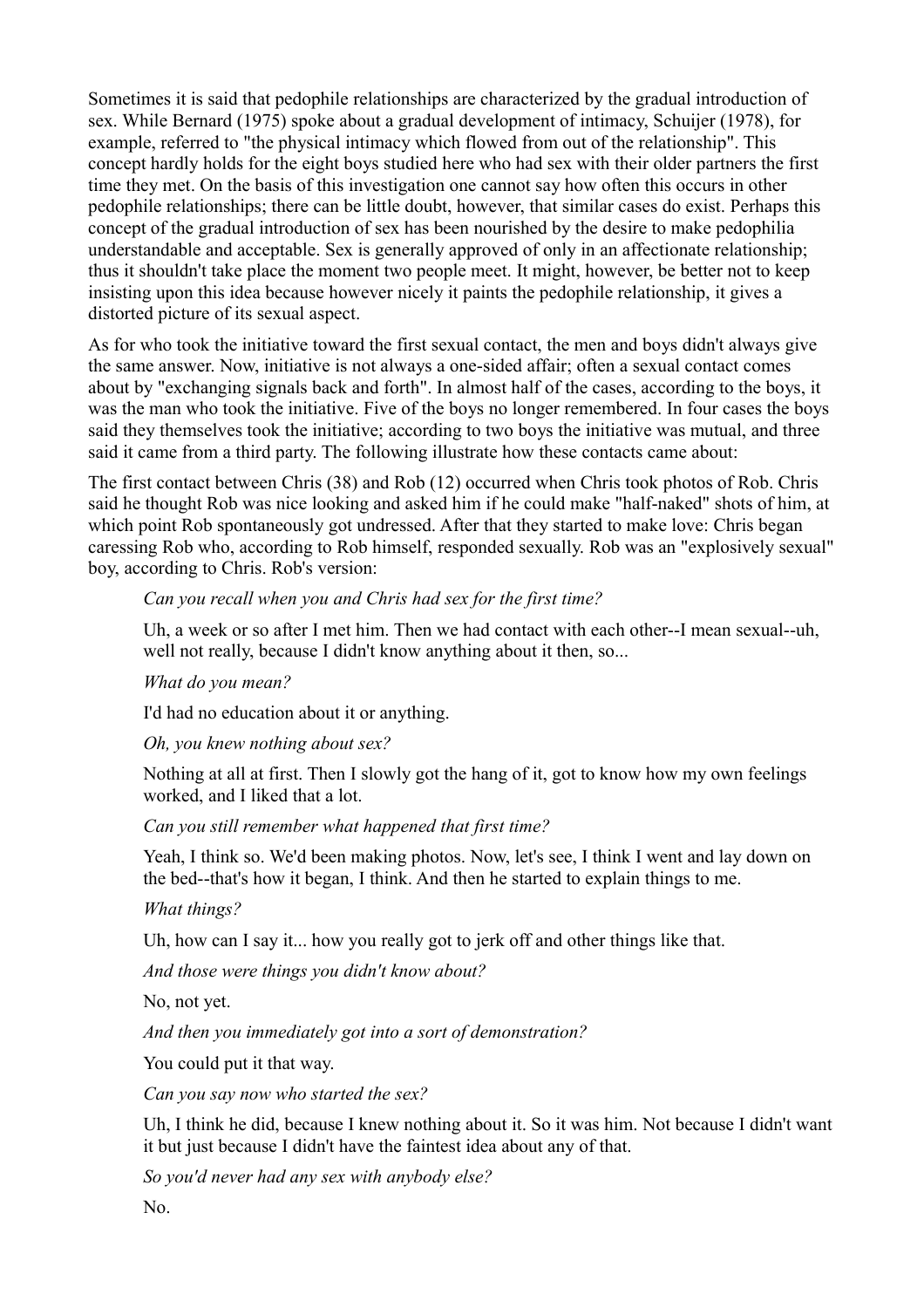## *Not even with yourself?*

No. Okay, every so often I saw I had a hard-on, but I didn't know anything more than that. That was all I knew.

In the case of Nico (32) and André (14), both reported that it was André who took the initiative. According to Nico it happened very quickly. André grabbed Nico's crotch and pressed matters toward a sexual contact. André said:

It happened the first evening. Nico attacked me. Well, he didn't really attack me (Laughing). He just came and sat down beside me, and, to tell the truth, I attacked him. So I kept on coming back, because I found it so nice here.

*Can you say who took the initiative, who made the first move?*

Well, it was really me. Yes.

*You started it off?*

Yes.

*You attacked him?*

Yes, you could say that. But Nico wanted it, too.

The initiative toward the first sexual contact between Richard (31) and Lex (13) came from a third party. Lex was brought by some of his age-mates to Richard who immediately started telling him about pedophilia. Lex was asked if he wanted to participate. Within an hour they had sex which, according to Richard, was "really wonderful, abandoned". The other boys, according to Richard, helped Lex break through his inhibitions. Lex answered the question about how it happened the first time:

Yeah, I don't know-it's quite a while ago. I didn't expect he'd do it, although I'd already heard all about him.

*So first he explained everything to you, and then you immediately made love?*

No, first he showed some films. Sex films.

*What did you think of that?*

Well... *(Hesitating.)* The first time I saw them. Just... they seemed like normal films.

*You said you'd known each other only one hour. Who really started the sex?*

Um... it was Gertje.

*You and Richard weren't alone?*

There were four of us looking at the film, and then they started pulling my pants down-- Gertje and Rutger. So that's how it happened.

*And Richard also had sex with you then?*

Uh, they had my pants all the way down--and I hadn't really resisted at all--and so Richard said, "Now, will you let me...?"

*And did you like it?*

Yeah, I got used to it.

*Of course as time went on you got used to it, but that first evening, what did you think about it then?*

Well, he'd explained everything to me, how it didn't have to be dirty. So that first time I enjoyed it, too.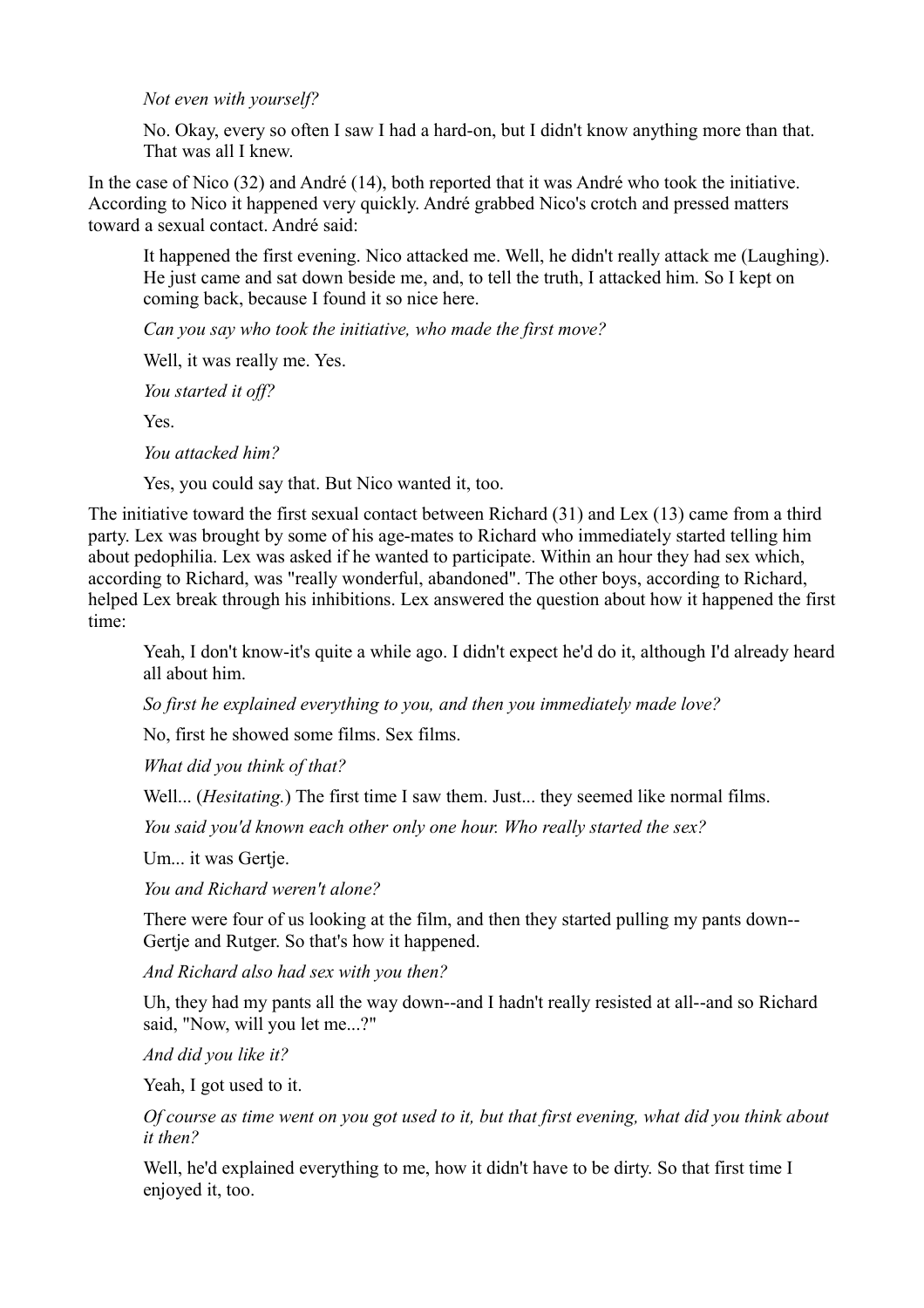Roel (29) and Willem (13) disagreed about who had made the first move. According to Roel, Willem was already experienced, was seeking an older friend and had already tried to have contact with another pedophile. When he visited Roel, Willem let him know he wanted sex, started to make out with him and pulled him into the bedroom. Willem had another version, however:

*Can you tell me how it went the first time, or do you find it difficult to talk about it?*

No, absolutely not. It was nice and short. Yes, it was wonderful. Just great.

*Can you still remember who started it that first time?*

Roel.

*Do you recall how he went about it?*

No, I don't. I'm not so good at remembering things.

Jan (11) could not remember his first sexual contact with Sander (41):

*Who started it, then?*

Uh, I don't remember. No, I don't remember who was the first. I've no idea.

*Of course it's a long time ago, isn't it? I can understand that you no longer recall who it was.*

No, in the meantime I've had so much fun. I just don't know any more.

Sander said that it was really he who had taken the initiative, and that he had been very careful how he began: "You get a response to something you do, and that determines whether you go any further or not. The whole process lasted three months."

One regularly comes across in the literature the assertion that children themselves often take the initiative toward first sex (Bender & Blau 1937; Brongersma 1975; Rossman 1976; Lievense 1978; De Groot 1979). Pedophiles make the same claim, too. What these 25 boys said does not really support this thesis. Often it was the adult who introduced sex into the relationship. The boys who did take the initiative toward first sex appear to have already had sexual experience with other pedophiles, have had an example to follow in a pedophile contact of another boy they knew, or had known about the pedophile feelings of the older partner. In other words these boys in one way or another were informed about pedosexuality; the sexual initiative they showed didn't come out of thin air. Although it is important to realize that in these latter situations young people can take the sexual initiative, it is still unclear whether boys with no experience would do so. In this connection, a number of the boys themselves pointed to their own inexperience and lack of sexual knowledge when they said that "of course" the older partner had taken the initiative the first time.

Whenever older people say that youngsters take the initiative toward first sexual contact it must be kept in mind that it is the older person who is interpreting the behavior of the younger. While an adult has a clear idea of what constitutes sexual contact, that is certainly less true of an inexperienced young person. The child may not even know what he is looking for, and if he does know, curiosity may be an important factor. Provocative actions a child might make do not have to have conscious sexual intent; they may only be sexual in the mind of the adult who so interprets them (Van Meurs 1963).

# **The Initiative Toward Subsequent Contacts**

THE INITIATIVE TO THE first sexual contact was often taken by the adult partner. What happened at the sexual episodes that followed? From what both partners said, it seems that the majority of the boys were more active in bringing about subsequent contacts. Initiative usually came from both sides, or alternated, rather than always from one partner alone. Sometimes a sort of pattern emerged from which it was not altogether clear who was taking the initiative. There were also a few relationships where the initiative was definitely and habitually taken by the older partner.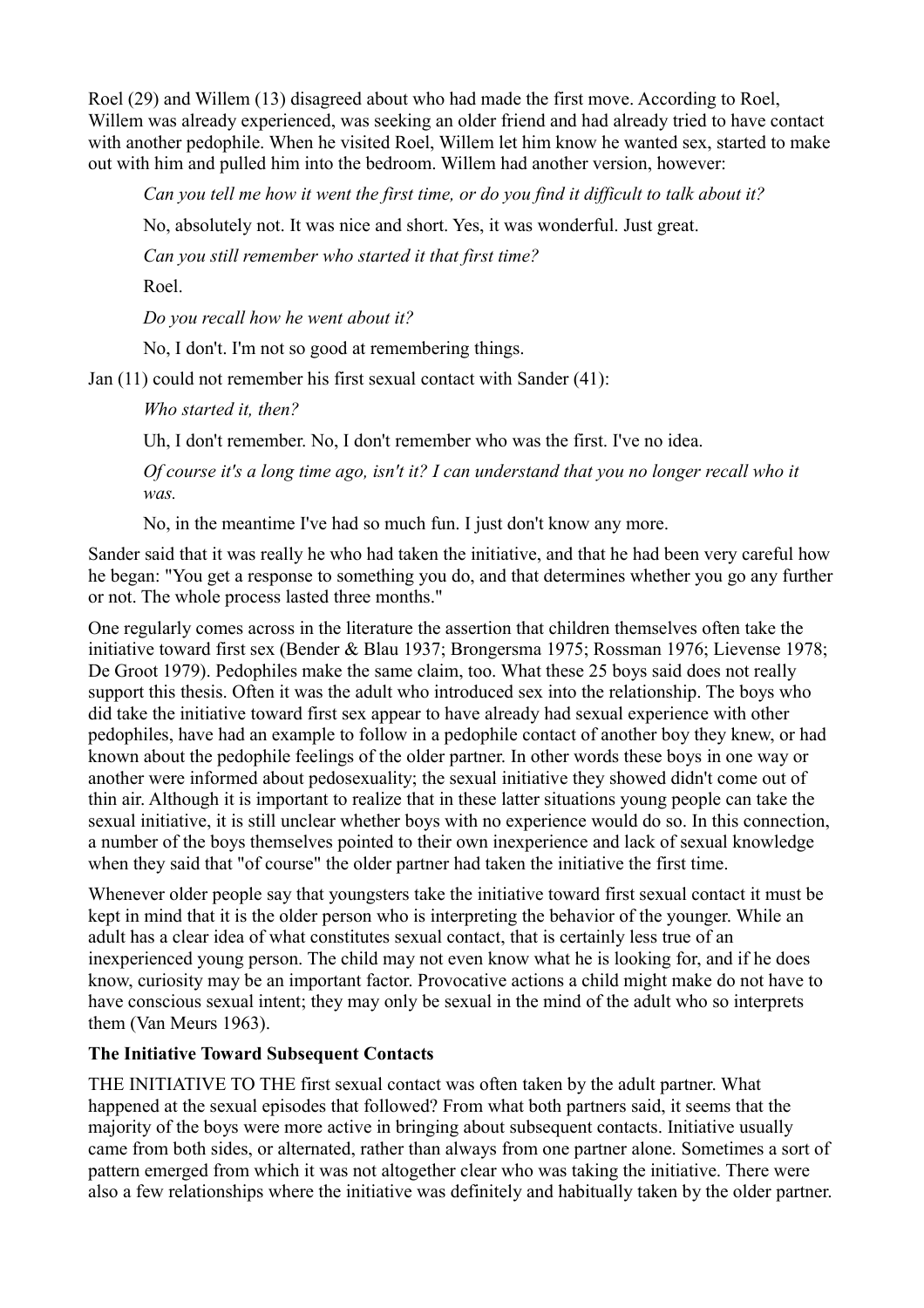Bert (35) said the initiative was mutual. It followed a kind of set routine. "One day he will start it, the next time I will. Real sex is built into a broader physical contact." According to his partner, Theo  $(13)$ :

*When you have sex with each other, what happens?* Well, like it always does.

*And who starts it?*

Bert. Or me.

*Can you say any more about it?*

Well... I think it's nice, so I just go and make love with him.

Pieter (39) said that the initiative changed between them. Harrie (16) sometimes came to him all wound up and would tell him, "Let's jerk off; 'cause anything else is boring." According to Pieter, Harrie then thoroughly enjoyed having sex. According to Harrie himself:

*When you have sex with each other, who starts it off?*

Pieter. Yes, he always sort of begins to warm me up a little, and then I'll say, "Come on, let's go lie down; it's no good standing up," and then we lie down.

*And then it just goes on from there?*

Yeah, and so everything just progresses further and further.

While Gerard (42) said that the initiative changed, Wouter (12) answered the question about who began:

Mostly I do.

*You start it?*

I decide if we're going to have sex or not.

*You decide that?*

Yes. And every day I come here it happens. I don't keep Gerard waiting around.

*Is that a kind of rule, that it happens every time?*

No. I like it. When I feel like it we just start. Then we first take a bath and then go to bed. Sometimes we do that the other way round.

*But if you have to say who starts it, on average, who would that be?*

Well, sometimes one of us, sometimes the other. Yes, and sometimes he wants it and I don't, so then we don't do it. Mostly I'm the first one to begin.

Edward (57) said that he always started it with the boy. He would see if Erik (10) was in the mood. Sometimes Erik was aroused and wanted it. According to Edward, Erik was not so fond of sex; he was not a cuddly boy. To the question about how it went when they had sex, Erik answered:

Well, uh, that depends on the time we have. If we've only a little time we talk a little bit at first, but at the same time we start making sure he can come. But, for example, when we have a long time, then we begin by fooling around and stuff, caressing, and at the last minute he comes. I think that's the best of all-and so does he.

*Can you say who begins, when you make love?*

Well, Edward suggests it, and then we usually talk over what we are going to do. Usually we go lie down in bed, and then he starts stroking me and that's how it begins.

It goes without saying that the more often sex takes place the better the boy knows what to expect.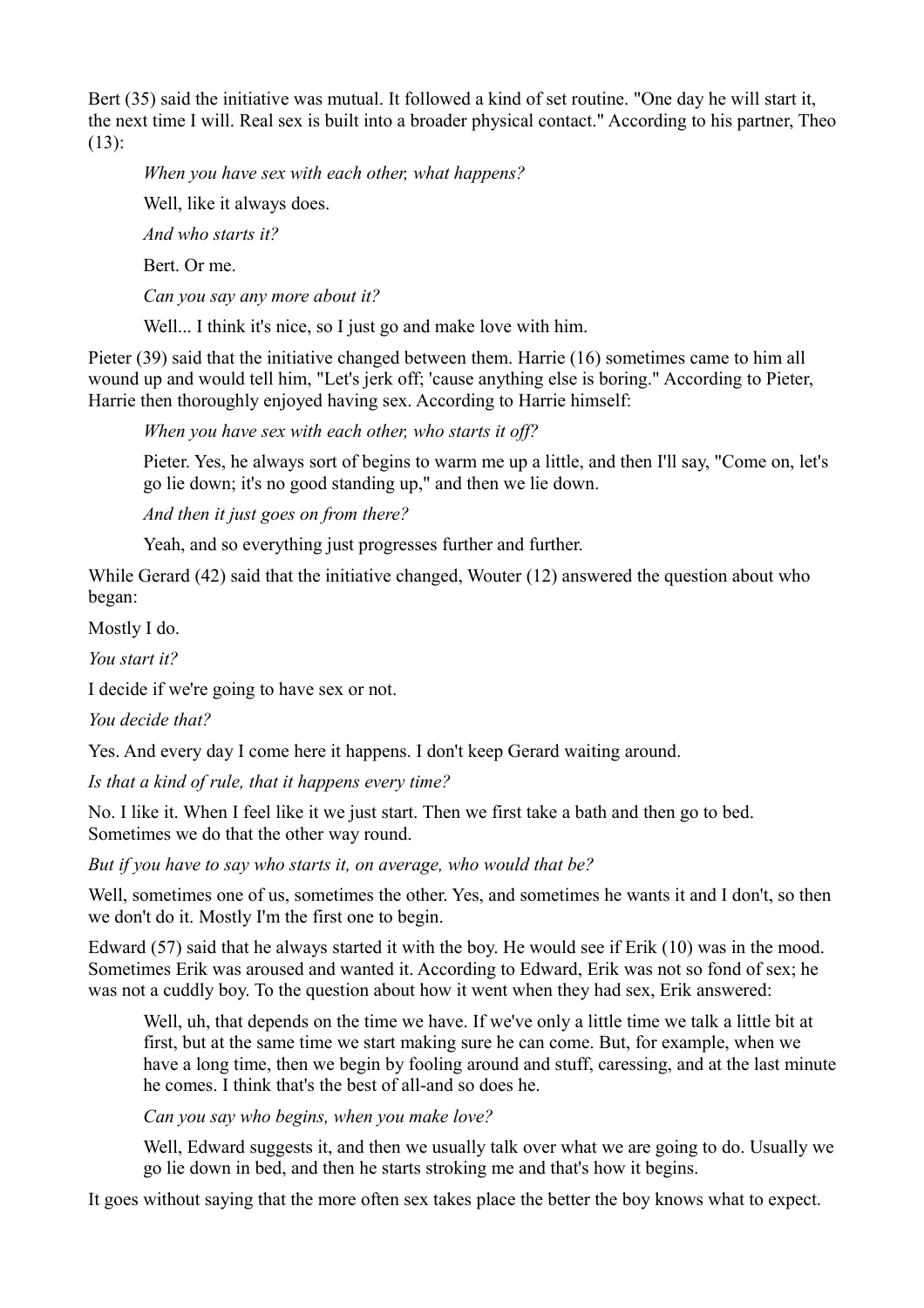He also learns how he can take the initiative toward sexual contact, and whenever he does he knows how to go about it.

These findings are rather different from those to be found in the clinical literature (Sandfort 1979). According to Peters (1976) it is not the child who initiates the contact. Previous research has been based on the premise that boys never take the initiative. While boys' reactions to sexual approaches have been investigated, it has never been asked whether they themselves had played a role in bringing about the sexual experiences (Landis 1956). The picture emerging from our present research, however, agrees well with what pedophiles themselves have had to say on this matter (Sandfort 1979).

# **Kinds of Sexual Contacts**

SEXUAL CONTACT is here used in a broader sense than simply "genital intercourse" or "fucking". But what do men and boys do with each other sexually in a pedophile relationship? The men in this study were asked what sexual acts they practiced within their relationships and what they thought might happen in the future. Below are described sexual acts which take place regularly as well as those which have occurred only once. In any particular relationship, of course, a number of different acts can take place.

One kind of sexual contact which occurred in every relationship was *masturbation*. It happened in different ways. In every case the man masturbated the boy, and in most cases the boy also masturbated the man. Sometimes, too, the men and the boys masturbated themselves in each other's company. Also sometimes each "warmed the other up" but then took care of his own climax.

*Oral-genilal contact* (fellatio, "sucking off" or giving or getting a "blow-job") took place in almost all of the relationships: in each case the man sucked the penis of the boy; in 14 of these cases the boy reciprocated.

*Oral-anal contact* (analingus (Borneman 1970) or "ass licking") happened in 7 of the relationships. The man always did this to the boy; the reverse never took place.

*Anal Contact* (anal coitus, pedicatio (Borneman 1970) or "ass fucking") took place in 6 relationships. In five of these cases it was the boy who penetrated the man; in two of them the man also penetrated the boy. In none did this happen very often. When it did, according to the men involved, it was as a kind of experiment. One of the men said he would rather not do it and it only occurred on an experimental basis when the boy wanted it. Such "experimentation" sometimes turned out to be unpleasant. Marcel (45) said that he had anal contact one time with Johan (13), who found it painful. Johan, however, had not admitted it had hurt and said that he wanted to do something nice for Marcel.

The different sexual acts were apparently experienced by the boys on the basis of how intimate or advanced they were. Thus it was more advanced to masturbate a man than to be masturbated by him. Ejaculating in the mouth of the man was apparently less intimate than having the man ejaculate in the boy's mouth. Penetrating the man anally was less advanced than being penetrated by the man.

With this order in mind, a clear pattern emerges when we look at the various sexual acts practiced within these 25 relationships and the frequency with which they occurred.

In the first place, the sexual acts which boys considered more intimate and took place in relatively few relationships.

Secondly, it seemed that wherever there was a lack of reciprocity in the sexual contact, the man always did more for the boy than what he himself really wanted. Whenever the boy masturbated the man to orgasm, the man always did the same to the boy. In oral-genital contacts, the man always took into his mouth the penis of the boy, although the other way around occurred less often. Of the 21 boys who had oral-genital experiences, 13 of them ejaculated in the mouths of the men. None of the men ejaculated in the mouths of the boys; some even said they didn't want to.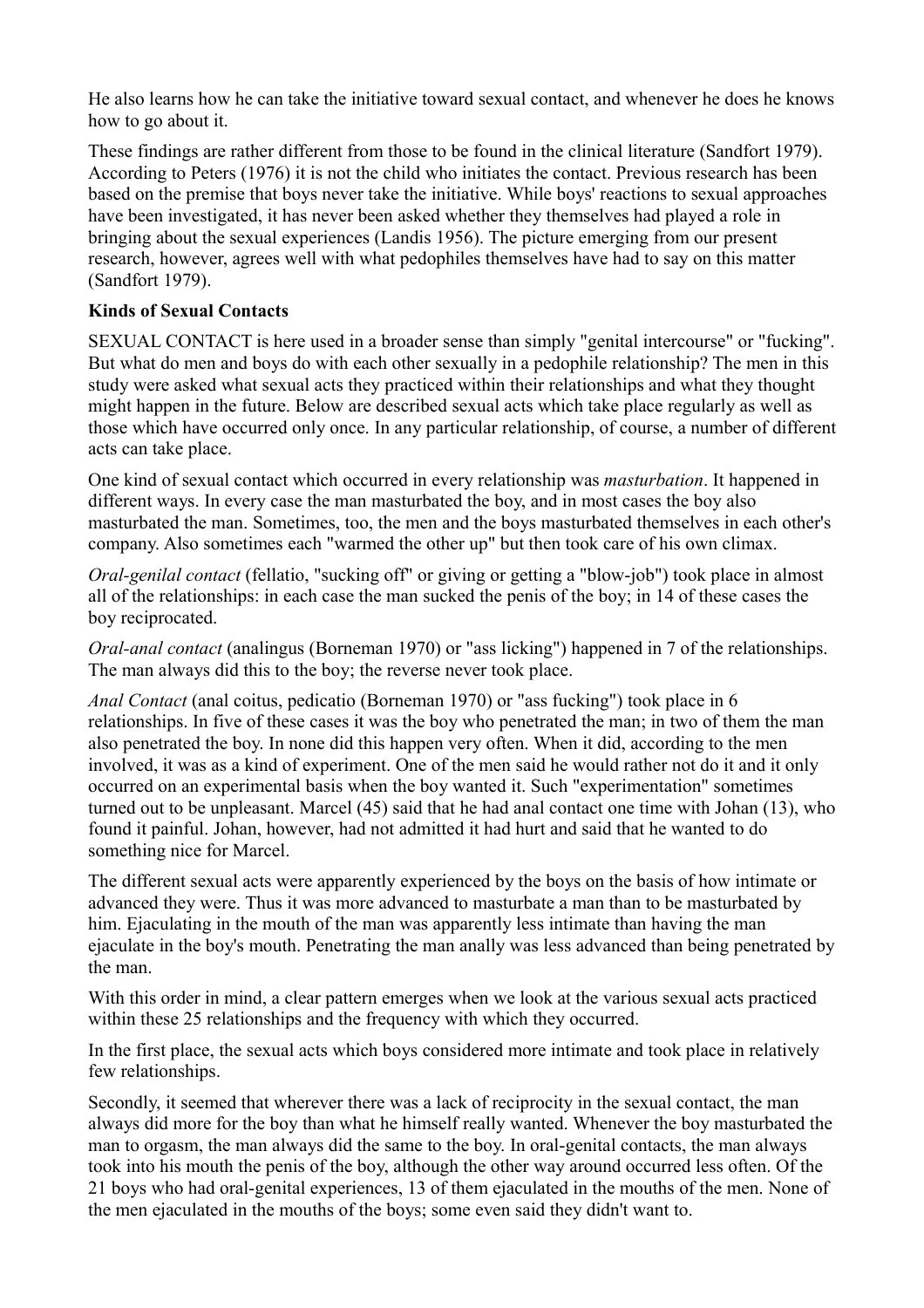This pattern indicates that in these relationships the boys themselves determined how far they wished to go in their sexual contacts and that the men left the boys free to do so. It also suggests a certain restraint on the part of the men in confronting the boys with their own adult sexuality.

This tendency of pedophiles to leave the boy free to make such determinations has been suggested in other investigations (Straver 1976; Sandfort 1979). Therein we can read that it is the boy who decides what is going to happen in a sexual contact, that his wishes are important and respected and it is he who decides how far he and his partner are going to go. When Brongersma (1975) writes that an important element of the man's sexual enjoyment is the lust which the boy experiences, this restraint on the part of the older partner is more understandable.

Sometimes in the literature pedosexual contacts are described as innocent games. Thus Zeegers (1968) compared pedosexual contacts with "the fooling around of immature adolescents". Such an image may perform a kind of tranquilizing function in sex-education literature, but at the same time it has a condescending, minimizing tone (Kuijer 1980). Writing on child sexuality Wolters (in Dik 1980) refers to the "half-hard little willie" which the boy fumbles around in the girl's little slit. And so, in general, pedosexual contacts are neatly segregated from contacts between adults, and are considered much less valuable. But is that really true? Masturbation and fellatio, the sex acts which occurred most frequently in these 25 relationships, are also the most common homosexual sex acts among men (Bell & Weinberg 1979). It is quite possible that such low evaluation of the under-age male's sexual experiences results from the common idea that heterosexual coitus is "real sex" while other acts are somehow inferior or to be disparaged.

The sexual acts in the relationships studied here were on the whole physically more intimate and more advanced than those described in the literature on pedosexual contacts (for example, Landis 1956; Jaffe, Dynneson & Ten Bensel 1975; Peters 1976. For a summary, see Pieterse 1978 and Sandfort 1979). But all of these other investigations were of pedosexual contacts in general and not just those which occurred within pedophile relationships. What was mostly described was exhibitionism and caressing or fondling of the boys. The acts in which these 25 boys participated were more intimate partly because they all occurred within pedophile relationships and partly because the study group was assembled only from the boys who were currently having sex (in the true sense of the word) with the older partner. Undoubtedly there are also pedophile relationships in which physical contact is limited to caressing and cuddling.

# **Active and Passive**

IT APPEARS THAT at least some of the boys were active in the sexual contact; the older partners were all questioned about the extent of the boys' active participation. According to the men, more than half of the boys participated actively. Six men said the boys were mostly passive, and five said they were both active and passive.

According to one of the men, his younger partner's passivity was due to the boy's age (10 years): the youngster's feelings were still very much directed upon himself. Another man said the sexual contact was "a one-way street"; again he cited the young age of the younger partner and the fact that the boy was not yet genitally mature. Sex for these boys, then, was not yet so very interesting. Two other men linked the passivity of their younger partners to the boys' heterosexual orientation, and one of them said he could thus well understand why the activity so often came from only one side. In other relationships, however, where the boys were likewise unaware of real homosexual longings and were predominantly heterosexual, this seemed to be no hinderance to their actively participating in the sexual contact.

A boy might participate actively in a sexual contact mostly to arouse himself, or he might do it to arouse his older partner. From what a few of the boys said, their active behavior towards the older partner was their side of a sort of exchange: if you do something nice for me, I'll do something nice for you. Thus the chief aim was not to arouse themselves. Perhaps one has to learn that arousing a partner sexually can be sexually arousing in itself (Sandfort 1979). In this connection it would have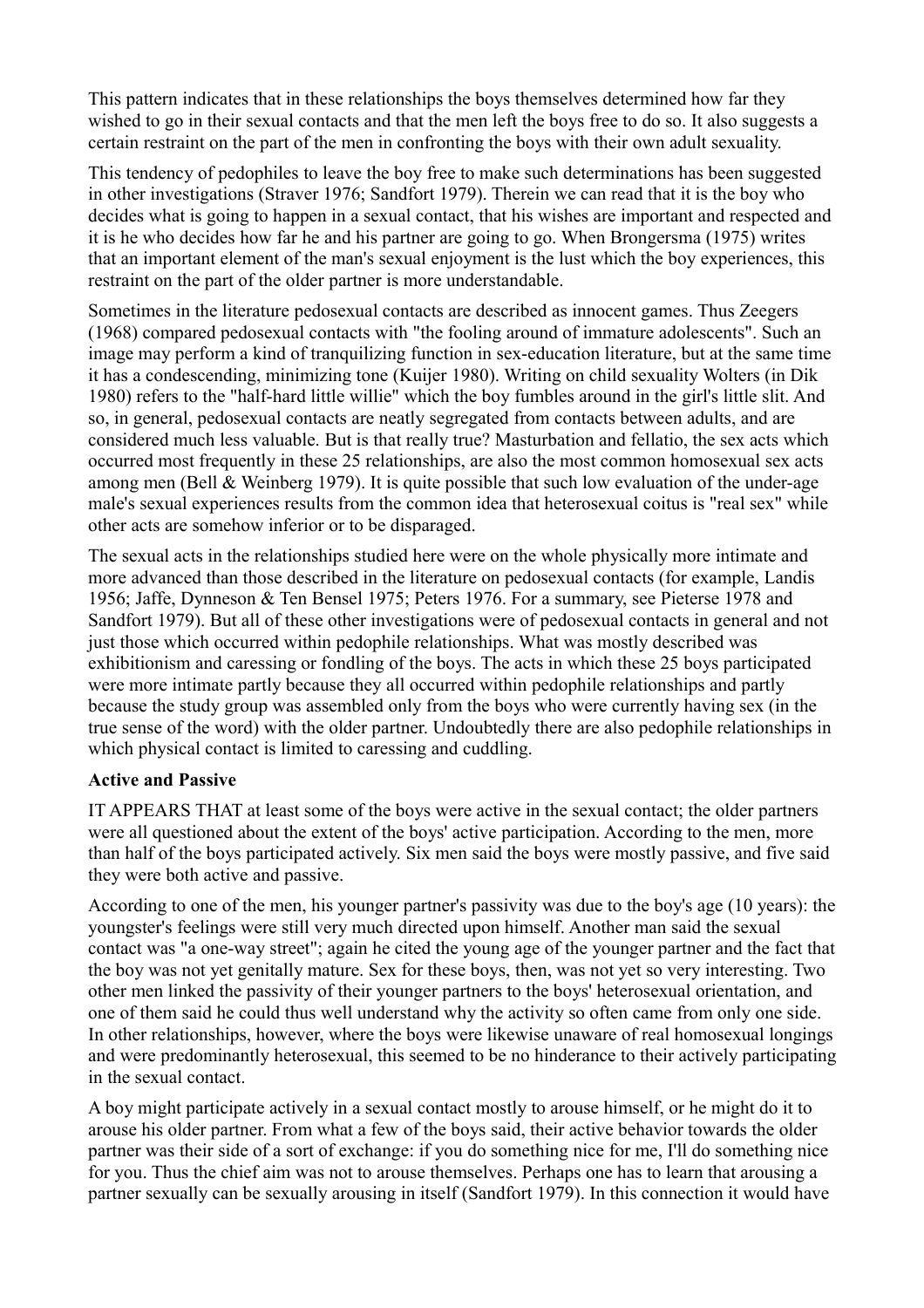been interesting to know the masturbation fantasies of the boys-especially whether the older partner, or adults in general, played a roll in them. In any case, it appeared from what the boys said that they didn't always behave passively in the pedosexual contacts.

# **Pleasure in sex**

BOTH THE MEN and the boys were asked whether the boys had orgasms. The men were questioned about how the boys acted during orgasm and what they thought the boys wanted out of the sexual contact. As part of the self-investigation procedure the boys were questioned about the feelings they experienced in connection with the sexual contact, and what for them were its pleasurable and the unpleasurable sides.

According to their older friends, most of the boys were seeking more than one thing in their sexual contacts: several motives operated simultaneously and were of greater or lesser importance.

Often the *pleasure* of sex itself was mentioned. The older partners put it in different ways. Some of them said that the boy was only interested in the sex and was simply after its enjoyment. Others mentioned "coming" or "the desire to have an orgasm". Still others said that the boy was "naturally horny", found sex wonderful and was looking for ways to get aroused. One man, in this connection, said the sexual contact provided the boy with possibilities to *experiment*. Another said his younger partner was oriented toward girls but that the boy didn't yet dare try anything; the sexual contact acted as a kind of training school for him, and the older partner was getting the boy ready for later on. A few men also said that the *excitement*, the *sensation* and *adventure* surrounding the sexual contact all played their roles. Possibly sexual *gratification* was a motive in all of the boys, although we cannot be sure because the men were not systematically asked about this.

Five men, however, said that they thought their young friends were not simply seeking sex but wanted other things which were more important to them. Eight men put the emphasis on the physical rather than the sexual aspect; they thought the boys were seeking pleasure more in general body contact: caressing, physical cuddling, being held, treated tenderly and so forth.

After the physical and sexual pleasures, some of the men drew attention to the *psychological* aspects of the sexual contact. Eight of the boys, according to their older friends, were also seeking in their sex security, warmth and positive attention. One of the men said that the sex allowed the boy to appreciate his own worth. Three others said the boy experienced a kind of recognition, an affirmation of his sense of self.

The men also mentioned relational motives. Two of the older partners said the boys liked to demonstrate through sex their attachment to them. Another said the boy used sex to exercise his power over him, and used it to grant him favors. Three men said the boys enjoyed the sex because of the friendship or love they experienced through it.

The boys sought the sex for more reasons than simply to satisfy their own appetites. Two of the men thought the boys also enjoyed doing it to please their older partners, to give them *pleasure;* one of the men said his boy was "socially motivated." Another said he thought that in his particular situation the most important thing for the younger partner was that the boy was doing him a favor; he questioned how much pleasure the boy himself felt during their sex. The boy never started the sex himself and, according to the man, he got little out of it. The man said the boy was not yet sexually mature and attained no climax during the contact.

The motives the men ascribed to the boys for participating in the sexual contacts agree in general with what pedophiles said in a previous investigation (Sandfort 1979). These different motives can operate simultaneously. Sometimes one can be more important than any of the others. They are, however, certainly not restricted to pedophile contacts but can be found in other kinds of contacts as well (Frenken 1976, page 26).

When the men were asked to what extent the boys experienced *orgasm* in the sexual contact, they answered in several different ways.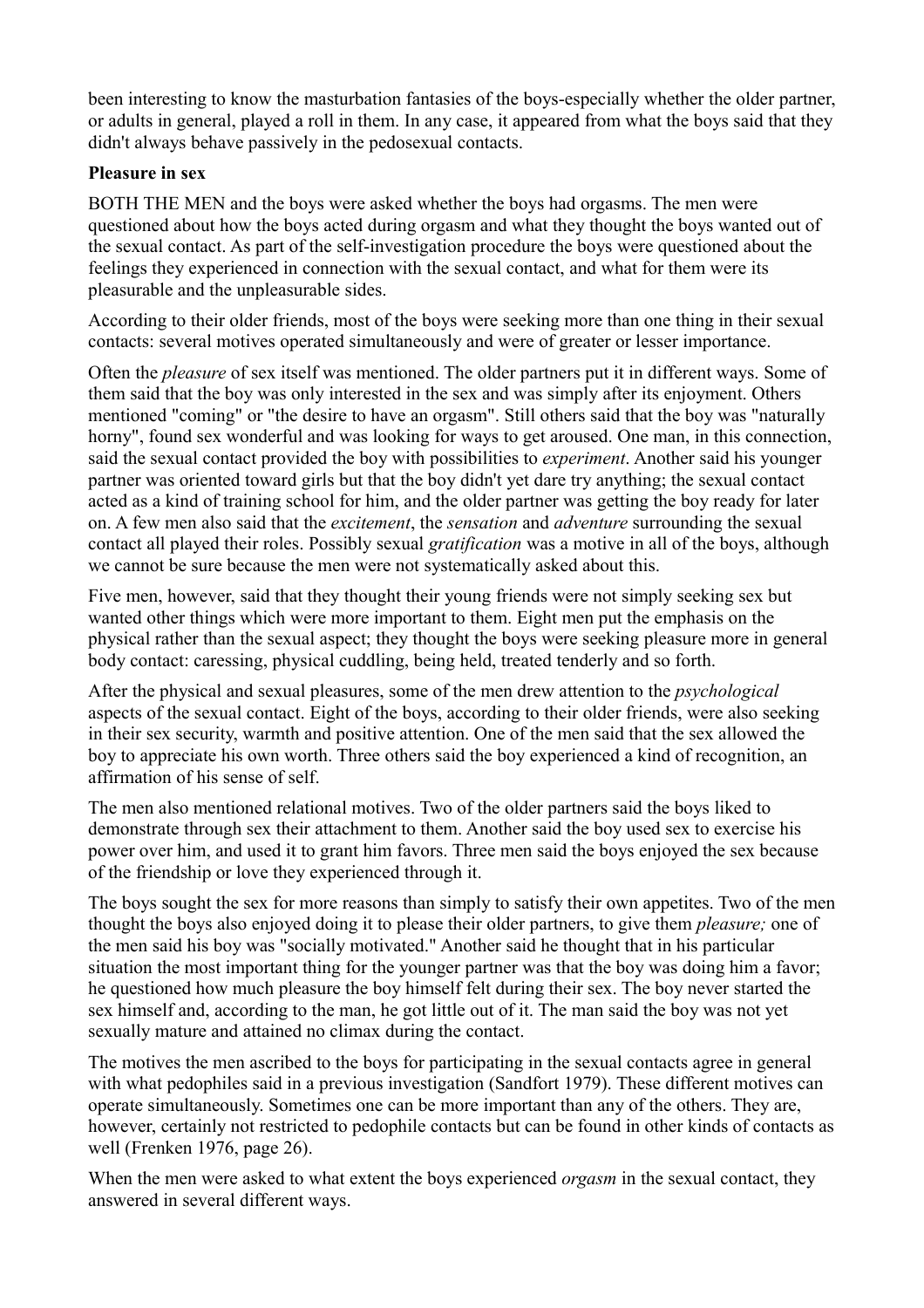There were boys who had both orgasms and obvious ejaculations. All of these boys were older than twelve-and-a-half years.

There was another group of six boys all of whom had orgasms but no ejaculations during the sexual contacts. According to the older partners a "a clear liquid" or a "slippery, watery substance" came out of the boys' penises. Probably these boys, who were all around 13 years old, were in a phase of biological transition to sexual maturity.

Finally there were five boys, on average slightly younger than the former group, who had neither an ejaculation nor anything resembling it. They did, however, achieve sexual climax, according to their older partners. A number of boys who had become sexually mature during the relationship also seem to have experienced the same thing.

Attaining orgasm and having an ejaculation are not necessarily the same thing. One of the men, talking about the "dry orgasms" of his younger partner, said that at those moments the boy was far, far away, "experiencing eternity." The boy then was completely out of contact, and time for him slowed up. Some of the boys told their older partners that they were coming or that their penis "itched." Most of the men said that they could clearly see in the body of the boy that he was having an orgasm. His body then looked as though it was under tension; the older partner often felt itierk and tremble. One of the men described a certain spasming and tensing of the features of the boy. Another told how the boy strained and stretched his legs and toes. A boy's sighing and panting were taken as indicative of his orgasm. According to most of the men there was also a clear termination to the climax. The boy indicated that he didn't want to do it any longer or pushed the head of the man away. Another boy couldn't stand it if the man continued to touch his penis after orgasm. One of the men said it was as though "a bomb had collapsed into itself" and the boy's penis immediately went soft. Another of the older partners described the relaxation which the boy experienced right after his climax. Some of the men said boys in this third group were able to achieve multiple orgasms, one right after the other.

The description of these "dry orgasms" by the older partners closely resembles that of the other boys who were able to ejaculate. One of the men even said that it wasjust as though the boy had really had an emission. Kinsey (1948, page 177) also noted orgasm in immature boys. The phenomenon he described reappears in the statements of these adult partners.

There was a fourth group of boys who had neither orgasm nor ejaculation during the sexual contact. Three of them were between 10 and 13 years of age and were not yet sexually mature. The fourth boy, fifteen-and-a-half, was definitely mature but, according to his older friend, suffered from "impotence" during their sexual contacts; in other sexual situations he had had ejaculations.

There appears to have been a connection between sexual maturity and the ability to have ejaculations on the one hand and the involvement of the boy in the sexual contact on the other. Although not true in all cases, the boys who could have a sexual emission tended to be more active in the sexual contact (see also Bernard 1975). The experiencing of sexual relations is, of course, more than just having an ejaculation. Still it seems that both the interest and the participation of the boy in the sex was increased when he could find in it greater, and perhaps more concrete, satisfaction.

# **Experiencing Sexuality**

THE WAY IN WHICH the boys experienced their sexual contacts with their older partners was investigated by means of the Self Confrontation Method and the extent of both positive and negative feelings associated with each of the socalled value areas determined. In order to obtain the broadest possible picture of the boys' emotional responses, they were not asked which feelings were *caused* by the sexual contact but which feelings they *associated* with it. Thus a boy might find the sexual contact in itself pleasurable but at the same time have feelings of anger, because, for example, he knew his parents wouldn't approve of it.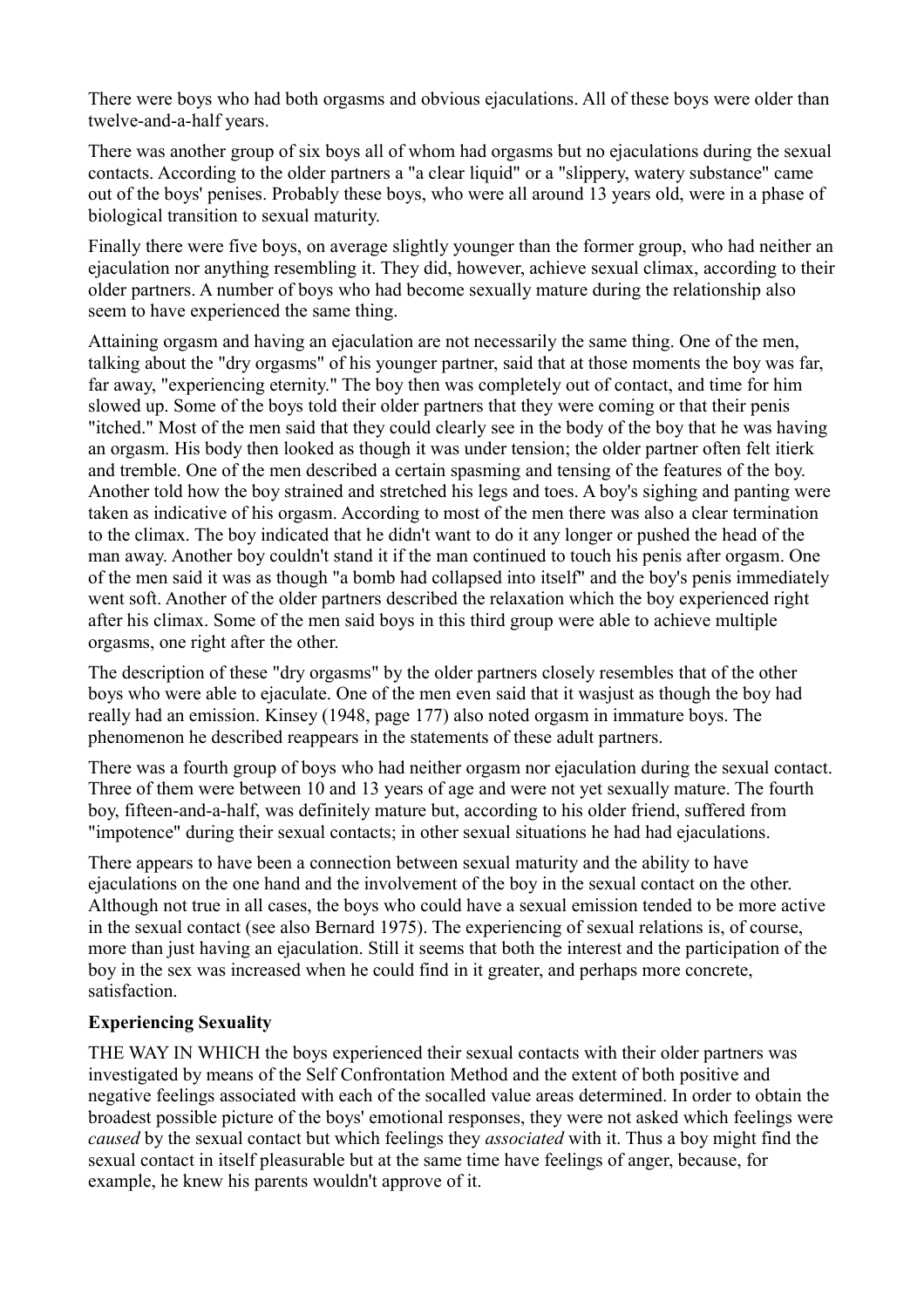First we will examine the feelings linked to the sexual contact itself. Then we will look into the causes of these various pleasant and unpleasant feelings.

The feelings the boys had with respect to the sexual contact seem to have been mostly pleasurable ones, such as *nice* and *happy*, feelings elicited directly by the contact itself. Another feeling strongly associated by the boys with the sexual contact was *free*, as were, generally, *safe* and *satisfied*. The pleasurable feelings of *proud* and *strong* which do not have such an obvious inherent connection with sexuality were less common.

The unpleasurable feelings were decidedly less common. For the most part the boys said they never felt *naughty*, *angry*, *sad* or *lonely* in connection with the sexual contact, yet these are feelings one might well expect because the boys were, among other things, aware that they were breaking the rules of their social environment or their parents. It is possible that the boys were unconsciously denying or suppressing such feelings, but the subsequent interviews gave no indications that this was so.

When one compares how the boys experienced the sexual contact with how they experienced other value areas in their lives, the sexual contact seems to belong with those other value areas in which mostly positive and relatively few negative feelings are associated. Consequently positive feelings markedly overshadow the negative ones. For one boy that was not the case: he had as many negative as positive feelings associated with the sexual contact. It is remarkable, then, that this boy, Ben (10) mentioned sex when asked what he enjoyed a lot. The negative feelings which he gave in connection with the sexual contact were *angry*, *shy*, *naughty* and *dislike*. In the second interview more information was obtained on this matter. It then emerged that the boy had interpreted sexual contact with his older partner rather broadly: "Sex with Herman (55) is, uh, love for children and, uh, doing nice things for children, that sex is not bad." It appeared that he liked the physical contact, which he called "cuddling" but he found the sexual activity itself less enjoyable. He said he got an unpleasant tickling from it, which would make the older partner a bit angry. "Then he says,'I want to do something nice but you don't want to do it.' So then I think he's mad at me." With respect to *angry* feelings, he said he had them when they made love and he didn't want to. *Shy* he associated with 'bad' which is connected with *naughty*, about which he said, "I think it's a little naughty, so I am naughty. My mother wouldn't let me." Opposed to these negative feelings, however, there were just as many positive feelings: *nice*, *free*, *safe* and *happy*.

The emotional involvement of the boys in the sexual contact varied. For several boys it was among the more important elements in their lives. There were also boys for whom it played a decidedly less important role. No boys, however, thought it was of virtually no importance.

Using the Self Confrontation Method it is also possible to determine why somebody, in his general experience, feels either good or bad (the G-index: see Appendix 1). This index was used to see whether the sexual contact with the adult partner had a negative influence on the boy's general sense of well-being. That appeared not to have been the case with any of these 25 boys. Where any influence was detected, it was positive. This conclusion is valid, however, only for the time when the investigation was carried out. The possibility cannot be excluded that the sexual contact for one reason or another (such as the intervention of parents or police, or being abandoned by the older partner) would at some later time exert a negative influence on his sense of well-being.

# **Nice and Naughty**

IN ORDER TO get as broad as possible a picture of the significance of the sexual contact in the lives of the boys, both the positive and the negative sides of it were examined.

Most of the boys found it difficult to say exactly what they found pleasurable in the sex; for them it was *self-evidently* pleasurable. For almost all the boys the pleasurable element derived from the pleasant feelings it gave them: "Having sex with Bert is nice," "I think it's nice and cozy", "It's wonderful", and "Expressing your love physically and emotionally".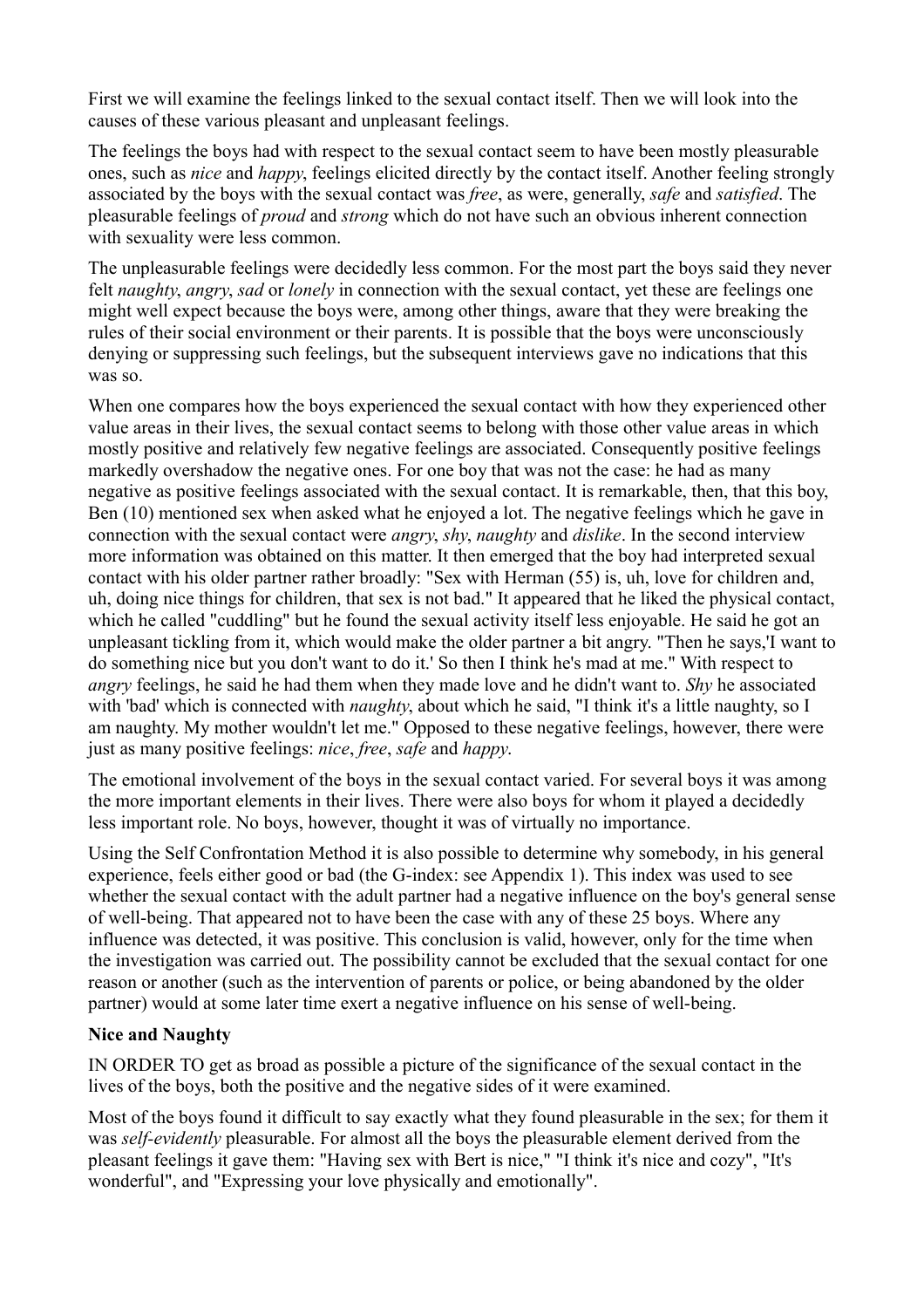The last quote shows that in addition to pure sexual pleasure, feelings of friendship, intimacy and love could play a role. With other boys, too, elements of the relationship were mixed with sexual enjoyment. "Sex with the right person gives you very fine feelings", "Because I think it's wonderful and I really like Barend". Still other boys emphasized the relational aspect. They said: "You show love for one another through sex", "For me sex is a way of expressing my feelings for Marcel", and "It happens in a good relationship". There was one boy who was exclusively concerned with the sexual feelings and for whom the relational element was unimportant: "Because it feels good, not because I love him".

Five boys cited other pleasurable sides of the sexual contact. One of them, Marco (12) said, "Pedophiles ought to be able to enjoy themselves"; he had almost no negative feelings about it. Erik (10) found the sexual contact nice and cosy for himself but also liked the fact that his older friend enjoyed it too, and this latter point seemed to be very important to him. When he was asked whether he liked doing nice things for people he answered, "Uh, that depends on what it is. If it's some boring chore then I'm happy to get it over with, because then he always thanks me. But with this, for example: well, I like it a lot, too, so it doesn't bother me whether I do it or not. So I do it-no problem-because there are two things that are nice about it: he likes it and I like it myself." A third boy also liked the sexual contact "because Max (57) lets me choose what we will do and not do". Two boys mentioned learning from their sexual relations as a positive aspect. Bart (14) discovered through the sexual contact how his body responded and worked. Rob (12) said: "Through sex with Chris (38) I learned how my parents relate to one another." He explained as follows:

The first time (the first sex-T. S.) was a big surprise. It was also very important. My mother hadn't told me anything about that. So I was real happy to know at last, because I enjoy it a lot. The things he taught me I'd never have learned from my mother, even if I was 20 years old.

#### *What sort of things do you mean?*

Mostly sexual, I think. And if she had told me I don't think I'd have understood. She always makes things so hard to understand.

#### *How do you mean?*

Well, I think there are enough problems at home... How should I say it? Chris explained what was really going on at home, because sometimes I just don't understand what they are talking about.

#### *But what does that have to do with your sexual relations with Chris?*

Well, my father sometimes sort of teases my mother, flatters her and stuff. I didn't used to have the faintest idea why he did that, and now I know.

Each boy was systematically asked about the unpleasant or negative sides of the sexual contact. They were also asked the cause of the unpleasant feelings connected with thein. Ten of the 25 boys could not answer the first question even after they were extensively questioned. For example: John (13) said:

*What for you are the unpleasant aspects ofyoursexual relations with Marcel (45)?*

There's nothing unpleasant about it.

*Nothing unpleasant at all?*

What could there be?

*I don't know. Is there maybe something you'd rather not do? You like it very much, but maybe there is still something that makes you think, well, I have a little trouble with that, or there's for me something annoying about it?*

No. Marcel has always told me if you're doing something you don't like you always have to say so.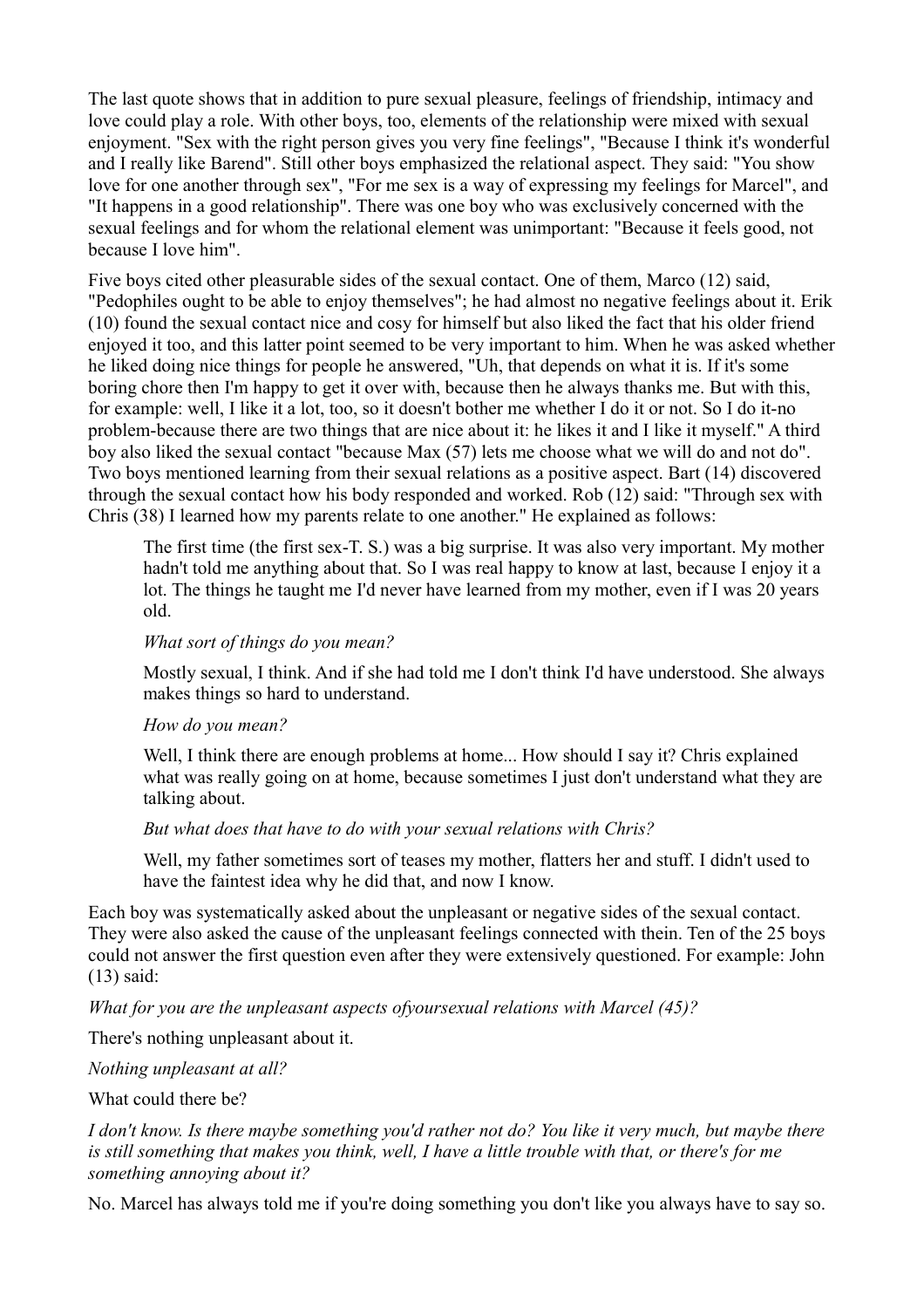But I haven't any trouble with it. I like it and he likes it, so I think why should we make problems about it?

When the matter was pursued in this manner some of the boys simply reiterated the pleasurable sides of their sexual relations.

The negative sides given by the other boys related to the sexual contact itself, the behavior of the older partner and the social environment in which the boys lived. Subsequent discussions with each boy revealed why some of them arose in the context of his sexual relations. This matter was gone into rather deeply, although that should not suggest that these negative feelings were important in the boy's experiential world. What follows are examples of their (rather rare) occurrence:

Eric (10) listed as a negative side of the sexual contact that sometimes circumstances made it impossible for it to happen more often. He said that sometimes he wasn't in the mood, "but once, twice a day is real good". In this connection, two boys said they thought it was too bad "that others can't have the same experience".

Martin (12) answered the question as to why during their sexual relations he sometimes felt lonely by saying he realized at such times that he "really couldn't do without" Frits (26).

The sexual relations also sometimes led to feelings of doubt. Thus Rob (12) said:

Why do I feel naughty? Sometimes I think, Goddamnit, am I homosexual or what am I?

#### *So you have doubts about yourself?*

Yes. Not often, but occasionally. Then you start to think, this is really a stupid thing to be doing--are you gay or straight, you ask yourself. Well, later you think what difference does it make?

Bart (14) named as a negative aspect of his sexual relations with Albert (46) that some things were painful:

Well, I don't see many negative aspects. Every so often something hurts.

#### *What things hurt?*

Well, if you roll the foreskin all the way down, when you're jerking yourself off, or if Albert's doing it, and if you do it very fast, it suddenly hurts. Or--well, I've never been anally taken, so when we sometimes try it, with a vibrator or something, suddenly it hurts a lot and you tense all up. You want it but you sort of back off, because of the pain.

*Can you say what happens after that, what you and Albert do?*

Well, I tell him. I tighten up and pull back. I don't know if you know what I mean, but if you're like this when someone's lying on top of you, then you're not offering yourself But if you stretch completely out, you raise your arms: "Here I am. I trust you. Come on." But if... then I pull my legs up, and that's like I'm saying, "Stop! No, I don't want to!"

#### *And Albert notices?*

Yes, right away, and I tell him right away, too. So then he does it differently, I usually say, "Wait, hold it lower down", or "Look out!"

Six boys named negative aspects which were more connected with the conduct of the older partner. Some of the negative feelings about their sexual relations also pointed in this direction. Theo (13) answered the question about the negative aspects:

Well, he's so prickly.

*Prickly?*

Yes, here. He's got stubble all over, because he shaves and he prickles so bad.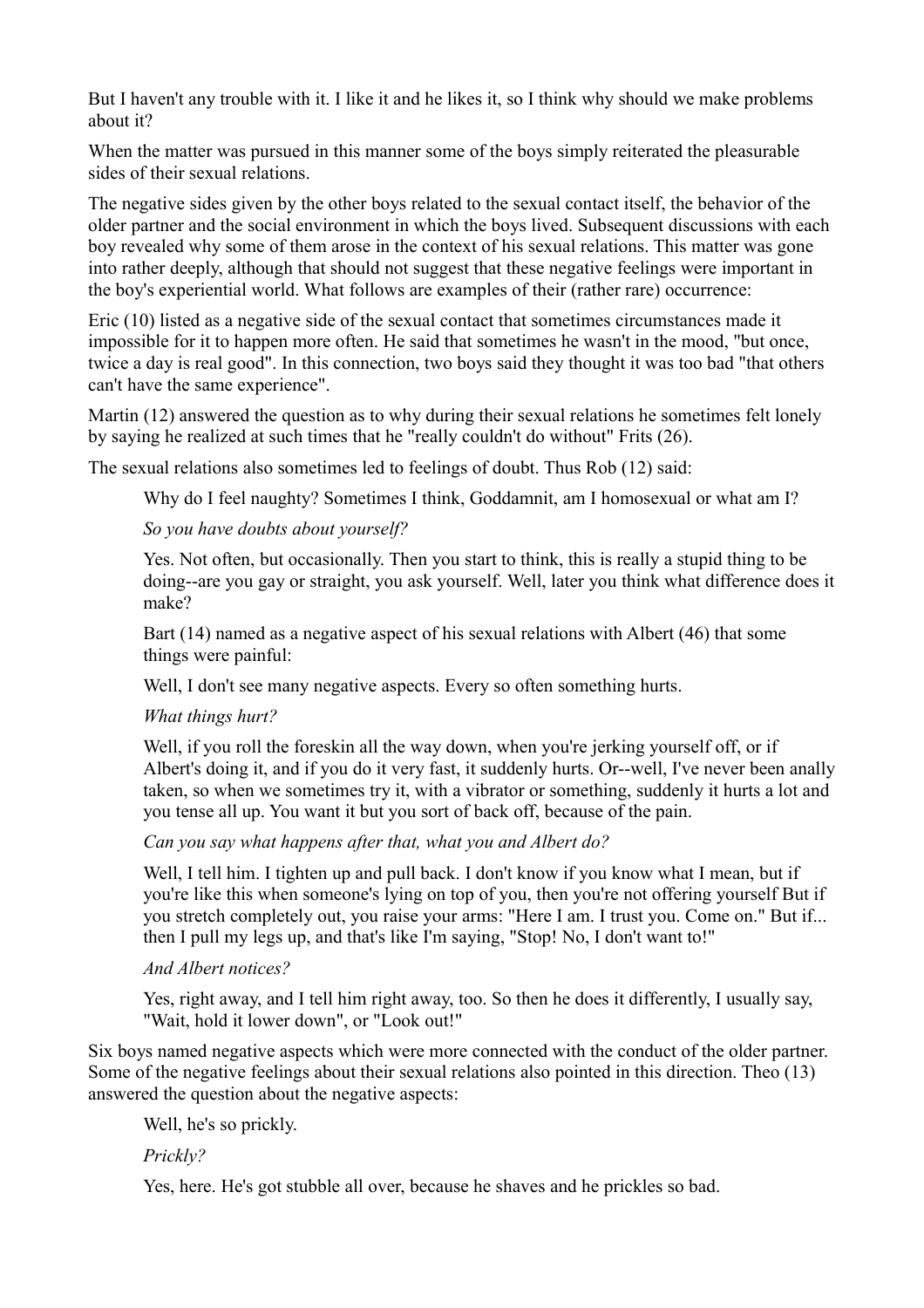*Shall we write that down?*

Yes. Old porcupine!

René (12) gave a similar answer: "Often in the morning he's unshaven and his tongue stinks all day long." René every once in a while felt angry in connection with their sexual relations: "Every so often he's in a bad mood, and then he's just not paying attention." Maurits (10) named as an unpleasant side"when Maarten (32) does something stupid when we make love". When asked what that might be, Maurits answered:

Well, that hardly happens at all. I mean, I ask him not to do something, I say I don't like it, and then he doesn't stop. But that doesn't happen so much.

*But what do you mean by something stupid? That he wants to do something you don't want to do?*

Yeah, and he goes ahead and does it anyhow. But that happens very rarely.

*When you clearly have said, "I don't want you to do that"?*

Yeah, and then he says, "I won't do it" and he goes ahead and does it anyhow. But that's very unusual.

With a few other boys it sometimes happened that the older partner did something in their sexual relations which the younger partner didn't like. With Ben (10) it seemed that whenever his older partner caressed him it tickled. Ben didn't like that, which made Herman (55) angry.

Jos (13) said he felt angry a few times in connection with their sexual relations:

When he does something I don't like.

*That happens sometimes when you have sex? Can you say more about it?*

Well, I don't know... When he does something I don't enjoy I get a little mad.

*And what kind of thing does Bas (35) do then?*

He tells stupid jokes.

*What kind of stupid jokes?*

Oh, different kinds.

*Can you give an example?*

No. But I do feel that way once in a while.

Other boys also said that some things happened which they didn't like. Hans (13) listed as a negative side the fact that he found it difficult to say "no" whenever his older friend wanted to do something he himself didn't want to do:

Well, for example, if I'm doing something and, uh, something he likes but I, well, don't like so much. Sometimes every so often you can say no, but other times you really shouldn't. I mean, taking each other into consideration, and so on.

*And when does that happen?*

Well, say, he asks you, and then he asks you again, so you know he really wants it. Then you're not so quick to say no.

*Why not?*

Uh, I just don't think you can.

*Why can't you? If you don't want to you don't want to.*

Yeah, but you must be considerate of the other guy.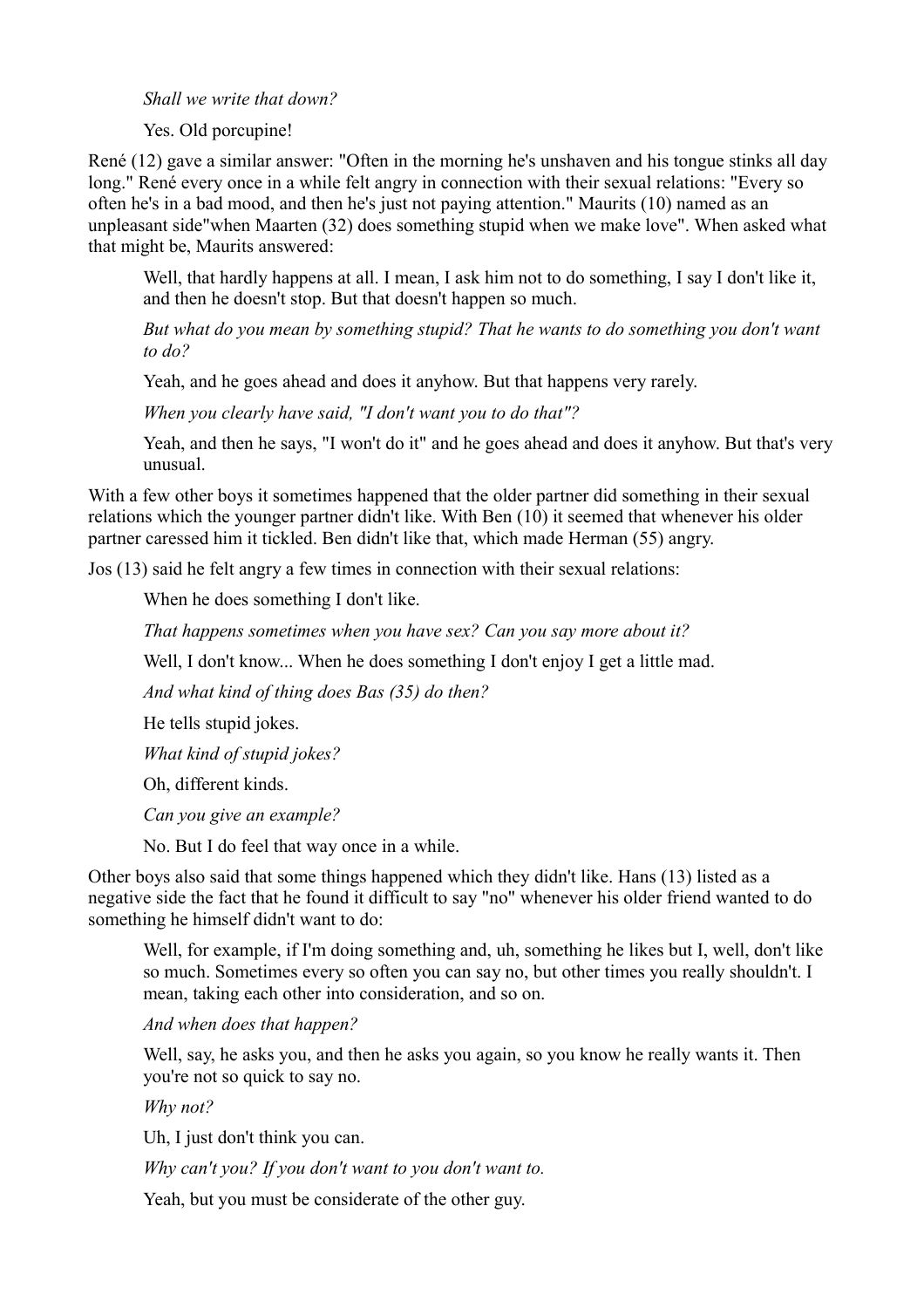#### *And he of you?*

Yes, uh, yes, of course. If I say no once in a while hell think, well, I can ask him another time.

*But sometimes it's difficult to say no?*

Yes. Like when you tell him no and he gets mad. Then Ithink I really shouldn't have said no.

*You think that later?*

Yeah, you think that right afterwards. If you say no you're letting the other guy down. Sometimes it's about things he really likes and I don't. So... you got to find a solution, and that's not easy.

Hans said that as a result he sometimes, but very rarely, felt angry and sad in connection with their sexual relations.

A few boys listed as negative aspects that it sometimes happened when they weren't in the mood. Rather rarely René had the feeling of dislike in connection with their sexual contact:

That's because then it's not really making love; it's more like just doing him a favor.

*How often does that happen?*

One time out of twenty.

Jos (13): "When I don't want to do it and Bas (45) keeps pestering me."

Eric (10) sometimes felt *lonely* in the sexual contact. He said:

Well, sometimes when he's lying on me I feel--this almost never happens, but sometimes I'm not really much in the mood--I feel a little lonely.

*That happens occasionally, you say?*

Just occasionally.

*Then you feel a little lonely?*

Not very often.

*No, but sometimes.*

Yes.

Most of the other negative feelings associated with the sexual contact refer to the *environment* which, as we will soon see, the majority of the boys well knew disapproved of sexual relations between children and adults. A number of the boys found that unpleasant. Some of the negative aspects and feelings associated with the boys'sexual relations reveal this too.

Gerrit (16) named as a negative side: "Other people giving me a hard time about my relationship with Barend", and Ton (14) said, "My parents probably think it's bad." A few boys claimed to feel *angry* sometimes about their sexual relations because other people thought they shouldn't be having them.

With some of the boys the anger they felt was not restricted to their social environment; it also influenced how they experienced their sexual relations. Simon named as a negative side, "I'd be embarrassed if they (parents and other people-T.S.) heard about it." This also emerged in his explanation of certain negative feelings. Kees (15) occasionally felt embarrassed in connection with the sexual contact. This occurred with people whom he didn't know very well but who were aware of the pedosexual relationship. Ben (10) also had feelings of embarrassment in connection with the sexual contact:

Uh, embarrassed, yes, if you're just a little boy and you go to bed with a great big man;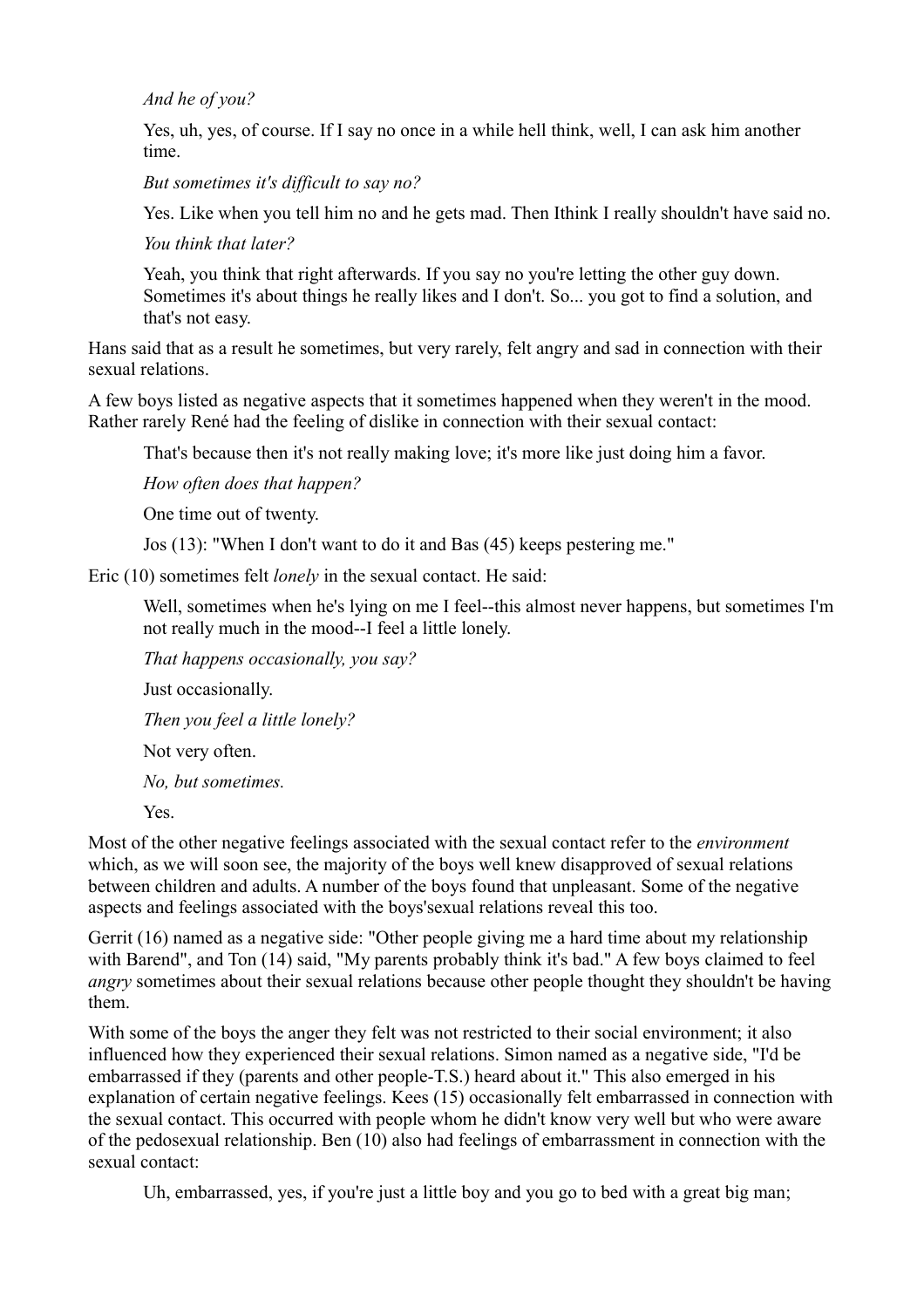really that's bad, yeah, naughty; while your mother doesn't know anything about it; and then you do crazy things you aren't supposed to do at all.

For the same reason he also often felt *naughty*, a feeling which Theo (13) sometimes had too:

Sometimes I do feel naughty. Because I do this and, uh, nobody really knows about it, my mother and so on.

*But why do you feel naughty? I sometimes do things which I don't let anybody know about?*

Well, because you're doing something that, uh, normal kids just don't do--that's what you think.

The feeling of naughtiness doesn't necessarily have to weigh heavily in the mind of the boy. Bart (14) said he sometimes felt naughty in connection with the sexual contact:

Yes, uh, naughty... Well, I agree there are people who don't approve and so on, but I like it. Take my mother: now if she knew she'd probably not like it, and my father too, most likely- and lots of others besides would think it was bad. But I just feel nice and naughty--and go ahead and do it anyhow.

The fact that the sexual contact with the older partner is usually disapproved of in the social surroundings means that the boy must keep it secret. This can also give rise to negative feelings in connection with his sexual relations with the older partner.

Walter (15) said he occasionally felt *angry* because his parents didn't know about it. Willem (13) sometimes felt *naughty* about the sexual contact:

Well, because you have to keep it hidden, from your father, then.

*And that makes you feel naughty?*

Yes.

*You really think you ought to be able to tell him?*

Yes, but I'm afraid to do that--maybe I wouldn't be allowed to come here then. So I prefer not to say anything about it.

Hans (13) sometimes had the feeling of dislike in connection with the sexual contact:

Look, for example, if my father started to talk about it. We've agreed we'd tell him we did nothing. Well, I'd just like it a lot better if we could talk about it openly.

*Thus because of your father you sometimes feel you're a bit naughty?*

Yes, not just because of my father but because of other people too. You see what they think about it. And you can't just tell everyone, Hey, I have a pedophile relationship. Having to lie, I don't like that, but I can't do anything else.

*You feel a bit naughty because sometimes you have to lie about it?*

Uh, well, naughty--that's really too strong a word.

Having to keep the sexual relations secret can give rise to worry over a possible betrayal. Thus John (13) felt fear in connection with the sexual contact that his brother, with whom the older partner also had sex, would let something slip out:

I'm not really scared, but every so often I think, "Keep your mouth shut, Jantje!"--that's his name. Sometimes we talk about never, never saying anything. Still every so often I get scared Jantje will let it out.

Fear of discovery, in fact, is inherent in having to hide the sex. Peter (14) cited as a negative aspect of the sexual contact being afraid "that the neighbors would hear about it". As a result he often felt *afraid* in connection with their sex: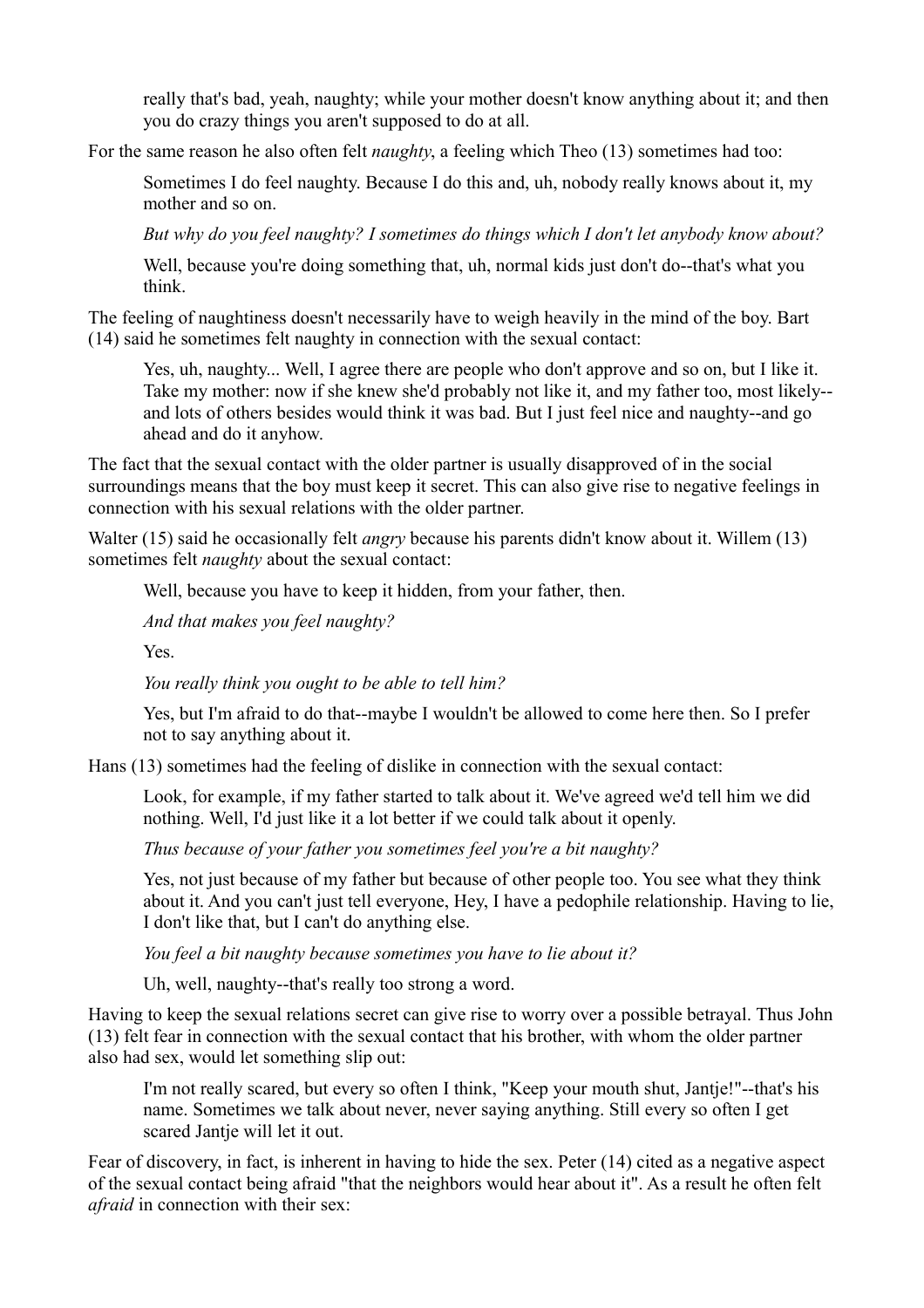I think the neighbors wouldn't like it. And so many boys are coming up the stairs all the time. If they hear something they might start thinking. Then maybe they'll call the police.

Jan (11) named as a negative side, "Being interrupted in sex". He said:

Well, uh, in the middle of making love a lot of kids come in.

*You find that unpleasant?*

Yes. Suddenly the bell rings and we're in the middle of doing nice things, kissing and him rubbing my back, and the kids are ringing the bell and making a big racket. Then we have to quickly pull everything up--well, not put on all our clothes, just get our pants up. I don't like that; I think it's awful. Being suddenly disturbed.

Fear of discovery was explicitly mentioned by five of the boys as the reason they were sometimes afraid in the context of the sexual contact. That happened to René (12) almost never, but still he said, "If someone comes in and you're in the middle of making out, then something could go wrong."

Theo (13) felt *afraid* fairly often:

Well, say if I'm thinking about it and I let something slip out--that's what I'm afraid of.

*What do you mean?*

Like it's on my mind, and sometimes I want to tell somebody about it. So I do, and he tells somebody else. I'm really scared of that.

*Afraid that people will find out?*

Yes, that they'll learn about it. And then you get a reputation and so on.

Paul (14) was also often afraid:

Yes, I'm scared someone'll find out, the neighbors will see or something like that. And then they'll talk to the police and so on.

Police and the law were brought up by other boys. Hans (13) saw "danger from the law" as a negative side to the sexual contact, and Paul (14) didn't like the fact that sex with minors was forbidden. Rob (12) also sometimes experienced fear in connection with the sexual contact, and it was mostly for the safety of his older partner:

What really frightens me is what Chris has already gone through, and that, thanks to me, he might have to go through it all over again.

*What all over again?*

That he would have problems with the police and such. And also my mother.

*In other words, the danger connected with the sex?*

Yes.

Other boys realized that the older partner could go to prison; they considered this a "fault" in the penal code or a "stupid law".

Walter (15): We're not hurting each other, are we? If you murder somebody you only sit in jail a few months; but if you go to bed with somebody you get punished more severely- that's what Steven (35) says.

For Hans (13) the illegality of the sexual contact was no reason not to go to bed with somebody:

Yes, there's some danger, but that shouldn't stop you. What danger? Well, the law, that they might find out.

Two boys cited negative aspects connected with their environments but which didn't arise from its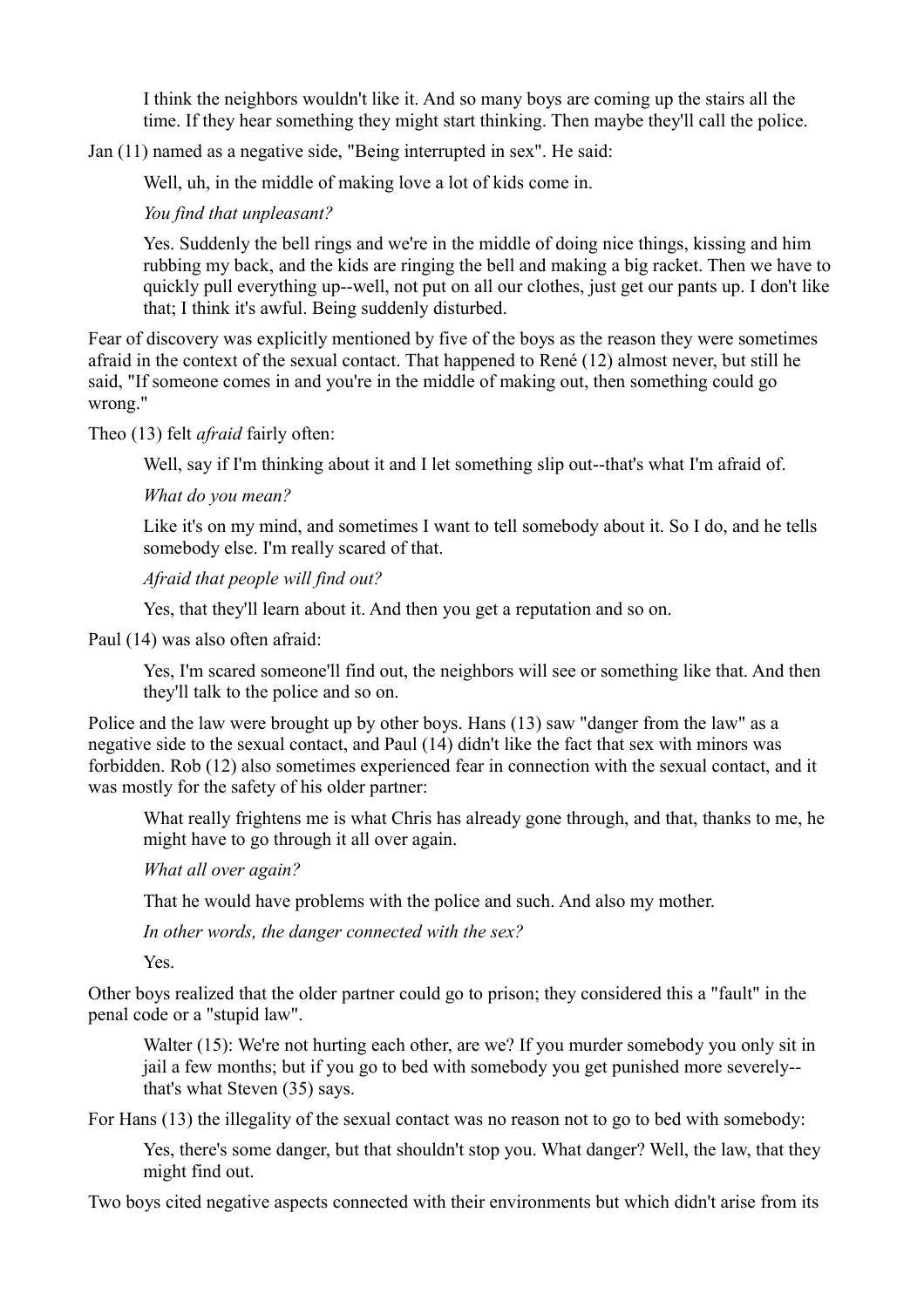disapproval. Paul (14) said his step-father didn't like his having sex with Ruud (27) because he was jealous: he, too, had a sexual relationship with Paul.

André named as a negative aspect: "Gossip over my affair". That was also the reason why he sometimes felt *naughty* and *sad*. André was the boy who emphasized that he enjoyed the sexual contact but didn't love the older partner. His girl-friend knew about it but did not really approve. Thus André had decided to have no more sex with his older friend. He said:

Now I have this affair with her, so I don't need it (i.e., sex with the older partner--Ed.) anymore. Well, I don't know, I think it's something you have to find love in. That's what I guess, but I really haven't thought it through. And I'm getting enough of that now, so, well, I'd better stop with the other.

We have now examined many of the negative sides of the sexual contact as far as the boys were concerned, and the negative feelings associated with it, but how important were they? It appears that in relation to the positive feelings they played a relatively minor role in the way the sexual contacts were experienced. Furthermore it also seems that they had hardly any influence upon the overall way the boys experienced their sexual relations with the older partner. The positive aspects, which arose out of feelings of sexual pleasure and certain elements of the boy's relationship with the man, clearly predominated. To the extent that the negative aspects had any influence at all, it was only to slightly minimize the effect of the positive ones.

Data obtained through the Self-Confrontation procedure also showed what a small influence these negative aspects had upon the sexual contact experience as a whole. Compared with other things which were important in the boys' lives, the negative aspects elicited a relatively low emotional response. It also appeared from the aformentioned "G-Index" that the negative aspects had hardly any effect at all upon the boys' general sense of well-being, a finding supported by the fact that most were formulated by the boys only after repeated questioning.

There is a good chance, then, that some of these negative aspects are given too much emphasis here and were really rather unimportant in the lives of the boys. This is not to deny, however, that they actually were perceived by the boys themselves as being associated with the sexual contact.

### **Power Difference and Abuse of Power**

ONE OF THE OBJECTIONS raised against pedophile relationships and sexual contacts between adults and minors is that there is always supposed to be (some say by definition) abuse of power. This belief is shared by many scientists investigating this phenomenon. Burgess and Holmstrom (1975), for example, say that the adult always has a dominant position in relation to the child and exploits the child's "ambivalence". The older person wields two weapons of power: the giving of gifts and the inculcation of distorted values and norms; he does the latter, for example, when he assures the child that what they are doing is normal and permissible. Peters (1976, page 425) distinguishes two kinds of power abuse inherent in pedophile contacts: seduction "which goes far beyond the stereotypic gifts of candy" and force. Force consists of physical violence and verbal coercion.

From some feminist quarters, too (Schwarzer 1980), one hears that a pedophile relationship is an unequal one in which the power positions are very different and the interests of the child are subordinated to the needs and desires of the adult. Thus Richard (1975) said that adults have developed complex power techniques to use against children: subtle manipulation, seduction, playing upon feelings of guilt or open aggression. According to Richard, children see adults, and especially men, as enormously authoritarian. Children know that they must respect the wishes of adults because if they don't they will be punished.

It cannot, of course, be denied that power and inequality exist in pedophile relations. In every kind of human interaction power and inequality play a role. This is true of adult interaction, and it is also true in relationships between adults and children, where power differences are hardly restricted to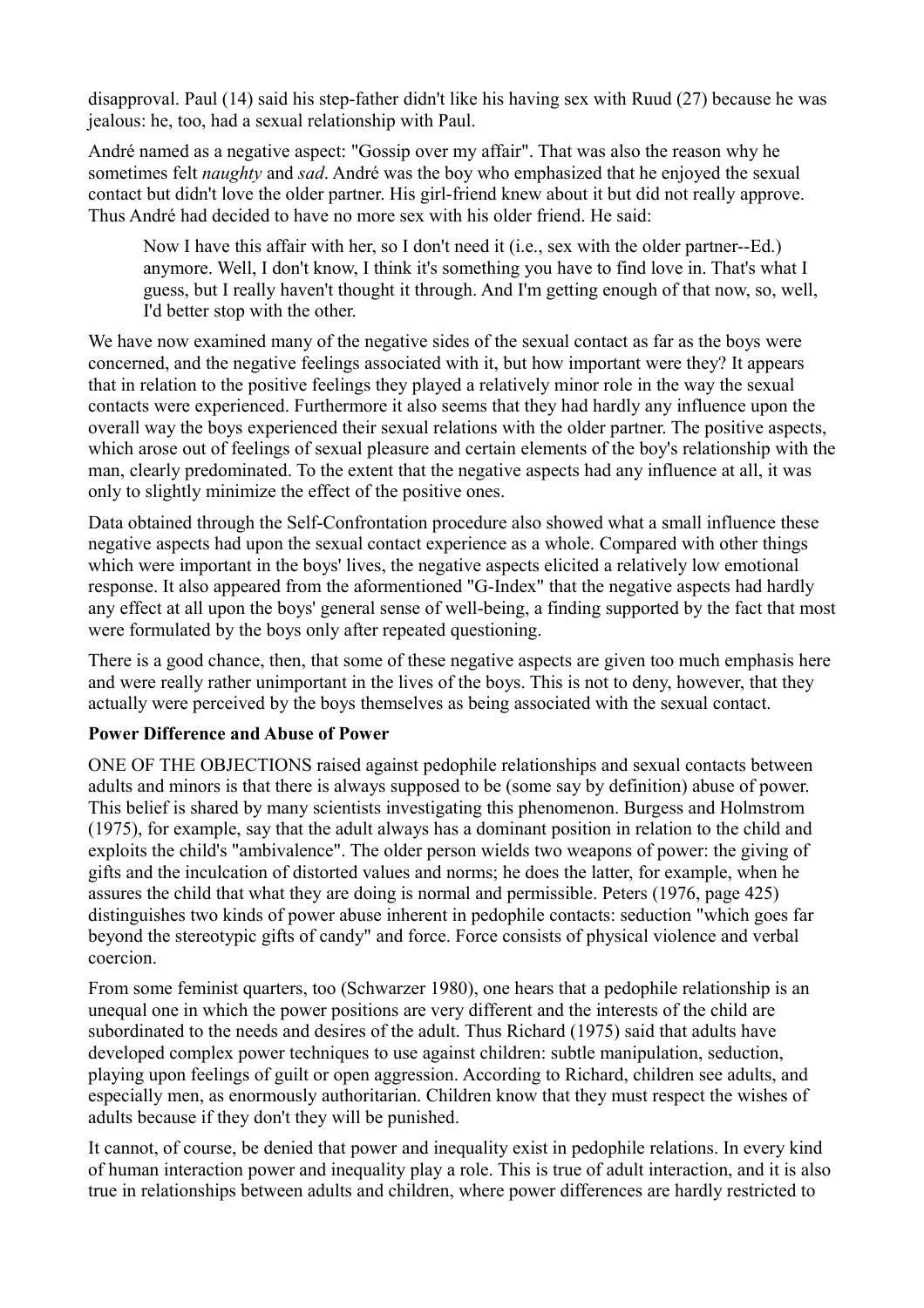pedophile situations but are to be found in relationships between parents and children, children and teachers, etc. Wherever an adult and child interact, one of them is bigger and stronger than the other, knows more and is cleverer, has a higher status in society and has more money at his disposal. Where the younger person is dependent upon the adult for his emotional and material care, as for example in the family, the difference in power positions will be relatively large. That is one of the reasons incest is quite a different phenomenon from pedophilia. In the case of unwilling incest the child in his dependence often doesn't know how he can refuse the sexual activities. In pedophile relationships the power differential is less: the child, if he does not wish to continue with the contact, can simply stay away.

It is important to realize that power is seldom absolute. According to Hinde (1979, page 256), power is limited by the capacity of both individuals. In many relationships one partner has more power with respect to some things and the other partner more power over others. This division of power is usually arrived at by "negotiations": "Power is a property of the relationship and not of one or the other individual."

Plummer (1979, page 540), in examining pedophile relationships, said that what really mattered was who profited from them and by how much. He thus compared them with the parent/child relationship: "Parents dominate their children, but the child receives a great deal in return. Recent studies of pedophilia (Eglinton 1971; Rossman 1976) give examples of situations where a-child can gain a great deal from a pedophile relationship."

O'Carroll (1980, page 167) also took a more moderate view of the power aspect in pedophile relationships and felt, despite the sexual element, that they are better compared with the parent/ child than with any adult relationship. In all families there is power imbalance, but it is mostly used for the benefit of the child. "The fact that repressive elements can be detected in motherhood does not mean that motherhood must be eliminated. The fact that the relationship between mother and child is not equal does not mean per se that the relationship is undesirable." O'Carroll disagrees with Richard's (1976) claim that children do not see through the power games adults play: children from a very early age, according to O'Carroll, are trained in power politics, especially in the relationship between their parents.

Kuijer (1980, pages 69-73) also also took a more nuanced view of the power imbalance issue. "If equality is made a precondition to a loving relationship it would be impossible to love a child, because however much one insists upon the equal worth of child and adult it is obvious that equality of power simply does not exist. ( ... ) Children for the most part have no problems over inequality. They easily admire their mothers, fathers, sisters, brothers and especially their teachers. (..) One can consider another person better than oneself without necessarily feeling humiliated, at least children can. Putting someone on a higher plane than oneself, far from being degrading, can actually work to enhance one's self-evaluation."

Many authors, in fact, have put into perspective power differences in relationships in general and between children and adults in particular.

While adults usually have power on their side, the junior partner in a pedophile relationship still has some trump cards of his own: he can stay away from the older partner and so deprive him of a contact which is difficult to replace. The fact that the sex is legally forbidden and must be kept secret makes the adult somewhat dependent, thus bestowing a degree of power on the younger partner. It shouldn't be thought that children are not in a position to make use of this. There are pedophile relationships in which the power balance has actually tipped in favor of the child, in which the adult indulges the child. Often this "extorted" indulgence is rationalized away by reference to idealistic principles. Such self-justification should not be confused with sincere child and youth emancipation ideals to which some pedophiles adhere: the granting of greater freedom and wider responsibilities to the child.

How a power advantage is used is central to the discussion of power and inequality. There is a great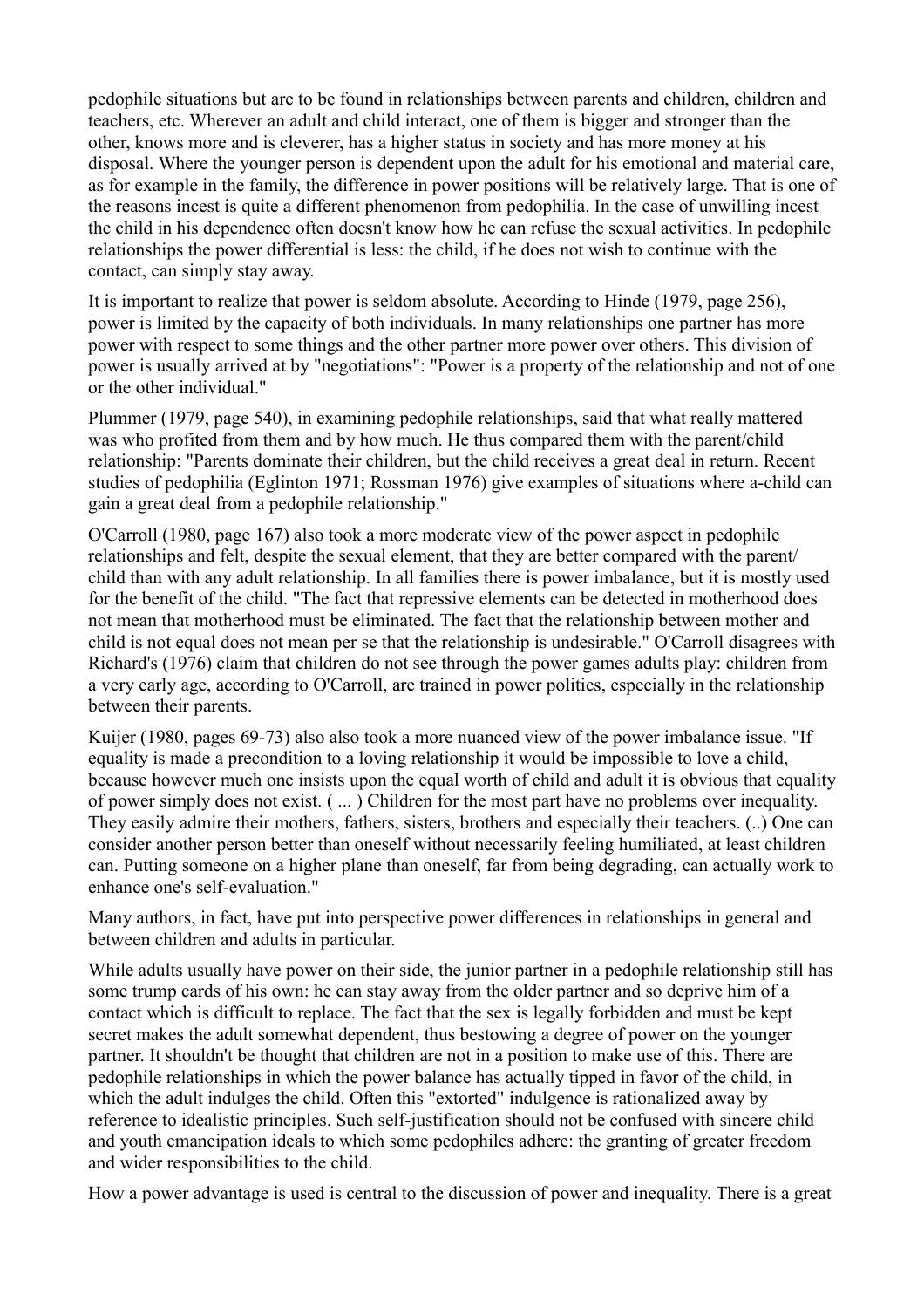deal of difference between the existence of power, the use of power and the misuse of power. If the older partner only considers his own sexual feelings and does not respect the feelings of the child, misuse of power obviously exists. Of course there are also misuses of power which are less obvious, for example where the older partner gives the younger a gift as reward for a desired sexual contact. Here it is more difficult for the child to refuse even though he himself doesn't really want to have sex with the man. The same holds where the adult acts so disappointed that the child feels guilty in continuing to refuse. Despite the presence of power imbalance, it is possible, in theory at any rate, for the older partner not to misuse his advantage. The mere existence of power difference is a poor reason to make a blanket condemnation of all such relationships. If an adult wishes to build up a really pleasant friendship with a child he cannot afford to neglect the wishes and interests of the child. With respect to power imbalance, Straver (1976) and Constantine (1981) stress the condition that the child must be free at any moment to withdraw from the situation and the relationship. The pedophile must also prevent the child from becoming dependent. Lievense (1978) and Van der Kwast (1975), however, question whether it is possible for a pedophile relationship to rest upon freedom, mutuality and camaraderie.

How did power difference act in the pedophile relationships here studied? The boys were asked about this during the selfinvestigation, especially with respect to their the sexual contacts (See Appendix 2).

In most cases the boys said the men behaved in a pleasant way in the sexual contact. Four boys said that a few times they had experienced very slightly negative behaviour from. their older friends during sex. These boys sometimes felt left in the lurch, made fun of or coerced; they also said sometimes the man bossed them around. But with each of the boys positive behavior on the part of the man predominated. Above all they felt that their older friend paid attention to them during their sex, was considerate of them and worked together with them. The nature of the positive aspects of the adults'behavior during sex seemed to drown out its negative aspects.

The boys felt that the men behaved toward them during sex the same way as they behaved toward them in general. For example, if the man was usually considerate of the boy, the boy found him also considerate when they had sex. Likewise, if the man seldom behaved in a certain way in their relationship, he also seldom acted that way in the sexual contact. The boys did not sense a change in the men's behavior when they had sex; they felt a continuity in it both in and out of bed.

These findings do not support the common assumption of Power abuse in pedophile relations. Either this assumption is wrong or there must be some other explanation for our findings. The idea that the boys were unable to recognize Power abuse, for example, is quite untenable, for they were obviously able to spot it in other adults with whom they interacted. Some recognized it in the behavior of their parents: "playing the boss", "coercing", etc. Elsewhere (Sandfort 1981a) other possible explanations have been examined and rejected.

From what the boys said, it was apparent that crude abuse of power simply did not occur. However, later in the conversations with the boys, it became apparent that there could be situations in which a kind of subtle misuse of power could arise. Jos (13), for example, said he became-annoyed when Bas (35) kept on insisting:

Sometimes if I'm not in the mood he keeps on asking for it. Then I say, "No, I don't feel like it," and so on, and then he says, "Oh, come on," and keeps harping on it. That's only once in a while, but it is a lousy side to making out.

*What finally happens, then?*

Well, uh, we don't do it.

Lex (13), too, said he sometimes found it difficult to say no when he didn't really want to have sex with Richard (31), because he felt you had to be considerate of each other's feelings:

Well, you ought to have sex, because he does so much for me. He takes me out a lot. So I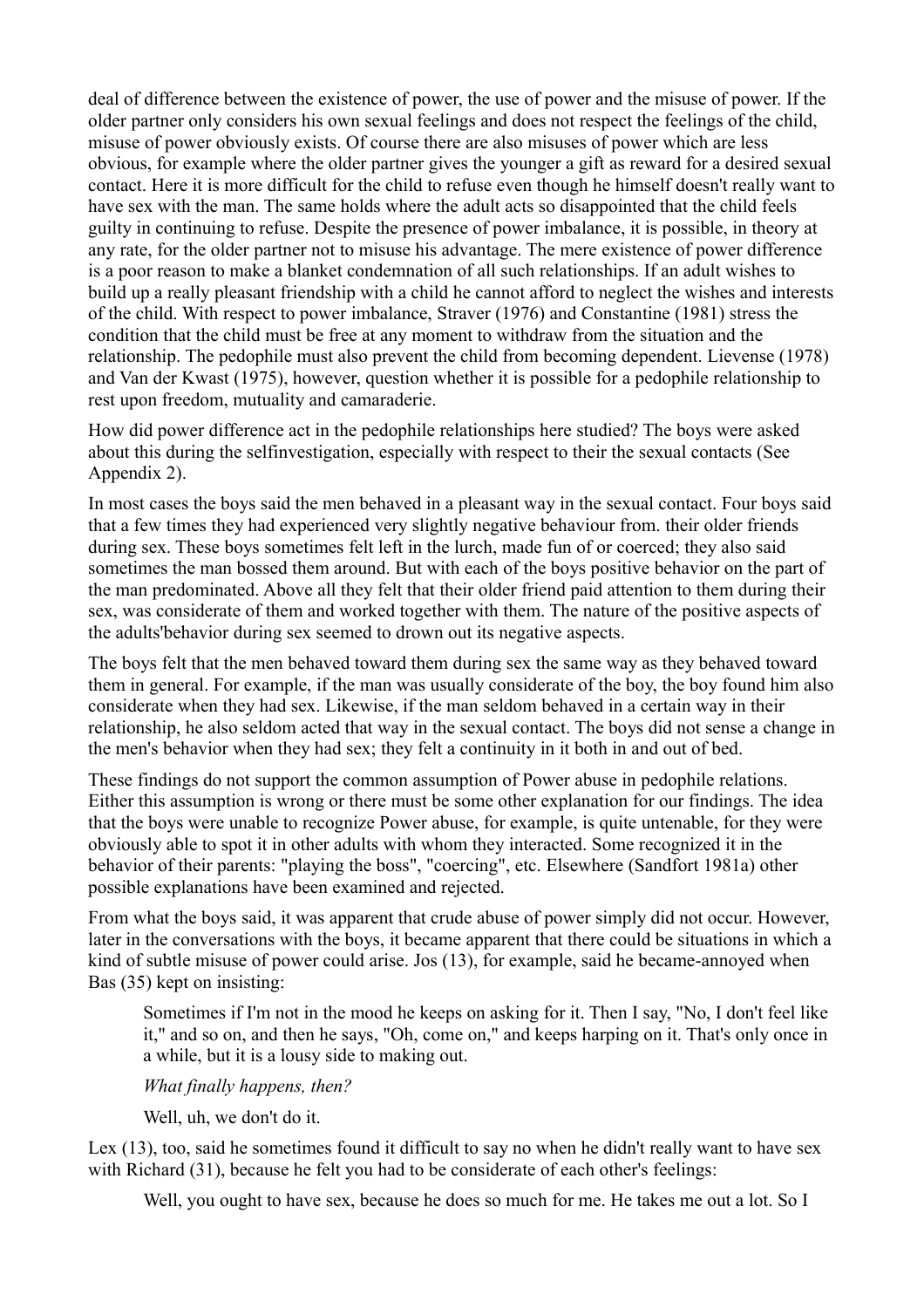should pay him back somehow; that's what he thinks, but I think so, too, so I'm not against it.

*But is it sort of, "Okay, I'm doing this for Richard because he does so much for me, "or is it, "I like doing it"?*

Well, if you don't feel like it you don't do it, of course. Richard never really forces you or says, "Now you got to, because I did what you wanted." He'd never say that. And, well, if you like it yourself you like doing it.

*When I asked you how often you had the feeling of "dislike" when you thought about going to bed with Richard you said "sometimes." What were you thinking about?*

Like, if you get back late at night and you're tired then you're not always in the mood--but of course Richard has a giant horn on. Well, only if we get home awful late--otherwise not.

Other boys told similar stories about the unpleasant side of their sexual relations. However, still others made it clear that they were perfectly willing to say no and make sure their wishes were respected. Kees (15) said that very occasionally he would coerce Max (57) when they had sex:

Well, sometimes if I think something would be nicer to do I tell him so.

*But that's not coercion?*

No, it's not coercion, but, well, every so often I ask him to do it so often it a ounts to about the same thing.

*You ask him in a sort of coercing manner, then?*

Yes.

Kees went on to say about his sexual contact with Max:

What's important to me is that Max never insists that we have to do something: he always lets me decide. If he has some special desire he asks me if I want to do it too, and if I don't for some reason, he says, "okay", that's fine by him. And if I do want to do it we go ahead.

When asked how often he bossed Karel (30) around in their sexual relations, Peter (14) said:

Never. I never play the boss. We're both bosses: bosses of our own bodies.

Theo (13) said that he sometimes "fibbed" to Bert (35) and "coerced" him when they had sexual relations:

*When do you fib to Bert when you are making love?*

Well, he wants to suck me off and I tell him it hurts, and so I'm telling a fib.

*Because it really doesn't hurt?*

No.

*You say you sometimes coerce him in your love-making?*

Yeah, he'll say, "Let's go to bed," and I'll go look at TV and then he'll turn the TV off and I'll say, "If the TV stays off I'm going to sleep alone", and then I get to watch the TV a little longer.

From this answer it can be seen that the boy realized he could withhold sex from his partner and so use it as a power tool. If this subject had been taken up with the older partners other examples might have emerged. In general, however, the boys thought they acted in an agreeable way toward their older partners. Finally let us cite an example from the interview with Ben (10) of how he often cheered on his partner Herman (55) when they had sex:

Oh, when he wants to come I say, "Come! Come!"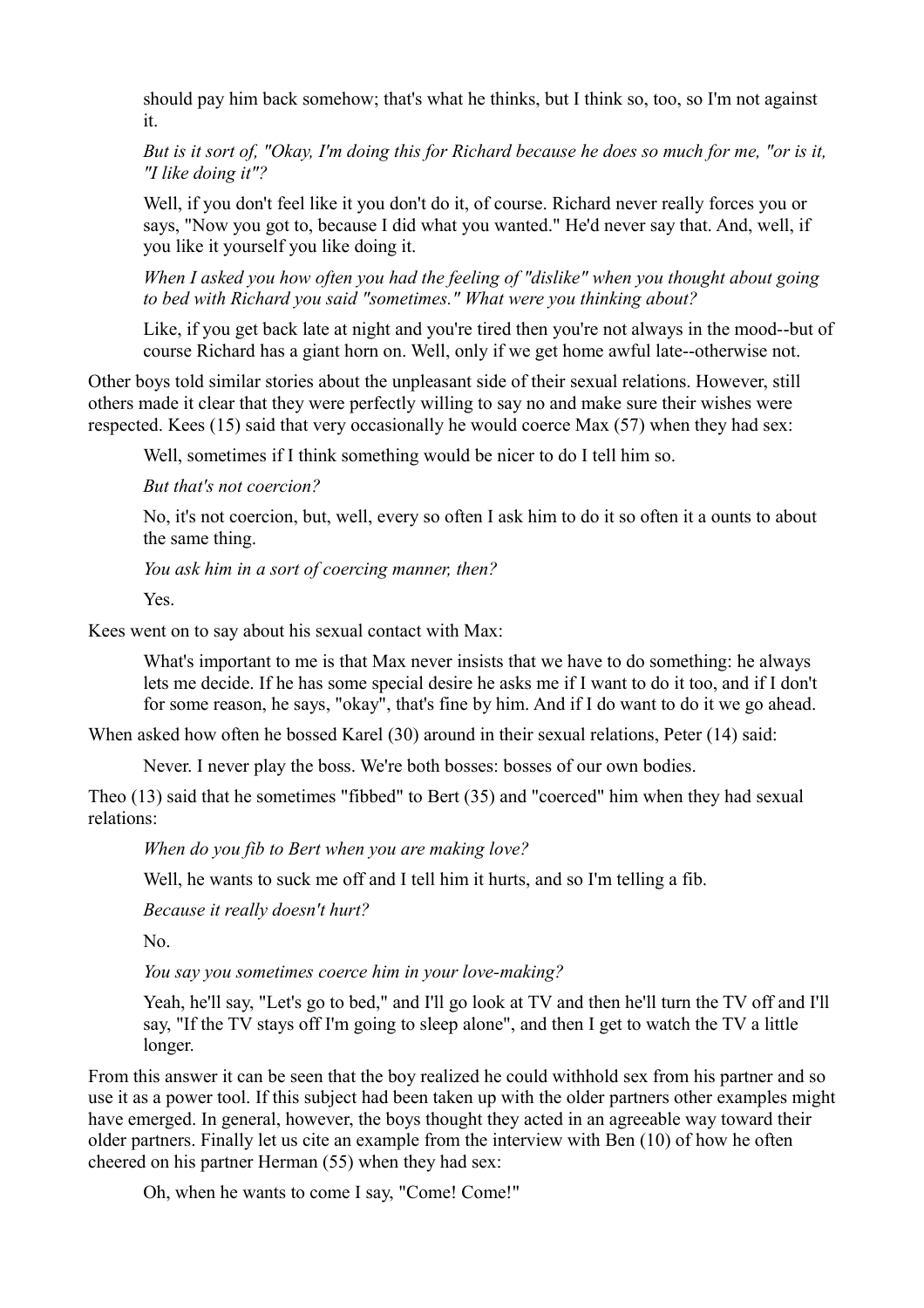*(Bursting out laughing.) Does it make you laugh, or is it also serious?* Yes, I always start laughing *(Again laughs.) But you mean it seriously, you're encouraging him?* Yeah, I laugh my head off. *You laugh your head off. Why do you fmd it so funny? (Still laughing.)* All of a sudden, psssst! Up to the ceiling! *Do you also think that's sort of strange?* Uh, no. *You don't think it's strange?* Later I'll be able to do it, too. *Do you think it's too bad that you can't yet?* Yes, but when I'm eleven or twelve I will.

### **The Opinions of Others**

IN GENERAL, SEX contacts between children and adults are forbidden (Nijhoff 1978). How clearly did these 25 boys realize this and what did it mean to them? Social disapproval meant that the sexual activities, as well as, in some cases, the relationship itself, had to be kept hidden. This could be a heavy burden. Also the fact that these were "deviant" contacts tended to make the boys unsure of themselves. Thus it was important to these boys to be able to talk about the sex openly. Knowing that some other person was aware of the sex and approved of their friendships was probably pleasant.

#### **Parents**

THE MOST IMPORTANT people in the boys' social environment were their parents. How aware were they of the relationship and its sexual aspect? What was their position with respect to the relationship in which their son was involved? What did they think about the sex, or what would they have thought about it if they knew? And what did this mean for the boys?

Often the parents were aware of the relationship but did not realize that sex with a man occurred within it. In some cases the friendship was carried on quite independently of the parents. That was true of Kees (15) who was living in a boarding home. He was not so concerned about the reaction of his mother but was clearly afraid that they would find out about it at the Home:

My mother has no idea I come here. She knows that in the past there was something between Max and me. She's forbidden me to come here again. I told her, "Why not?" and she said I knew damn well why. Well, that doesn't mean much; I don't really care. I just hope she doesn't go and tell my group leader.

Jos, Ton and Martin suspected that their parents, who did not know about the friendships, would not approve of the relationships. Jos (13) imagined that his father would be furious:

No, my parents don't know, but I'd guess they would think it was really bad if they did find out. Just after my first visit to Bas (35) 1 told my father about it and he said, "You don't go there anymore or I'll break both your legs!" Maybe because Bas is a man.

*If it was a woman he wouldn't think it was so terrible?*

Oh yes he would--it's crazy, isn't it? On the one hand I think they're right, on the other hand I don't. If you know a man and your father doesn't, then you never know what can happen, do you?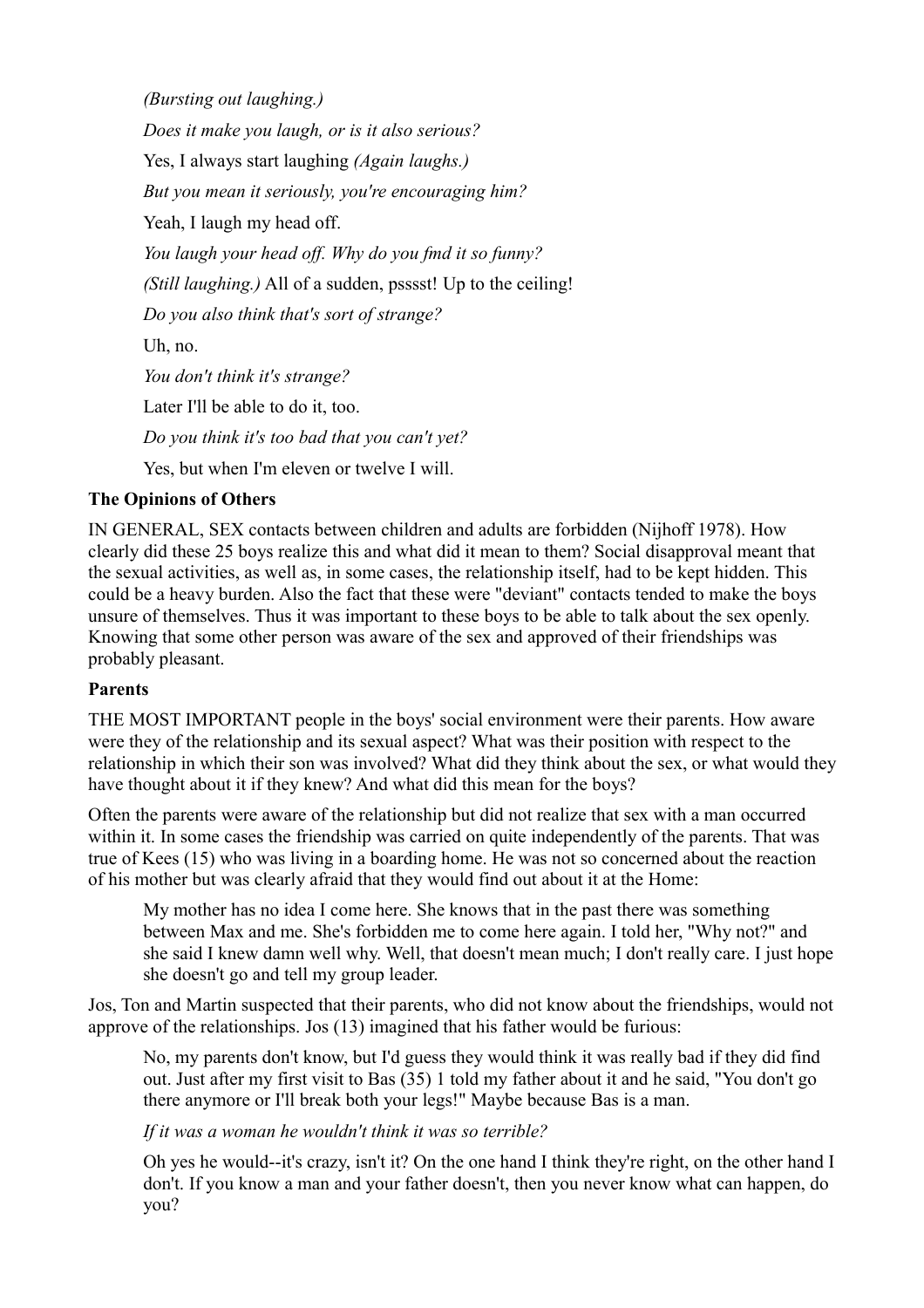Ton (14): I don't think they'd like it. Maybe my father, but not my mother. Perhaps they think you can't do those things, or you shouldn't. They would certainly have a lot of trouble with it.

*What do you think about your mother possibly disapproving?*

If my mother said you shouldn't do it, then I'd have to agree with her.

*Do you really agree you shouldn't be doing it?*

Uh, well, personally I don't. But my mother, well, I don't think she'd like it. But for me, well I think it's fine.

*So you don't agree with your mother's feelings?*

Well, a little, half and half. I don't know what I'd do if my mother found out. If she did, then I'd be able to tell you.

Martin (12): No, they don't know, but they certainly wouldn't like it. Stupid, isn't it? Just plain asinine.

Although most of the parents knew about the friendship, the majority didn't know about the sex. Some might have suspected, however. They accepted the friendships, according to the older partners, although in one case they were indifferent or disapproving. But how would they feet if they were certain sex was taking place? Most of them, according to the boys, would find it "not good", "not nice", "dirty" or really bad". Some of the boys thought their fathers would beat up the older partner. But there were also boys who suspected their parents wouldn't find it too bad, or just a little bad, while one boy was unsure of what his parents' attitude would be. In the case of Wouter (12), only the mother knew about the relationship; he was happy she didn't discuss it with his father:

Well, my father can never be told, never, because if he does it'll have to stop. And I can imagine him beating the hell out of Gerard (42), because he'd rather do it than bring the police.

*What do you think of that?*

Well, it's rotten... someone who just does nice things being treated like a dog.

*And your mother?*

I suspect my mother really knows... and doesn't think it's so bad. And she won't say a word to my father... that's the main thing as far as I'm concerned.

Walter and John thought their parents would consider the sex "dirty".

Walter (15): Yes, sometimes I'm afraid my parents will find out that I have sex with Steven (35). I'd guess they'd think it was dirty and call Steven a filthy pervert. They'd think it was abnormal, I suppose.

John (13): No, my parents know absolutely nothing about it, but they would certainly be strong against it. One good thing, though, is they'd never turn Marcel (43) in. My mother is on disability but she works black. Marcel said, "If she turns me in, the next day I'll turn her in."

*Why do you think your parents are against it?*

A man going to bed with a boy--they think that's dirty, they always do. I think it's lousy that they feel that way about it; I'd much rather be able to be open with my parents.

René (12) thought his mother wouldn't be too upset:

My mother wouldn't make so much of a fuss about it. She wouldn't like it, but she wouldn't have any really strong objections.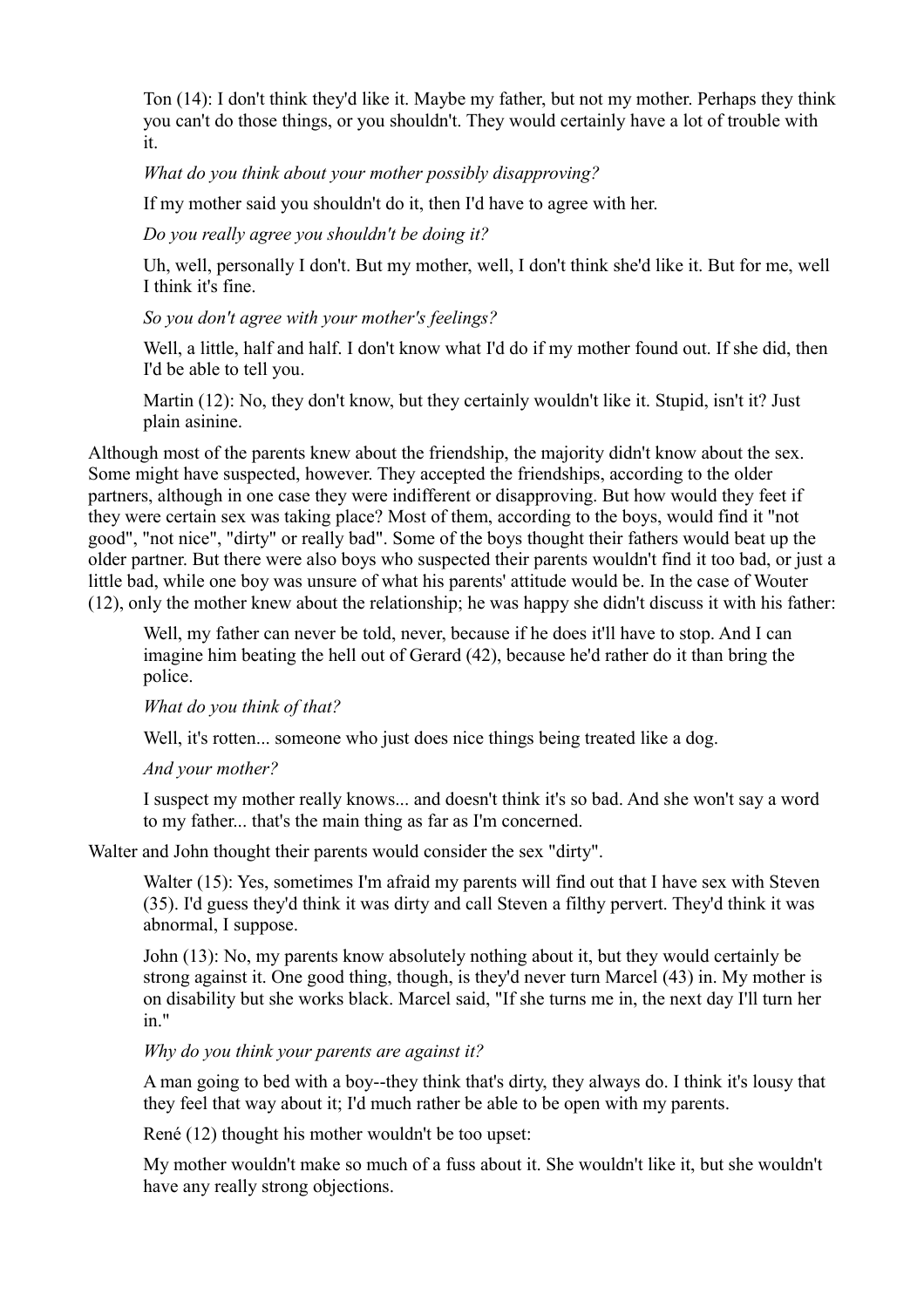André (14) suspected his parents would think he would be turned into a homosexual by having sex with Nico (32):

No, my parents don't know about it, but I don't think they'd like it. I know how parents are. I think they'd also be afraid of my future, that I would become homosexual, don't you know?

*And what do you think about that?*

I wouldn't know; it could very well be but I just don't know.

Harrie and Rob also thought their parents wouldn't approve of the sexual contact. Both boys thought that was rather old-fashioned:

Harrie (16): I don't think they'd like it-that's the kind of people they are. They are pretty free about sex, but if they knew what I do with Pieter (39) then I don't think they'd approve. They'd think it was strange. You didn't used to be able to do that; nowadays you can, and I think that's normal.

Rob (12): I think they wouldn't like me doing it with Chris (38). Yeah, if I had my own child, then of course I'd be jealous, but I'd still allow it. Why not? I think it's stupid; it's the old way of thinking, you might say. They just won't keep up with the times. Well, okay, this is sort of super-modern, isn't it?

Some of the boys wished to respect the disapproving attitudes of their parents but thought they should have the right to decide themselves what they were going to do. Thus Bart (14) said:

Well, that's their opinion. If they want to think that way about it, it's their absolute right. I can't agree, in general. But I'll give them the right to express their opinion, even though I don't have that right myself.

It is understandable that the boys were unable to be open with their parents when they suspected they would disapprove. Two boys said they would run the risk of having the relationship broken off.

Willem (13): I can't tell what they'd think about it. They could be really mad, or they could think it was okay.

*But you don't tell them?*

No, because if they were mad then I'd lose out. Then I wouldn't be able to come here any more.

Johan (13) regretted his parents' attitude:

I don't like it, because I'd rather be open with my parents.

A few of the parents, the boys or their older partners suspected or knew about the sex as well as the friendship. Thus one mother, according to the older partner, said she didn't have to find out what the two of them did together: "I'm not going to ask; I don't want to know." Other parents realized the older partner was pedophile: nothing was said explicitly but the parents did indicate they knew sex was taking place.

According to Thijs (10), his mother remembered that in the past sex had occurred. When asked whether he wasn't now telling lies to his mother, he answered: "Of course: I don't want to be kept away from him." According to Thijs, his mother thinking it was dirty was "crazy stupid" even though he wouldn't tell her so. When asked why he thought it was "crazy stupid", he said, "Well, just because I know what it's all about. I decide myself what I do."

The parents of Jan and Gerrit also suspected that sex occurred in the relationship.

Jan (11): Sometimes my mother asks me, "Does Sander sometimes play with your P-P? Then I prefer to say no because if I didn't maybe I wouldn't be able to come here any more. We've been doing it for such a long time already.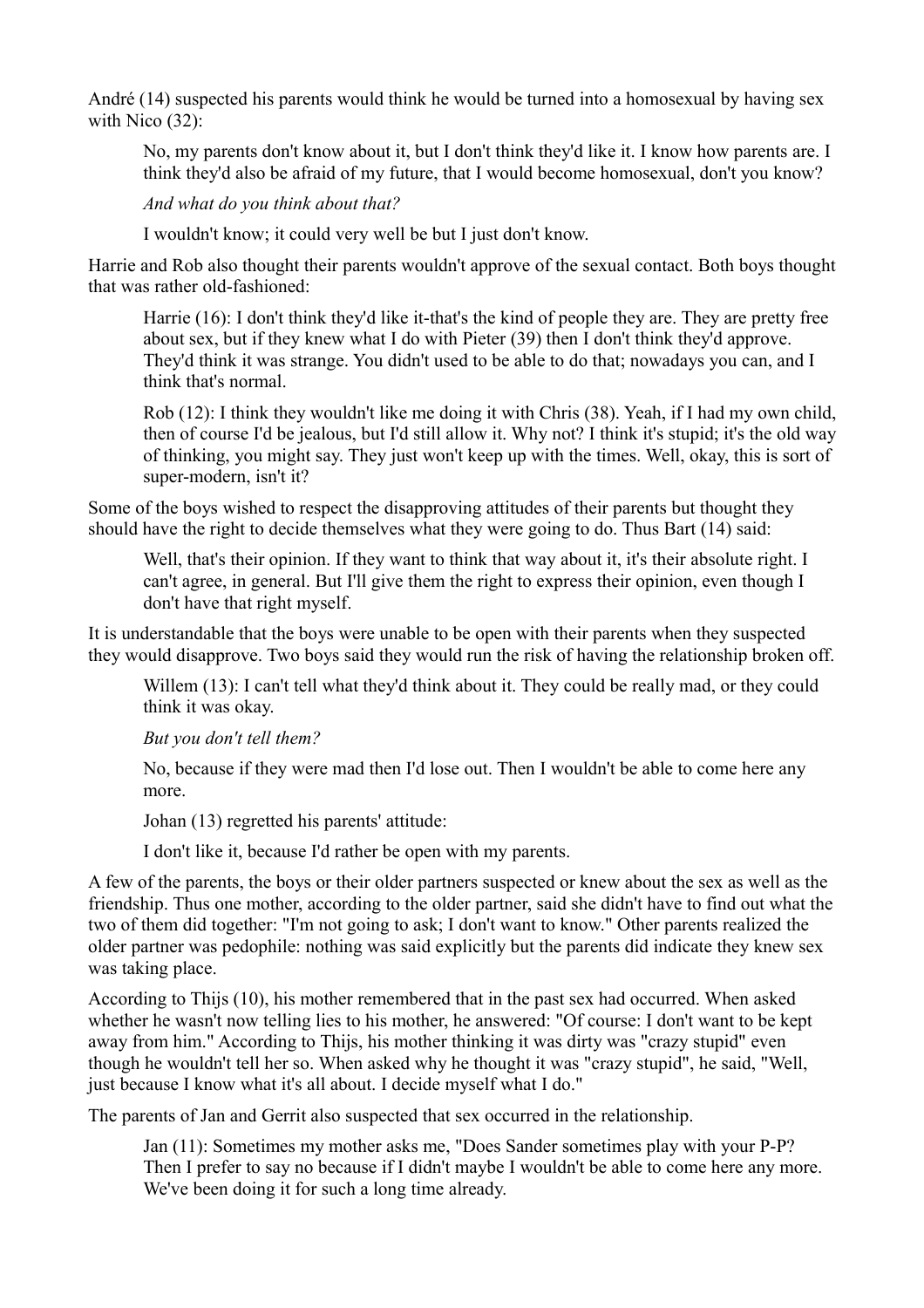Gerrit (16): I don't care if my father and mother know; it's my own life. They don't know, but they do have their suspicions. My mother keeps bringing it up, and I just say, "I like Barend (39) a whole lot and Barend likes me," and then they leave it alone.

About one-third of the parents were aware of the sex as well as the relationship, and, according to the older partners, almost all of them fully accepted both. In one case the parental attitude was less positive. In general these boys thought their parents found it all "good", "normal" or "wonderful".

Simon (12) thought his sex is none of their business:

My father and mother know maybe half. I think I'd be ashamed if they got to know everything. Sometimes my father mentions it, but not really having sex and such. I think it's nice myself, but if my father started in on me I don't know how I'd feel.

Willem (13): Sometimes I'm scared my parents would trap us when we're having sex.

Erik, Hans, Theo and Lex liked it that their parents were positive about the relationship and the sex:

Erik (10): Well, they think it's just fine, because they've been with the NVSH, and the NVSH feels it's not bad at all, thinks there's nothing wrong witil it. And I'm glad my mother and father feel that way, otherwise Id have to do it secretly, and I wouldn't like that.

Hans (13): Yes, my parents know. I really think they approve, at least they've never said they didn't.

*How do you feel about their attitude?*

It's great!

Theo (13): My father and mother know about it. They think it's completely normal.

*How do you feel about that?*

I think it's great, because there are some people who would like to murder all the homosexuals and pedophiles because they don't think they're normal. My father and mother don't feel that way, and I think they're right.

Lex (13): Oh, they think it's okay, as far as I know. At first my dad had a little trouble with it but now it's going well. I suppose every father would. My mother had read about it in Panorama or something and she showed the article to my dad.

*They're not opposed to it?*

No, they do that kind of thing themselves, so...

On the one hand these findings are surprising: did the parents who knew about the sex which occurred in these relationships really approve? They were never actually interviewed during the course of this research. On the other hand, whenever parental permission for the interviews was asked it was always granted. How the parents reacted when they learned their sons had an affair was not investigated. This is an important aspect of pedophile relations which, especially in helping avoid problems, deserves more attention.

Another question revolves around those boys whose parents did not know about the sex. What did it mean to them to do things their parents wouldn't approve of and about which they couldn't tell their parents?

Some of the boys talked about this. In one case it caused the boy to doubt himself. In another case the boy didn't wish to risk a rupture in his friendship.

In this connection it is important to keep in mind that young people in general seldom say much to their parents about their affairs and sexual experiences. Straver (1980, page 60) said, "We know from our investigation that young people--if they do talk about their relationships and lovemaking- will much sooner do it with their friends than with their parents or a wider circle of acquaintances."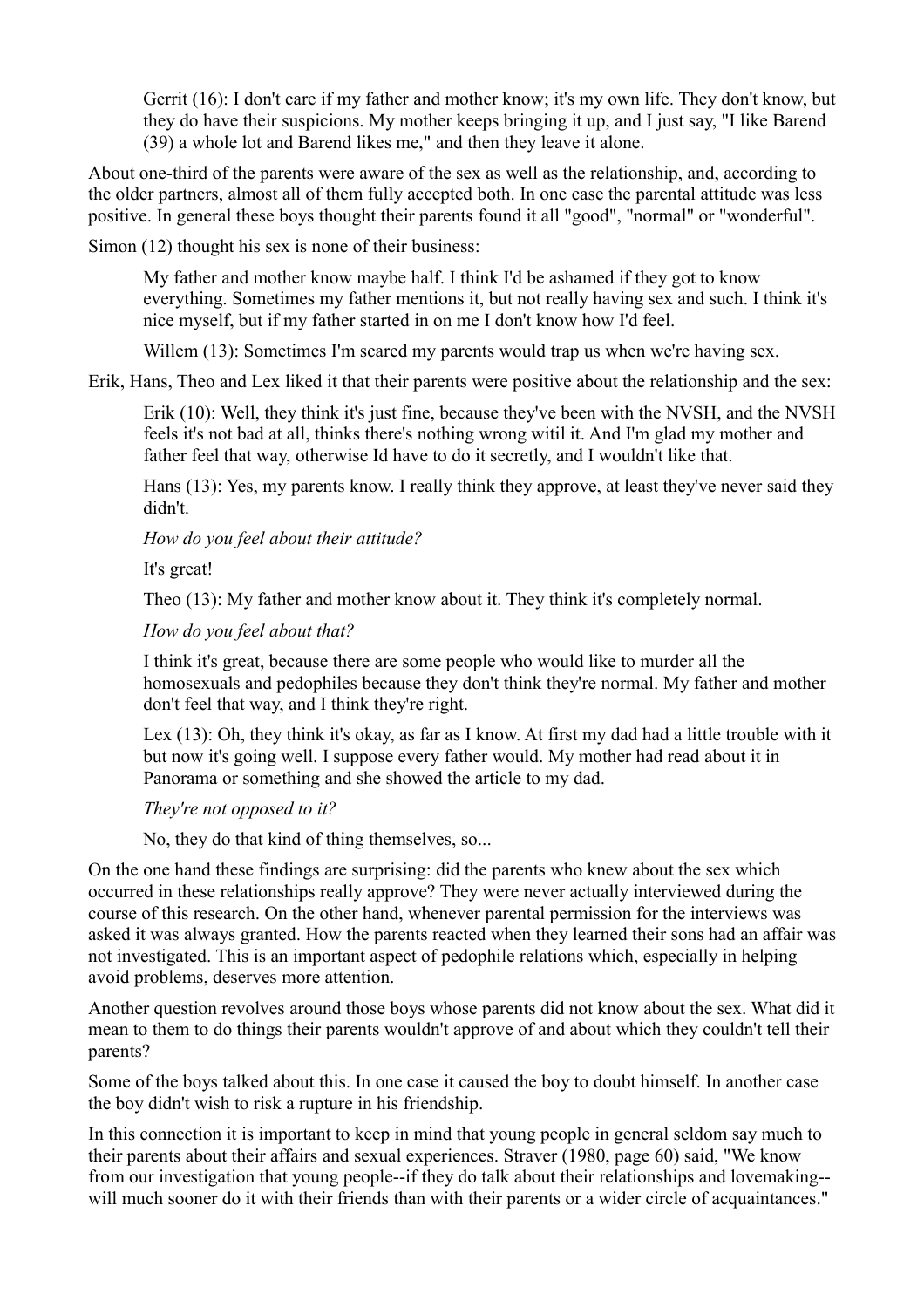In the literature, other reasons are given why young people do not tell their parents about their pedosexual contacts. Burgess and Holmstrom (1975) proposed that children are forced into secrecy out of fear of being punished by adults (parents as well as the older partner) or of being abandoned. Peters (1976) discovered in his research that of the children he investigated who had had pedosexual contacts 32% had never told anyone about the sex. He attributed this to the fear the child had of the reactions of his parents. According to Peters it is possible that the child does not feel guilty about the sex itself but over the fact that he has to hide it from his parents. In the case of the boys he interviewed, feelings of guilt and anxiety did not play a large role in how they experienced the sexual contact. Rossman (1976) suggested a more obvious explanation: a child is much more likely to inform his parents or the police if he is genuinely abused or forced to participate in the sex against his will. This was investigated by Landis (1956). He discovered that those children who found the contact to a greater or larger degree unpleasant told their parents more often than those who had responded with interest. In this latter case, however, the possibility cannot be eliminated that they then felt more responsible for the sex that occurred and thus had more guilt feelings about it.

Regardless of whether it is a pedophile relationship or a pedosexual contact, most parents react with horror when they learn that their child has been involved in this sort of thing.

According to Gagnon (1965) one of the causes of such a reaction is a feeling that they have somehow failed in their upbringing and protection. They also find it difficult to hhve to talk about sex with their child and they are afraid that he will become "tainted" by means of a pleasant sexual experience.

Anthony (1975) and Weeks (1976) are of the opinion that the reactions parents have when they discover their child has had a sexual experience are closely related to their own attitudes about sex. Parents who repress their own sexuality are shocked when they observe their offspring having erotic feelings.

Van Ussel (1976, page 36) said that when parents discover their child in a pedophile relationship they feel they have failed in their parental love: "As far as it is possible, however, they will place the blame upon the child (who is now considered 'not completely normal') and especially upon the adult seducer."

These parental reactions are understandable when one realizes how little in general people know about pedosexual contacts and pedophile relationships. If you mention the word "pedophile", many people immediately think of dirty old men abusing children to satisfy their own lusts. This image is largely based upon the broadly embellished and sensational news articles which appear every time a child is sexually abused or murdered.

### **Peers**

ALL OF THE BOYS were asked whether there were any of their peers who knew they were having sex with an adult man. Eight boys said there were; five said they were other boys who visited the older partner occasionally and "did it too". In a number of cases there were boys in their schools or their neighborhoods who also knew they were carrying on a pedophile relationship.

Gerrit (16) was occasionally called "queer", but he solved the problem:

Oh, in the neighborhood they yelled "queer" at me and such. That didn't bother me; I knew they were doing the same thing themselves-with others. I just let them keep on badmouthing. But, well, that finally got a little annoying--I mean every day walking by your house yelling "Queer, queer, queer, queer!" So, one by one, I cornered each of the boys and told them, "You just try that one more time!"--because they were mostly little kids about ten years old. Well, they kept on doing it, so I roughed them all up, and after that they stopped.

Thijs (10) suspected that the kids were talking behind his back. He decided, for tactical reasons, to ignore it: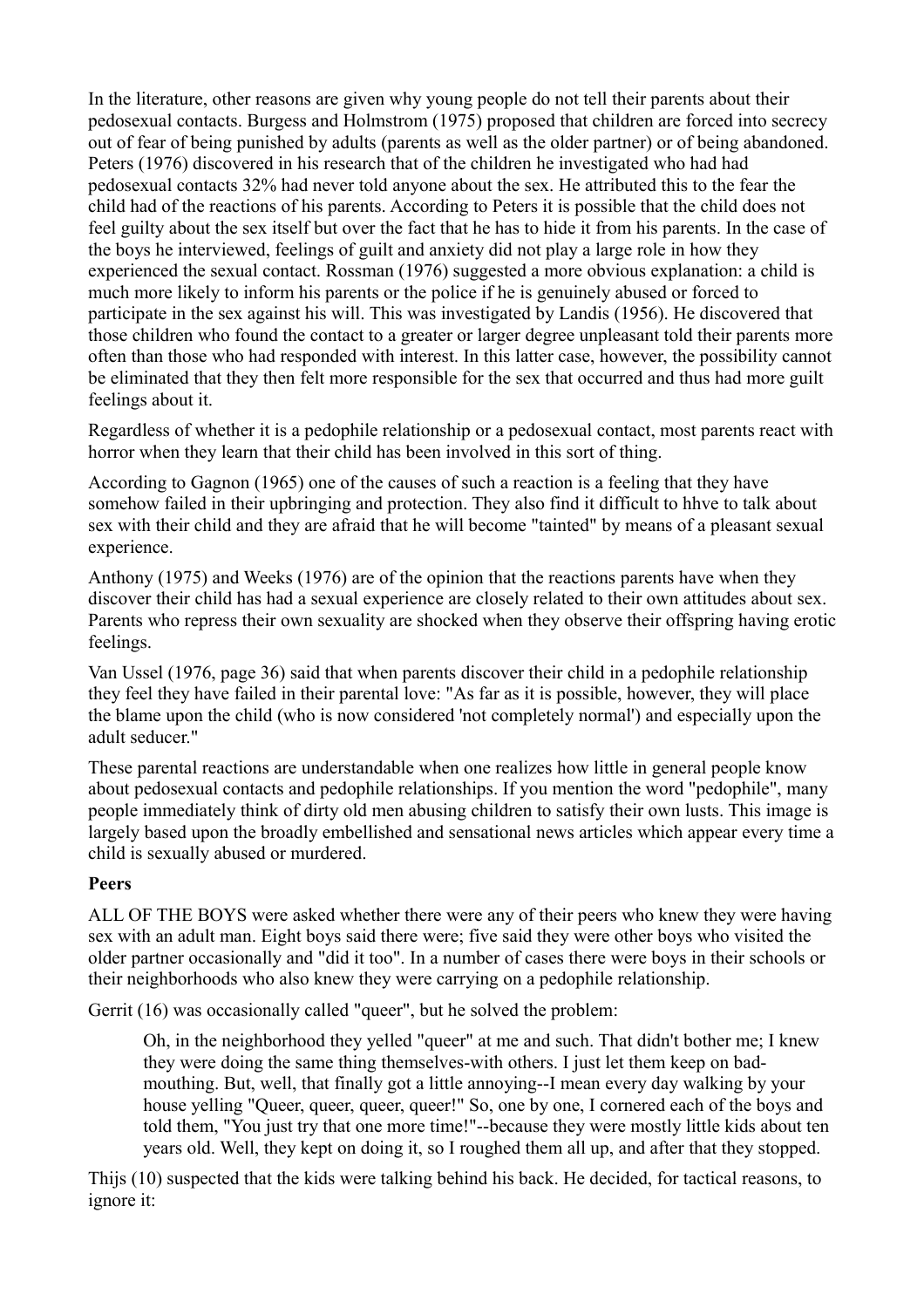No, I don't let on I know they're talking about me. And I'm not going to say anything either-- I'm not that stupid--'cause then they'd start yelling it at me out loud.

Martin (12) thought his friends were wrong when they said it was dirty and stupid:

Yes, one kid told another kid and that kid told another and so on.

*What did they think about it, those friends of yours?*

Dirty, dumb. They don't think it's nice, but I do.

Jos (13) thought people shouldn't interfere with what was none of their business:

Well, once I had problems with it in the lower school, because of other boys--the same ones who always came here to Bas (35). My sister overheard them, and then passed it on. So... big problems.

*She told your parents?*

No, our class teacher and other kids. Then the headmaster came here to Bas. My mother still doesn't know about it, thank heavens.

*Are there others who know you have sex with Bas?*

Yes, my brother and his friends--they caught on one time when I gave Bas a kiss... in the hall. My brother said, "Hey, what are you doing?" That's how he found out. And then he told everybody, the other boys.

*How did you feel about that?*

Well, not nice. No, I kept on having problems at school, with teachers and other kids.

*How do you feel about others making problems about it?*

I think that's not normal. It all happens out of school, in the first place... and what business is it of theirs? It's my life!

The friends of Jan (11) thought it was dirty. He stood up for Sander (41) when they called him names:

Some children shout "Sander the piemelaar" [Untranslatable. "Piemel" is a child-slang word for penis and the Dutch suffix "-aar" is roughly equivalent to the English "-er" as in "worker". Thus "peniser" is suggested, although that is perhaps more explicitly sexual than is implied.] and so on, or they say he's raped someone. And then I tell them, "That's the last time, okay, or I'm going to beat you up." Bam! and he's flat on the floor. They always want to go play video games or watch video tapes with him--that's what really makes me mad. The next day you'll see them at Sander's again--but with a black eye!

*What do you think your friendsf eel about your having sex with Sander?*

Dirty, of course--playing with your prick. Somebody else doing it to you, they think that's dirty, that's what they say at school. And then they sit around bull-shitting over vibrators and so on and they haven't the faintest idea what they're talking about.

*How do you feel about those boys thinking it's dirty?*

Stupid. It's completely normal--anyone can become a pedophile.

In most cases their peers did not know that the boys were carrying on a pedophile relationship. The boys were then asked how their friends would react if they did learn that they were having sex with an adult.

John, Lex, Theo and Simon suspected that they would be called "gay".

John (13): Oh, gay, they'd immediately think you were gay!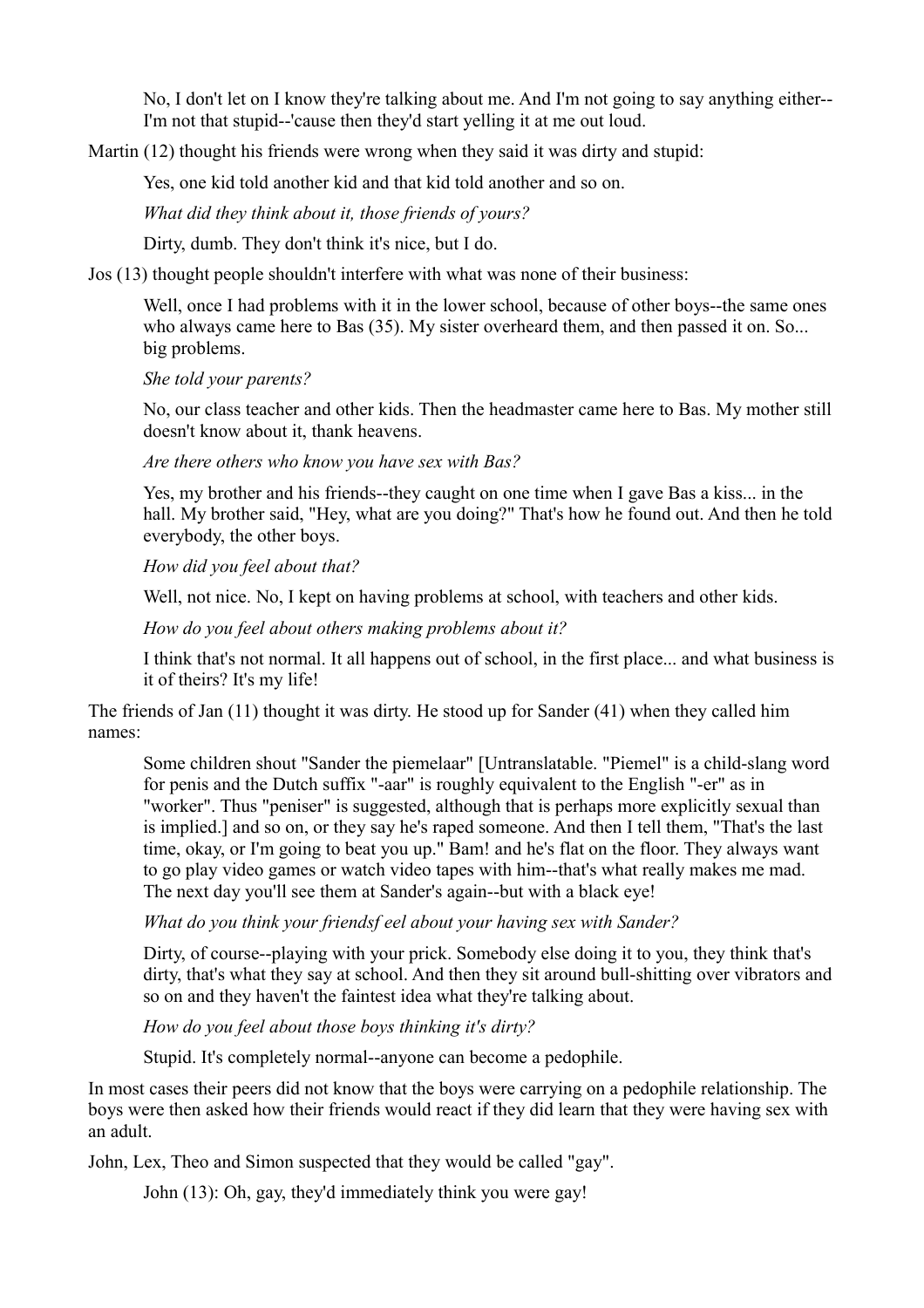*They'd call you gay?*

Yes, absolutely.

And that's one thing you cannot be: gay?

No, you know how kids are at school. Gay, they think that's a bit abnormal. You know how it would go: they'd say, "You're gay", and they'd mean it as a sort of insult.

*How do you feel about their thinking that way?*

I don't like it. But I know what goes on--those boys don't. If they did, then I'd say it was their right to feel that way. If they were still against it, I'd say, "Okay, you're against it," but they haven't the faintest idea what it's really like. But if you tried to tell them that they'd laugh in your face. That's the way the world is.

Kees (15): Yes, I can understand how they'd find it strange. They know nothing about things like that.

Harrie, Bert and Peter didn't really know what their agemates would think about sex with a grownup.

Harrie (16): Well, I just don't know. They all jerk off themselves, of course. But if it came out that I was having sex with Pieter (39), then I'd be up against the wall at school. Yeah, it would go all through the school.

### *How do you feel about their thinking so badly about it?*

They can kiss my ass!

Bart (14): I haven't the faintest idea whether they'd think it was okay or not. But that's the way it always is; one quarter of all boys do it, thus in my class of 16 there are four, including me, who have relations with a pedophile.

*That seems to me a bit too many.*

Well, it just goes on an awful lot, but you'll have to ask Albert (46) about that--he knows the figures a lot better.

Peter (14) thought his age-mates wouldn't find it normal, but added, "Just let them think what they want to." René, Paul, Walter and Willem thought their friends would find it less strange if they had some experience themselves. René assumed his friends would think it was stupid, but, he thought, this was "not a real opinion, just jealousy." According to Walter and Willem, the boys didn't have real contact with anybody involved in such relationships; if they had they might find they were doing it themselves.

Willem (13): Yes, it's completely normal. But, well, the first time I thought it was sort of dirty, too.

*At first you, too, found it dirty?*

Yeah, at first it seemed awful strange. But now I don't find it strange at all.

*But what do you think about their finding it strange?*

I think it's stupid, that they think it's dirty. If they'd just do it once themselves they'd talk a whole lot different about it, I think.

*What would they say about it if they did experience it themselves?*

They'd say it's great! Yes, I really think they would.

It appeared from the answers the boys gave that it was easier for them to be independent of their friends' ideas than it was of their parents'. Some of the boys, however, regretted not being able to be open with the people who surrounded them.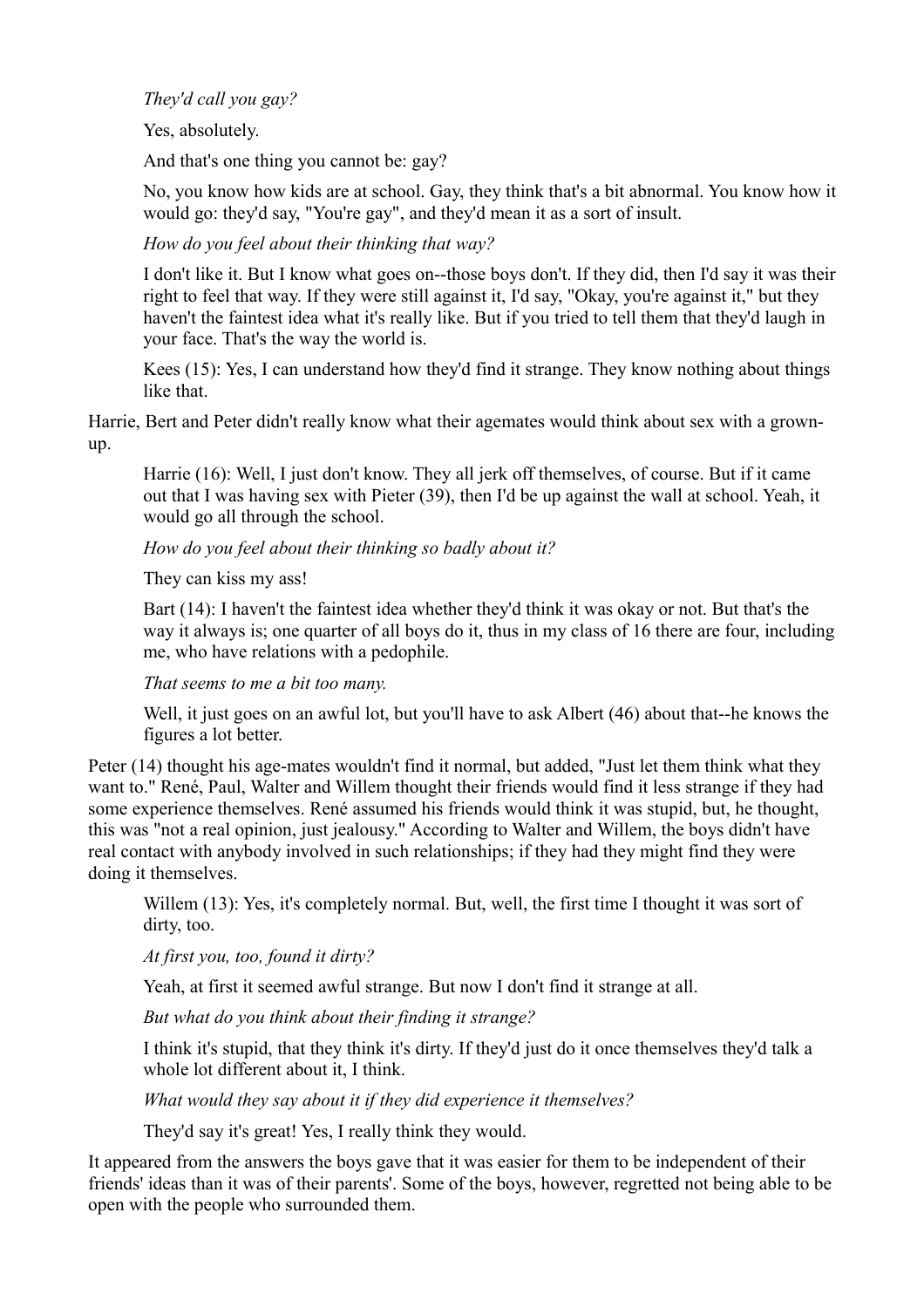Rob, Ben, Erik and Wouter thought that if their agemates found out they simply would not understand.

Rob (12): They would have expected something different from me.

*How do you mean, something different?*

Well, that I'd go for girls and stuff, something like that. At least that's the way you think. Yeah, not just the guys but the girls, too. Chasing one girl after another. I'm really not that type. I'd like to, but, well, you don't get much.

*What don't you get much of?*

You don't get much from girls. With us the girls won't do practically anything. They do so little you get almost nothing out of it.

*What do they do so little of?*

About all they'll give you is a kiss, and nothing more, seems to me.

Wouter (12): Well, I know one boy who is making out with girls. I don't think he'd have any problems about it if I told him. But the others would, especially if they just heard about it. But I'm not telling anybody: they're going to have to find out about it for themselves if they want to know what it's like.

Erik (10): Well, they'd think it was strange, I guess. They're always saying they (i.e. pedophiles-Ed.) are child molesters, and they think they're rapists. They don't know anything. They'd find it sort of weird. Yes, they'd be bound to think it was crazy. What do you feel about your friends thinking that way about it?

Well, it's a shame. If it wasn't so we'd be able to do it more often. As it is now we can't make out if a friend drops by because he'd think it was strange.

Ton, Hans and Kees could understand the disapproval of their friends.

Ton (14): I think they'd think it was stupid. Now, when I look at it myself I don't feel it's so weird. But if, for example, I'd never become a friend of Fred (33) and then I met someone like that, well maybe I'd think it was stupid, too.

Hans (13): Well, I suppose they'd think it was awful stupid. It's something they just don't know anything about, I think. It could be that one of the others has a pedophile relationship, too, but if so he isn't telling. It's a shame everybody thinks it's so strange; otherwise we'd be able to talk about it a whole lot more openly.

*Do you agree with them it's strange?*

Yeah, what else can they do? There are a lot of Catholics around here and in the church they are always telling you it's bad so a lot of them believe it is bad.

### **The Opinion of the Boys**

THE BOYS WERE ALSO asked what they themselves felt about the sexual contact they had with the adults. Often this emerged in their answers to other questions. André (14) had decided between the two interviews not to have sex any longer with his older partner. When asked what he thought about the sexual contact, he said:

Well, I don't really know. It felt nice, but everything else about it wasn't so good.

*Are you sorry now you did it?*

No, I don't regret it, not at all. But I don't want to do it any more.

André also said this was in part because in the meantime he had begun an affair with a girl, but added: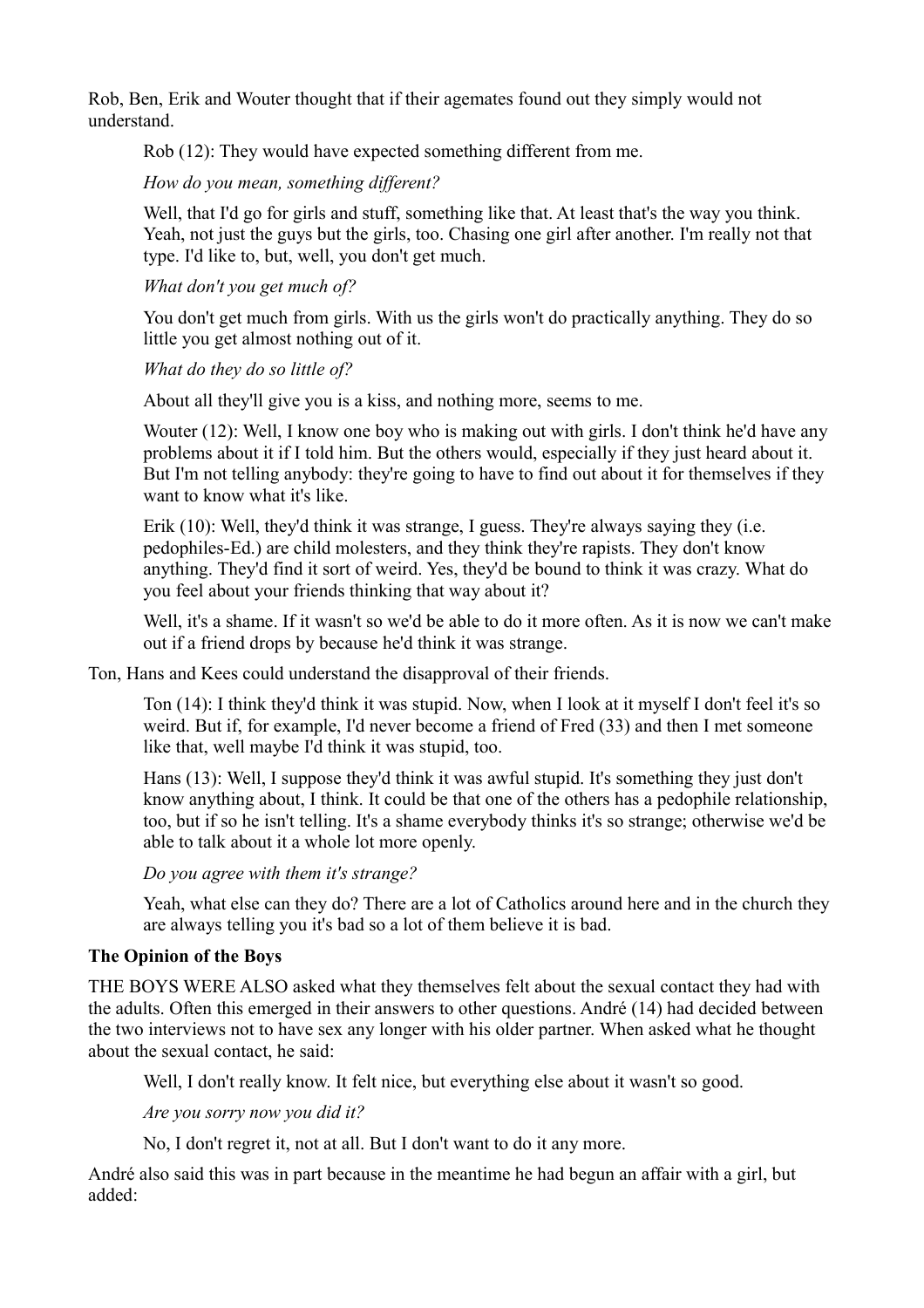Even if I no longer had an affair I wouldn't do it, no.

*But you just said you really stopped because of your affair?*

Yes, that's true. Now I know what it's like with girls, and for me that's much better. There's quite a big difference. Love's involved. I think I have that more with girls. With guys it's all sex, but that's not true with a girl: this is more what I want. But I have no real regrets. It was nice, back then, but I don't need that any more.

One can see from what André said that boys can change in the way they think about the sexual contact. It should be kept in mind that André, in contrast to the other boys, experienced with it no feelings of love or intimacy.

None of the other boys stopped having sex with their older partners during the course of the investigation. How did they feel about the sex? The majority of them simply said it was "nice" or"just plain good". Some of the answers were a little more detailed:

Wouter (12): Well, I think it's great.

*Didn't you ever think, 'You can't do this! Is what I'm doing really good?'*

What I'm doing is very good.

*But haven't you ever asked yourself that sort of question?*

Well, I just feel it really is good--it's how you're brought up and so on.

*It depends on how you're brought up?*

Yes, of course. You can bring up a child that way. And you don't have to be pedophile especially to do it either; because I'm a completely normal boy, but I prefer to make love with men, with Chris (38), and with boys. I'd rather do that than with girls.

He added that he would never try it with any of the'dirty old men':

I don't want to make up to any of them, the people who try to grab all the boys, make nude photos and so on. I just can't understand that sort of thing; it's stupid. Sex-photos, no! The real thing is a lot nicer.

Thijs (10): Just plain nice.

*It's no problem for you?*

I think it's exactly like a woman going to bed with a man--it's nice. And I feel the same things they feel.

John (13): I have nothing against it. I think it's fine, as I've already said. And love.

Gerrit (16): Yes, I think it's really wonderful that I have this with Pieter (39). Okay, earlier when I was not really going around with Pieter yet. I thought it would be dirty. My parents used to say that all the time: it's unhealthy; it's sick; you have to look out for people like that. But none of those things are true. No, I just think it's really great to be doing this with Pieter. That's my feeling about it.

Kees (15): Well, I think it's quite normal... because there are other wierd things that go on every day: an older girl of 25 going with a boy of 18, for example--that can happen. Or, shall we say, a 14-year-old girl who goes with a boy of 18--that's exactly the same; that can happen, too.

René, Rob and Simon thought the sex was nice and emphasized that other people shouldn't make such a problem out of it.

René (12): What difference does it make to anyone else if I have sex with someone, that's what I want to know. It's not up to them to decide what I want and what I don't want.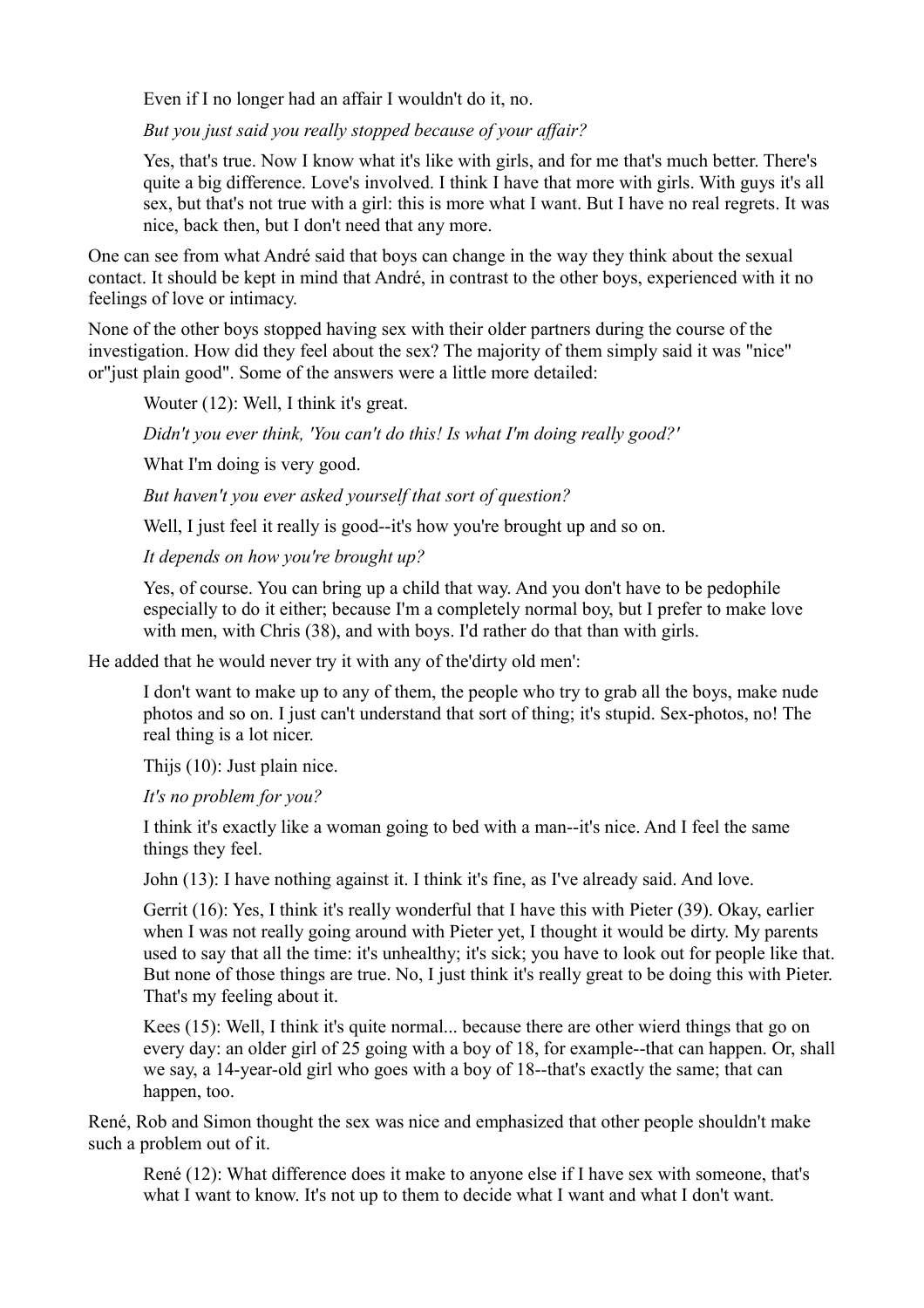Rob (12): I think it's very nice.

*Other people make problems about it?*

Yes. I don't know why they do that, because it seems to me I'm the one involved. I have to decide whether I think it's nice or whether I don't. Still they make problems about it.

#### *So for you it isn't a problem?*

No, I don't feel it's any problem for me, absolutely not. Otherwise I would have put a stop to it long ago, of course. If I didn't need it.

Simon (12): If they don't like it that's their business. I think it's real nice. I got no problems with it.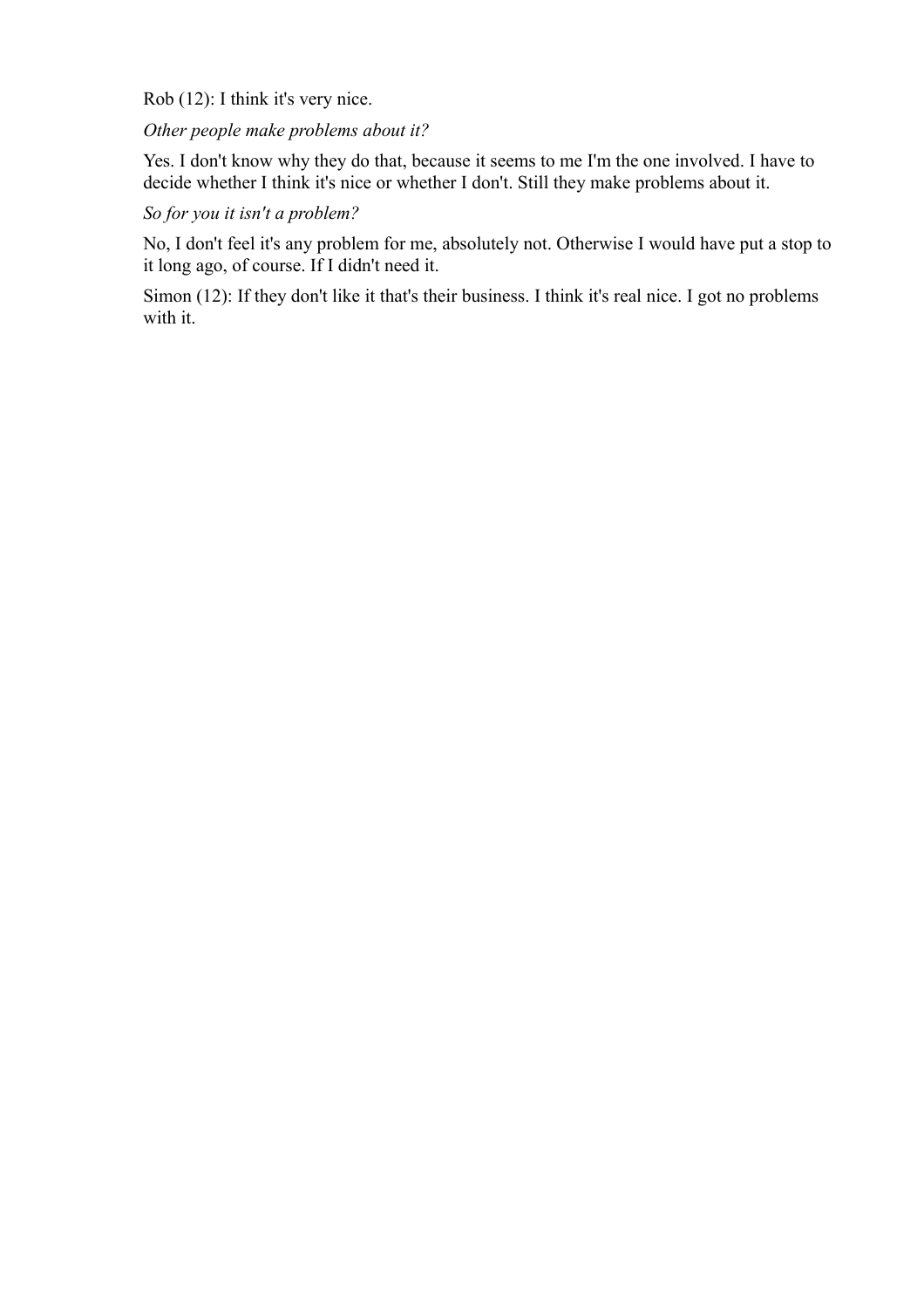### **3. THE SIGNIFICANCE OF THE BOYS' STATEMENTS FOR THE LAW The Importance of What the Boys Told**

WHAT IS THE SIGNIFICANCE of what the boys said? First of all we might ask how truthful it was. Then, if it was honest, what weight should we attach to the fact that they found their friendships and sexual contacts so pleasurable? Are there other, possibly long-term, consequences of the contacts? Secondly, how representative of the experiences of other children who have sexual contacts are those of these 25 boys?

Opinions will differ about the "degree of truth" in the boys' stories. It is often said that in research carried out through interviews people as a rule don't do what they say or say what they do. To a certain extent this applies to the 25 boys. But all research techniques have their limitations. Structuring the interviews by means of the Self-Confrontation Method largely disposed of this objection (Sandfort 1981 a).

It is also easy to dismiss what these boys said as "children's talk": children don't know what they are talking about; they just repeat what others have said. It is true that occasionally one heard echos of the older partner's ideas. But in general one's impression of the stories of these 25 boys was that they were spontaneous and genuine. They were internally consistent and the boys didn't seem to be hiding anything. They had negative things to say about adults and they also expressed their doubts. Mostly due to the influence of Freud's psychoanalysis, little credence used to be given to children when they said they had been sexually abused. Such tales were regarded as fantasy. Now they are taken more seriously. And that can only be for the best, because knowing you will not be believed is often for the victim of real child sex-abuse reason enough not to speak about what happened, with the result that the abuse continues. Disbelief also hinders one's coming to terms with the events.

On the other hand it is also prejudicing the situation to take seriously what young people say about being sexually abused but to dismiss as "just kids'talk" anything they tell us which does not conform to current concepts of childhood and its sexuality. It is necessary, however, to keep in mind that some boys, later in life, can change their minds and come to view their experiences differently.

Are the experiences of these 25 boys comparable to those of other children who have sexual contacts with adults? It has never been our aim to make this sort of generalization from our investigation. Still, we should pause here for a moment and examine this question more deeply.

The sexual relations described in this book were exclusively between boys and men outside the family context. Furthermore the boys were between certain set age limits. It is quite possible that younger children, in an earlier stage of sexual development, would experience sexual contact with an adult differently. Other forms of pedosexual contact, such as between boys and women, girls and women and girls and men, were not dealt with here. Obviously they would be differently structured and differently experienced.

Although no selection was made of the boys asked to participate in this investigation, they are probably still a rather select group. Obviously we would not have had such easy access to boys who were involved in relationships where there was a clear abuse of power. However, almost all previous research on sex between children and adults has been grounded on the reports of "victims" seeking help or of people who, because of their sexual behavior, have come into contact with the police. The biased picture emerging from such research is to some extent counter-balanced by this investigation.

It would be absurd to conclude from this study that every child likes having sex with adults: we know too much about the frequency of real sexual abuse. And it is not just girls who are sexually abused: boys are, too. This investigation does, however, permit us to say that there are children who, without having many problems, enjoy friendships with adults and the sex which takes place within them.

### **Sex, Alcohol and Driving**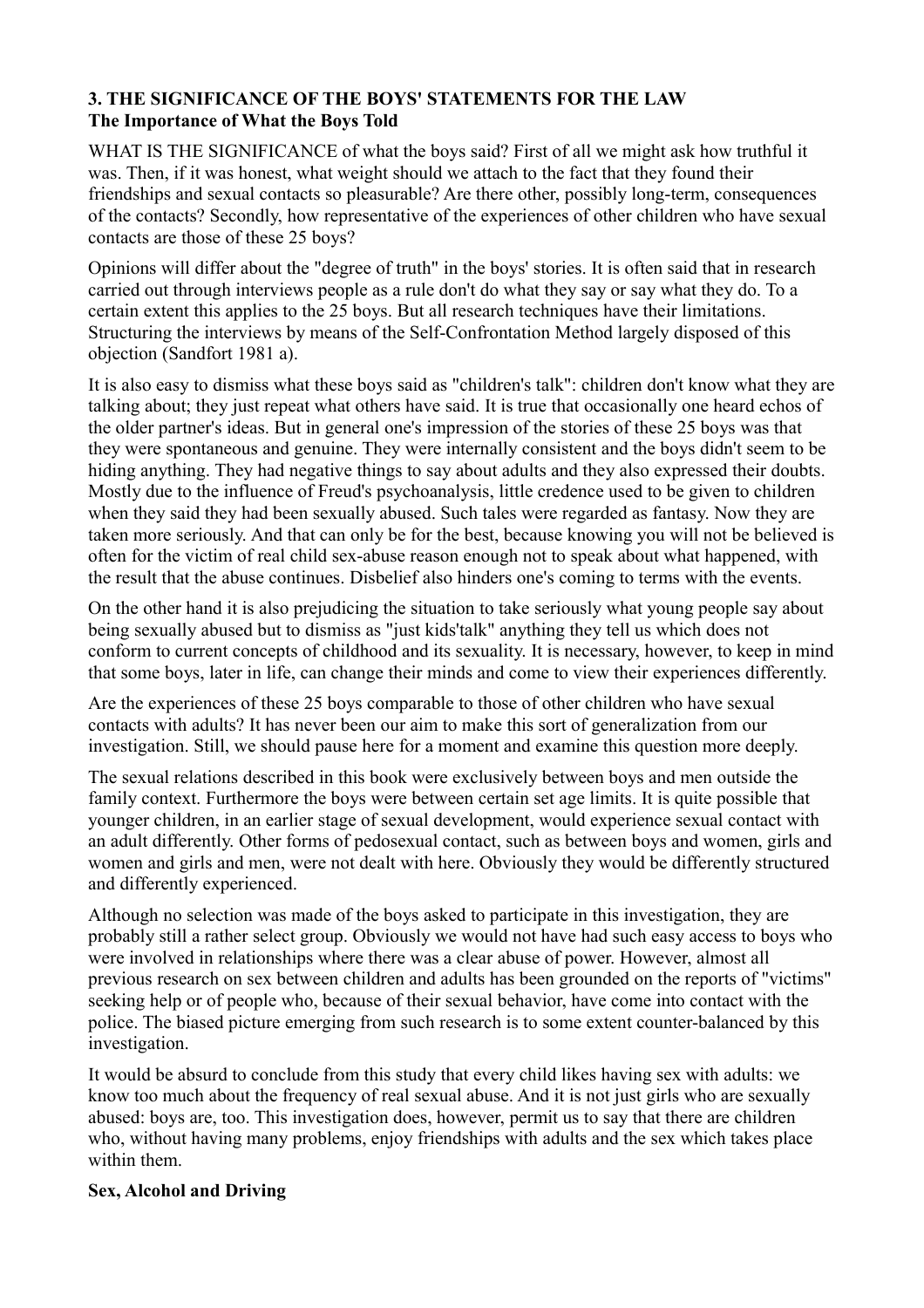THE FACT THAT THESE 25 boys had mainly pleasant experiences does not mean that pedosexual experiences are necessarily good for them or that adults should approve of them. What is good for the child cannot be determined quite so easily. That is dependent upon, among other things, the norms and values to which people adhere.

When in 1985 the government released its proposal to lower the "age of consent" (below which all sexual contacts with children are forbidden) from 16 to 12, objections flooded the newspapers. From *De Telegraaf*<sup>9</sup>: "No alcohol, no driving, but sex is okay under 16!" wrote one of the readers. Comparisons with drug use were also made: you don't let children use drugs either. Now, we know from experience that drugs are harmful; obviously children have a right to be protected from drugs, and this protection can be achieved to a very high degree by teaching them how to deal with such dangerous substances. But we simply do not know the consequences of a child's sexual experiences, at least those which are consensual, for later in his life.

What is known is that a restrictive sexual upbringing and a throttling of sexuality can lead to problems in adulthood. Money (1980) suggested that sexual experience in early life was important for a "healthy" sexual development. (One can also question whether it is right to make the privilege of driving an auto dependent upon reaching a certain age rather than having acquired satisfactory skills (Farson 1978).)

### **Significance for the Future**

THERE WILL BE boys who will later recall with pleasure and appreciation the older partner and the friendship they shared. Sometimes this is evident in the human bond which remains after the erotic relationship has come to an end. However it is also possible that there will be boys who change their minds about what they had done, or possibly even come to regret it. At some point in his life each has to amalgamate this experience into his own personal history. And that is not always easy to do, not just because these experiences are so unusual, but because they concern something which society at large abhors. Possibly the once-pleasant experience will, in being recalled later, take on a negative shading, or the individual will prefer to forget about it because it does not conform with the image he wishes to have of himself. It is also possible that shortly after the sexual events some young people might realize that their dependent position had been abused, although that seems unlikely in the case of these 25 boys.

Great stress is placed in the literature upon the reaction of the child's environment if it comes to light that he has had sex with an adult. According to Weeks (1976) parental response is the single most important factor in determining what effect this will all have upon the child (See also Zeegers 1968, Van der Kwast 1975). Also if the discovery results in a court case this can turn the sexual contact into a negative experience.

We did not investigate the effect of the sexual relationship upon the child's later life. A great many people assume that sex with an adult is, per se, damaging; this is an important reason why they oppose it.

It is not easy to dispose of this question. What really are the damaging or negative consequences? Some would cite being "turned into a homosexual". But when a boy who has had sex with men later appears to be homosexual it is unclear whether or to what degree the early sexual contacts have played a role in his becoming so. One of the problems of investigating the effects of early experiences is that it is always difficult to tell what is cause and what is effect. This problem is intensified by the fact that such research usually relies upon retrospection whereby it is not always clear how far the memories coincide with what really happened. Forgetting and recoloring are all too common.

Can you really be made homosexual by having sex with men? O'Carroll (1980, p. 61) answered this question: "The radical response is not to cite research which proves this isn't so-which is actually the case-but to answer, 'Well, what is wrong with being a homosexual?'" Tolsma (1959, p. 37), who did a follow-up study of 133 minor "victims", came to the rather reassuring conclusion that "the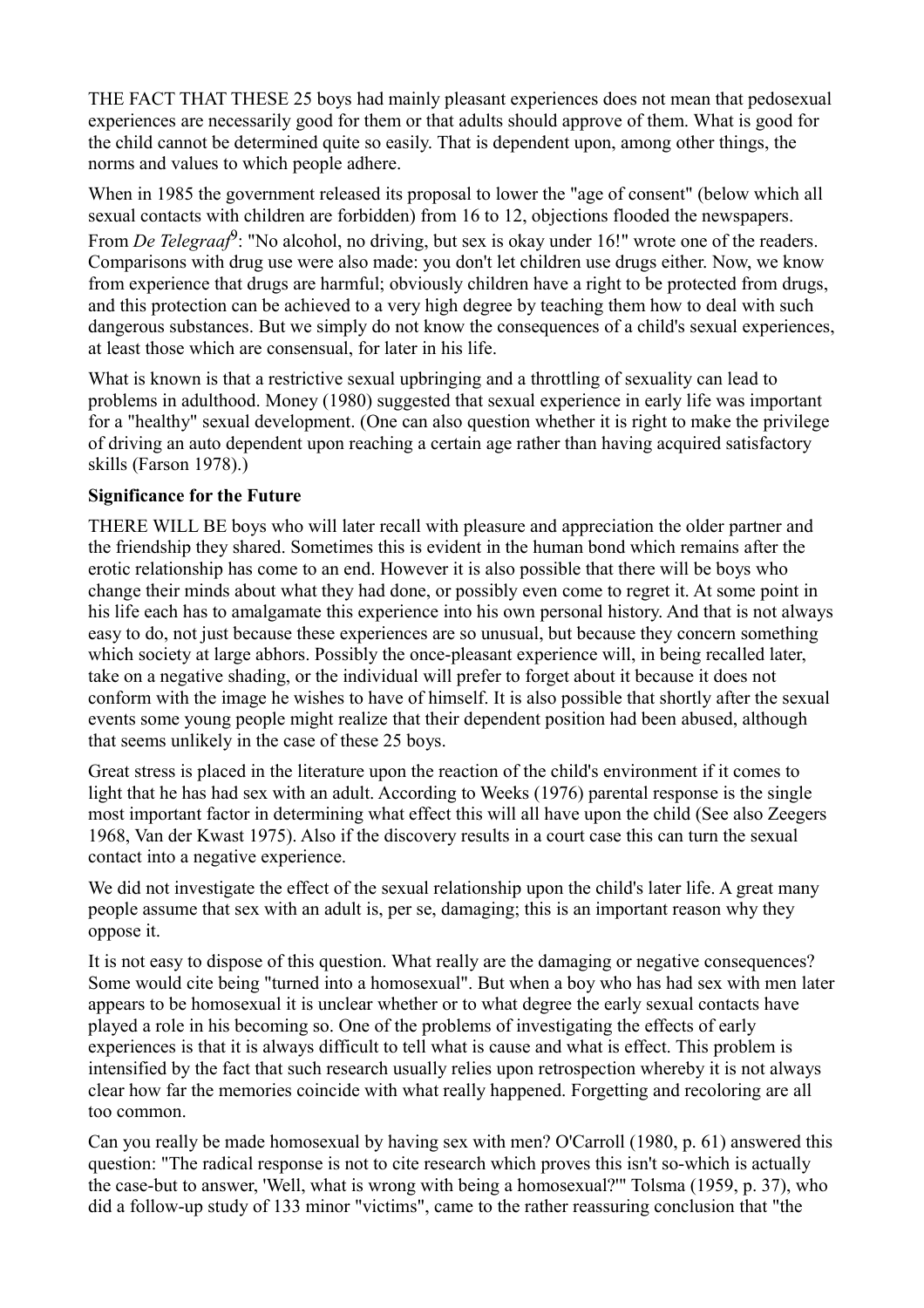seduced person, after going through the seduction experience, finally gains a normal heterosexual preference."

There might be less extreme consequences. From the investigations discussed above, with all their limitations, no concrete conclusions can be reached. But Landis (1956) concluded on the basis of his own research that the great majority of his "victims" seemed to recover (wherever that was necessary) rather quickly. Burton (1968) used a control group so that children who had had these experiences could be compared with children who had not. She could discover no negative effects upon the child's personality development. Corstjens (1980) found neither a positive nor a negative influence of pedosexual experience on the person's sex life later. It would be easy to cite other investigations (Brongersma 1980). That pedosexual contacts have no adverse effects upon children can also be seen in summaries of previous research (as, for example, in Powell & Chalkey 1981), and on this basis Van der Kwast (1975) felt it was not stretching matters to say that sex with adults, in itself, does no harm.

One could just as easily cite researchers who concluded that sex with adults does harm children (see, for a summary, Steele & Alexander 1981). Constantine (1981) examined both sorts of research. He dicovered there was a great diversity of reported consequences to the child, running all the way from positive to negative. He found no evidence for any inevitable long-term or short-term consequences. According to him the most important factor in a pedosexual contact is whether the child participates willingly in it or is forced; in the latter case the chance of it harming him is greater, but with children who themselves take the initiative the chance is correspondingly smaller. Most important, he felt, is how the child himself thinks about the occurrence.

### **The Law**

THE KIND OF SEXUAL contacts described in this book between man and boy are illegal under our penal code. The articles in it which deal with sexual matters have been under discussion for some time. What might be the importance of these 25 boys' experiences for this discussion?

Before we can answer this question we must examine the law and especially some recent developments around it. Between 1970 and 1980 the so-called "Advisory Commission on Moral Legislation" worked on recommendations for legal reform. Other people and organizations prepared studies, proposals and commentary. The Commission's final recommendations, handed in to the government in 1984, attracted some rather negative responses. At the end of 1984 the government came up with proposed legislation which was largely based upon these recommendations; a year later the legislation, in slightly more finished form, was submitted to the Raad van State<sup>10</sup>.

The words "criminalization" and "decriminalization" are important in moral legislation discussions. Decriminalization means changing the law so that formerly illegal acts are made legal. Thus decriminalization would occur if the age of consent of 16 were lowered or abolished. Criminalization occurs when an act which was formerly legal is made illegal.

### **The Articles of Law**

SEX BETWEEN MEN and boys falls under Article 247 of the Penal Code. It reads that anyone "who is guilty of indecent behavior toward someone under the age of 16 or who tolerates or gives a third person opportunity to have indecent behavior with the latter" can be punished by a maximum of 6 years in prison.

There are four other articles dealing with sex with minors, the most important of which is Article 249 which makes illegal sex with one's own minor children, step-children, foster-children, one's students or any other minors who are entrusted to one's care in education, up-bringing or guardianship. Incest between parents and their children falls under this article. Article 244 punishes intercourse with a girl under 12. It makes no difference under these provisions whether the sex is consensual or forced. There is also no minimum age set for the "perpetrator", thus, in theory, sex between children themselves is also an offense. In this latter case, however, the law seldom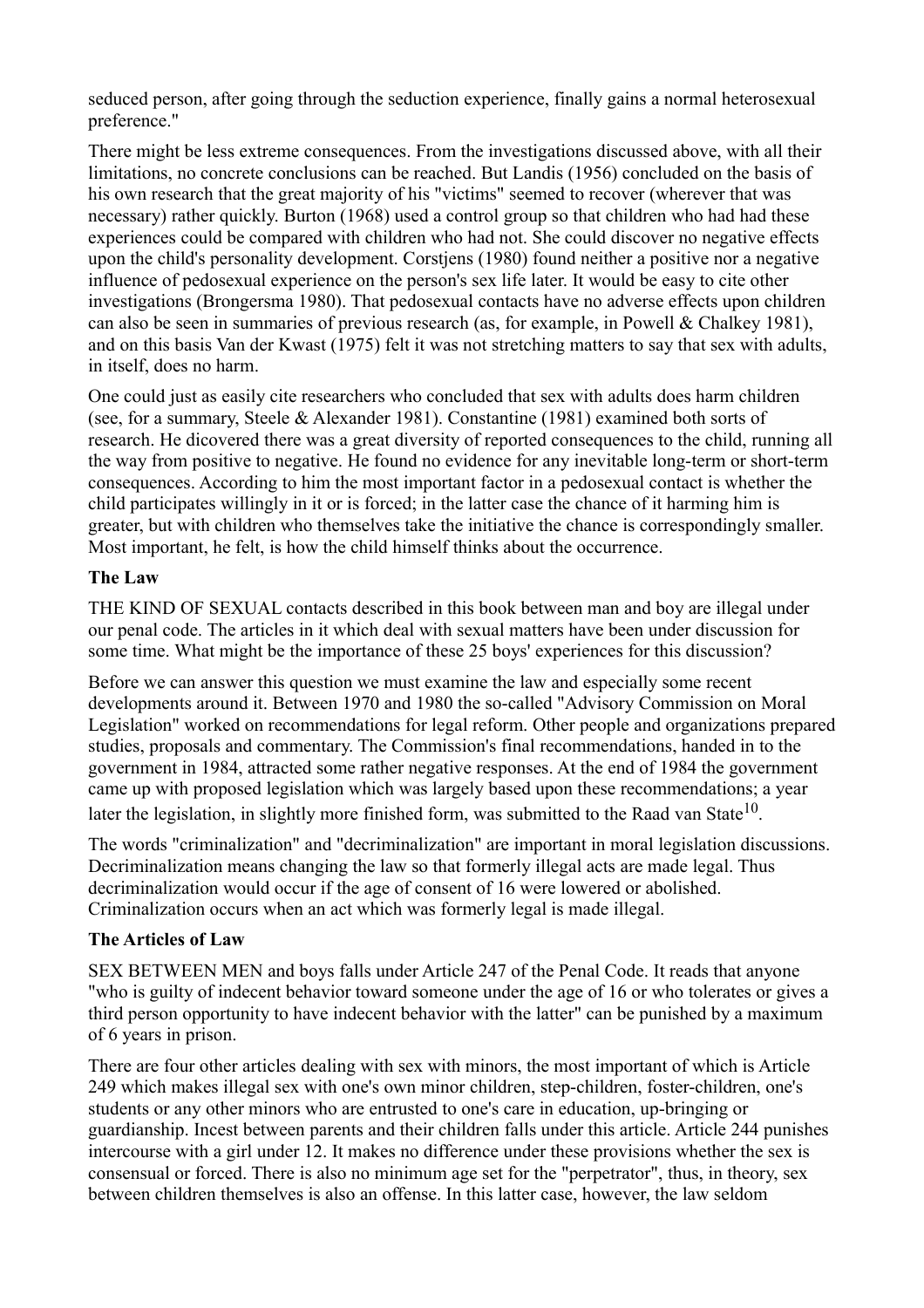prosecutes. Nevertheless Wolters et al (1982) reported that in their research on sexual abuse 6.5% of the perpetrators were younger than 16.

### **A Law with a Long History**

TODAY'S MORAL LEGISLATION, like much of our Penal Code, goes back to 1881. In the last 100 years there have been a number of revisions. In 1911 the law was strengthened so that, among other things, homosexual acts between adults and minors (i.e., persons under 21) were made illegal (Article 248 bis; Salden 1980). During the 1970s a number of articles, including 248 bis, were abolished (Brongersma 1984). Before the Penal Code became effective in 1886, The Netherlands used the French Penal Code in which no ages of consent were given for mutually consensual sexual acts. In other words, before 1886 there was no prohibition against sexual contact with children such as now exists.

In the drawing up of the new Code the former lack of an age of consent was considered an unfortunate omission. That sex harmed children was thought self-evident by 1881. This change in thinking was in part brought about by the general concern at the time over sexual and hygiene problems of certain large groups in the society, such as venereal disease amongst prostitutes. Under the influence of the newborn women's movement and the sexual reformers, people were activated into trying to solve these problems. The rise of medical science made that possible. It wasn't, however, simply a matter of practical concern. The rapidly growing Christian parties joined the fray and took up arms against supposed moral corruption. This preoccupation was not totally senseless: industrial development called for a healthy work force. The imposition of an age of consent was also influenced by a trend which had already begun in the 17th Century. A separation was growing between the child's world and the world of adults (Van Ussel 1976). The child was increasingly considered innocent and pure, a being who ought not to come into contact with sex. The Final Report of the Advisory Commission on Moral Legislation (1980) traces the origin of the ages of consent for each of the articles.

When the Penal Code was written the legislator did not see himself as a controller of people's morals. "Protecting people against voluntary moral corruption is not the job of the Penal Code." That was also the view of the majority of the Lower House at the time, and the principle is still adhered to, although, according to Brongersma (1984, p. 32), not always successfully. "The confusion and mingling of law and morality are hardly exceptional both in judicial decisions and in legislation. The legislature immediately got off on the wrong foot when it wrote into the new Penal Code such terms as "indecency" and "indecent conduct".

### **A New Moral Law?**

BY THE END OF THE 1960s people had started to think differently about sex. Many aspects of it were being frankly discussed. This liberalizing trend cannot be separated from other social developments, such as the waning influence of the churches. With student and other protest movements, a new way of looking at authority arose, and parallel to this, new value was attached to the development of human potential. Moral legislation was perceived as rather old-fashioned; criticisms of the law were brought to the legislature. At first they were directed against Article 248 bis (homosexual contacts with young people under 2 1). Later people asked themselves whether the whole body of our moral legislation didn't need revision. In the meantime, police and Justice were showing more tolerance of exhibitionism and sex with minors. Convictions for sexual contact with children under 16 (except for those within dependent relationships) per 100,000 residents declined from 10.7 in 1950 to 3 in 1970 and to 0.7 in 1982 (Frenken 1984). Increasingly prosecuting attorneys decided not to prosecute. Prison sentences were shorter and more often suspended.

### **Activities of the Advisory Commission and Others**

ONE OF THE FIRST actions of the Advisory Commission was to make an inquiry among a number of institutions, and one question put to them concerned ages of consent. The responses varied. Among other proposals was that sexual contact under 14 be illegal (The Society of Secretaries of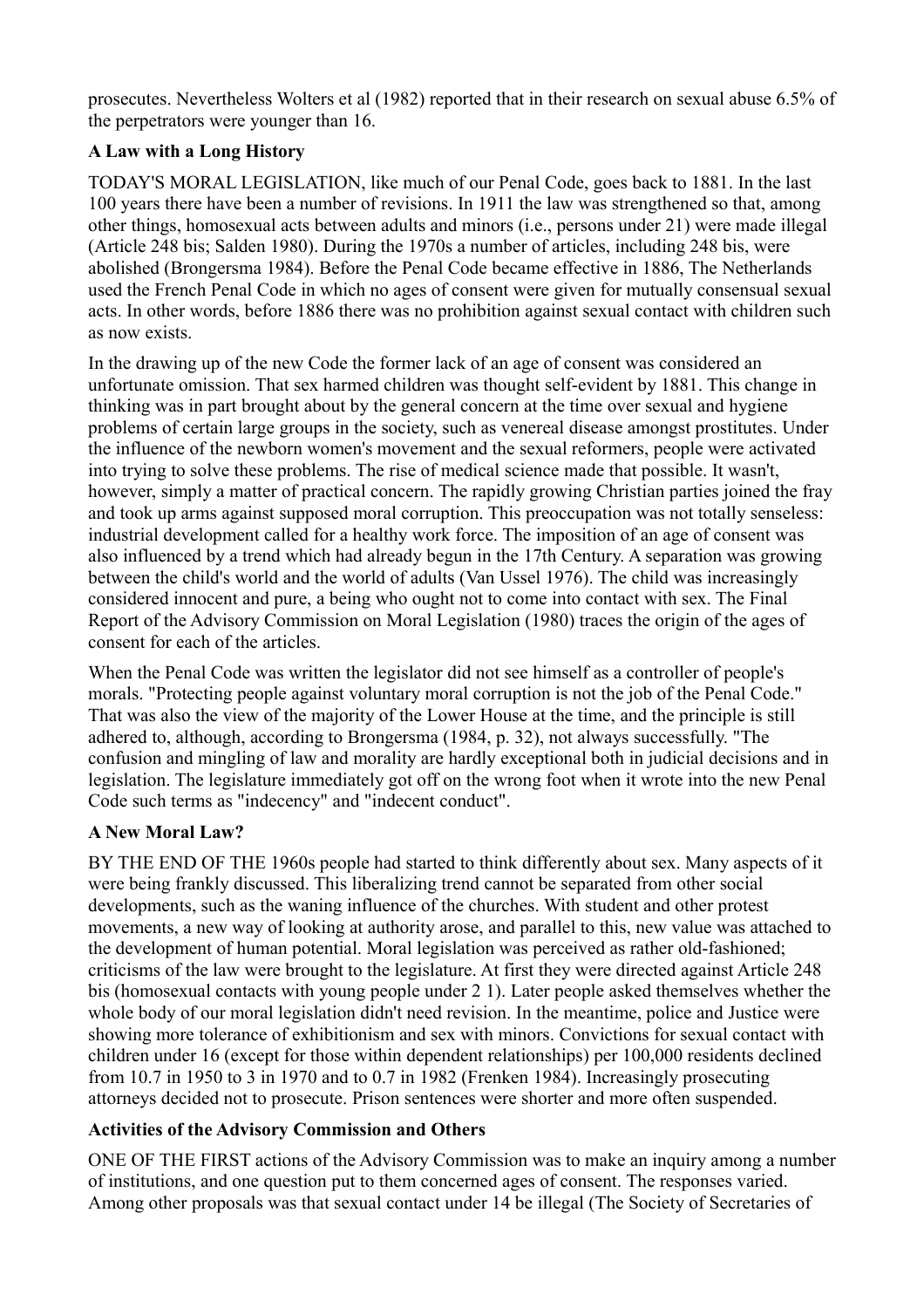Child Protection Agencies), an age also supported by the Netherlands Psychoanalytic Society and the Psychoanalytic Association, which noted in addition that the rapid changes in society might soon make a further lowering in the age of consent necessary. The Catholic Youth Council for The Netherlands proposed two ages of consent: 14 for boys and 13 for girls, but said that punishment should not take place if the child, even though younger, was already sexually mature. The Netherlands Youth Association proposed an age of consent of 12.

Finally there were institutions which wished to see ages of consent abandoned altogether (among others, the Protestant Alliance for Child Protection, the Association for Medical Sexology, the Coornhertliga, The Socrates Humanistic Foundation and the Netherlands Institute for Social Sexological Research). The most important reason they gave was that children were already adequately protected by other articles in the Penal Code.

In the final analysis the Advisory Commission ignored this advice. Neither the inquiry nor its results appear in the Commission's Final Report. The above information is taken from "Ages of Consent in Moral Legislation" published in 1978 by the NVSH. One of the conclusions of this NVSH report was that in cases of abuse there were already other articles in the Penal Code which did not cite ages which could be used in prosecutions. It also stated that scientific study had not found sexual contact in itself harmful to children, harm being an erroneous premise of the 1886 law. The report gave four criteria for punishing people who had sexual contact with minors:

- Punish only where the contact harmed someone;
- No punishment where there were better ways to deal with the situation;
- No punishment which causes more harm than the illegal act;
- No vague, general penal provisions which only in a limited number of cases are used to prosecute.

In the NVSH report there was a general plea for the abandonment of ages of consent.

The same conclusion was reached by an expert committee appointed by the National Center for Public Mental Health and chaired by Dr. W. Sengers. In its report *Pedophilia and Society* the committee came out against continuing legal prohibitions against sexual contacts between children and adults. There was no sound basis for doing so, according to the committee, since no one had yet demonstrated that voluntary sex contacts ever resulted in either psychological or physical harm. Further, they found these prohibitions an unjust invasion of an individual's right to sexual selfdetermination, in this case that of the child. The maintenance of criminal sanctions prevented a more rational and subtle consideration of child sexuality and pedophilia and made assistance to those who were having problems in this area infinitely more difficult. Another argument they put forth cut to a much more gruesome consideration: making these contacts illegal actually increases the chance of a child involved in them being killed. That happens in The Netherlands on average once a year. The committee also felt that the legal impotence of minors ought to be ended.

In August 1979 the Advisory Commission on Moral Legislation received a petition to liberalize the Penal Code as much as possible (Eindrapport 1980). The petitioners claimed that the criminal statutes could be a hinderence to young persons' freedom to engage in such mutually consensual sexual activities as they chose. The petition was drawn up by the Coornhertliga, the Humanistic Union, the NVSH and the late radio minister A. Klamer. It received broad social support; leaders of the following political parties signed it: Labor, PSP, D'66, PPR and  $JOVD<sup>11</sup>$ . It was also signed by the Man/Woman society, the Netherlands Women's Movement, the COC, the Netherlands Youth Work, the General "Reclassering" Society<sup>12</sup>, the General Society of Educators, the Netherlands Society for SocioSexological Research, and lots of other organizations, as well as many influential individuals including scholars in philosophy, criminology, penal and child law, psychiatry and psychology.

Early in 1980, not long after this petition to the Advisory Commission, came a letter from the Child and Youth Psychiatry Section of the Netherlands Psychiatric Society (Eindrapport 1980). It claimed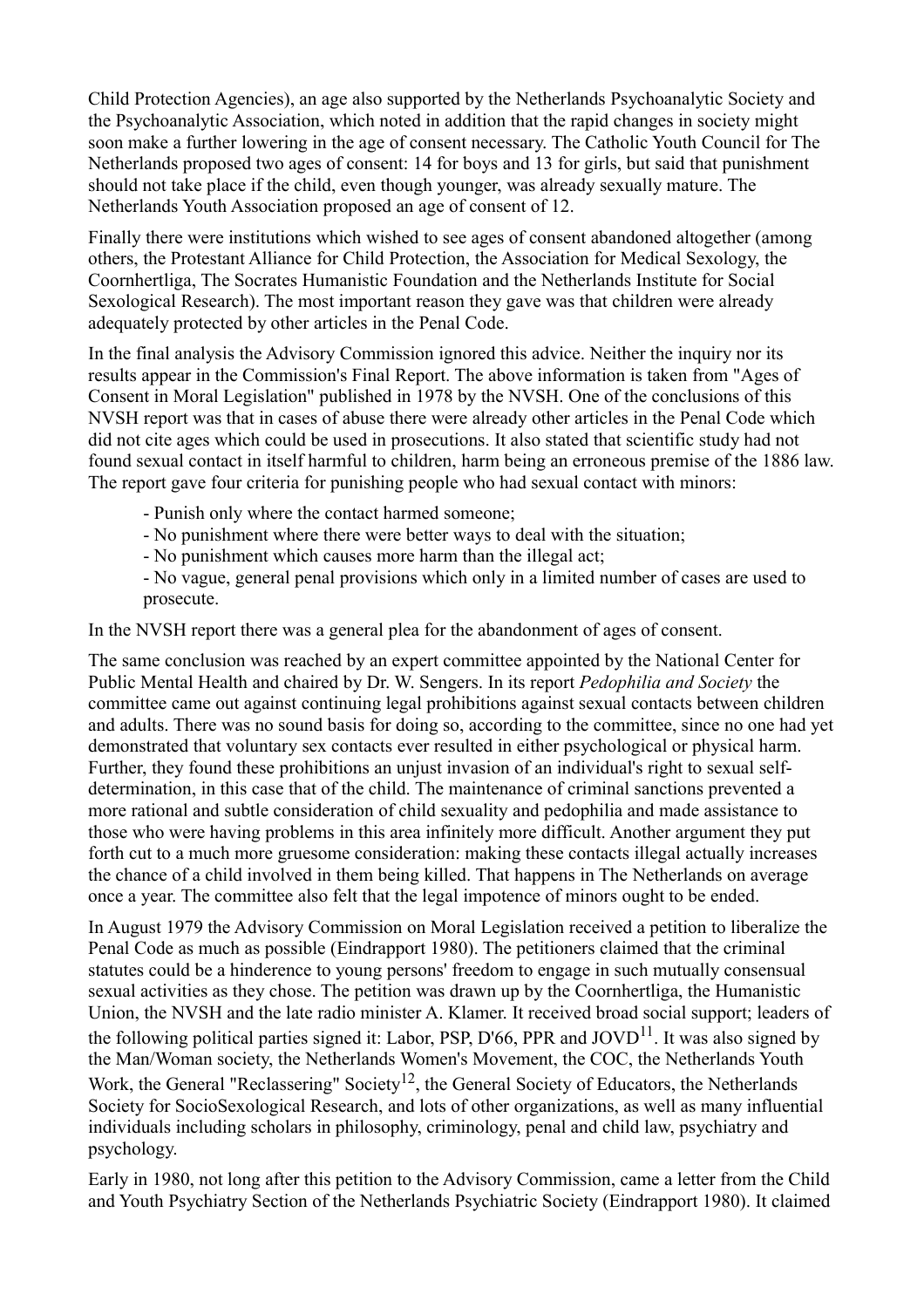that the petition was not drawn up in the interest of the child, as it claimed, but "in the interest of the pedophile ( ... ) regardless of whether the child initiates such contacts, wants them, dislikes them or is compelled to participate in them". The Child and Youth Psychiatry Section was of the opinion that the child (and his parents) should be protected from *desired* sexual approaches as well. It found it "an absolutely wrong assumption that adults and children are psychologically equal partners in the sexual area. Children under 12, even adolescents, have neither emotionally nor cognitively reached such a level of equality that one could approve of them having erotic or sexual relations. with an adult who so wishes. In our opinion they cannot have acquired enough knowledge and insight to be able to foresee the consequences which might ensue from having such relations." Because the psychiatrists thought that an abandonment of legal prohibitions would be an invasion of parental authority, they pled for the maintenance of the ages of consent.

### **The Final Report of the Advisory Commission**

IN 1980 THE ADVISORY Commission published its final report. It dealt with rape and assault, sexual contacts with minors and sexual contacts with dependent persons. Its starting point was the protection of personal integrity from its violation by others. With respect to sex, this meant that the citizen's freedom to accept or reject sexual relations must be protected. The legislator, according to the Commission, "must set up norms to protect people whose capacity for sexual self-determination has not yet been attained" (Eindrapport, page 10).

The Advisory Commission felt that the State must not control morals. The expression "indecent conduct" no longer appears in the Commission's proposals.

Both criminalization and (limited) decriminalization are proposed. Article 244 would no longer apply just to sexual intercourse with girls under 12 but to all similar behavior: every kind of genital, oral and anal contacts irrespective of who did what to whom. Article 244 would also apply to boys. In all these measures there is a criminalizing tendency.

Decriminalization can be seen in the proposed new Article 249 (sexual contact with dependent persons): age of consent would be reduced from 21 to 16. With respect to sexual contacts with other minors between the ages of 12 and 16, the adult would only be punished if he "induced the young person to tolerate or participate in sexual activities." if the child himself took the initiative, such sexual contact would fall outside the jurisdiction of the law. The Commission made this change because it was "less evident" that such contacts per se were physically or psychologically damaging. In its justification it placed the emphasis upon protecting the personal integrity of the child. The difficult-to-determine matter of whether consensual sex with adults is or is not harmful for children was thus ingenuously avoided.

It follows, then, that the Commission supposed that where the older partner takes the initiative he is always making use of a power advantage inherent in their psychological inequality. "The way in which the perpetrator induces the younger partner to tolerate or participate in the sexual activity is of no concern to the law because an abstract evaluation of the events is irrelevant. The objections lie in the psychological and situational inequality between the perpetrator and the victim; how use is made of this is another matter." (Eindrapport, page 31)

Apart from this, the Commission made no other "age provisions for the perpetrator"; in other words, if anyone under 16 induces another person of its own age to have sex with him, he would still be subject to punishment.

### **Commentary on the Final Report**

THE REPORT WAS widely discussed (for example, see Den Brouwmeester 1980, Zeegers 1980, Brongersma & Van Naerssen 1981, Maasen 1981, Sandfort 1981). Criticism was mostly leveled at the term "inducing", and the proposed ages of consent were thought to be too high, especially considering what is scientifically known about the sexual behavior of young people. The Advisory Commission appealed to "data" but did not cite their source, which was something the critics did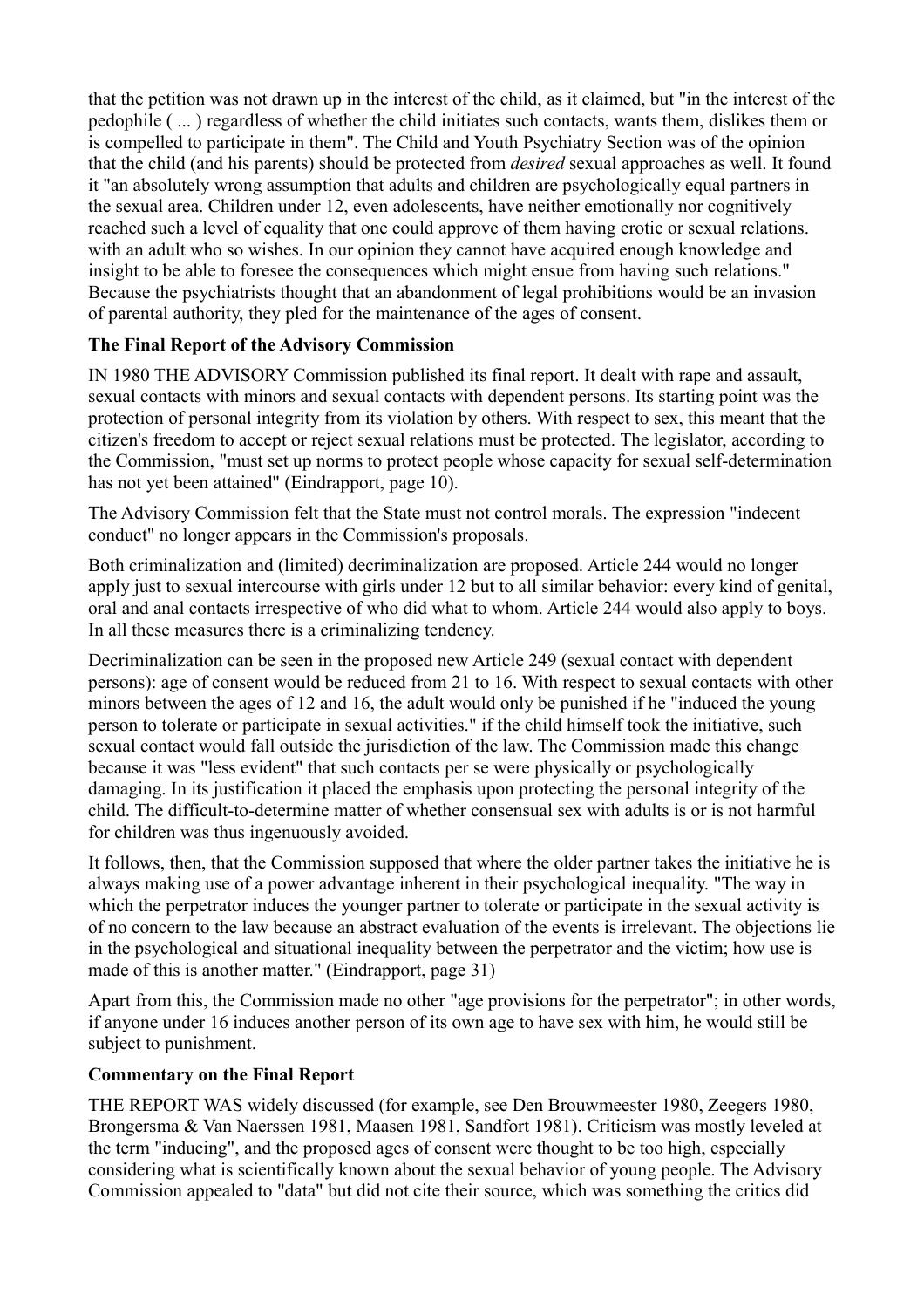The makeup of the Commission was also criticized: most of the members were jurists and criminologists. They were competent to deal with assault and rape but not, really, with child sexuality and pedophilia.

The criminalizing tendency of the Final Report also came in for some criticism. Zeegers (1980) quoted with approval Mrs. Davelaar (1980): "Feminist pressures must not result in so many new details being introduced into the law that its protection function is lost." Soetenhorst-de Savornin Lohman (1984) claimed that ever since 1965 the government has been going full ahead criminalizing all sorts of behavior and warned that the law would become ineffective and an empty symbol.

It was expected that the government would draw up a proposed law in the spring of 1982. The National Council for Social Welfare organized a symposium "What limits?" in June of that year which was to contribute to current political discussions. There were both supporters and opponents of decriminalization. The psychiatrist Cohen-Matthijsen questioned "whether children between 12 and 16 were sufficiently developed to be allowed complete freedom with respect to erotic and sexual relations when they were not, or should not be, in other matters" (Symposiumverslag, page 44). Zeegers, also a psychiatrist, said that having sexual contacts which did not involve force, coercion or violence punishable under law was more harmful to children than it was protecting. At the end of the Forum, a high functionary in the Ministry of Justice which was supposedly involved in the preparation of the new law proposal said that the limits to be set by the legislator would be where misuse of circumstance began: "limits which can be supported both by the campaigner against child sexual abuse and the advocate of good sexual relations between adults and children" (Symposiumverslag, page 57). It is questionable, however, whether the participants who had such divergent points of view actually came any closer together.

The Children's Police also responded: they testified that the norms reflected in the law no longer conformed to reality (Soetenhorst-de Savornin Lohman & Jansz 1986).

Alternatives to the Advisory Commission's Final Report were also suggested. Zeegers (1980), who characterized the proposals of the Commission as "a conservative revamping of the morality laws", suggested lowering the age of consent from 16 to 12 and punishing only those who induced children below that age to have sex. Children above 12 can and must "decide for themselves if they want to be persuaded to have sex by means of gifts, nice talk and other means." He wished to see the maximum prison sentence reduced from 6 years (as proposed by the Commission) to 3.

Like many other organizations, the NVSH and the COC disapproved of the Final Report; they now suggested alternatives. With respect to ages of consent, they observed that the principal involved in coerced sex was no different for children than for adults. Thus necessary protection of children should not lie in laws governing sexual morality but in that part of the Penal Code which dealt with "crimes against individual freedom". One of the proposed articles should provide for the punishment of someone who "illegally compels a child under 12 to do something, not do something or tolerate something done to him" (Zeden en straffen 1984, page 48). A forum was called to study the proposal, especially its impact upon women.

### **The First Legislative Proposal**

IN SEPTEMBER 1984 the government finally released its proposed law. It largely followed the recommendations and arguments of the Final Report. It recognized that a wide variety of acts fall under the present laws in which ages of consent are specified; "they vary from instances of shocking sexual abuse of defenseless children to relations which one could only find objectionable because they are considered offensive" (Voorstel van Wet, p. 26).

The article containing the objectionable term "induce to" was reworded in the government proposal. Now the means were listed by which the "inducement" must be accomplished: "gifts, promise of

do.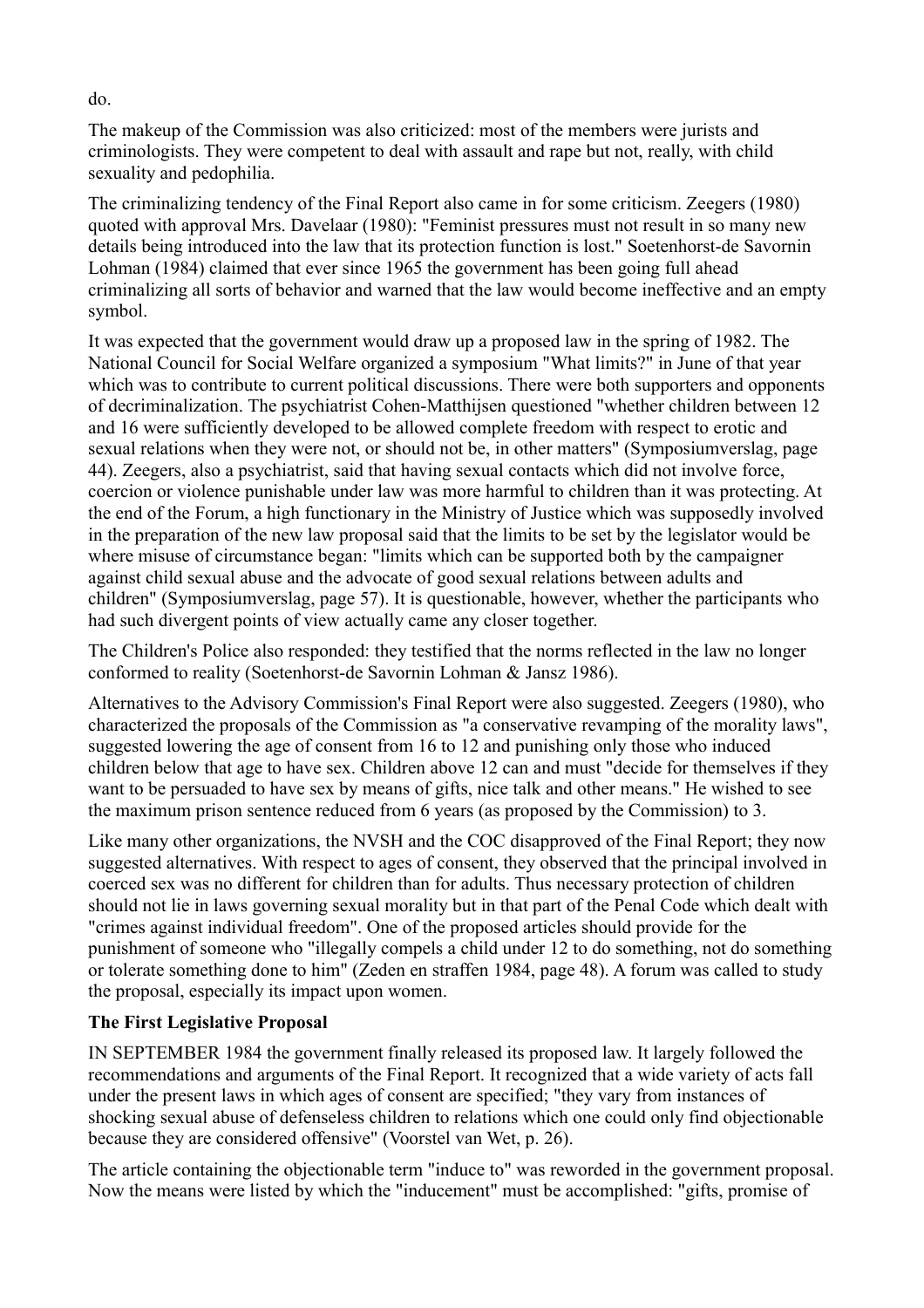payment or material benefit, abuse of power or through deception." The Minister stated in his explanatory memo that it is not desirable to forbid people under the age of consent to have sexual contactsjust in order to uphold community standards. It would be better to clarify the concept "inducing to" because it then becomes evident what the key factor for penalization really is: not respecting the personal integrity of the young person. There was thus no denial that young people do have sexual contacts. The legislator could now take a neutral position with respect to sex which minors engage in.

Another important departure from the Advisory Commission's Final Report was the amendment to Article 245 in which 12 years was given as the age of consent. Sexual activity would now be punished if it included "sexual intercourse or other similar acts of physical penetration" (Voorstel van Wet, page 3). Thus penetration would become the criterium. In other words, as far as sexual contacts involving persons under 12 were concerned, less sexual activity would be forbidden under this article than under the Advisory Commission's Final Report -- clear decriminalization, then.

Finally, it should be noted that in this proposal sexual contact which the child himself had not initiated would suddenly be added to the category of "serious moral offenses", at least according to the explanatory memo.

This first legislative proposal was sent on the 19th of September to the Emancipation Council<sup>13</sup>, which responded in December 1984. The Emancipation Council subscribed to the premise of sexual self-determination on which the proposal was grounded. The Council supported the idea that sexual contacts with young people should no longer be punished if it can not be determined that they were compelled in the manner stated. It thought that the right of young people to have their own sexual experiences should be recognized and, as far as possible, be assured.

Unlike the Advisory Commission, the Emancipation Council thought that an initiative coming not from the child but from another person was an unacceptable reason for making the contact punishable. If the right of the child to have sexual experiences was recognized, legal intervention was only appropriate where the young person could not freely decide whether or not to engage in the sexual activities. "We reject the premise upon which the Advisory Commission on Moral Legislation based this proposal, that young people under 16 can do without this freedom." Here the Emancipation Council departed strongly from the traditional point of view of the feminist movement.

The absolute prohibition of sexual intercourse as well as other penetrative sexual activities was supported by the Emancipation Council, as was the sex-neutral tone of the article.

The Council also agreed with the government proposal that young people in dependent positions (as in relationships with parents, teachers, group leaders) were almost never able to make a really free choice about sexual contacts within such relationships; in such a situation it approved of continuing the punishment provisions.

A final recommendation of the Council was that the articles concerned no longer be placed under the heading "Offenses Against Morality"; the heading should be changed to reflect the fact that these were crimes which violated sexual self-determination. Here, too, the Council differed sharply from the Advisory Commission.

### **The Second Legislative Proposal**

ABOUT A YEAR LATER the government was ready with a new proposal. On November 5th, 1985 it was sent to the Raad van State for advice. In this second proposal the age of consent remained at 16 and the term "inducing to" was maintained. Now, however, all sexual activities involving children under 12, not just penetration, would be punished, and regardless of the way in which they came about -- a criminalizing alteration of the original proposal. No explanation was given of why this change was made.

The proposal was released both in political circles and to the public. The Christian Democrats were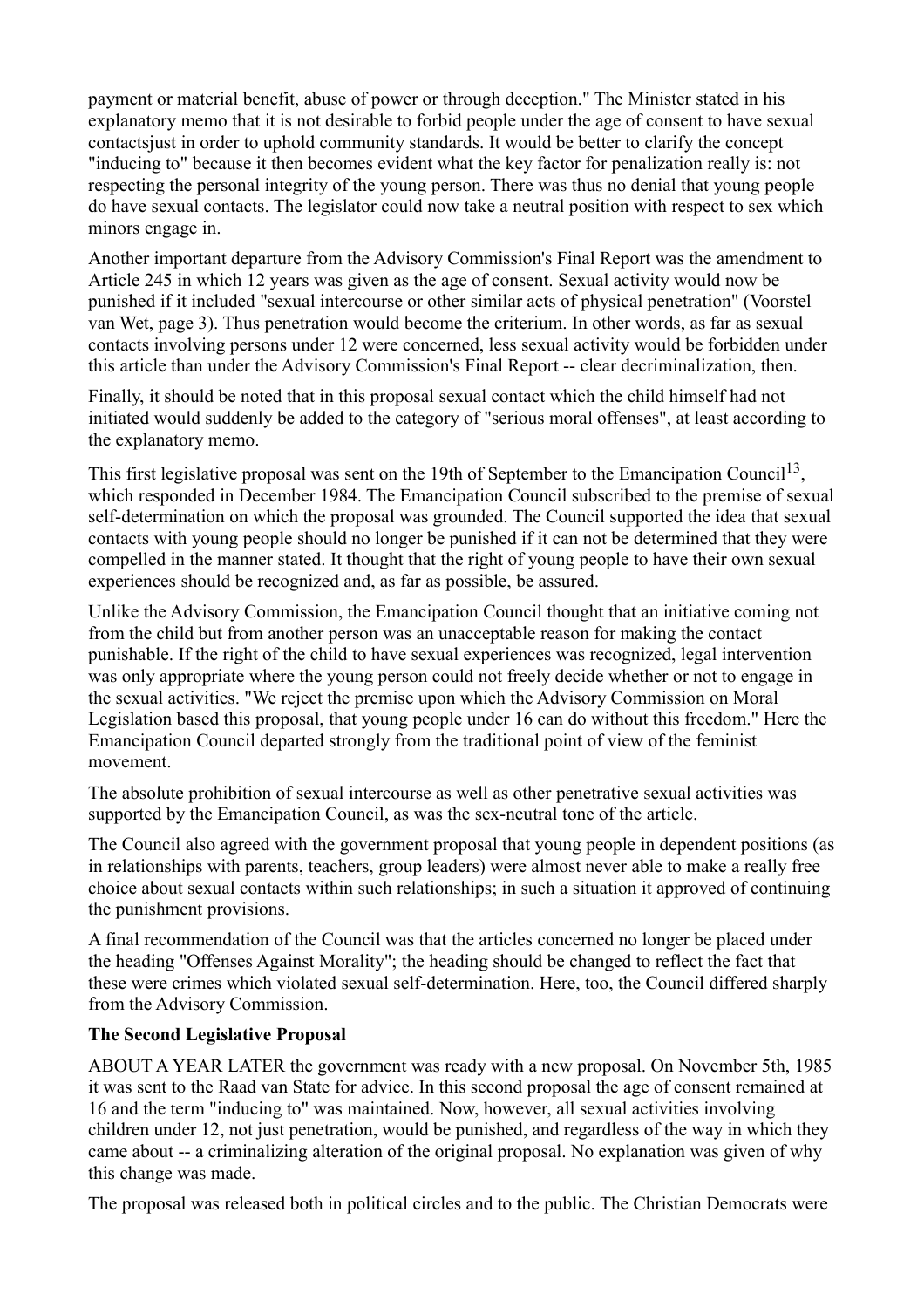the first to make clear that they were not in favor of lowering the age of consent as was stipulated in the proposal: because it was difficult to make a distinction between forced and voluntary contacts, this proposal would not provide adequate protection for children. At first the Liberal Party supported the proposal. Mrs. Rempt, Liberal Party member of the Lower House, called it "a very sensible proposal which is in agreement with social reality" (NRC, 4 November 1985). The Labor-Socialist Lower House member Kosto said in the same newspaper that he saw no reason for maintaining the penal provision: young people are becoming sexually mature at an earlier and earlier age so we cannot assume in advance that force was used.

The *Telegraaf* asked for reader reactions. The letters it received were mostly negative: "The legal freeing of 12-yearold children from sexual restraint is going altogether too far"; "a distasteful affair"; "Let the child remain a child in these matters"; and "If a child himself wants to do such things, then he deserves to be protected from himself".

Mrs. Rempt defended the proposal on television against child psychologist Wolters and psychiatrist De Levita. The latter maintained that the proposal would remove all legal protection of children and Wolters was afraid that if the age of consent was lowered from 16 to 12 it would soon descend even further. Moderator Koos Posterna supported both men by saying that they were not old-fashioned worry-warts. (This same Koos Posterna seven years ago when a different climate prevailed presented a much sounder program on the subject of pedophilia.)

The cabinet must take into consideration these very critical public reactions, said former Liberal Party leader Nijpels, but the party itself had already changed its position. In light of the thenlooming elections, it was important to take account of voter reactions.

The Labor party, too, was amazed at the uproar the legislative proposal elicited. Without coming out directly against the proposal, it let it be known it thought there were many important principles which were in conflict with one another and would be difficult to resolve. The reserve of the Labor-Socialist party on the basis of party politics is understandable, but it leaves a rather bad taste in one's mouth that in the contemporaneous political discussions about euthanasia it said that the right to euthanasia should not be restricted to adults. Exactly what went on within the various political parties was colorfully described by Ben Heinrichs and Max van Weezel (1985).

With the evaporation of legislative support Minister of Justice Korthals Altes could only withdraw his proposal. This was no death sentence, however; he said the cabinet would reconsider it when it came back from the Raad van State.

The vehement public reaction was attributed by some, including the Minister of Justice himself, to its clumsy presentation (Soetenhorst-de Savornin Lohman & Jansz 1986). The press releases made it appear that decriminalization was being carried farther than it was in fact; it gave the impression that all children would be granted unlimited sexual freedom.

Soetenhorst-de Savornin Lohman and Jansz concluded from the whole sequence of events that a sensible proposal carefully prepared by experts to change a law which no longer conformed with reality came into collision with highly emotional reactions: "It was mainly political emotions which have determined what is going to appear in the law.

" At the present time it is unclear what will happen in the future with respect to moral legislation. The Raad van State will tender its advice, and it is impossible to predict what this advice will be. In fact it may already have been given, since recommendations from the Raad van State are always secret. It is also impossible to predict how such advice will be received. In its memo concerning homosexuality (Overheidsbeleid 1986), the government announced that it would reconsider its proposal in light of the Raad van State's advice.

The matter would best be considered soon: in the absence of looming elections, there is a better chance that decisions will be made more on the basis of reason than on party politics expediency. The argument that the articles of moral legislation are a product of Victorian morality which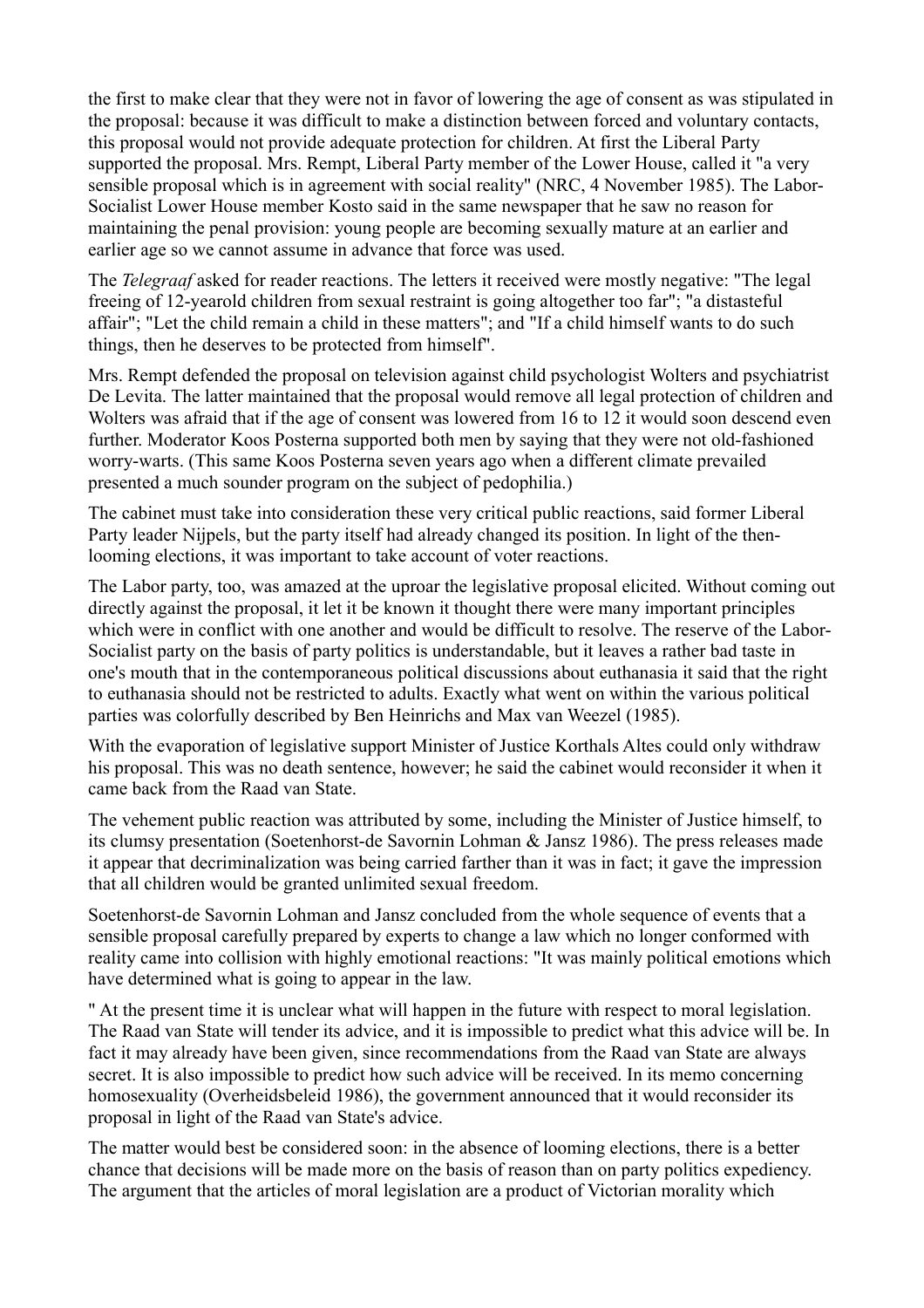prevailed when they were drawn up is insufficient reason for their abandonment. It would leave unaddressed the problem, which must never be underestimated, of real sexual abuse of children, for it is the job of the government to prevent such abuse as much as is possible.

Whether the Penal Code can help solve this problem depends largely upon how people perceive the possibilities it offers. Some think the criminal laws are inhuman and should be abandoned-the socalled "abolitionists" (As, for example, Hulsman 1983). Others would like to see stiffer punishments for, among other crimes, rape; it is unclear whether they think this will really solve the problem or whether they are more interested in retribution. The ability of the criminal law to prevent crime is often overestimated. Above all one might ask whether sexual abuse isn't more adequately combatted by other means; the harmful side-effects of criminal prosecution must be kept in mind, and it is not insignificant that even from the police itself there have been pleas for more restraint in the application of the law. Sometimes the cure seems worse than the complaint, said Mrs. Visser (1984), Chief of Police of The Hague. She considered use of the criminal law the last resort.

It would also be possible that the known will be chosen over the unknown and absolute prohibition will be maintained; Beyaert (1984) made his plea along that line: the police, the Public Ministry<sup>14</sup> and the judge all have a great deal of leeway in applying the law. But Minister of Justice Korthals Altes has not chosen for this easy solution and all the judicial uncertainty and inequality it entails.

The legislator can decide that children, in comparison to adults, have the right, reinforced by the criminal law, to extra protection from real abuse; good arguments for this exist. It would be a matter of choosing some formula whereby, just as with adults, it would not be the sex itself that would be criminalized. Children who engage in such activities out of their own free choice deserve to be protected rather than threatened.

#### **Summary and Conclusions**

THE PROBLEM OF criminalizing sexual contacts with children is complex. Taking into consideration the limitations of this research, the data presented here can play only a restricted role in the discussions about moral legislation. That doesn't mean, however, that their significance should be ignored. While the discussions will most probably revolve around the question of the appropriate age of consent for different kinds of sexual acts, one might well ask whether the multifaceted experiences of the boys described in this book do not also have a place in them.

The boys and their older partners met in a variety of ways whereby the first contact was often more or less accidental. Subsequent meetings took place at the initiative of both. Sometimes sex occurred at the first meeting; in other instances sex was gradually introduced into the relationship. With inexperienced boys the older partner often took the sexual initiative. As the contacts became more frequent, however, the initiative often shifted from the one to both. The most frequent sexual acts were mutual masturbation and fellatio. The boys overwhelmingly experienced their sexual contact with the older partner as pleasant; such negative feelings as occurred had mainly to do with their social surroundings which they knew disapproved of such contacts. Bad behavior on the part of the older partner, such as misuse of his power advantage, almost never occurred, according to $\sim$  the boys: there seemed to be not so much a question of power abuse but of how the older partner used his power. The friendships and the sex which occurred within them had no negative influence upon the boys'general sense of well-being. The pedophile friendships were not based upon sex alone. The boys felt they received affection, love, attention, companionship, a sense of freedom and support from their older partners; they shared many activities. The importance of the older partner and the friendship varied from boy to boy; sometimes the man was just one of the boy's friends; in other instances the man occupied a central place in the boy's life. Most of the boys'parents knew their son had a relationship with an adult; some of them even knew that their son and the man were having sex with each other. Most of the boys whose parents did not know about the sex suspected their parents would not approve. Where the parents did know the boys thought they had accepted it; in these cases the boys were often very happy that they could be open with their parents about it. The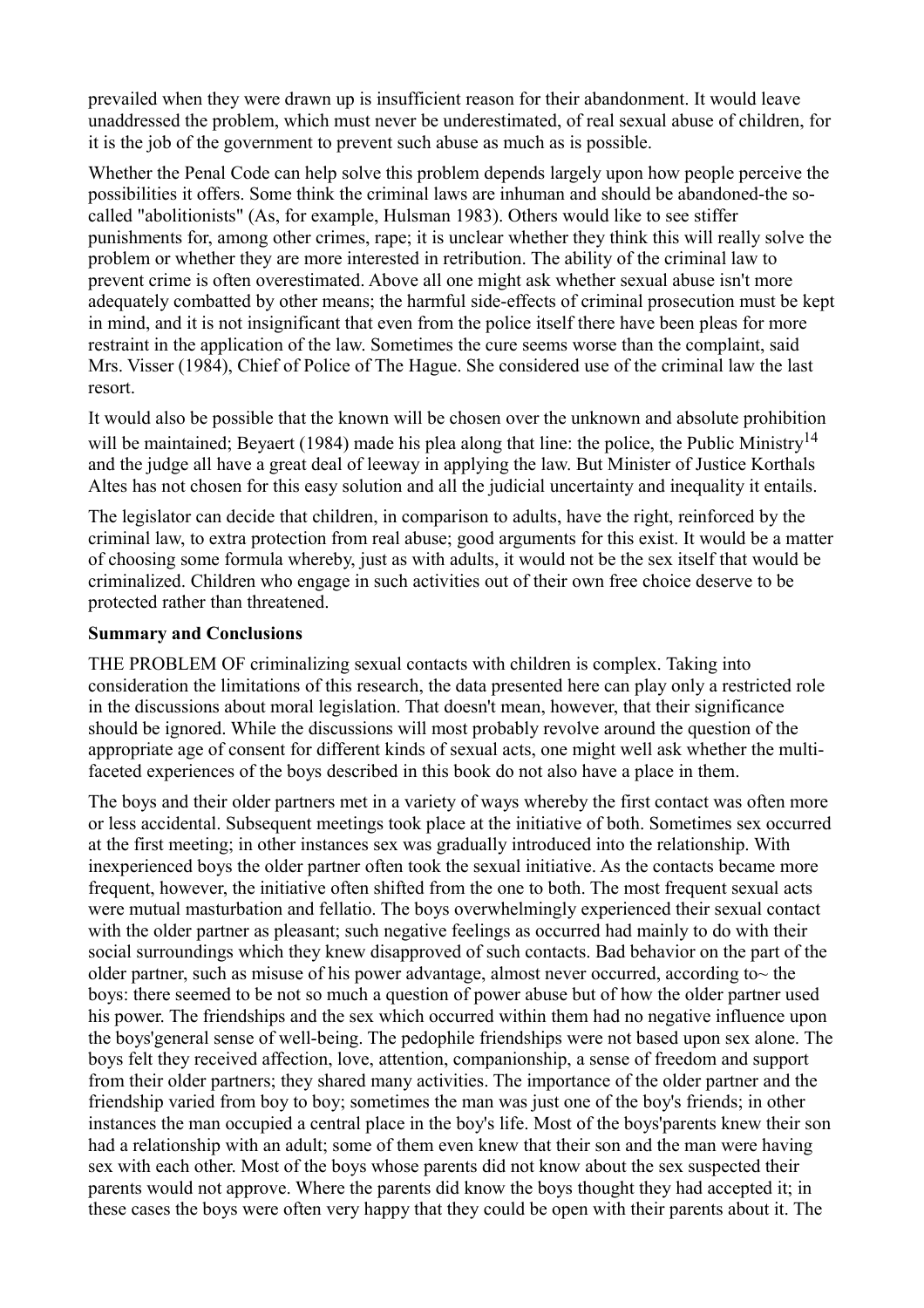boys expected that their friends would disapprove of their sexual relationships, even though they knew some of their friends were having sex themselves with adults. The boys themselves, however, thought their friendships and the sex was nice. A number of them emphasized that outsiders shouldn't make problems about it and that they themselves ought to have the right to decide what they wanted to do and what they would do.

Except on the basis of violation of moral standards, there was nothing in what these boys said that would justify punishment. If a separate moral offenses section of the Penal Code is allowed to stand in which ages of consent are specified, then the articles should be so drawn up that the kind of sexual contacts which these 25 boys experienced would fall outside of their application. At the same time the law should make it possible, wherever there is clear abuse of power and if there is no other available option, for justice to intervene. The present laws form more of a threat to boys who enjoy friendships and sexual relations such as are described in this book than a protection, and some of these boys were quite aware of this. Any new or revised legislation must provide protection for young people against sexual abuse. At the same time it must not obstruct their right to sexual selfdetermination.

Footnotes:

9 The largest Dutch daily newspaper, written in a rather popular style. Its editorial outlook is quite conservative, and this is especially true with respect to sexual matters.

10 The Raad van State is the highest judiciary body in The Netherlands. Among other functions, it examines legislative proposals made by the governm ent before they are submitted in their final form to the legislature for discussion and voting. The advice is made to the government directly (usually confidentially) but is not binding.

11 The Labor (Socialist) Party is the largest party in the Dutch Legislature; D66 is the fourth largest.

12 "Reclassering" is a government organization set up to help people convicted in the courts with their reintegration into society upon release from prison or termination of probationary periods.

13 A governmental council set up to advise the government on matters concerning women. It has also been successfully appealed to by, among others, the homosexual liberation movement.

14 The governmental body to which the public prosecutors (district attorneys) belong. It sets guidelines for sentences asked by the public prosecutors.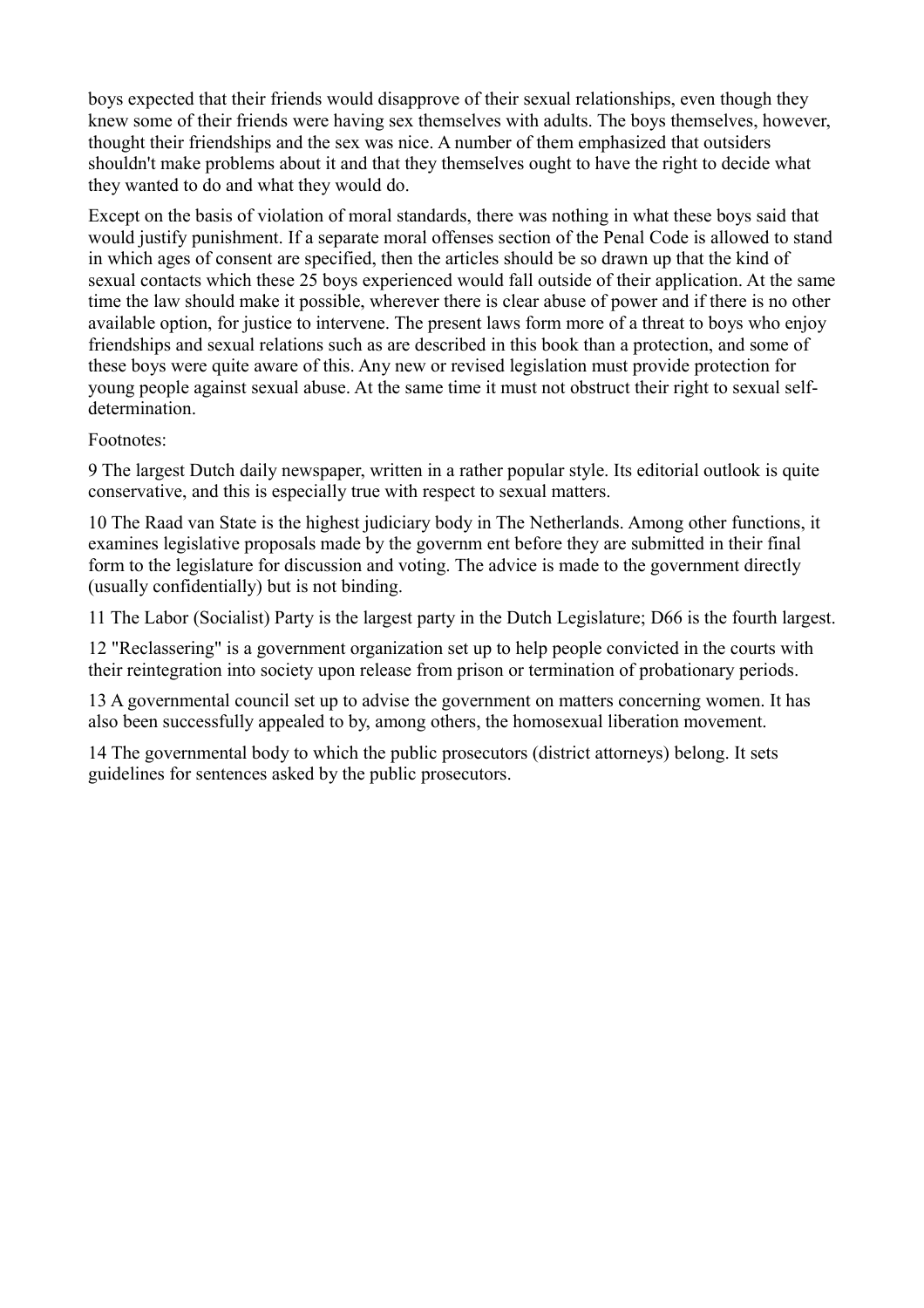# *Appendix 1.*

### **The Research Method**

MOST OF THE MATERIAL presented in this book was obtained by using the so-called "Self-Confrontation Method" which is based on the valuation theory of Hermans (1974, 1978, 1981). In valuation theory the experiential world of a person is conceived of as being organized around a system of value areas. A value area is something which a person at a particular time in his or her life considers important.

Using the Self-Confrontation Method an attempt is made through sets of questions to describe a person's experiential world (his or her systems of value areas) as comprehensively as possible. This is done by letting the person determine what he considers important in his present situation, and he has the opportunity to link the various aspects together and give his own interpretations.

We adapted the original version of the Self-Confrontation Method (Hermans 1974) and the investigation itself to the developmental level of the boys we would be studying.

To establish each boy's value areas, the first seven questions which Bonke (1977) formulated were used:

- 1. *Activity:* "What do you do a lot?"
- 2. *Enjoyment:* "What do you enjoy a lot?"
- 3. *Dislike:* "What do you dislike a lot?"
- 4. *Thinking about:* "What do you think about a lot?"
- 5. *Positive relations:* "Who do you get on well with?"
- 6. *Negative relations:* "Who do you not get on well with?"

7. *Supplement:* "When you have read all the things we have put down, is there still something that is very important to you.

Each question doesn't always yield a value area; on the other hand it might lead to the formulation of multiple value areas. The questions are designed to encompass as broadly as possible the boy's experiential world. In order to assure that in every "self-investigation" a number of corresponding aspects could be examined, additional questions were added. These questions were asked after the "spontaneous" value areas had already been set up, and only then if the boy had not already himself formulated such value areas. These questions related to the older partner, the sexual contact with the older partner and the positive and negative sides to that contact. Finally, as is part of the Self-Confrontation Method, the boys were asked how they had recently been feeling in general (the General experience) and how they would really like to feel (the Ideal experience.) These questions were:

8. *Older partner:* "What is your friend's name?"

9. *Making love:* "You also make love with .… Some people call that sex or sexual contact. What do you call it?"

10. *Making love-positive:* "If you now think about the sexual contact with .… what do you find pleasurable about it? Why would you not want to go without it?"

11. *Making love-negative:* "If you think about the sexual contact with ...., what do you find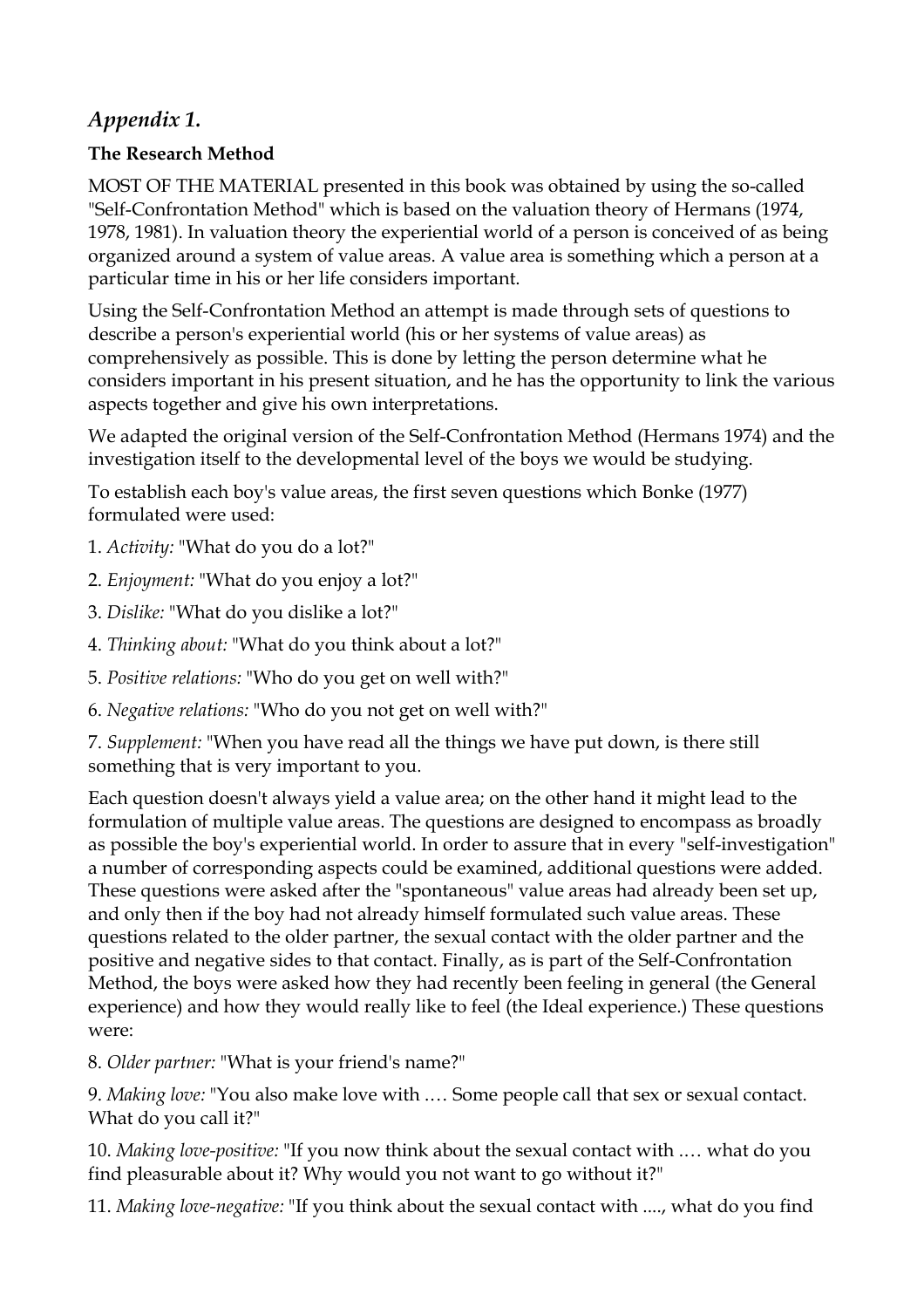unpleasant about it? Why would you perhaps rather not do it any more?"

Sets 10 and I I were introduced with the remark that many things, such as going to school, have both pleasant and unpleasant sides to them. Since this mode of questioning presupposes that there are unpleasant aspects of the sexual contact, the boys, whenever this was really the case, would have had more difficulty denying it. All of the value areas were written down on cards.

After the value areas had been formulated, they were scored with respect to 14 feelings. Use was made of Bonke's list (1977), except that the feeling of "anxiety" was replaced by "naughty" because it would seem to have a central place in the phenomenon being examined. The list was as follows:

| 1. Nice             | 8. Strong                 |
|---------------------|---------------------------|
| 2. Safe             | 9. Sad                    |
| 3. Angry            | 10. Afraid                |
| 4. Lonely           | 11. Contented (satisfied) |
| 5. Happy            | 12. Free                  |
| 6. Shy (embarassed) | 13. Dislike               |
| 7. Naughty          | 14. Proud                 |

After it was determined that the boy understood the feelings on the list, he was asked to concentrate on the value areas he had formulated and then to say how often he had each of those feelings in connection with each of his value areas. He could chose "never" (0), "almost never" (1), "sometimes" (2), "fairly often" (3), "often" (4) and "very often" (5). The researcher recorded the numbers in a so-called "affect matrix". The matrices for all 25 of the boys are given in Sandfort 1981 a & b.

Some of the value areas were also scored with respect to different kinds of behavior, and this was analogous to the scoring with respect to feelings. Because it was necessary to limit the time involved in each self-investigation, not all of the value areas were so scored, only some of those in which one or more persons were involved. The following list of behavioral types was used:

| 1. Consulting | 8. Making allowances for |
|---------------|--------------------------|
|               |                          |

2. Helping 9. Scaring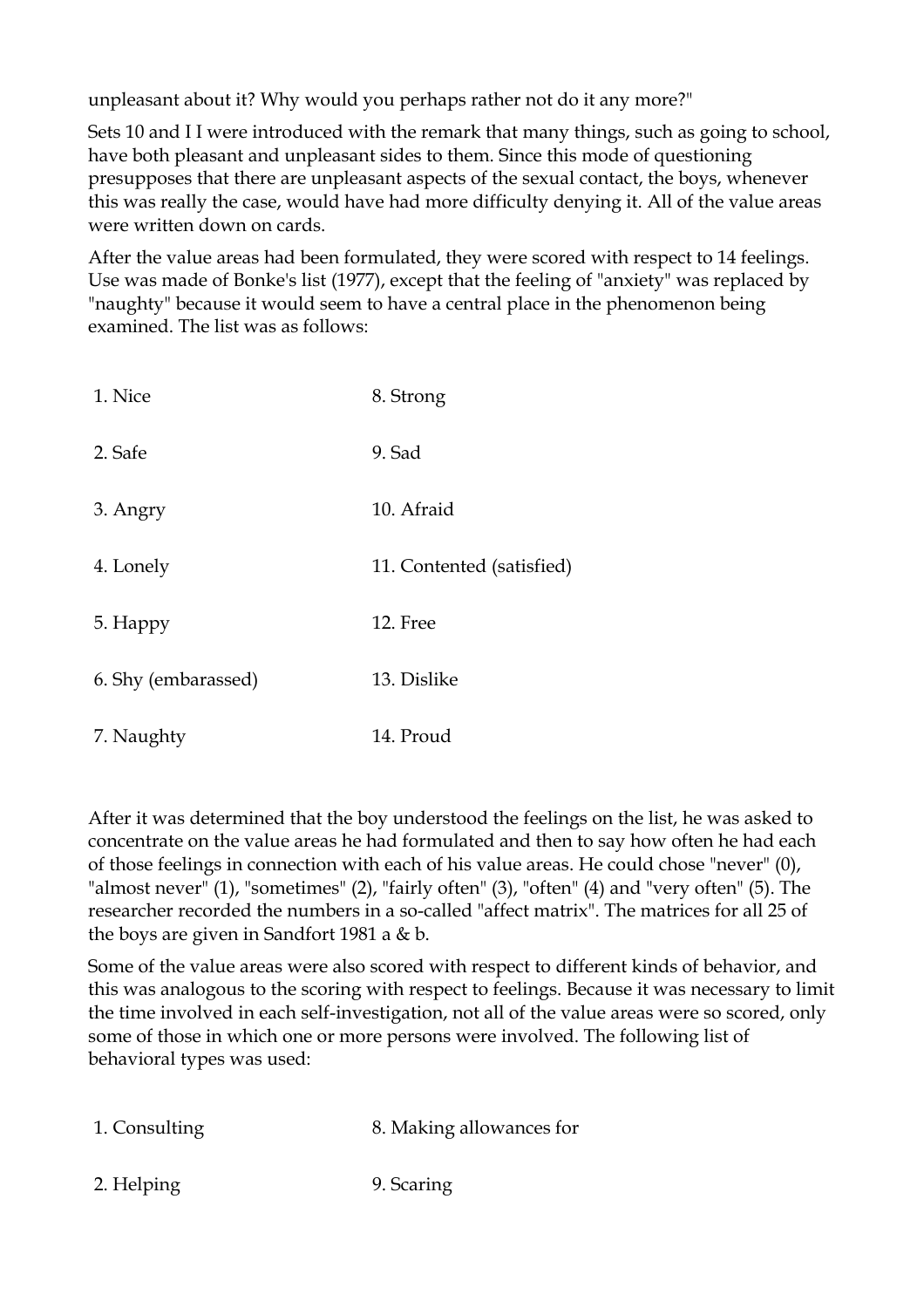| 3. Deceiving            | 10. Misleading           |
|-------------------------|--------------------------|
| 4. Making fun of        | 11. Cooperating          |
| 5. Encouraging          | 12. Playing attention to |
| 6. Leaving in the lurch | 13. Coercing             |
| 7. Domineering          | 14. Giving a chance to   |

Just as in the list of emotions, there were seven positive and seven negative forms of behavior. Once it was clear that the boy understood the words, his perception of the way in which he and the man behaved to one another within the context of the particular value area was depicted.

Both qualitative and quantitative analyses were made of the data assembled through the Self-Confrontation Method. Insights so gained into the boy's experiential world were discussed in a second interview with the boy. The following indices were calculated from the scores recorded in the affect matrix:

*P Index:* The extent to which a person haspositive feelings within a value area (the sum of the positive feeling scores).

*N Index:* The extent to which a person has *negative* feelings within a value area (the sum of the negative feeling scores).

*C Index:* The extent to which a person is emotionally *concerned* with a value area (P + N).

*Q Index:* The *quality* of a value area, that is, the degree a person has more positive than negative feelings in that area  $(P/(P+N))$ .

*G Index:* The extent to which the specific pattern of emotions within a particular value area correlates with the general experience of theboy, the *generalization tendency* of that area (product moment correlation).

*I Index*. The extent to which the specific pattern of emotions within a particular value area correlates with the idealized experience of the boy, the *idealization tendency* (product moment correlation).

From the behavior scores, similar P, N, C and Q indices were calculated for the selected value areas described above. The significance of these indices in the value areas where they occur are more or less analogous to those of the emotions; thus there are indices for how the boy perceives the behavior of the older partner toward him, and vice versa.

# *Appendix 2.*

**Interviews with Three Boys**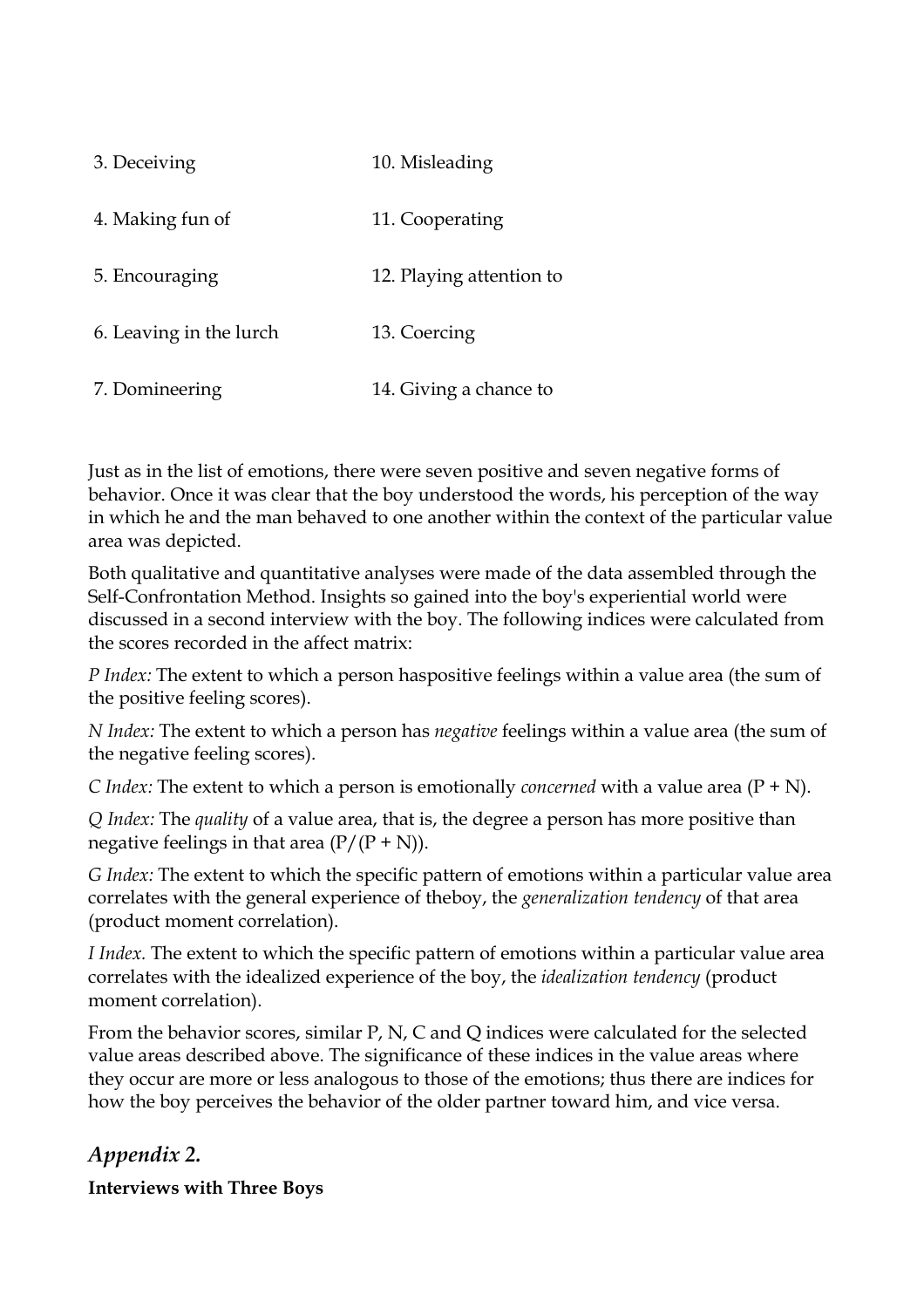ALL THE INTERVIEWS of the 25 boys were tape recorded and the tapes preserved. The following three were selected for transcription and inclusion in Sandfort & Hoogma's *Ervaringen vanjongens inpedoftele relaties* (Experiences of boys in pedophile relationships), 1982 to reflect the spread of ages of the boys and to give the reader an idea of how the interviews were conducted. They were slightly edited to remove extraneous material.

# **Interview with Thijs (10 years and 11 months)**

# *What do you do a lot?*

Well, first I was in a swim club, but I didn't like that very much. I don't have a lot of hobbies. Sometimes I play a little football. And handball and so on. Mostly I just do different things. I play outside quite a bit, sometimes with friends, sometimes alone.

# *What do you do then?*

Play football, wander around town on the tram. And I also always go swimming with Joop (the older partner) on naked swim days. Usually with Joop, or Loek, who's another man. Ya, he knows a lot of those guys (i.e. pedophiles-T.S.).

*Is it important to you that it's naked swimming?*

Well, just put down naked swimming-nobody will find out it's me saying this. But I don't like it if there's someone else with us I don't know.

# *Is that every weekend?*

Yes, but sometimes he goes somewhere else.

*What do you enjoy a lot?*

Playing outside.

*But we've already put that down.*

Well I usually go over to Joop's. I play games there, and have a good time.

# *What games do you play with each other?*

Sometimes we just sit around inside and a lot of boys and girls drop in to visit Joopusually not so many girls as boys. Every Saturday, with french fries and so on-I always come, too. But I also always come if nobody else is there. So when nobody else can come I get to, and that's because I've know him for such a long time. Well, that's what I do a lot. And sometimes I just make love [15] with him.

[15] The Dutch word is "vrijen "-literally to be or make free. Its first meaning is to court, but it can have a range of other meanings from having complete sex with someone to "necking" to being non-sexually but physically intimate with someone, as mothers might be with their small children. Thus, in these interviews, the care which is taken to be sure just what the boy is thinking of when he uses the word.

*What do you mean when you say "make love"?*

Sometimes sex, sometimes making love, just about everything.

*You mean sex is the same as making love?*

Sort of.

*What shall we put down here, "sex with Joop", or would you rather use "make love"?*

Makes no differenceto me. That is just between the two of us.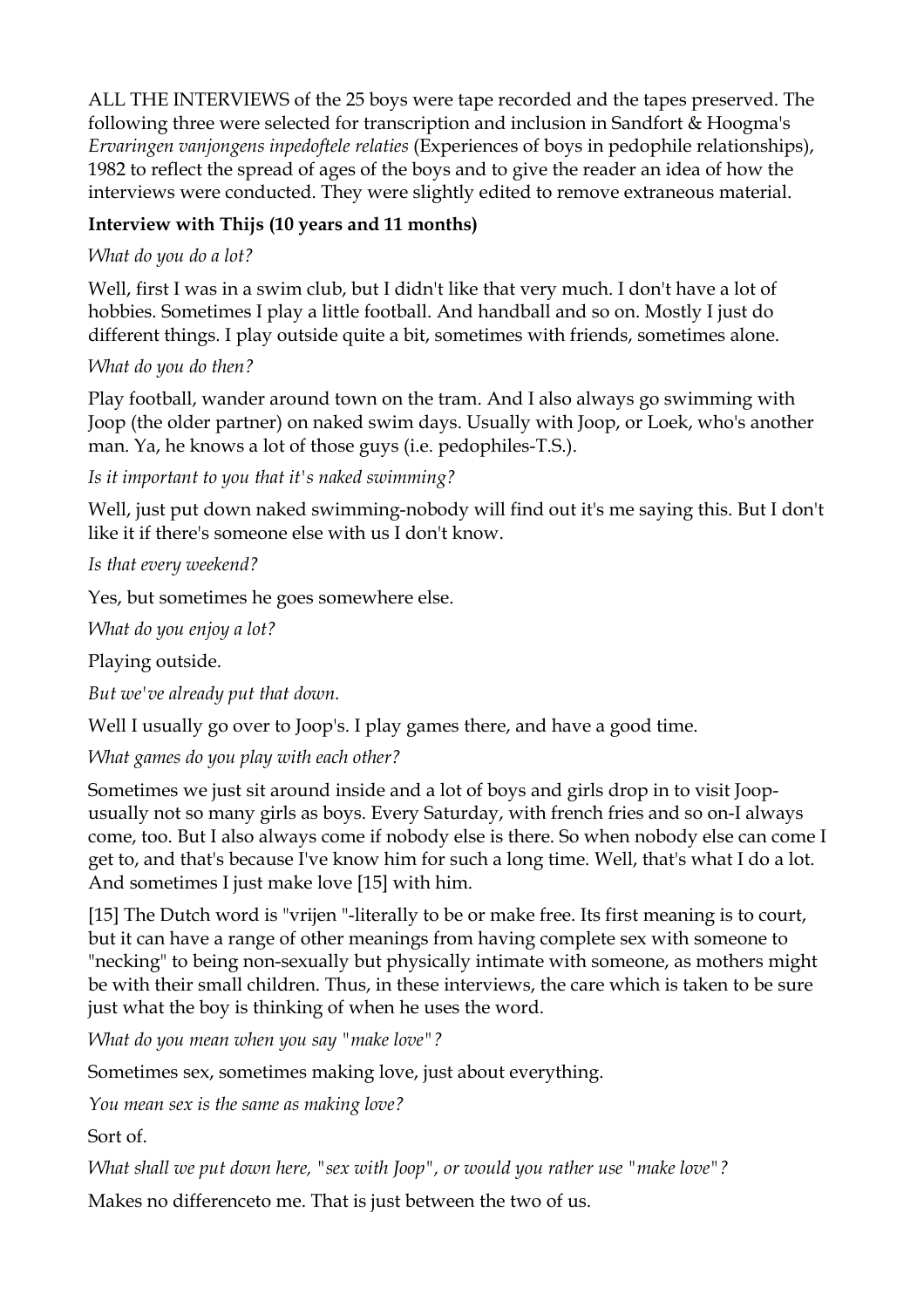*What do you really dislike?*

Having to go to school.

*Why?*

Uh, because I can't play outside. Just about every day we get something difficult--but also something nice. Well, I don't really know... it is mostly having to go to school.

*Is there something you think about a lot, for example when you're lying in bed at night?*

Yes, sometimes I think that I used to be able to sleep with Joop all the time, but now I can't.

*You think about that?*

And that in the morning I'll have to go to school.

*That school's always there, isn't it?*

Sometimes I sleep with my mother, but I have my own room, too, but then my mother is all alone and she is already so old.

*Is it that your mother doesn't like to sleep alone?*

No...

*Then why do you sleep with your mother?*

Just because she's so alone. My sister also comes fairly often to sleep with her. But usually she sleeps alone.

*You used to be allowed to sleep with Joop?*

Yes, but I can't any more. She told me, "Not with him any more." She told me she didn't like it, I mean that I couldn't sleep with him any more. So it's better not to do it, because she doesn't want me to, that's what I figured out.

*How do you feel about that?*

I don't like it, of course. And so I still think about it.

*Who do you get along well with?*

With Joop and Loek.

*Who is Loek?*

He always goes with us to the swimming pool.

*Are there other people you get along really well with?*

A whole lot: Loek's friends, and people I know real well, of course.

*Have you any idea why you get along with Joop so well?*

It's because I've known him for such a long time.

*How long have you known him?*

I'm not sure exactly, two and a half years or so. I've never had a fight with him.

*Who don't you get along so well with?*

Oh, my brother. My brother is always bad-mouthing me; he calls me a "mini-queer" every time I go over to Joop's. I'm always having fights with him. And my sister who's always bossing me around.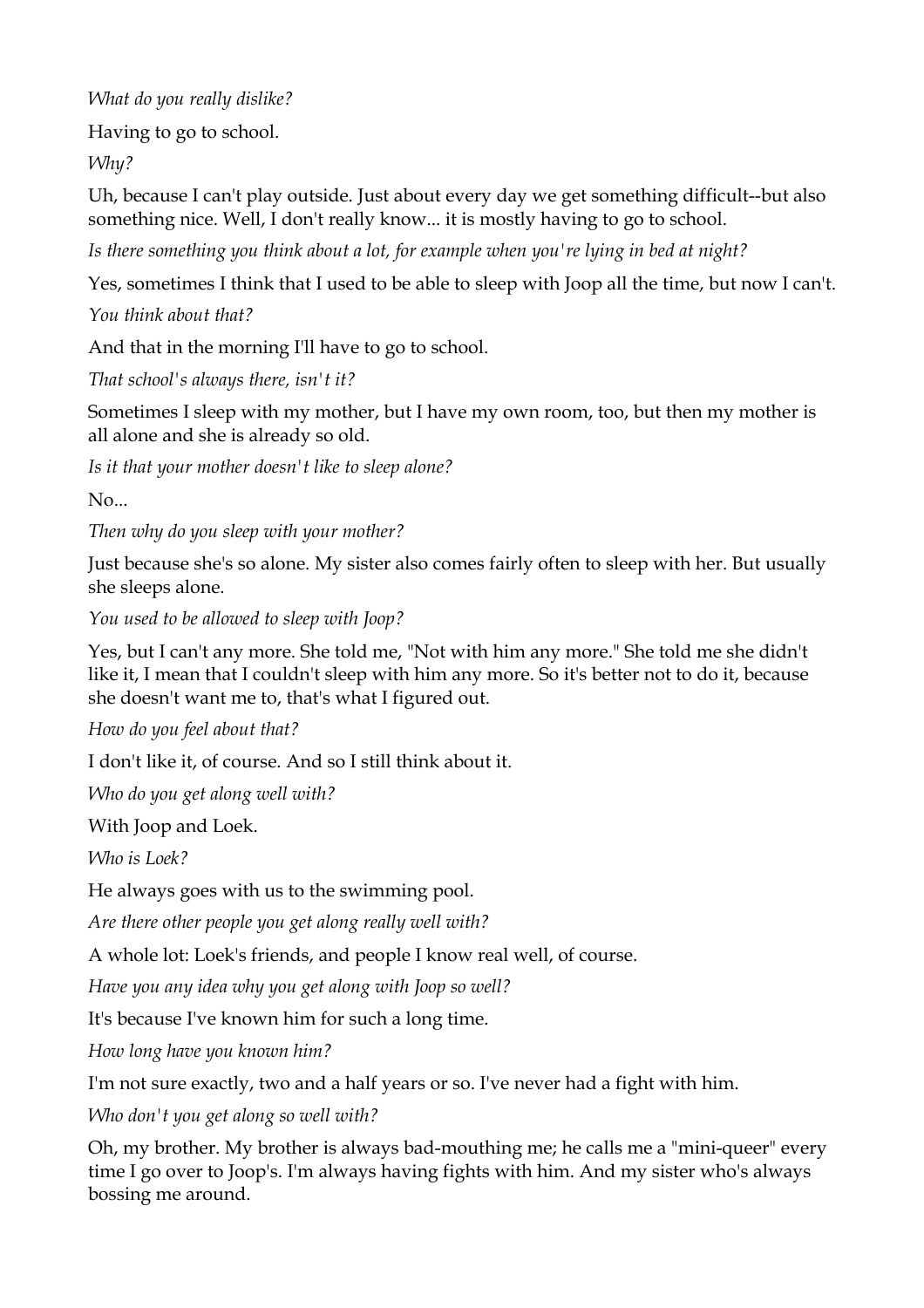*What's your brother's name?*

 $G<sub>11115</sub>$ 

*And he calls you mini-queer?*

Yes, he says it in a very nasty way. It's kind of a cuss word.

*You don't like that?*

No, not being called that name. But even if they just say "You're going to Joop" I don't like it.

*And what is your sister's name?*

Trees.

*So you can't get along very well with Guus and Trees?*

And with a guy named Dick. He's always saying behind Joop's back, "Don't go anywhere near that faggot." But he goes to bed with him himself.

*So he bad-mouths Joop behind his back?*

Yes. Once or twice I've told Joop about it but he doesn't listen to me.

*Do you think he doesn't care?*

I don't know.

*Most things have pleasant and unpleasant sides. Going to school, for example, is pleasant because you learn things. But it can also be unpleasant, perhaps, because you get punished a lot. When you think about sex with Joop, what are the nice things about it?*

Well, we like to be with each other. And I'm used to it, I think it's nice and stuff.

*You think it's nice?*

Yes, I think it's just plain nice with him, the sex and so on.

*What do youfind the unpleasant aspects ofsex with Joop?*

There aren't any. I don't know of any, at least.

*Not even if you think about it real hard?*

No.

*Isn't there something you'd rather not do?*

No. Because if there was I'd say so.

*Now I want to talk about something you have written down here--that you can no longer sleep with Joop. At first your mother let you, didn't she?*

She used to, a couple of times, a few days or so.

*At first you could, then why can't you any more?*

My mother found out a bit about Joop, sort of the way Joop is.

*Did she find out about it or not?*

Yes.

*How did she find out?*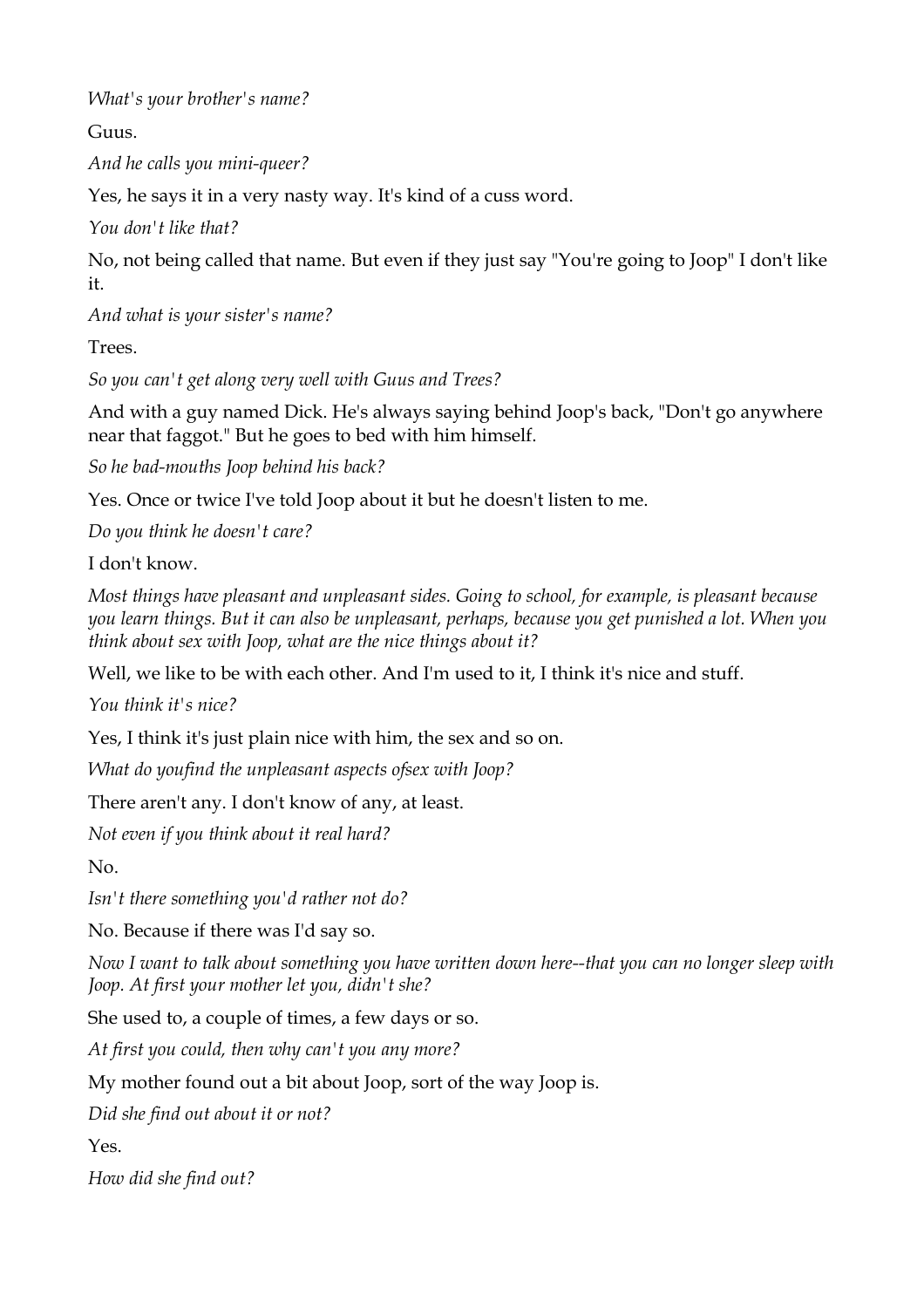He started talking about nude swimming and so on, and then Joop's friends said I went swimming too, nude swimming. Then my mother thought that wasn't such a good idea.

*Then she told you you couldn't?*

Yes, then she already knew a whole lot.

*Was that a long time ago that you slept with Joop?*

A couple of years, maybe a year and a half.

# **The Second Interview**

*I first want to ask you how long you have known Joop.*

Uh, I don't know--two and a half years, two years, something like that. I don't remember so good any more.

*You're almost eleven, aren't you, thus you were around 8 or 9 then, weren't you?*

Yes.

*Can you remember how you first got to know him, how it went?*

Yes. We were going to play football. I was on my bike and the chain came off and Joop said, "Here, let me put it back on." Well, I could do that myself, but he wanted to do it so I let him. Then he asked, "Would you like to come in?" So I went in and then I started playing football with him more often. And so one day we started doing sex. It happened very quickly. I didn't know anything about sex, but I learned in a hurry. One night I went to the toilet and he started playing with my cock. So we began making out, I mean having sex.

*What did you think about that atfirst?*

I was sort of shy, but later, when I'd been coming there a week or so, I got used to it.

*The first time you had sex, that was right at the beginning, you said, you hadn't known him so very long?*

Two or three days only. That was when I was still in the children's home. I came to his place every weekend, and sometimes during the week, too. I'd tell them in the Home that I was going to go outside and play, and then to my mother.

*So it was right at the beginning, you said. Can you tell me what happened that first time?*

You mean the sex? Well, first he asked me. He said, "If you don't like it you must tell me." And so he started doing it a little with his hand... He did that for a while, for a few days. Because I live close to him-I come over a lot. And finally-I think about a month later--I did it to him, too. And two weeks after that we had complete sex with each other... just about every day. Every day I came. Now I come every day, because I'm back home. Just about every day, but sometimes not.

*If you had to say who started the sex that first time, who would it be?*

Who started sex the first time? He did, of course. I didn't even know what sex was. Okay, I knew what it *was* but not that.

*Even though you'd done it yourself little?*

No.

*How do you like knowing all about it now?*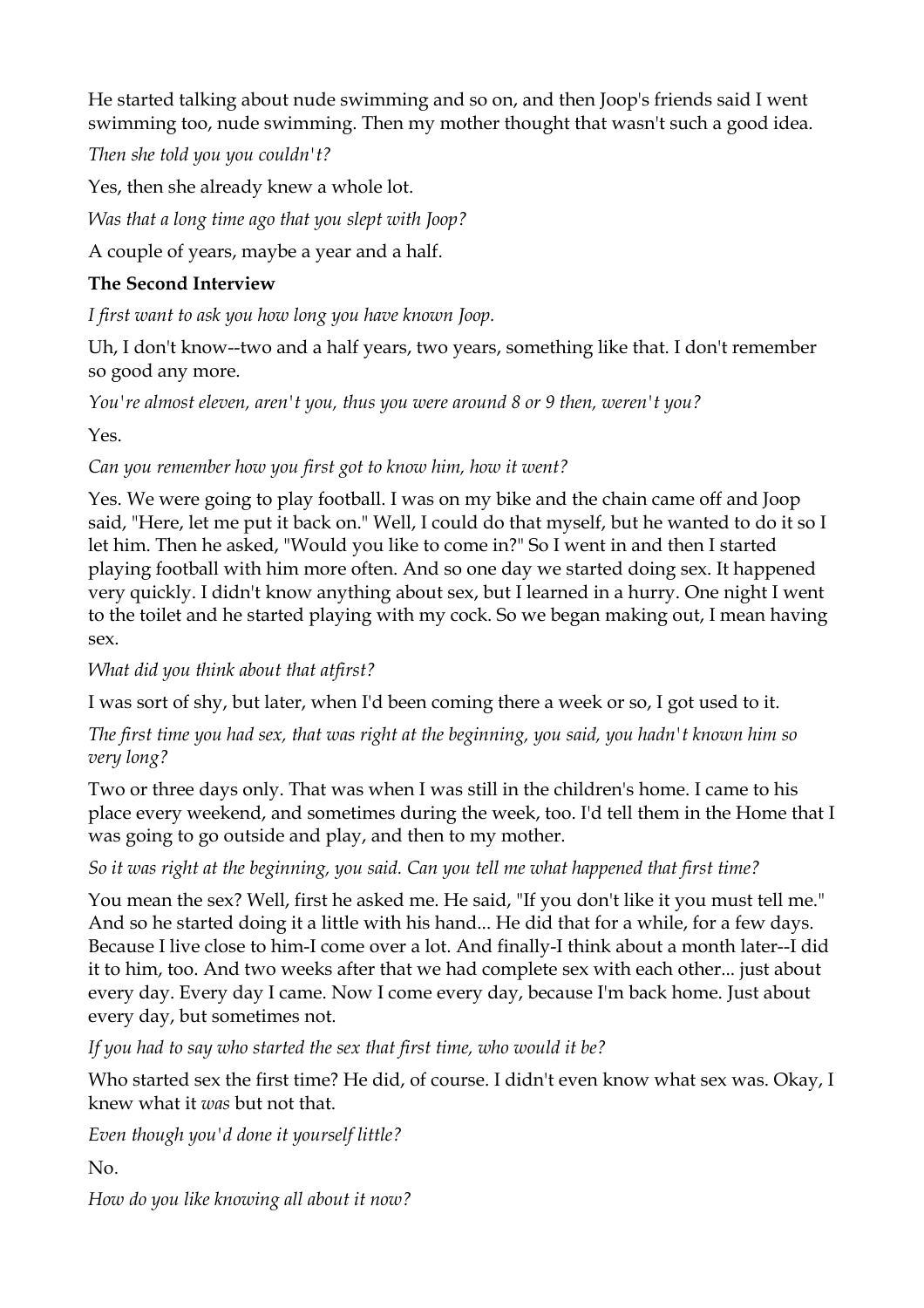I knew all about it when I was ten.

*What happens now when you have sex with each other?*

We just have a little sex, jerk each other off a little, and then we just go to sleep, take a little nap.

*Can you say who starts it, when you have sex?*

Either of us. Sometimes me, yeah, mostly me. But he, too, real often.

*Can you tell me how you do it if you want to start?*

I come up close to him and say, "I want to tell you something." Well, if anyone knew what that meant... that's what he always thinks. But I don't think anyone's figured that out.

*And then you go to the bedroom?*

Yes, but a lot of the kids know, so they say, "Oh, no, not that again! Just hurry up and cum!"

*Is it different now from that first time you had sex with Joop?*

A whole lot. We didn't used to do it together. I didn't know much about him, and now I know just about everything. I didn't used to have much contact with him, but now I do. And that first time wasn't really true sex.

*Does anybody know that you have sex with* Joop?

Yes, people who come here to the house.

*What do those people think about it?*

They never mention it.

*And your mother?*

I can't let her know anything about it. She does know, but I just say it's not true. But I just keep on coming to Joop.

*So really you're lying a little to your mother?*

Of course. I'm not going to be kept away from Joop.

*Why not?*

Just because, uh...

*What do you think your mother would feel about your having sex with Joop?*

I guess she'd think it was dirty. She'd think a man doing that with a child was not normal, that you just shouldn't do it. That's what she'd say.

*And how do youfeel about her thinking that way?*

Rotten stupid! Although I wouldn't tell her it was rotten stupid. I mean, what business is it of hers? It's my business what I do.

*Do some of your friends know about it, too?*

Yes, friends from school, they know, because they're always ragging me about it a little. Maybe half the school knows. They talk about "queers" and so on.

*They call you queer?*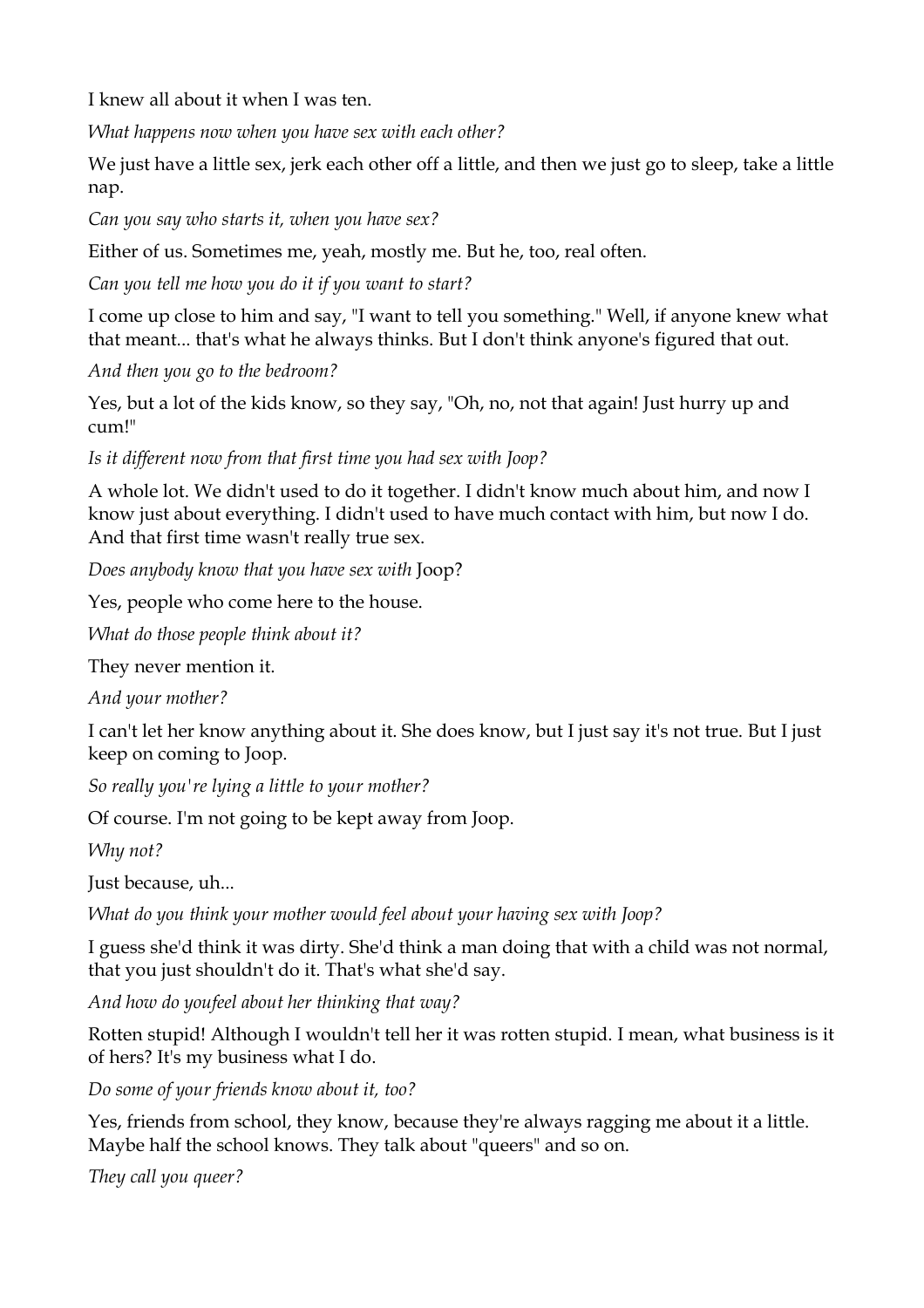No, I don't let on I know they're gossiping about me. I'm not that stupid, because then I'd really get bad-mouthed.

*Those boys probably also find it dirty?*

Well, I don't know. Could be, because they wouldn't say it was dirty if they really didn't think it was.

*How do youfeel about your having sex with Joop?*

It's just really nice.

*Its no problem for you?*

It's just like a man going to bed with a woman--I think it's exactly the same: nice. And the feelings and so on they have, I have too.

# **Interview with Theo (13 years, 9 months)**

*What do you do a great deal?*

Play football.

*Are you in a club?*

Yes. I like it a lot.

*Can you tell me why you like football so much?*

Yeah, playing together, working as a team. If you're in a good eleven you stick with it. Otherwise you just stop, because everyone tells you you're lousy. I think it's great I'm part of a good eleven.

*Are there other things that you do a lot?*

Uh, yes... I don't know.

*What do you really enjoy?*

Playing tricks on people. Tying up bike wheels, that's a lot of fun. Then they can't ride away. Then they do such dumb things to try to get it loose. Or tie up a cat's tail--we did that once--but then I got scratched up good.

*What, by the cat? I don't blame him. Why do you enjoy playing tricks on people so much?*

I don't know. They act so funny if something's wrong. And just tinkering around with stuff. I doubled the size of a toy car with cardboard. I like fooling around that way.

*Do you do other things with cardboard?*

Yes, I used to make all sorts of stuff out of it for the Christmas tree.

*Are there other important things you enjoy a great deal?*

No.

*What do you really dislike?*

Doing the dishes! Or hauling back shopping--I don't like that very much.

*Do you do that a lot?*

Sure, every night. Me and my brother have that chore. One of us washes and the other dries. Mother and Dad work late every evening, to around six o'clock, so we eat late. So we have to do the dishes at the same time the TV programs are on.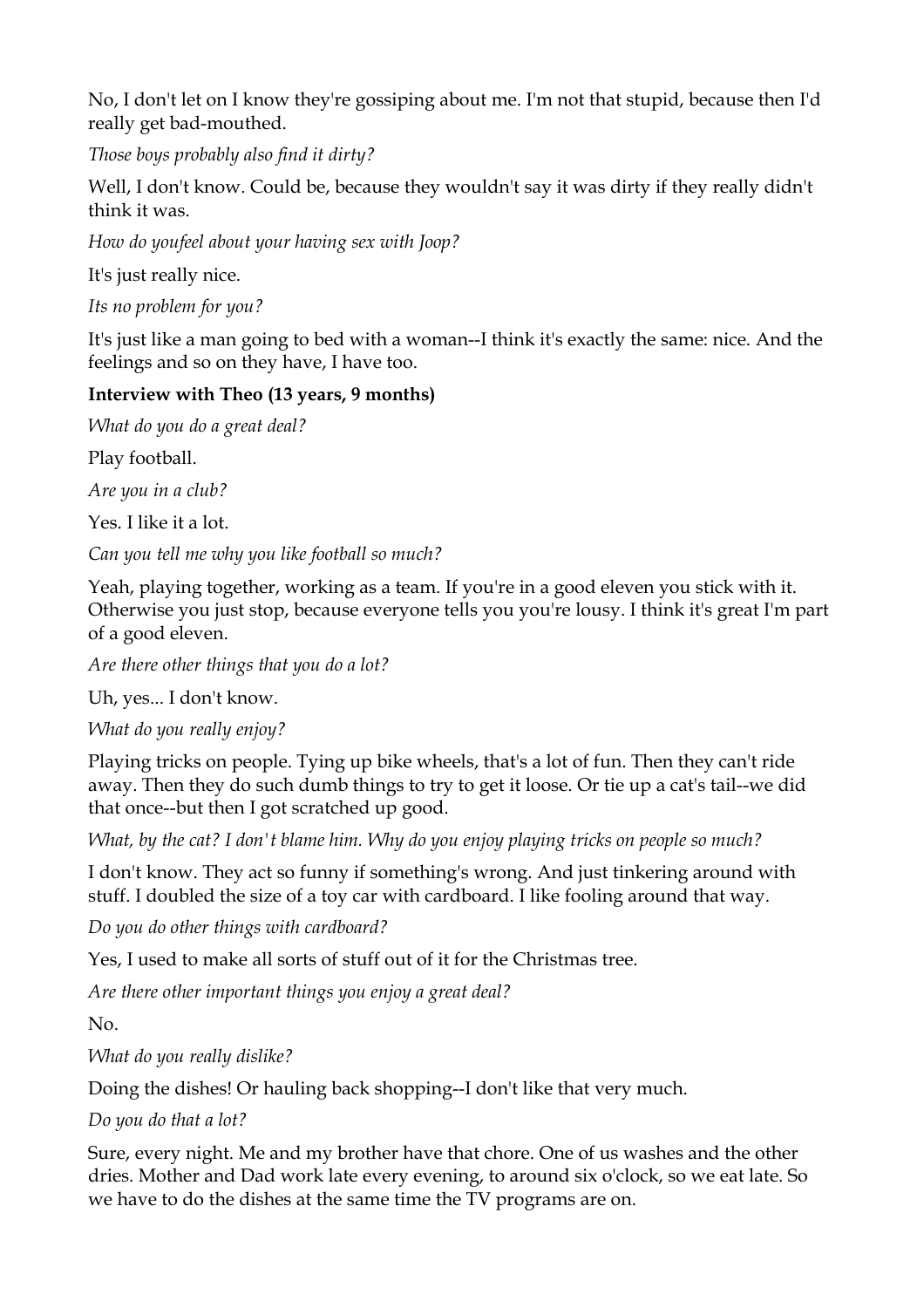*So you don't get to watch television?*

No, we miss the best shows. But the guy who washes has the advantage that he's through first.

# *And shopping?*

I have to do that myself because my little brother always drops the bottles when he takes them out of the cooler. So I'm the one who shops.

*Your father and mother both work so that's why they cannot shop themselves?*

Yes, but Mother gets Fridays off.

*Are there other things you seriously dislike?*

No, at school everything's pretty good.

*What do you think about a great deal?*

I think a lot about school, about math and so on.

*What grade are you in?*

First form at the technical school.

*And you think a lot about school, you say--or do you mean you think a lot when you're at school?*

Yes, I think a lot about it. That's different.

*Is there anything else you think about a great deal?*

Yes, nuclear war and such. I think that's so terrible. Like Harrisburg when that accident occurred, what could then happen. If that really took place on a big scale. That really upset me and I think about that a lot. What would happen in a nuclear war. One of those bombs over The Netherlands and everyone would be dead.

*Are there other things you think about a great deal?*

No.

*Who do you get along well with?*

Bert. (The older partner-T.S.)

*How long have you known Bert?*

Three months. And I get along real good with Mother and Dad.

*Why do you think it is thatyouget along so well with Bert?*

He understands children--boys--better. My mother does too, and so does my father, but Bert knows more about them, I think.

*You get along well with your mother andfather, you say?*

Yes, because if something happens, if you've got yourself into some kind of trouble or something, then you can always tell them about it and they'll help you.

*Because they're not so strict?*

Strict? Well, they can be strict enough, because I'm always getting into fights with my little brother, and then my father asks who started it and whoever did gets punished. Dad can tell by looking at our faces.

*And your mother?*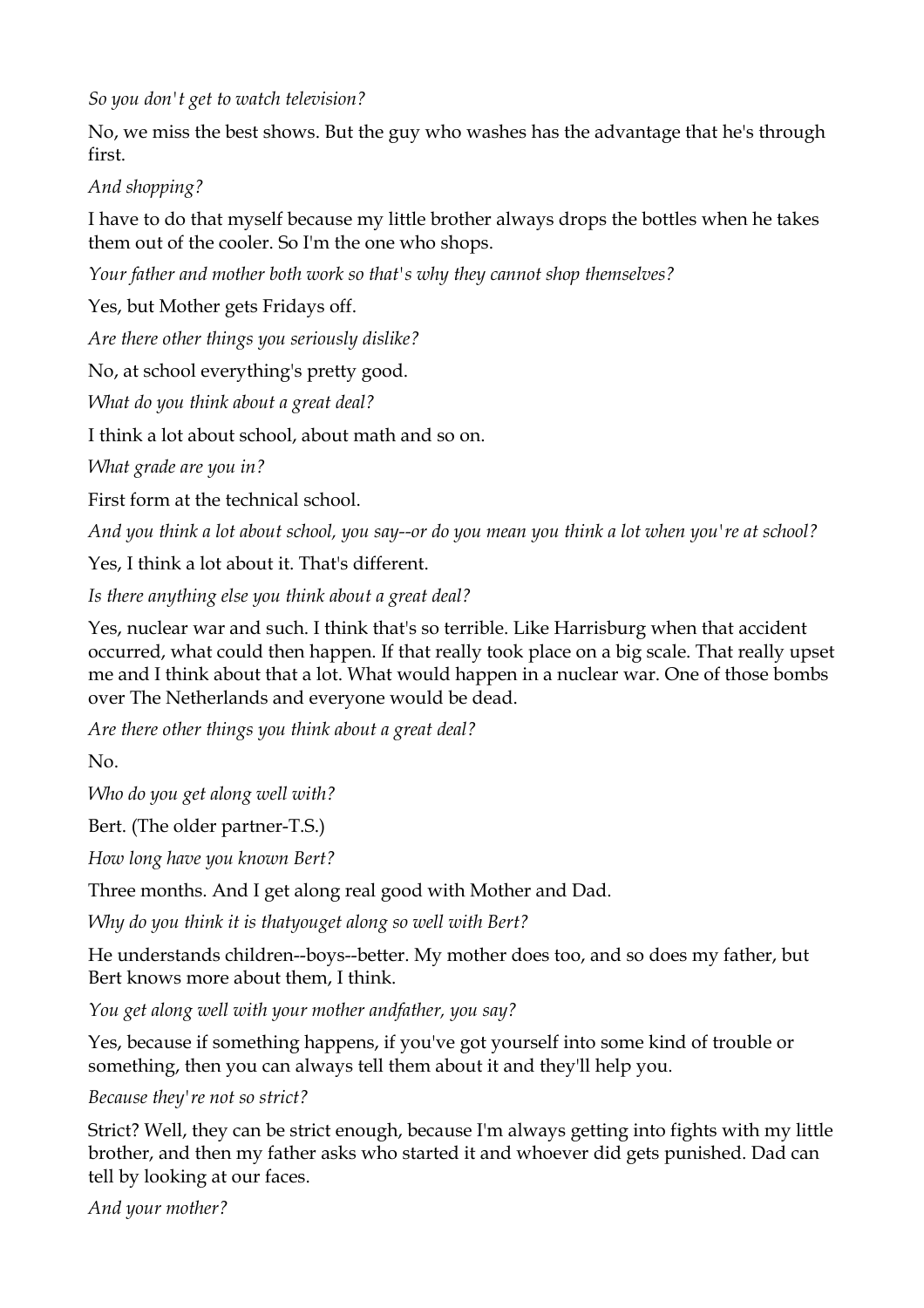Yeah, she always knows what's going on. One time my little brother told her we needed money, two guilders for I. D. photos. She gave him the two guilders but he spent it on candy. But she found out about it and now she's got to see a letter. She won't fall into that trap any more, or we have to forge a letter then next time.

*Shall we put your parents down here, too?*

Yes, parents, because you can always bring your problems to them.

*Are there other people you don't get along well with?*

Yes, my little brother.

*Why is that?*

Oh, he's always pestering me, so I hit him, and then I'm in the wrong. I'm the one that gets punished.

*And that's why you dislike him?*

Well... not really dislike--but sometimes, yes. One day he's nice enough, helps you and so on, then the next thing you know he's pestering you again.

*So you do dislike him?*

Yes.

*And what's the main reason?*

If he wins at football, which he usually does, then he teases me all the time if we've lost. And he's for Ajax and I'm for Feijenoord [16]. But if Ajax looses to Feijenoord, then I tease him.

[16] Two of the top professional football (soccer in America) teams in The Netherlands.

*So, should we put down your little brother?*

Yes, my bratty little brother, my pest of a brother.

*And he's younger than you?*

Yes. I'm 13; he's 10.

*Are there other people you can't get along with well?*

No.

*You make love with Bert, don't you?*

Yes.

*Some people call that sex or sexual contact. How do the two of you, or you yourself, call it?*

Making love.

*We have to be sure what is meant, because there's making love and making love, isn't there? For example, if you sit on someone's lap that can be considered making love, but making love in bed, of course, is something altogether different and that's what you mean, isn't it?*

Yes.

*Most things have pleasant and unpleasant sides. For example, going to school is pleasant because you learn things. But it can also be unpleasant, for example, if you get punished a lot. If you think about making love with Bert, what are its pleasant sides?*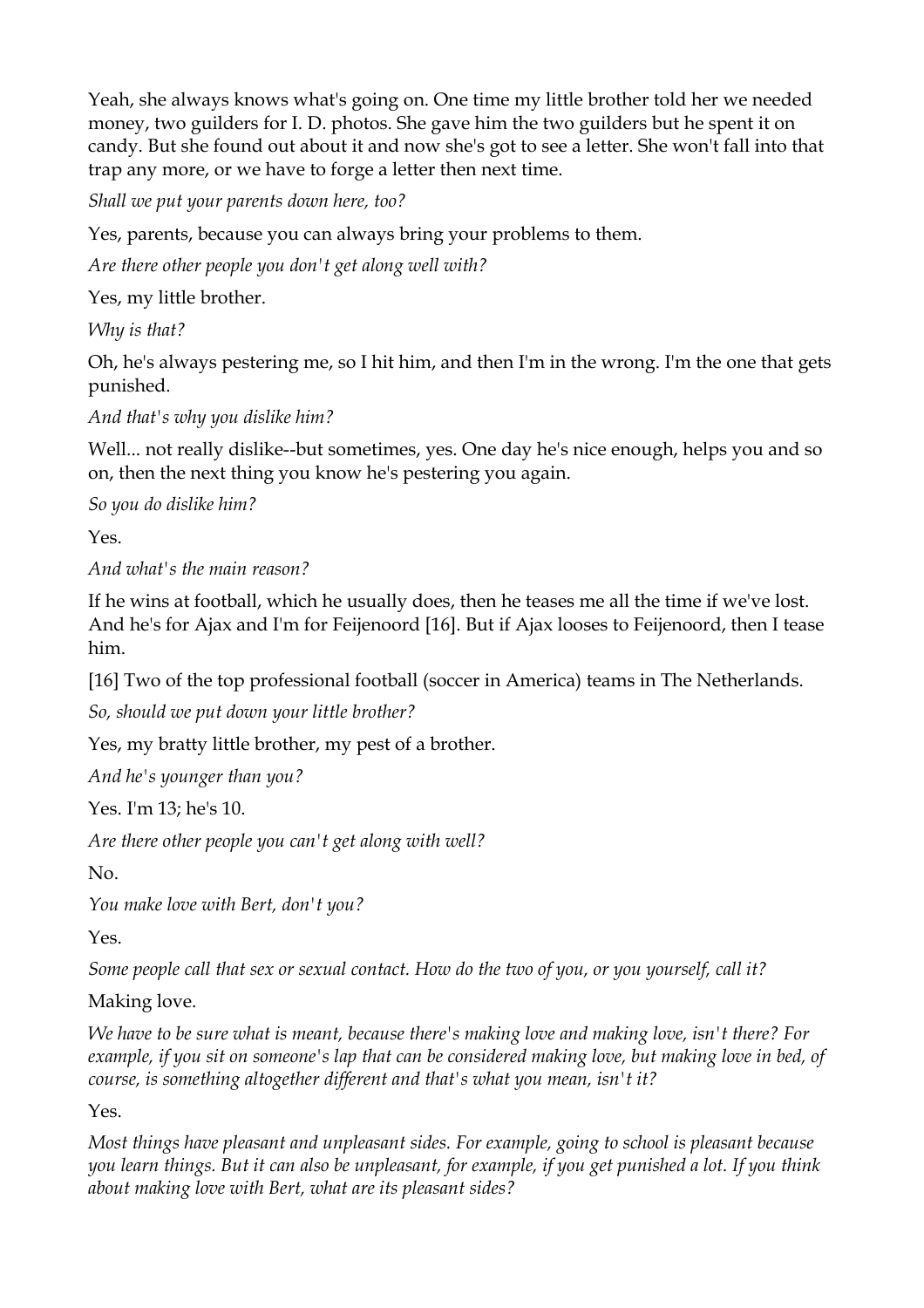Uh... I don't really know. *Let's put it another way: why do you do it?* Well, because it's nice. *Then that is a pleasant side?* Yes. *You think it's nice?* Yes, I think it's very nice. *And unpleasant sides? What are the unpleasant sides, for you, to making love with Bert?* Well... he's prickly. *He's prickly?* Yes, here... He's all stubbly, because he shaves. The stubble pricks! *Shall we put that down?*

Yes. Old porcupine.

*Are there other unpleasant sides to making love with Bert? You think it's very nice, but perhaps for one reason or another there are things you'd rather not do?*

Yes, when I grow up later I'd rather not do it. I'll have a girl then, and so on.

*But now it doesn't bother you?*

No.

*Nothing that makes you think you'd really rather not do it?*

No. Nothing at all.

*I also wanted to ask you if sometimes you have sex with other people, with boys or girls or older people.*

No. Yes, with Richard (another pedophile-T.S.) sometimes.

*You had sex with him?*

Yes. It was through him I got to know Bert.

*You were here with Richard once?*

Yes.

*But you don't do that any more?*

No.

# **The Second Interview**

*You said that you felt "afraid" fairly often when you thought about having sex with Bert. Can you tell me more about that?*

Maybe one time I'll want to get it off my chest and I'll want to tell someone about it, and I do and that person tells somebody else... that scares me.

*Why are you scared of that?*

Because people will find out about it and I'll get a reputation.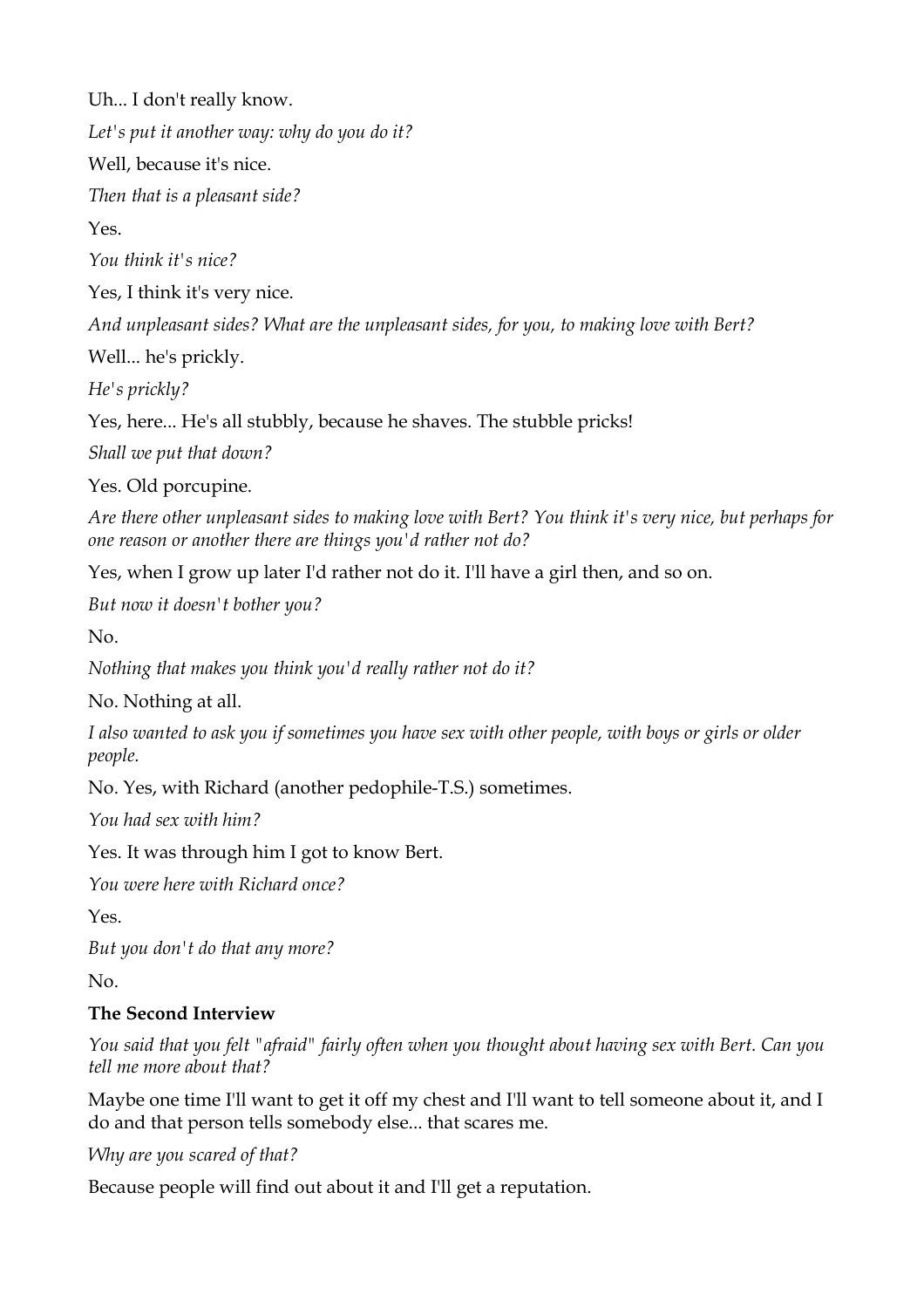*You say that quite often you feel embarrassed.*

Yes. In the beginning I was real embarrassed--I wasn't used to it then.

*Are you still?*

Yes, but not so much as at first.

*You said you also felt naughty sometimes. Can you say more about that?*

Yes, sometimes I do feel a little naughty, because nobody knows about it. My mother and so on.

*But why do youfeel naughty then, because I sometimes do things nobody else knows about?*

Well, normal kids really don't do such things... that's sort of the way you think.

*You also said you "almost never" felt angry. So you do every so often?*

Yes.

*Can you say something more about that, when it happens?*

Yes, then I'm ashamed of it.

*And thus youfeel a little angry?*

Yes, that I could be ashamed of it if somebody found out about it.

*Do you think you yourself should be ashamed of it, or not?*

Yes, if somebody else found out about it.

*But if nobody else knew about it do you think you yourself should be ashamed of it?*

No, I don't think so. No.

*So just if other people found out about it?*

Yes.

*You said you sometimes did unpleasant things to Bert. Can you say more about that?*

Okay, if he wants to suck me off I'll tell him it hurts, just to tease him.

*Because it doesn't hurt?*

No.

*And with "coercing", you say you sometimes "coerce" him in connection with sex?*

Yes. He'll say, "Come on, we're going to bed," and then I go watch television. And then he says, "The TV's going off," and I say, "If the TV goes off I sleep alone," and then I get to watch TV a little longer.

*How long have you know Bert?*

Since summer vacation.

*So about four months?*

Yes.

*Do you still remember how you met Bert?*

Yes. One time I went with Richard to the movies and the swimming pool and I met Bert then. It clicked, so I started going with him. Because Rene, who was with Richard, was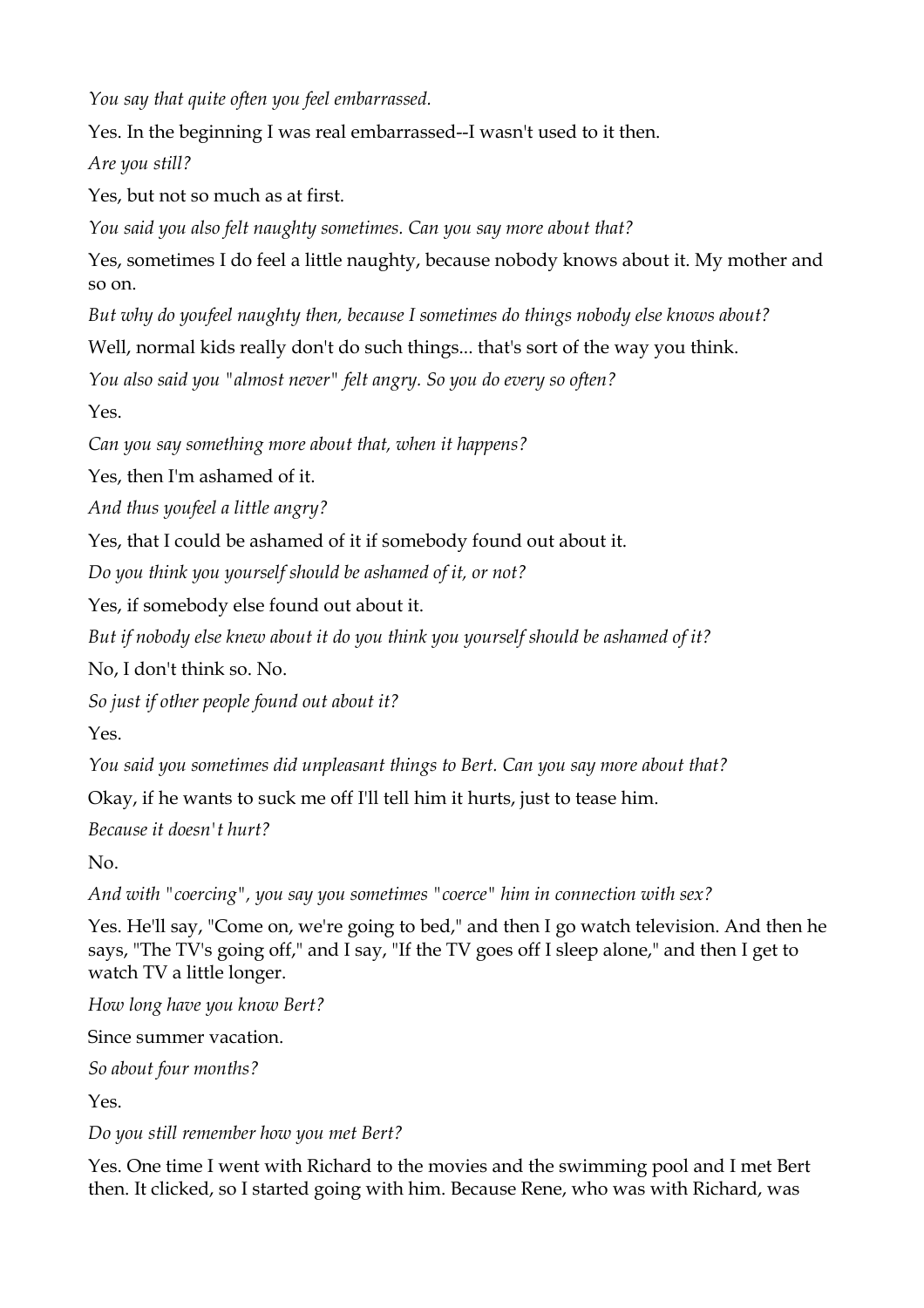acting stupid--he put a whole lot of sugar in his tea so there was none left for anyone else. He was only thinking about himself. So I started coming to Bert--it was a lot nicer with him.

*Did you go to Bert all by yourself then?*

No, Richard had told me, "You can also go to Bert's if you want." Then I slept over with Bert one night and thought it was really nice. So I stuck with Bert--it was a lot better than with Richard.

*So you really got to know Bert through Richard?*

Yes.

*Can you still remember the first time you had sex with Bert?*

No. I was asleep then.

*That was the first time you slept here?*

Yes, and that was the first time he fooled around with me.

*Were you awake then?*

Yes, but I didn't mind. I thought it was nice.

*Had you already had some sex with Richard?*

Yes.

*So you knew the ropes a bit. Is it difficult for you to talk about it?*

I suppose a little.

*It doesn't make any difference to me what you say. I don't think it's at all dirty or anything, and certainly not strange.When you have sex with each other now, how does it go?*

Uh… just as it always does.

*Who starts it?*

Bert or me.

*Can you tell me more about it?*

Well, I just think it's nice so I just go and make love with him.

*Do some people know that you have sex with Bert?*

My father and mother know about it.

*What do they think about it?*

Well, that it's normal. If you had a girl that would be normal. Because one person can't do without a girl, another can't do without a boy and a third person can't do without a man. Yeah, they just think it's normal.

*They think they're all about the same?*

Yes.

*How do youfeel about their thinking that way?*

I think it's fine. Because some people would like to murder all pedophiles and homophiles just because they aren't normal human beings. My father and mother aren't that way.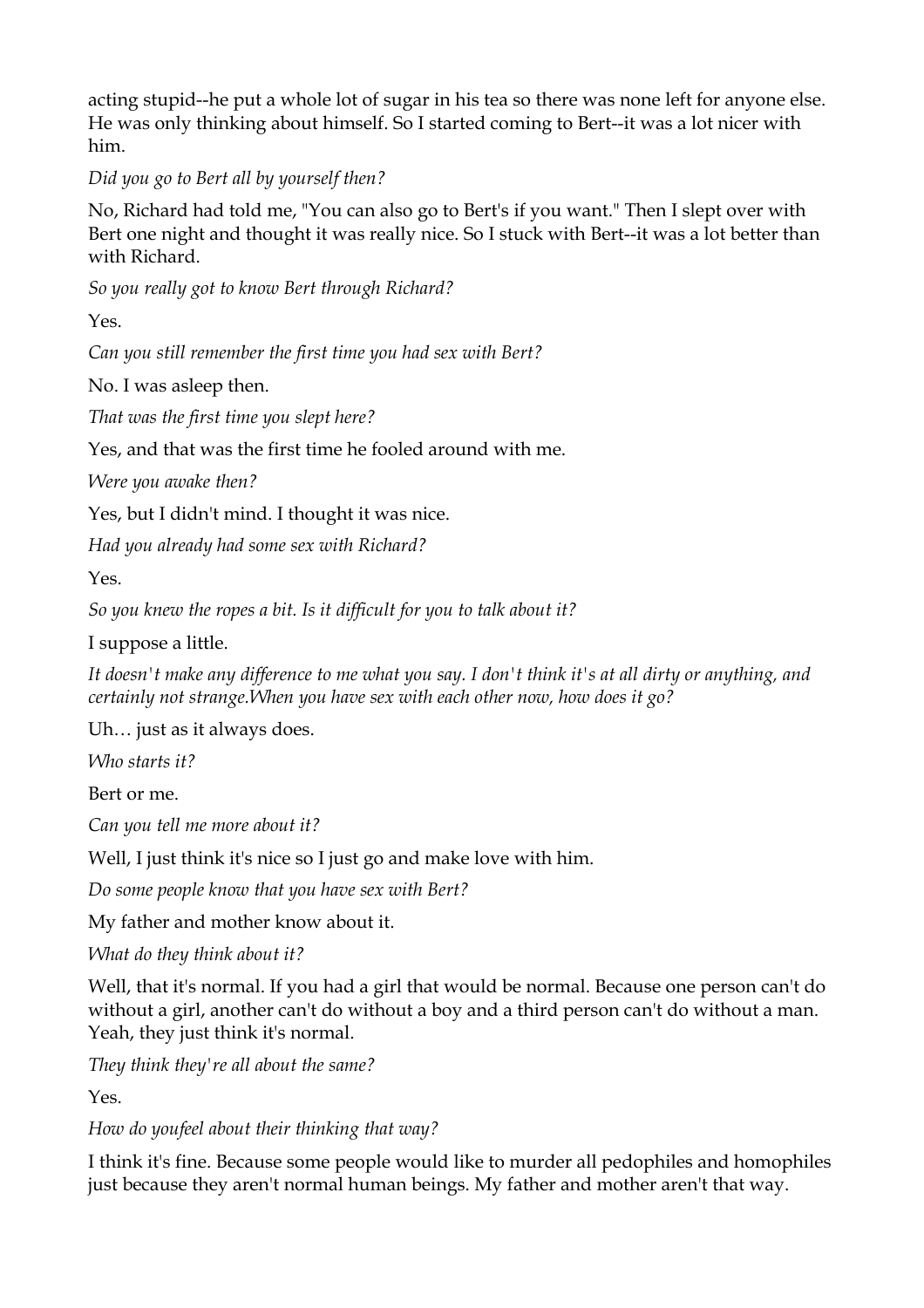*Do you agree with them?* Yes, I think they're right. *Do your school friends know you have sex with Bert?* No. *How do you think they'd feel about it if they knew?* They'd all think I was queer or something, and that's not so. Yes, they'd call you that. *It's an insult?* Yes. *Why would your ftiends have so much trouble with it* ? I wouldn't really know--maybe because they're jealous. *That they'd like to have themselves what you have?* Yes, it could be. *What do you think about their attitude? Do you agree with them?* No, they don't know anything about how it is. *In other words, if they did know something about it they might feel differently?* Yes, maybe. If they knew a little more about it. Now they just talk rubbish. *How do you yourself feel about having sex with Bert?* I think it's real nice, but I would also like to have a girl. *Would that make a difference in your life, or would you have to say you didn't really know exactly?* I don't know. I've never done it with a girl. *But you would certainly like to?* You bet. *But you don't have to right away?* No. It'll happen in due time. *And in the meantime this is nice.* Yes.

### **Interview with Gerrit (16 years, 1 month)**

#### *What do you do a lot?*

Well, I do a lot of things by myself, developing myself and so on. Right now I'm really busy with my school work, because I'm studying to be a waiter and I really want to pass. I also do sketches about repression and so on--I spend a lot of time at that.

*You first said you were busy developing yourself, can you say more about it?*

Okay, finding my own way in our society; not just how everybody else does but my own particular way. I'm still trying. For example, my parents have completely different opinions than I do, so I'm trying to get untangled from them and develop my own thoughts. Not what people repeat over and over again but what comes out of the real me.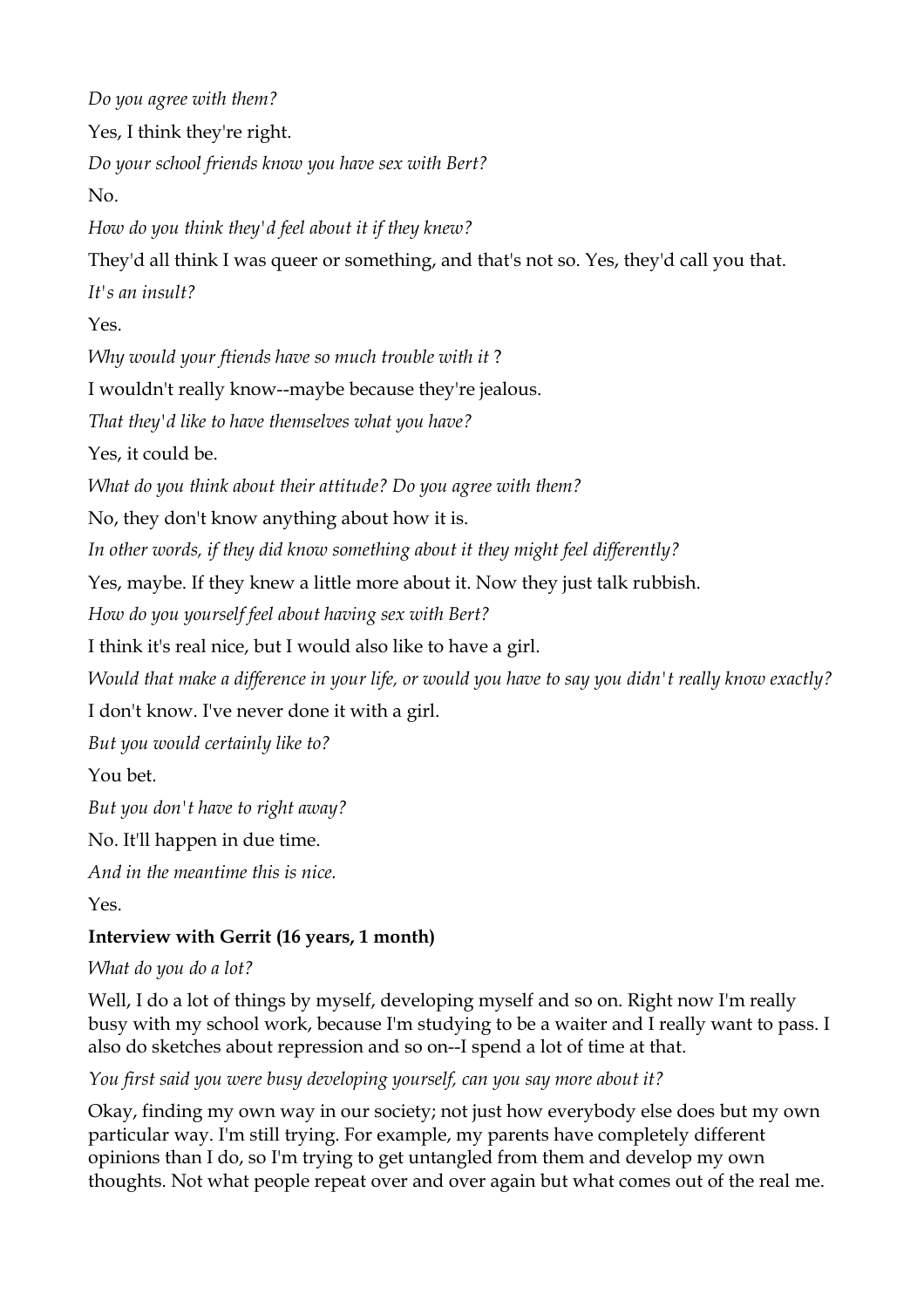## *Why do you want to do that?*

Because I'm completely in disagreement with my parents at the moment, the things they say. And often with most people, so I want to develop my own thoughts. I think that's very important for myself. At home I often have totally different opinions from my parents. For example if they tell me I ought to go out and try to get a girl, then I tell them I have absolutely no desire to do that because a girlfriend would get all involved in my life and I'd no longer be free. They'd like that, but I wouldn't. So I go completely my own way.

# *The second thing you were very much involved in was school?*

Yes. I'm in the restaurant training program. It's the first time I've enjoyed going to school: I had to repeat two grades in junior high and two grades in technical school.

# *Did you choose this school yourseff?*

Yes, I chose it myself. I always wanted to be a waiter; I always thought it a nice profession. Being with people: that's the nice part of being a waiter. My parents made me go to junior high, and there I had to take the first grade over again; then I went to technical school and I had to waste two years in the second grade; finally I got to go to this school. And that's working out real well for me.

# *Have you already had to work as a waiter?*

They try to find work for me. I have to get some practical experience.

*Those are the two most important preoccupations of yours?*

Yes, of course. And I work at painting and sketching and I'm also now trying to write a poem.

### *What do you enjoy a lot?*

Write down "living my own life". You don't get the chance to do it at home, but here with Barend I really do get the opportunity to develop myself. And also sketching-I get a lot of pleasure out of that-it's a real nice hobby, I think. Barend helps me quite often, for example if I've made a sketch he'll tell me what's wrong in it. But Barend can draw real well himself. And then I make it better, so you learn how to get the best results in sketching. And in my spare time I sometimes go into the country, to look at nature. I often do that alone. I'd planned soon to buy a camera so I could take nature photos and try to develop them. I'm getting darkroom lessons at school. I live in the city and all there is around you is houses, so recently I've been going a lot out in the country because I think it's beautiful there. Maybe later I'd like to have a little house somewhere in the country. Try to live completely free of this society.

### *What do you mean by free?*

Well, you can never be really free in our society, because you have to work in order to live. But I mean that you don't just have to bend all the time with society. That you can express your own feelings and not just buy things, like everyone else does. Live very simply. Yes, a waiter, that is a simple life, isn't it? It's not like you can afford to go out and buy everything you see.

### *What do you really dislike?*

Okay, I really hate these dolled-up girls you always see walking around on the street showing off. I dislike that so much. At the restaurant school there are 13 girls and 2 boys in my class, and they lookjust like mannekins; they're horrible to look at. Thick make-up-I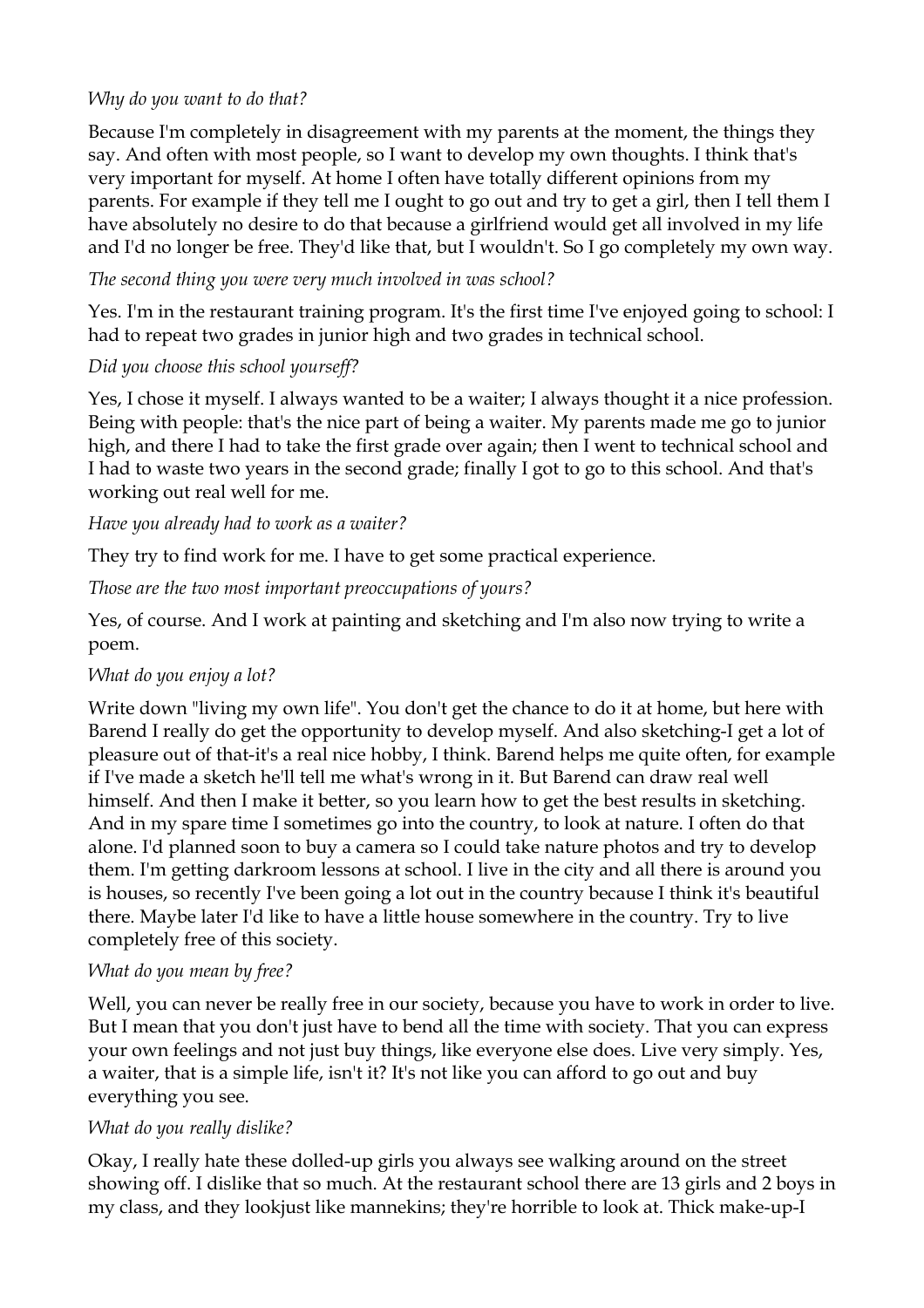don't think they have to do that. And then they come into the class all stuck-up and if you say anything about it they talk back-they always know better.

# *Are there other things you dislike a great deal?*

Sure, when grown men talk to each other and I disagree with what they're saying. Then I have to keep still, because I'm not equal to grownups, I'm still small. That really upsets me, that I can't say what I think. They're always right, these grownups. I want to be able to express my opinions. It doesn't matter to me that I can't talk with adults, but for example if they start saying that boys have to get married later and work so that later they can found a family, and I say, "Come on, that's not necessary, because who says we're going to get married," but I have to keep still because they know better than I do. "You'll have to get married, otherwise you're not healthy," they'd then say. And that really annoys me. You can almost never say what you think. Adults go and vote in elections, but we can't do that. We have to wait until we're eighteen, and then they think your adult enough. You're allowed to express your own opinion, but only if it's to their advantage.

### *What do you think about a lot?*

Well, that's difficult. I think a lot about what is going to happen--in the future.

# *Does that worry you, or not?*

No, it doesn't worry me, but I think a lot about how things are going to be later, how I'm going to be living.

# *Who do you get along with well?*

That's an easy question! With Barend--I get along real well with him. Otherwise with almost nobody. I don't get on very well with my parents, because they always have to be right. It's really wonderful that I can come here to Barend and that I can get along with him so beautifully. Because he has sort of the same thoughts as I do. If I'd never met Barend my life would have been a whole lot different; I think I'd have been working in a factory or something. I've learned a lot from Barend, but never, "You've got to accept this from me." He's never done that. He's told me how society operates, and if I don't agree with him I can always say so. But most of the things he says about it I agree with. So he hasn't influenced me; he's just helped me to think along these lines. As a child you cannot develop your own opinions if your parents say this or that is good, just accept it. If you hear things from both sides, then you can go on to think about which is right. Finally you figure out yourself which side is right and which is wrong.

# *Are there other people you get along well with?*

Yes. A lady friend of Barend's whom I see every so often; I get along well with her. And also friends in the neighborhood I go around with once in a while.

# *Who don't you get along very well with?*

Well, there are a whole lot. My parents--I don't get along so very well with them--and the kids at school, I got on with them really badly, they always knew better. But at this new school it is completely different, there you're considered independent. So I can just independently decide things at school and, for example if I'm sick, I don't need a letter from my parents. I think that's really good because if you want to play hookey one day you just write your own letter. But you come up against it yourself in the end, like with exams. Yes, with my parents I don't get on so good, but every so often I do. They just have completely different ideas from me. I get on okay with my younger brother, except with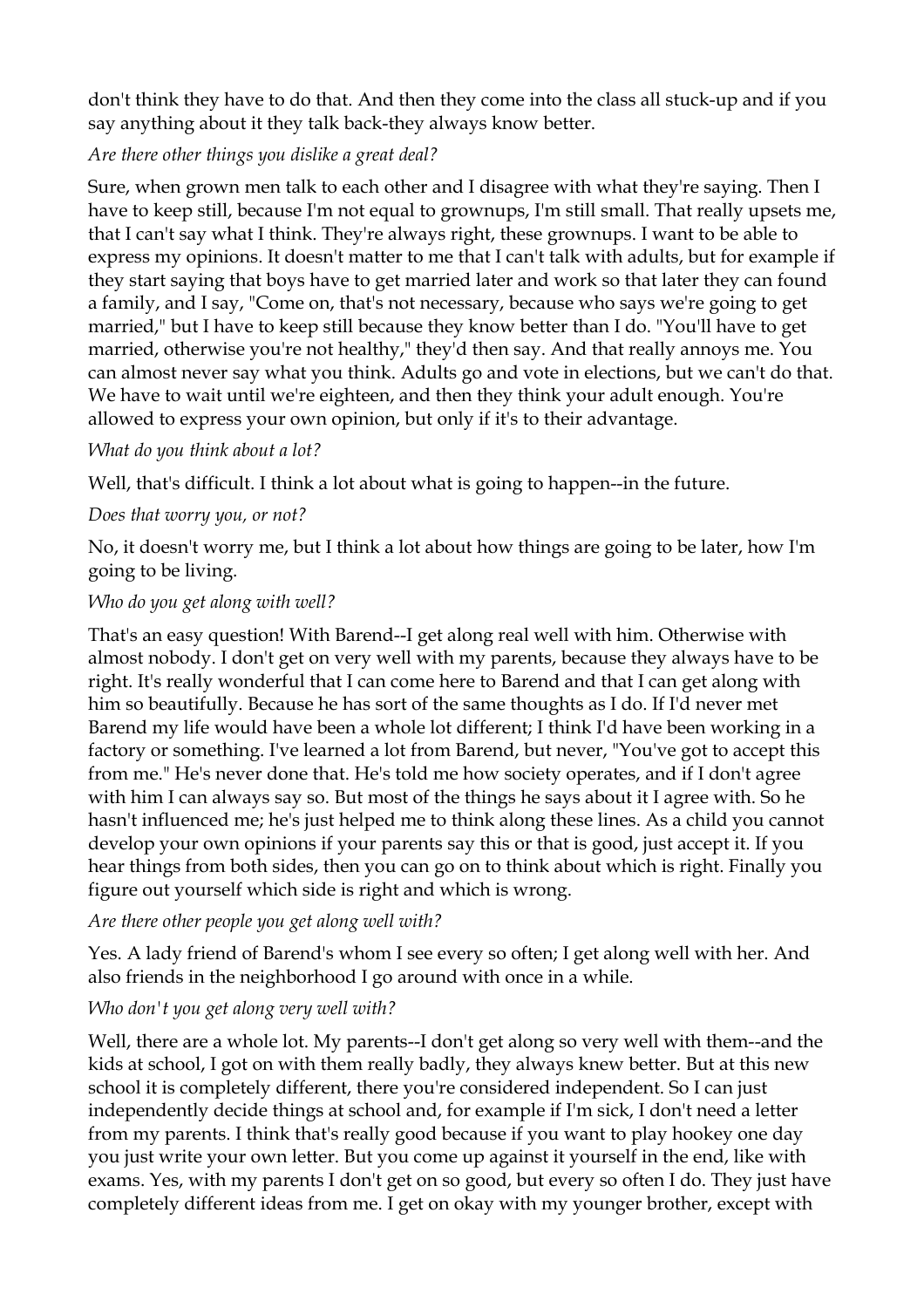my older brother I can't get on at all. He is so hard-headed, he always knows best-yes a real show-off. If he has to take care of the house when my parents are away he always tells my youngest brother, "Get me a beer out of the shed, roll me a cigarette, put my shoes away," that sort of thing. He used to go with Barend and that was absolutely hopeless. Yeah, and every time he comes home with a friend or with his girlfriend, I always get a lot of static from him: he walks around the house as though he owns it. He does that a lot, but it doesn't really matter to me very much. But one time I got so mad I slugged him; I didn't really know what I was doing. He had a bloody nose and a torn lip, and that really shocked me.

### *Are there other things I've forgotten about which you think would be important to write down?*

Yes, that laws will come for children, that everything gets changed, that children will be able to say what they think about our society. I think that's very important. That kids aren't just things owned by other people who can tell them, "Do this chore, wash up, and if you don't do your best at school you'll be punished, and if you don't do this or that you're going to get hit." That that's all over with. That laws are passed so kids themselves can decide about themselves.

*The next question is what is the name of your friend--that's Barend, we already have that. So the following question is, you make love with Barend, too?*

Yes.

*Some people call it sex or sexual contact. What do you call it?*

Well, mostly sex, but it's also letting yourself feel that you're really fond of someone--it doesn't necessarily have to be sex alone.

*Many things have both good and annoying sides. Going to school, for example, is annoying because you get homework and sometimes get punished, but it is also nice because you learn a lot. So there could also be good and annoying aspects ofyour sex with Barend. What, for you, are the good sides? Why would you not want to go without it?*

I think it's wonderful to do these things with Barend because I'm fond of him, and because I like doing them, too. The bad sides don't really matter very much. I myself think it's very nice to do.

*You said the bad sides didn't matter to you very much?*

No. But my parents are always worrying me with, "What are you doing all the time with Barend?" And that gripes me. When I was in the Junior High Technical School some of the boys saw me with Barend and they called, "Look, there go two queers!" Well, that annoyed me, but in the long run it didn't matter to me at all.

### *And that your father and mother worry about it?*

Yes, they've worried about it a lot: "What you're doing with Barend, is that really responsible?" Usually I just give short answers, like I enjoy going over there. And when I come back in the evening it is again, "What were you doing over there with Barend?" So I'll say I was sketching. That is the annoying side of my relationship with Barend, the constant concern of all these people, but the sex is not unpleasant. But all that worrying by all these people, at school, by aunts and uncles: "What's that boy doing there again?" It runs through the whole family. But it doesn't bother me. I used to pay too much attention to it; one time I even thought to myself, "It stop my friendship with Barend," but then I chose for Barend.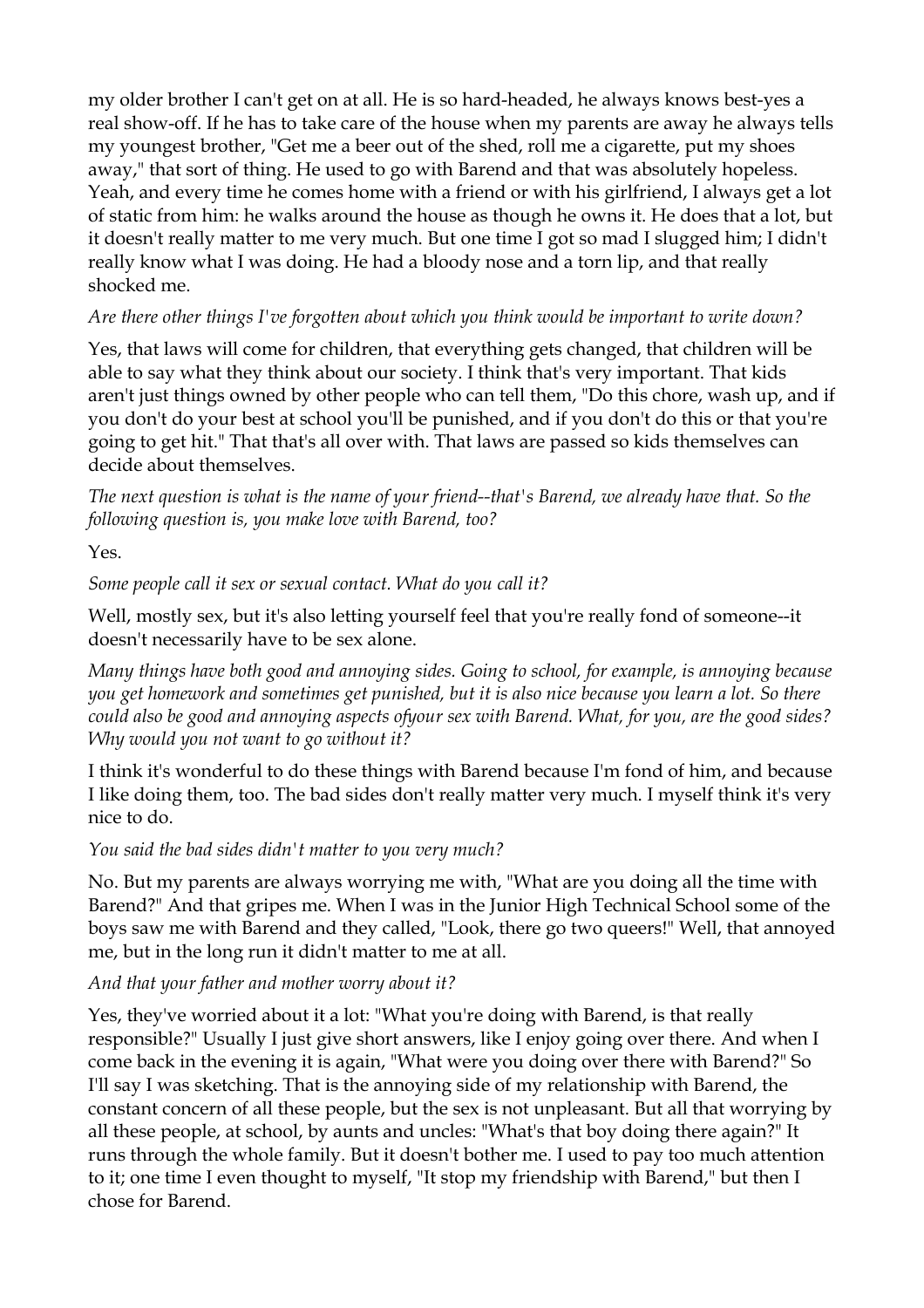*Are there other people you have sex with--other boys, girls or adults?*

No.

# **The Second Interview**

*How long have you known Barend?*

From last summer, four years.

# *Do you still remember how you got to know him?*

My little brother and I had been swimming in the ponds. My brother was nine then and he smoked and I did, too. Then Barend came along in his Ugly Duckling [17] and stopped in the parking lot. So I told my brother, "Go ask that man for a cigarette, 'cause he smokes, too. " So my brother went up to him and said, "What time is it?" "Five-thirty." "Could you give me a cigarette?" Barend said, "How old are you?" "I'm fourteen," said my brother. Well, after a lot of haggling my brother got a cigarette, and I did, too, and then we started walking with him. No, wait, my brother didn't get a cigarette but I did, because I was older. So after we'd walked a while with him we went and sat by the water and talked. He said he had a boat and we asked him if we might be able to go sailing with him sometime. And we did go out with him, together with my parents. My father found Barend very nice, distinguished and so on. And after that I didn't see Barend for half a year.

[17] The Citroen CV-2 basic passenger car, sometimes called the "Deux chevaux".

# *How did it happen that you saw him again after hatf a year?*

Well, it was summer vacation and I had nothing to do, and I said to my friend, "Hey, let's take a bike ride; I know about a boat and we can go out on it." We finally got there but Barend wasn't around. His boat was, though. Then I asked the man behind the bar at the caf6 nearby if he knew his address. Well, he didn't know it, nor his telephone number. We tried looking in the telephone book and finally had to give up. A few days later I went there with another friend, again on the bike, and this time we met Barend. He was busy fixing up his boat, and we went and helped him. But my friend had to go home and eat but he got a flat tire on the way. So Barend put his bike in the back of the car and we went with him to his house. Well, after that I went more and more often to the boat and after I'd met him there a couple of times Barend came to my house to pick me up. After that he came fairly often to our house, ate with us once in a while. So then I started really going with him.

# *Can you still remember when you and Barend had sex with each other the first time?*

Yes, that first time I wasn't alone here. I think my brother was here, too.

# *Your younger brother?*

No, my older brother. My younger brother can't come with me. Well, the three of us were lying here on the bed and Barend had a sex book on the table. So my brother and I began to read it and I began to sort of jerk off and so on. From then on we had sex with each other.

# *How long had you known each other then?*

About a month or two, maybe three, after I'd met him again after that half year.

*You said you'd started to read a sex book, you and your brother, and then?*

Well, I think Barend started to jerk off a little, and my brother,too.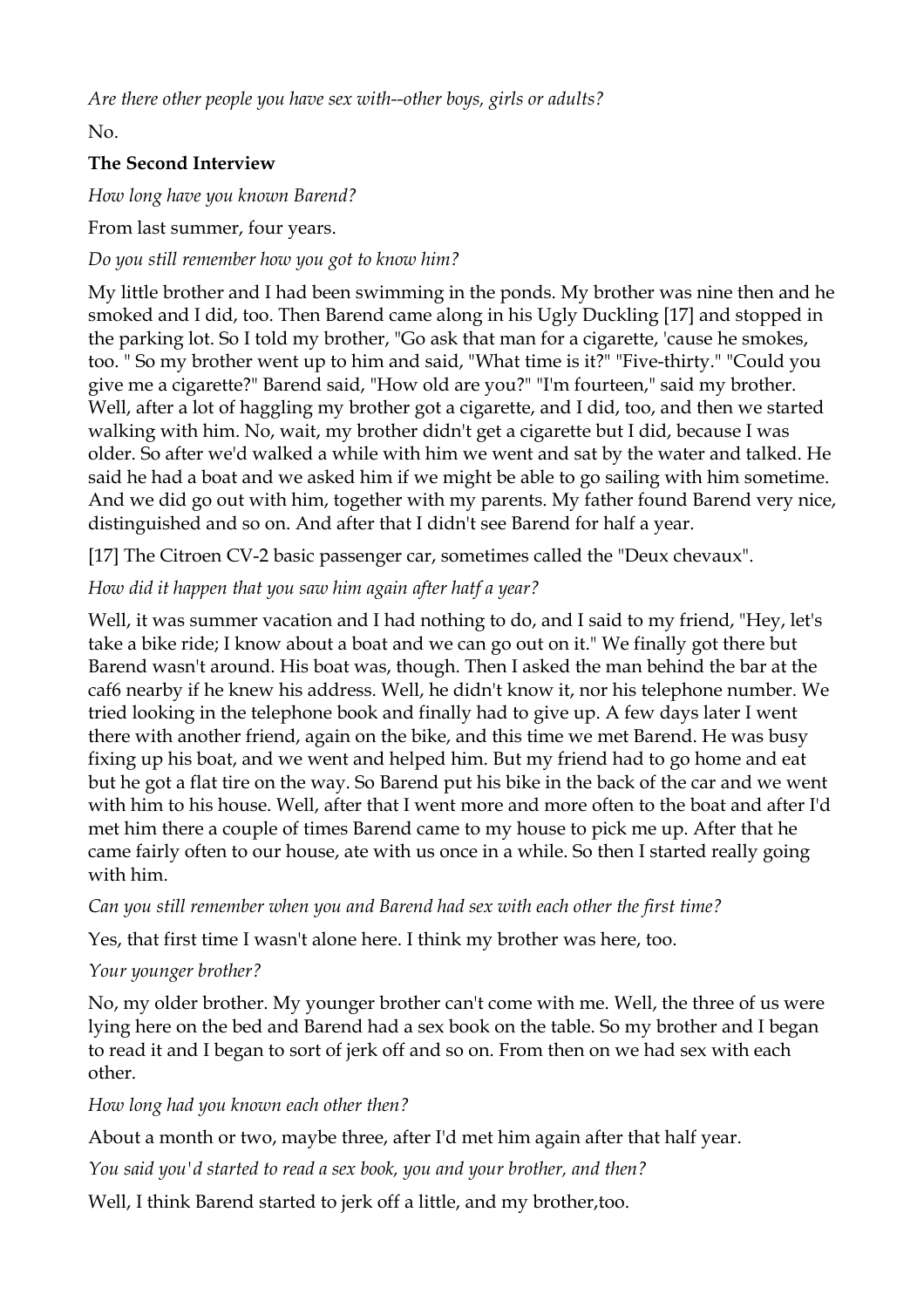# *Barend did it to himself?*

Yes. At first I didn't dare, but later it just went automatically, and from then on we did it to each other. That first time Barend did it a little bit to my brother, but not to me. Because I was a bit embarrassed--my brother not: he went around with Barend for two years.

## *When you have sex with each other now, who begins it?*

Well, usually I visit him in the evenings and then we come up here and lie down on the bed and we start to sort of make love--it happens all of itself, so, who starts it? Both of us a little.

# *If you compare the first time with now, is there a difference?*

Yes, a big difference. Now I do it a lot easier and it feels a lot finer than at first. Because at first I didn't really dare, I felt embarrassed and my parents always said it was real bad and so on. So I was always thinking, "What would my parents say?" Now I am comfortable with it. Even if my parents did know I'd still be comfortable with it.

# *It's also nicer when you compare it with before?*

Yes, much nicer, because before you did it more for thrills than for yourself, so you were always worried about what they would think about it at home.

### *How did that worry go away?*

Slowly, as time went on. Barend visited me a lot at home, he was very fond of me, and slowly the worry just disappeared. A year or so ago I still had it a little, but now not at all. I don't care if my father and mother know.

### *They don't really know, do they?*

They don't know but they suspect. My mother brings it up often, and then I just say, "I'm very fond of Barend and Barend is very fond of me," and then she doesn't care to go into it any further.

### *How do you think yourfather and mother would feel if they knew you were having sex with Barend?*

Well, my father and mother think it is fine that I'm at home at Barend's and that I also come here to Barend a lot-that my parents think is really great, thus I think that if they found out they wouldn't consider it so terrible. Yes, because they think it is very fortunate that I have this relationship with Barend.

### *But you have no need to tell them?*

No, it would just add tension to the home atmosphere. If I told them they'd go right to Barend.

# *So they would find it a little bit bad?*

Well, there'd be worry in the house over, "You have to think about your future, marriage, having children." That's the way my parents think, still really old-fashioned. I don't want to get married, I'm not going to work all my life for children, I want to live a free life later, alone.

### *Are there people who do know that you have sex with Barend?*

Sure, a lot, all Barend's friends and acquaintances at his work. They all know about it.

*And your firiends don't know?*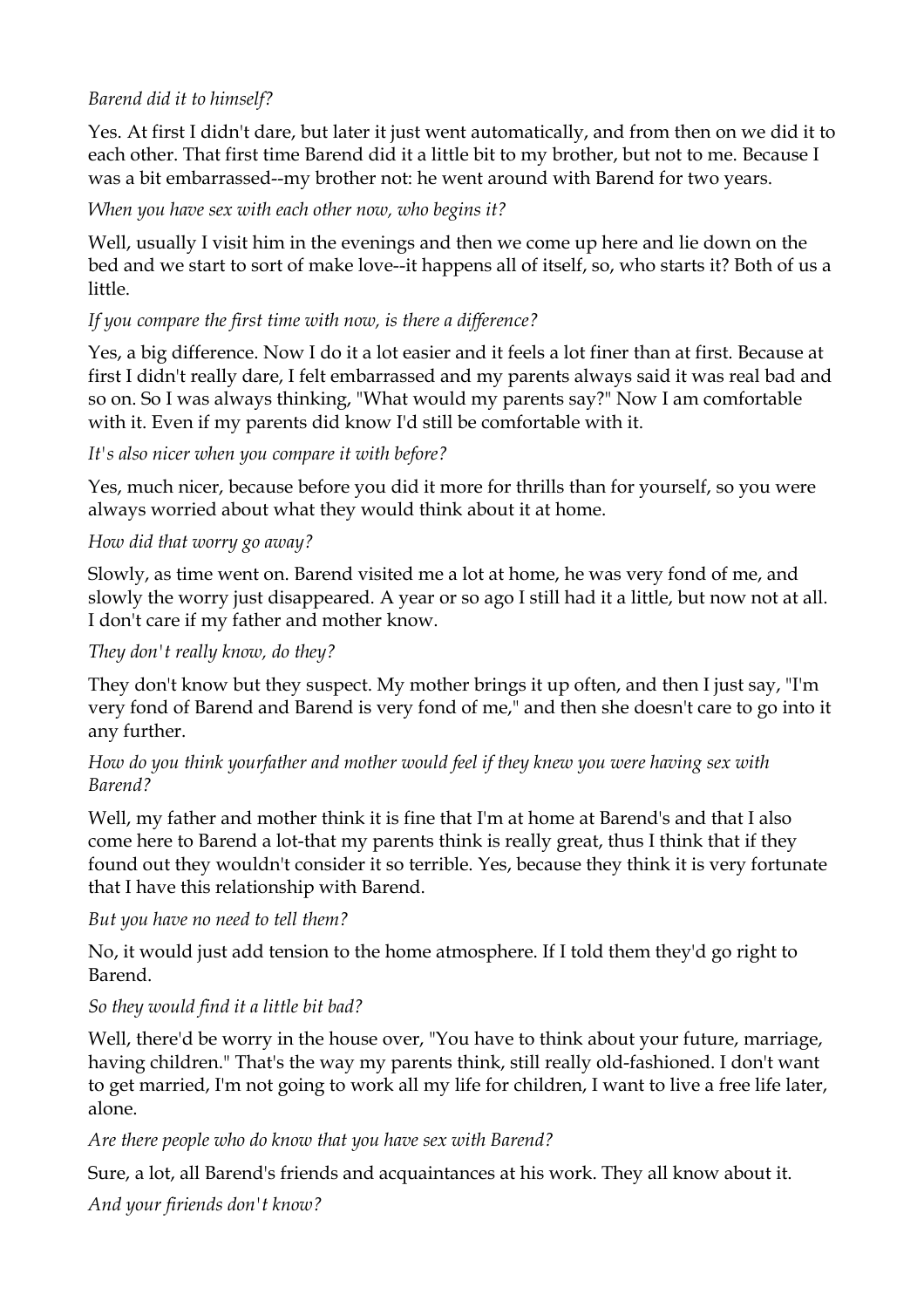No, except those that come here sometimes.

## *What do you think your friends would say if they did know that you were having sex with Barend?*

Oh, they'd call me a queer and so on. But that doesn't bother me, because I know they do it themselves, with other men. I'd just let them gossip. If I'd go to the nudist beach and some of my friends came along it would go all through the neighborhood. Fortunately my father is a supporter of that sort of thing, naturist beaches and so on. But my mother doesn't like going there, otherwise my father would naturally go himself. So he would thoroughly approve of my going to a nudist beach.

# *Have you sometimes been called a queer because you're seen with Barend?*

Yes, in the neighborhood, especially in the beginning. You go around with a queer, thus you're queer yourself. But it got a little annoying when they came to the door yelling, "Queer, queer, queer!" So I caught those boys one by one and told them, "You just try doing that again! "--because they were mostly little boys of ten or so-I'm pretty much the oldest in the neighborhood, except for the really big boys: they are 21 or so and not yet married and they still hang around in the area. Well, they kept on at it and then I roughed them up a bit and after that they quit.

# *It's a good thing those older boys didn't go after you.*

That's the motorcycle crowd, around twenty of them. They're always hanging around the square with their heavy bikes. I don't do anything to them and they've never done anything to me. If I ever got into a fight in the neighborhood I'd just have to call on them and I'd get help. But I don't belong at all to that crowd. I don't mix with them; I give them a light, just walk by. I never talk with them. I think it's a terrible crowd, tearing around all the roads with their bald heads-that's absolutely nothing for me.

# *How do you yourself feel about having sex with Barend?*

I think it's really great that I have it. I used to think, when I hadn't yet started going with Barend, that it would be dirty, that's what my parents always said, you weren't healthy, you were sick and you had to look out for such people. But none of that's true. No, I think it's just plain great that I can do these things with Barend. That's my opinion.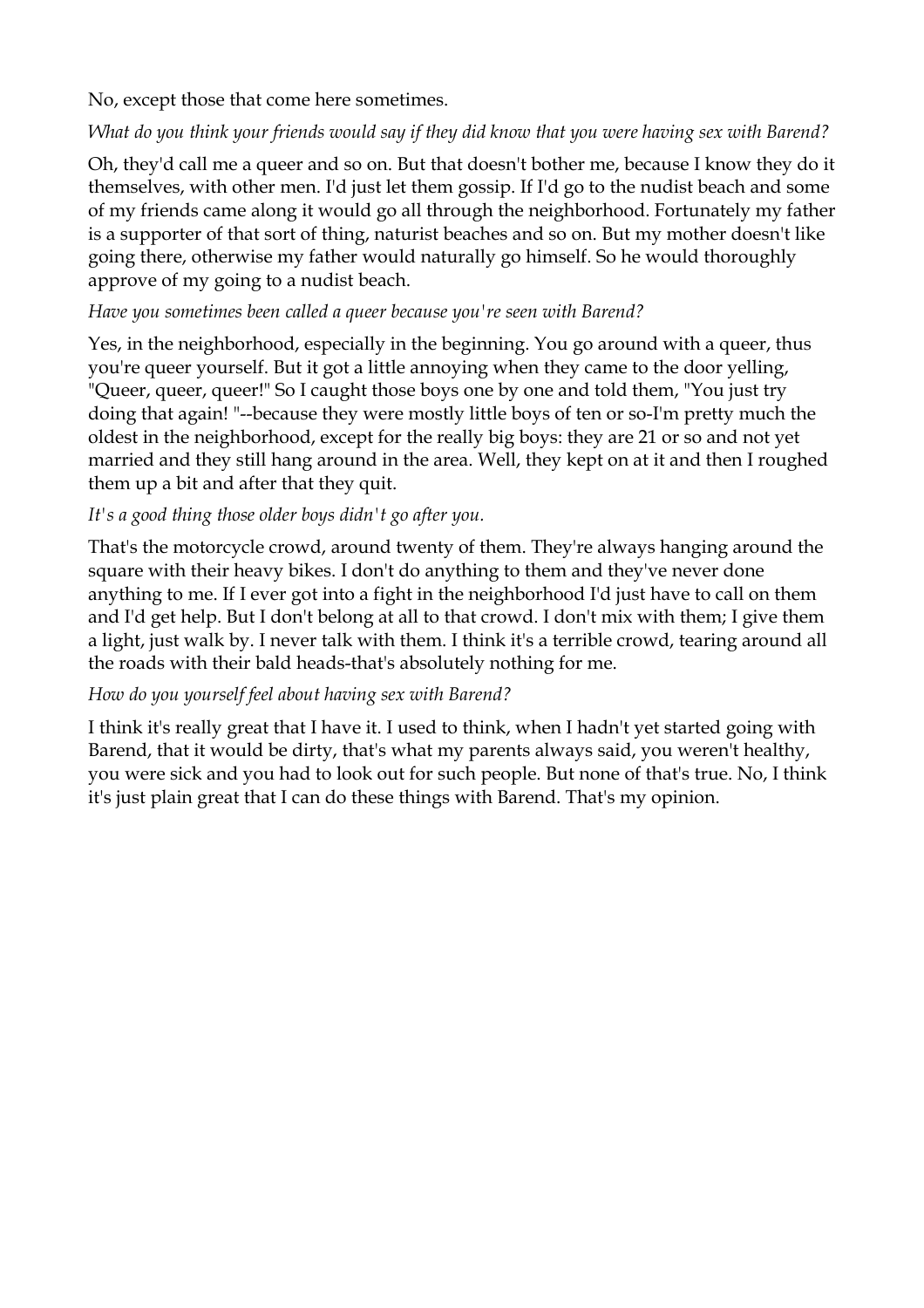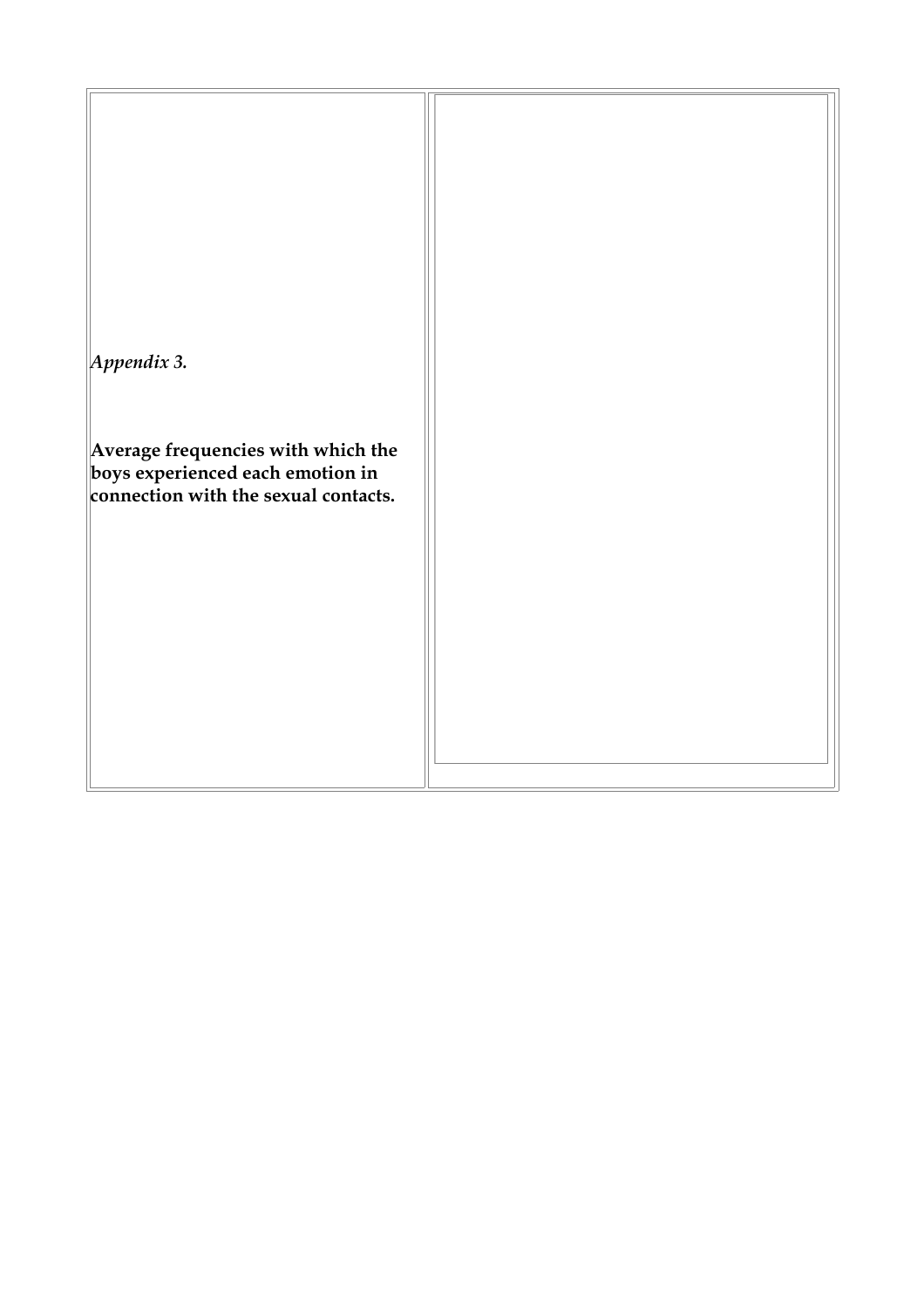# *References Cited*

Ad-Hoc Werkgroep Pedofilie, *Pedofilie en samenleving.* Utrecht: NCGV, 1976

*Advies van Emancipatieraad* The Hague: Emancipatieraad, 1985

Andriesse, P., "Ga eens met uw zoon naar bed" (Try going to bed with your son). In: *Seq,* Vol. 1, No. 8, 1969, pages 23-27.

Anthony, E. J., "The reactions of adults to adolescents and their behavior". In: Esman, A. H. (Ed.), *The Psychology of Adolescence.* New York: International University Press, 1975

Bell, A. P. & Weinberg, M. *S., Het Kinsey rapport over vrouwelyke en mannelijke homoseksualiteit.* Amsterdam: Elsevier, 1979.

Bender, L. & Blau, A., "The reaction of children to sexual relations with adults". In: *American Journalof Orthopsychiatry,* Vol. 27, 1937, pages 500-518.

Bernard, F., Brongersma, E., Haasma, I., Sengers, W. J. & Eeten, P. van, *Sex met kinderen* (Sex with children). The Hague: NVSH, 1972.

Bernard, F., *Pedofilie* (Pedophilia). Bussum: Aquarius, 1975

Beyaert, F. H. L., "Seksueel gedrag en strafbaarstelling" (Sexual behavior and Penalization). In: Frenken, J. & Doomen, J. (Eds.), *Strajbare seksualiteit. Opvaltingen en aanpak van politie, justitie en huipverlening* (Criminal sexuality: opinions and approaches of police, justice and social service). Deventer: Van Loghum Slaterus, 1984.

Bigelow, B. J. & La Gaipa, J., "The development of friendship values and choice". In: Foot, H. C. (Ed.), *Friendship andSocial Relations in Children.* New York: Wiley, 1980.

Block, J. H., *Sex Role Development and Ego Development.* San Francisco: Jossey-Bass, 1984.

Bonke, P., *Een nieuw perspectief* (A new perspective). Nijmegen: Katholieke Universiteit, 1977.

Borneman, E., *Encyclopedie van de seksualiteit.* Baarn: Bosch en Keuning, 1970.

Bouwmeester, P. den, "Voor alle leeftijden?" (For all ages?). In: *Sekstant,* Vol. 60, No. 12, 1980, pages 29-31.

Brant, R. S. T. & Tisza, V. B., "The sexually misused child." In: *American Journal of Orthopsychiatry,* Vol. 47, No. 1, 1977, pages 80-90.

Brongersma, E., "Over pedofielen en 'kinderlokkers' " (On pedophiles and 'child molesters) In: *Intermediair, Vol.* 11, No. 18., 1975, pages 1-15.

Brongersma, E., "Seksualiteit en wetgeving" (Sexuality and the law). In Frenken, J. (Eds.), *Seksuologie, een interdisciplinaire benadering.* Deventer: Van Loghum Slaterus, 1980.

Brongersma, E., "Seksualiteit en wetgeving" (Sexuality and the law). In: Frenken, J. & Doomen, J. (Eds), *Strajbare seksualiteit. Opvattingen en aanpak van politie, justitie en hulpverlening.* Deventer: Van Loghum Slaterus, 1984.

Brongersma, E. & Naerssen, A. X. van, "Enkele kanttekeningen bij het rapport Melai met betrekking tot seksuele handelingen met kinderen" (Some notes on the Melai report with respect to sexual contacts with children). In: *Tijdschrift voor Criminologie,* Vol. 23, No. 1, 1981, pages 3-20.

Bruijn, G. M. de, "Seksrol en seksualiteit" (Sex role and sexuality). In: Frenken, J. (Ed.),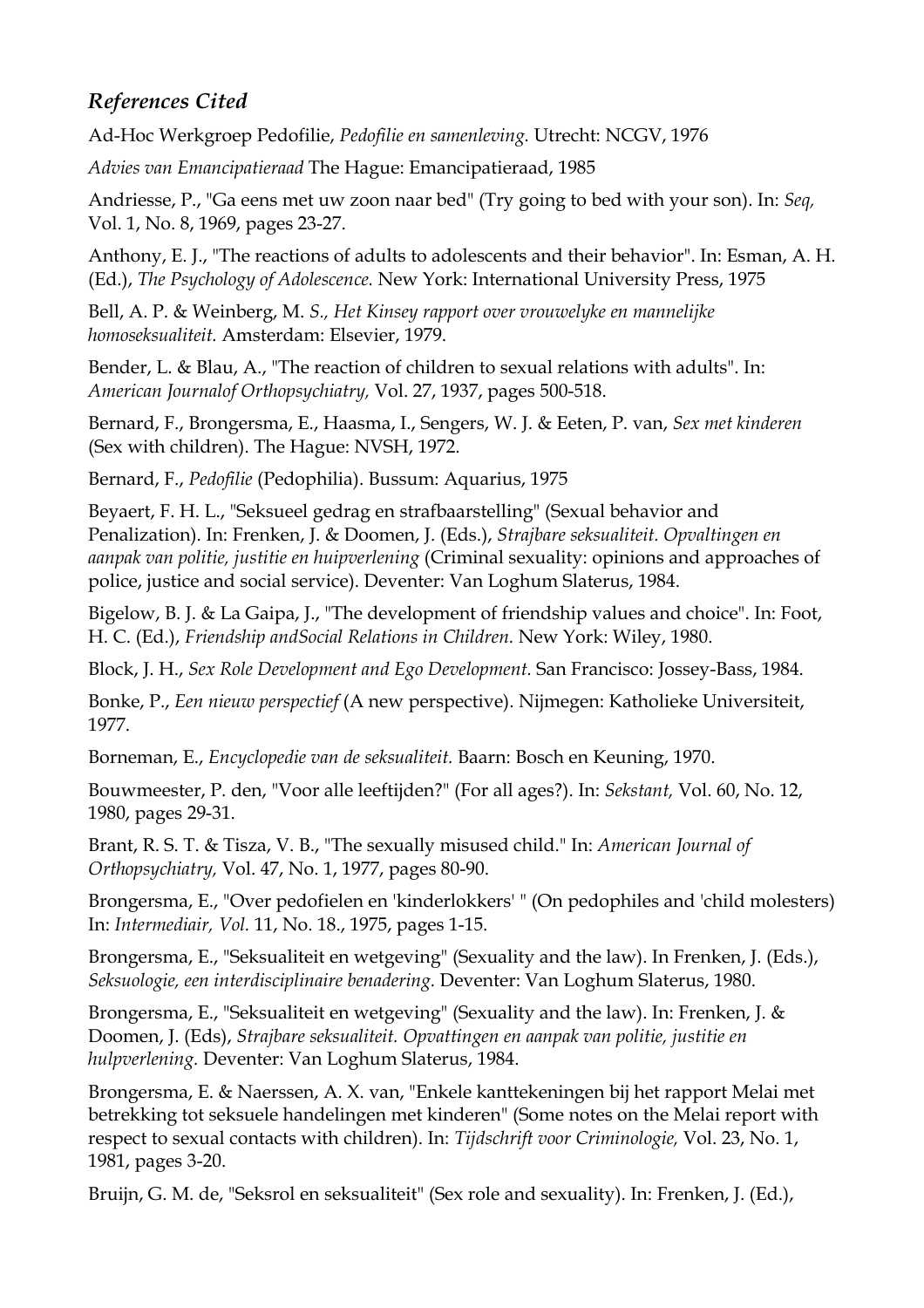*Seksuologie, een interdisciplinaire benadering.* Deventer: VaD Loghum Slaterus, 1980.

Bruijn, G. de, *Vrijen met een man, kan dat dan?* (Making love with a man: is it possible?). Baarn: Anthos, 1985.

Bruijn, G. de & Fabrey de Jong, I. (Eds.), *Naar een niettwe seksuele opvoeding* (Toward anew sexual upbringing). The Hague: Wij/COC/NVSH, 1971.

Bruinsma, F., "Een symposium, een workshop, een kongres over incest, enkele impressies" (A symposium, a workshop, a congress on incest: a few impressions). In: Frenken, J. & Lichtenbrucht, C. van (Eds.), *Incest:feiten, achtergronden en hulpverlening-een symposium* (Incest: facts, background and social work- a symposium). Zeist: NISSO, 1984.

Burgess, A. W. & Holmstrom, L. L., "Sexual trauma of children and adolescents." In: *Nursing Clinics of North America, Vol.* 10, No. 3, 1975, pages 551-563.

Burton, L., *Vulnerable Children.* London: Routledge and Kegan Paul, 1968

Constantine, L. L., "The effects of early sexual experiences". In Constantine, L. L. & Martinson, F. M. (Eds.), *Children and Sex: New Findings, New Perspectives.* Boston: Little, Brown, 1981.

Corstjens, J., "Pedofilie: what's in a name? Een empirisch onderzoek" (Pedophilia: what's in a name? An empirical investigation). In: *Tijdschrift voor Criminologie,* Vol. 22, No. 16, 1980, pages 273-286.

Defence for Children International, *Commercial Child Pornography and Pedophile Organizations: An International Report.* New York: Defence for Children International, 1984.

Dik, H., "Seks met kinderen is altijd gewelddadig" (Sex with children is always violent). In: *Haarlems Dagblad,* 31 January, 198 1, page 23.

Eglinton, J. Z., *Greek Love.* London: Neville Spearman, 1971.

*Eindrapport van de Advieskornmissie Zedelijkheidsweigeving* (Final report of the advisory commission on moral legislation). The Hague: Staatsuitgeverij, 1980.

Farson, R., *Birthrights.* Harmondsworth: Penguin, 1978.

Finch, S. M., "Adult seduction of the child: effects on the child." In: *Medical Aspects ofHuman Sexuality,* Vol. 7, No. 3,1973, pages 170-187.

Foa, U. G. & Foa, E. B., *Societal Structures of the Mind.* Springfield: Thomas, 1974.

Frenken, J., *Ajkeer van seksualiteit* (Aversion to sexuality). Deventer: Van Loghum Slaterus, 1976.

Frenken, J., "Seksuele criminaliteit; enkele feiten en achtergronden" (Sexual criminality: some facts and backgrounds). In: Frenken, J. & Doomen, J. (Eds.), *Strajbare seksualiteit. Opvattingen en aanpak van politie, justitie en hulpverlening.* Deventer: Van Loghum Slaterus, 1984.

Frenken, J. & Doomen, J. (Eds.), *Strajbare seksualiteit. Opvattingen en aanpak van politie, justitie en hulpverlening* (Criminal sexuality: opinions and approaches of police, justice and social service). Deventer: Van Loghum Slaterus, 1984.

Gagnon, J. H., "Female child victims of sex offenders." In: *Social Problems,* Vol. 13, 1965, pages 176-192.

Groot, D., *Pedofilie.* The Hague: PSVG, 1979.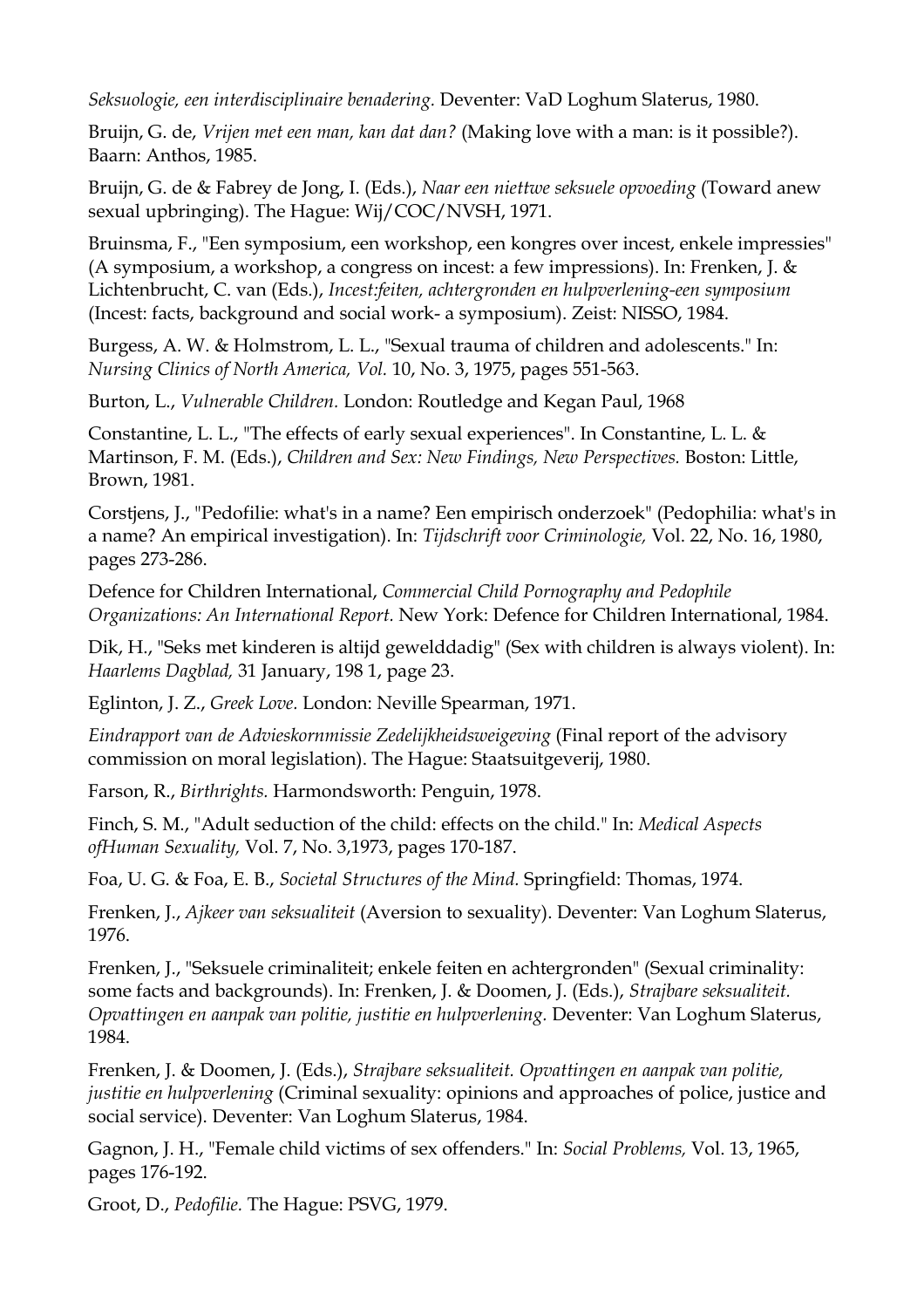Heinrichs, B. & Weezel, M. van, "Tienerseks. De onzedelijke ommezwaai van de VVD" (Teen sex: the immoral swing of the Liberal party). In: *Vrij Nederland, Vol.* 46, 30 November, 1985, page 5.

Hermans, H. J. M., *Value areas and their development.* Amsterdam: Swets en Zeitlinger, 1976.

Hermans, H. J. M., "De aard van waarderingsonderzoek" (The nature of valuation research). In: *Nederlands tijdschrift voor de psychologie, Vol.* 33, No. 7, 1978, pages 425-440.

Hermans, H. J. M., *Persoonlijkheid en waardering* (Personality and valuation). Lisse: Swets en Zeitlinger, 1981.

Hinde, R. A., *Towards Understanding Relationships.* London: Academic Press, 1979.

Huizinga, C. J., "Pedofielen over zichzelf" (Pedophiles on themselves). In: *Tijdschrift voor orthopedagogiek,* Vol. 17, No. 11, 1977, pages 386-392.

Hulsman, L. H. C., "Kriminele politiek en (strafrechtelijke) zedelijkheidswetgeving" (Criminal politics and punishable morality legislation) In: *Bij deze stand van zaken. Bundel opstellen aangeboden aan A. L. Melai.* Arnhem: Gouda Quint, 1983.

Ingram, M., "The participating victim: a study of sexual offences against pre-pubertal boys." In: Cook, M. & Wilson, G. (Eds.), *Love and Attraction.* Oxford: Pergamon Press, 1979.

Jaffe, A. C., Dynneson, L. & Bensel, R. W. ten, "Sexual abuse of children." In: *American Journal of Diseases of Children, Vol.* 129, No. 6, 1975, pages 689-692.

Kinsey, A. B., Pomeroy, W. B. & Martin, C. E., *Sexual Behavior in the Human Male.* Philadelphia: Saunders, 1948.

Kuijer, G., *Het geminachte kind* (The disdained child). Amsterdam: Arbeiderspers, 1980.

Kwast, S. van der, "Bijdrage tot de discussie over decriminalisering van de pedofilie" (Contribution to the discussion of decriminalizing pedophilia). In: *Nederlands iijdschrift voor criminologie,* Vol. 17, No. 3, 1975, pages 98-110.

Landis, J. T., "Experiences of 500 children with adult sexual deviation." In: *Psychiatric Quarterly Supplement,* Vol. 30, 1956, pages 91-109.

Leeuw-Aalbers, A. J. de, "Onderzoek zedendelichten waarbij kinderen betrokken zij n" (Investigation of morality offences where children are involved). In: *Maandblad voor berechling en reclassering,* No. 37, 1958, pages 125-141.

Lievense, J., "Gedachten over pedofilie" (Thoughts about pedophilia). In: *Gezond Gezin,* Vol. 17, No. 2, 1978, pages 38-40.

Maasen, T., "Een toch beweegt het!" In: *Homologie,* Vol. 3, No. 3, 1981, pages 18-19.

Maasen, T., "De smalle marges van de pedofilie" (The small margins of pedophilia). In: *Jeugd en samenleving,* Vol. 13, No. 2, 1983, pages 116-125.

Masters, W. H., Johnson, V. E. & Kolodny, *Human Sexuality,* 2nd edition, 1985, pages 450-45 1.

McCaghy, C. H., "The Sexual Aspects of Paedophile Relations: The Experience of Twenty-Five Boys, by Theo Sandfort." In *Deviant Behavior,* Vol. 4, No. 3-4, 1983, pages 396-397.

Meiselman, K. *C., Incest, A Psychological Study of Causes and Effects with Treatment Recommendations.* San Francisco: Jossey-Bass, 1979.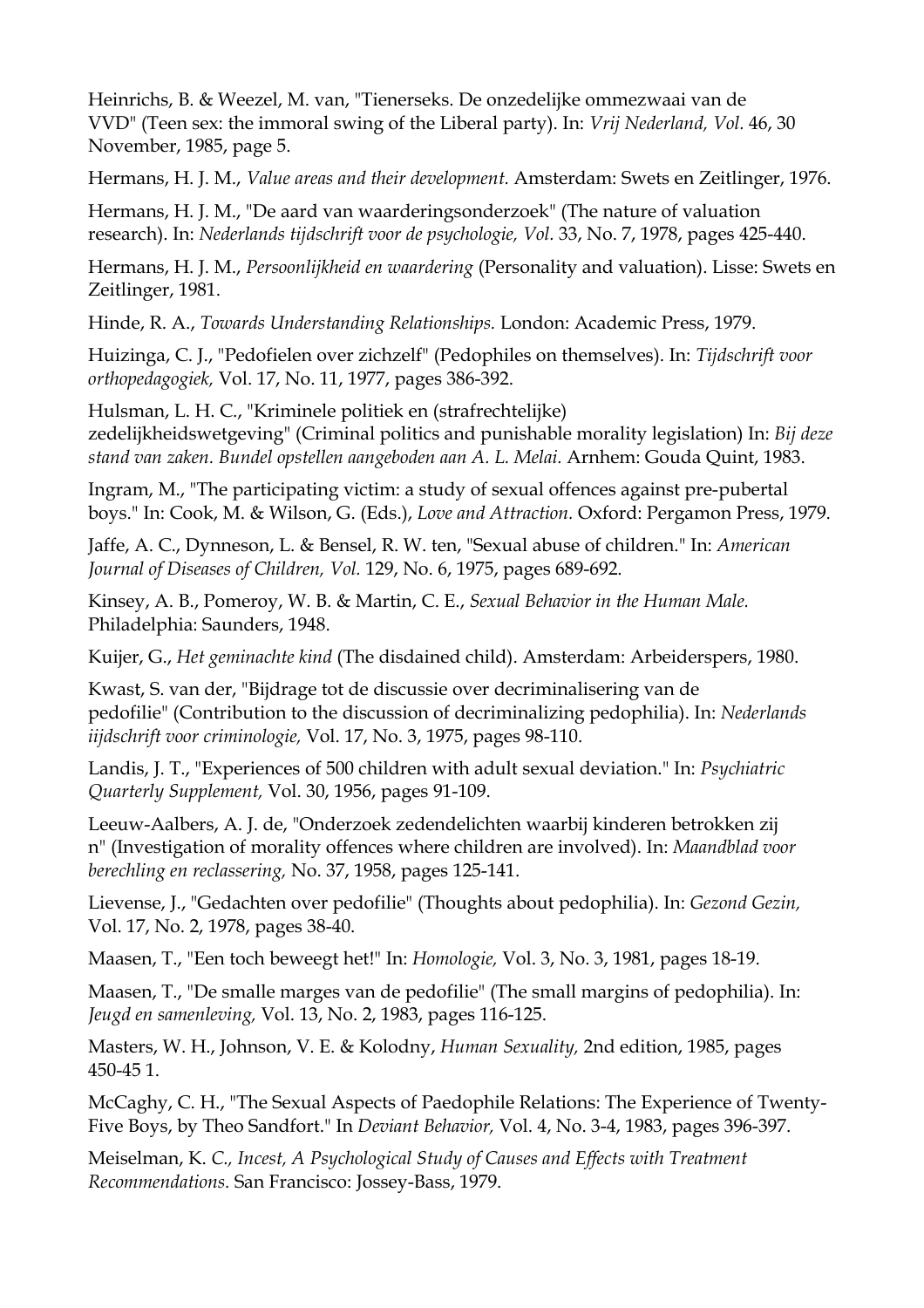Meurs, A. F. W. van, "Het kind als slachtoffer in het zedendelict" (The child as victim in moral crimes). In: *Gezondheidszorg, Vol.* 55, No. 3, 1963, pages 19-20.

Money, J., *Love and Love Sickness, the Science of Sex, Gender Difference, and Pairbonding.* Baltimore: Johns Hopkins University Press, 1980.

Mrazek, D. A., "Science, Politics, and Ethics: Issues in the Study of the Sexual Use of Children." In *Contemporary Psychology,* Vol. 30, No. 1, 1985, pages 37-38.

Musaph, H., "Pedofilie." In: *Nederlands iijdschrift voor geneeskunde,* Vol. 124, No. 51, 1980, pages 2161-2164.

Naerssen, A. X. van, "Ervaringen met hulpverlening aan pedofielen" (Experiences in assistance to pedophiles). In: Frenken, J. & Doomen, J. (Eds.), *Strafbare seksualiteit. Opvaltingen en aanpak van politie, justitie en hulpverlening.* Deventer: Van Loghum Slaterus, 1984.

Naerssen, A. X. van, "Wat is seksueel gezond?" (What is sexually healthy?). In: *Sekstant Ledenkrant, Vol.* 66, No. 1, 1986, pages 4-5.

Nederlandse Vereniging voor Seksuele Hervorming, *Leeftijdsgrenzen in de zedelijkheidsweigeving, bescherming of bedreiging?* (Ages of consent in the morality laws: protection or threat?). The Hague: NVSH, 1978.

Nij hof, G., "Nederlanders over pedofilie. " In: *Maandblad geestelijke volksgezondheid, Vol.* 33, No. 1, 1978, pages 4143.

O'Carroll, T., *Paedophilia: The Radical Case.* London: Peter Owen, 1980.

"Pedofilie: emancipatie of onderdrukking vanhet kind" (Pedophilia: emancipation or oppression of the child). In: *Vrouwenbelangen,* Vol. 45, No. 5, 1980, pages 14-16.

Peters, J. J., "Children who are victims of sexual assaults and the psychology of offenders." In: *American Journal of Psychotherapy,* Vol. 30, No. 3, 1976, pages 398-421.

Pieterse, M., *Pedofielen overpedofilie* (Pedophiles on pedophilia). Zeist: NISSO, 1982.

Plummer, K., "Images of paedophilia". In: Cook, M. & Wilson, G. (Eds.), *Love and Attraction.* Oxford: Pergamon Press, 1979.

Plummer, K., "Paedophilia: constructing a sociological baseline." In: Cook, M. & Howells, K. (Eds.), *Adult Sexual Interest in Children.* London: Academic Press, 1981.

Powell, G. E. & Chalkey, A. C., "The effects of paedophile attention on the child". In: Taylor, B. (Ed.), *Perspectives on Paedophilia.* London: Batsford, 1981.

Richard, J., "Children's Sexuality". In: *Radical Therapist, Vol.* 5, No. 1, 1976, page 7.

Rossman, P., *Sexual Experiences Between Men and Boys.* New York: Association Press, 1976.

Rouweler-Wuts, L., *Pedofielen, in contact ofconflict met de samen*leving?(Pedophiles, in contact or conflict with society?). Deventer: Van Loghum Slaterus, 1976.

Rubin, G., "Thinking sex: Notes for a radical theory of the politics of sexuality". In: Vance, C. S. (Ed.), *Pleasure and Danger: Exploring Female* Sexuality. Boston: Routledge and Kegan Paul, 1984.

SaIden, M., "Art. 248bis Wetboek van Strafrecht: de geschiedenis van een strafbaarstelling" (Article 248bis of the PenalCode: the history of a penal position). In: *Groniek, No*. 6, 1980, pages 38-48.